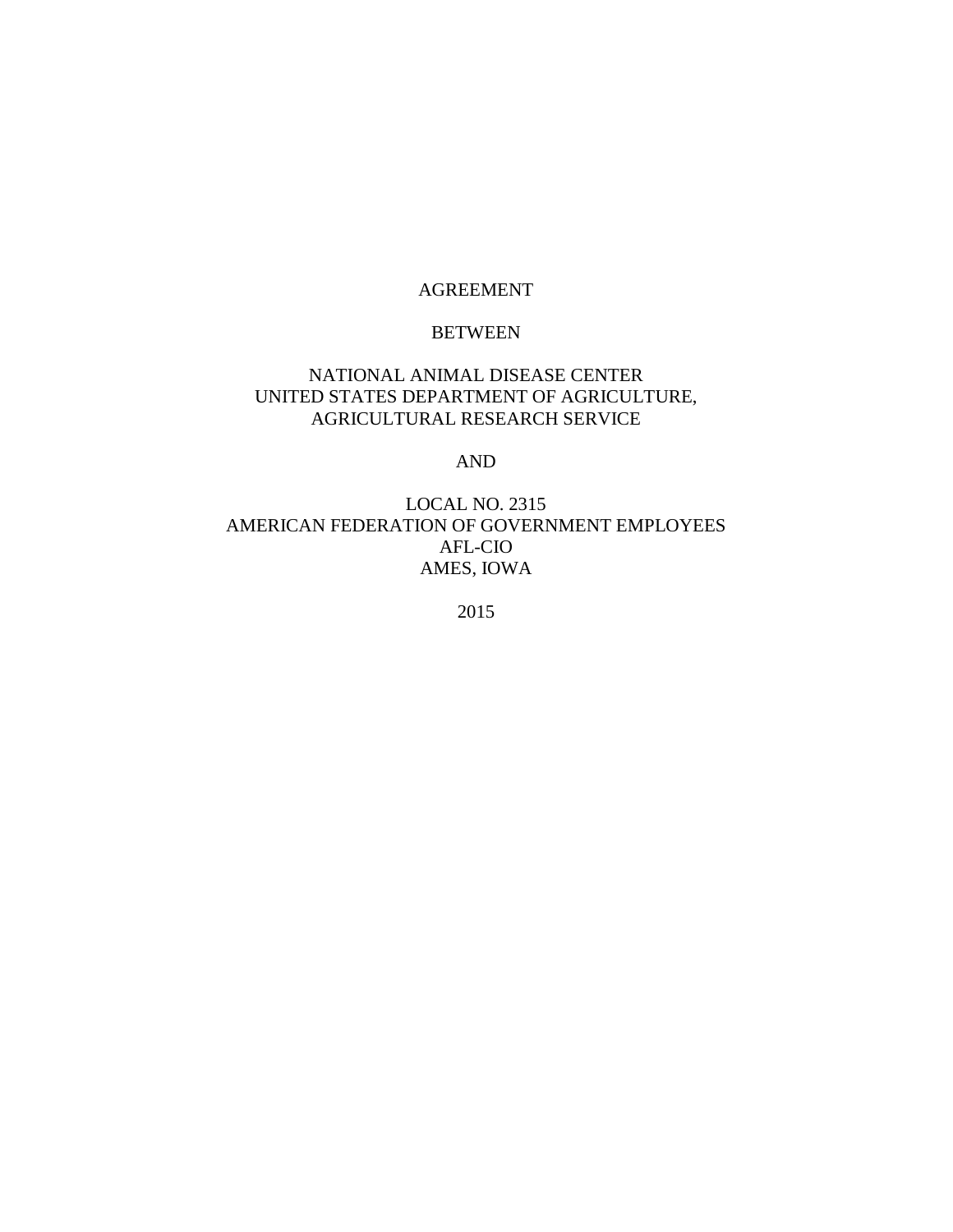| Article 1 |                                                                    |  |
|-----------|--------------------------------------------------------------------|--|
|           |                                                                    |  |
|           |                                                                    |  |
|           |                                                                    |  |
|           |                                                                    |  |
|           |                                                                    |  |
|           |                                                                    |  |
|           |                                                                    |  |
|           |                                                                    |  |
|           | Article 10 USE OF FACILITIES AND SERVICES PROVIDED BY THE AGENCY19 |  |
|           |                                                                    |  |
|           |                                                                    |  |
|           |                                                                    |  |
|           |                                                                    |  |
|           |                                                                    |  |
|           |                                                                    |  |
|           | Article 17 DETAILS, REASSIGNMENTS, AND TEMPORARY PROMOTIONS 54     |  |
|           |                                                                    |  |
|           |                                                                    |  |
|           |                                                                    |  |
|           |                                                                    |  |
|           |                                                                    |  |
|           |                                                                    |  |
|           |                                                                    |  |
|           |                                                                    |  |
|           |                                                                    |  |
|           |                                                                    |  |
|           |                                                                    |  |
|           |                                                                    |  |
|           |                                                                    |  |
|           |                                                                    |  |
|           |                                                                    |  |
|           |                                                                    |  |
|           |                                                                    |  |
|           |                                                                    |  |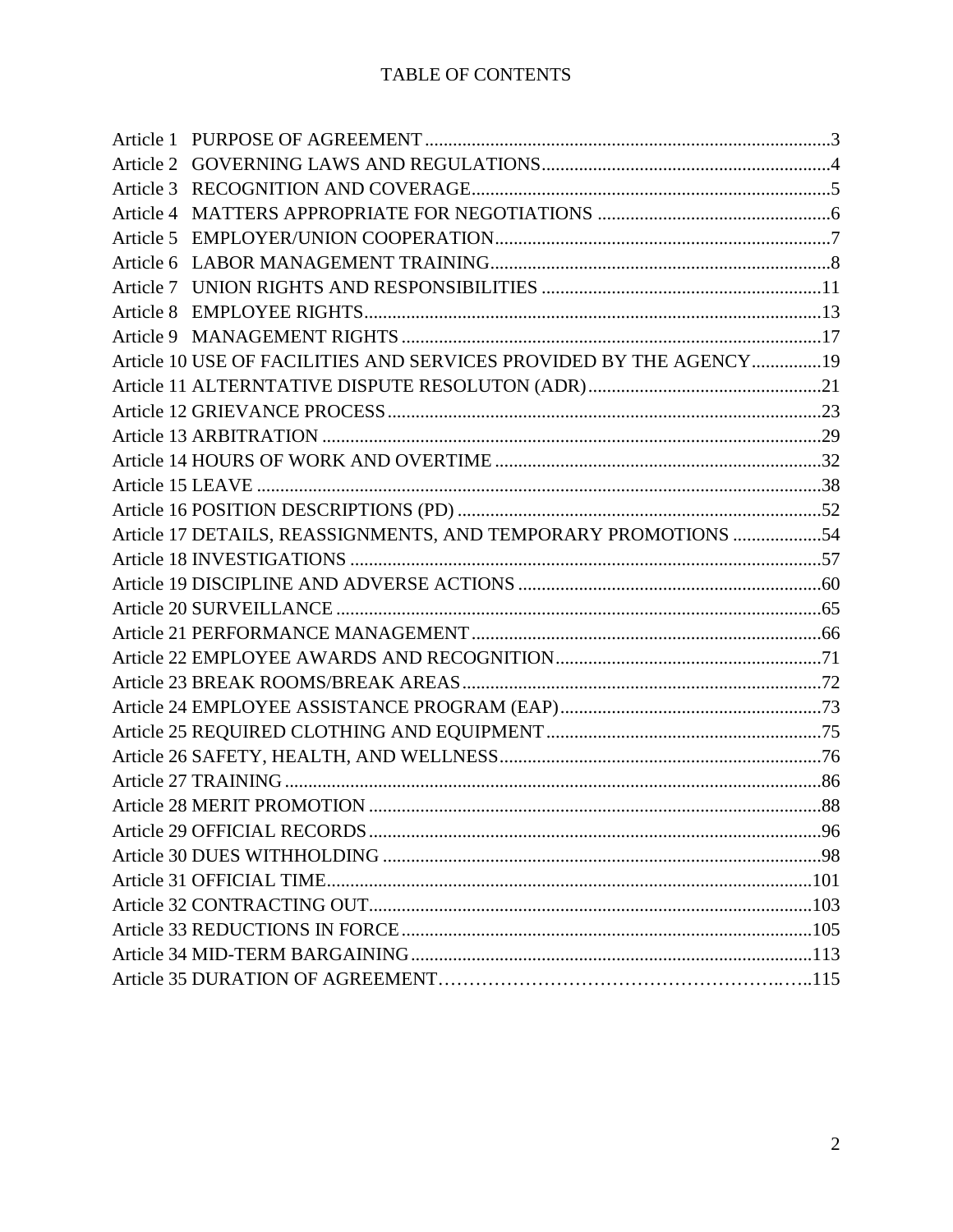### **Article 1 PURPOSE OF THE AGREEMENT**

## **Section 1 – Purpose**

A. It is the intent and purpose of the parties to set forth a Basic Collective Bargaining Agreement (CBA) which promotes the ethical and merit principles and a common understanding of expectations, personnel policies, procedures, practices and other conditions of employment. The resulting Agreement provides a means for further discussion or adjustment of these matters which facilitates the efficiency of the Government by providing methods for and encourages the amicable, informal /formal and expedient settlement of disputes and grievances involving conditions of employment.

B. The Parties agree to support, by their actions, all efforts to improve performance and processes, improve the efficient operations of the Government and to promote good will and collaborative relations among the Employer, employees, and the Union.

C. Some of the key purposes of this agreement include, but not limited to:

- 1. Promoting fair and equitable working conditions.
- 2. Promoting efforts designed to aid the Agency and employees in achieving acknowledged and recognized objectives.
- 3. Promoting cooperation, morale, responsibility and accountability at the workplace.
- 4. Promptly addressing/adjusting differences between the Parties related to matters covered by this CBA.
- 5. Providing a safe and healthful work environment.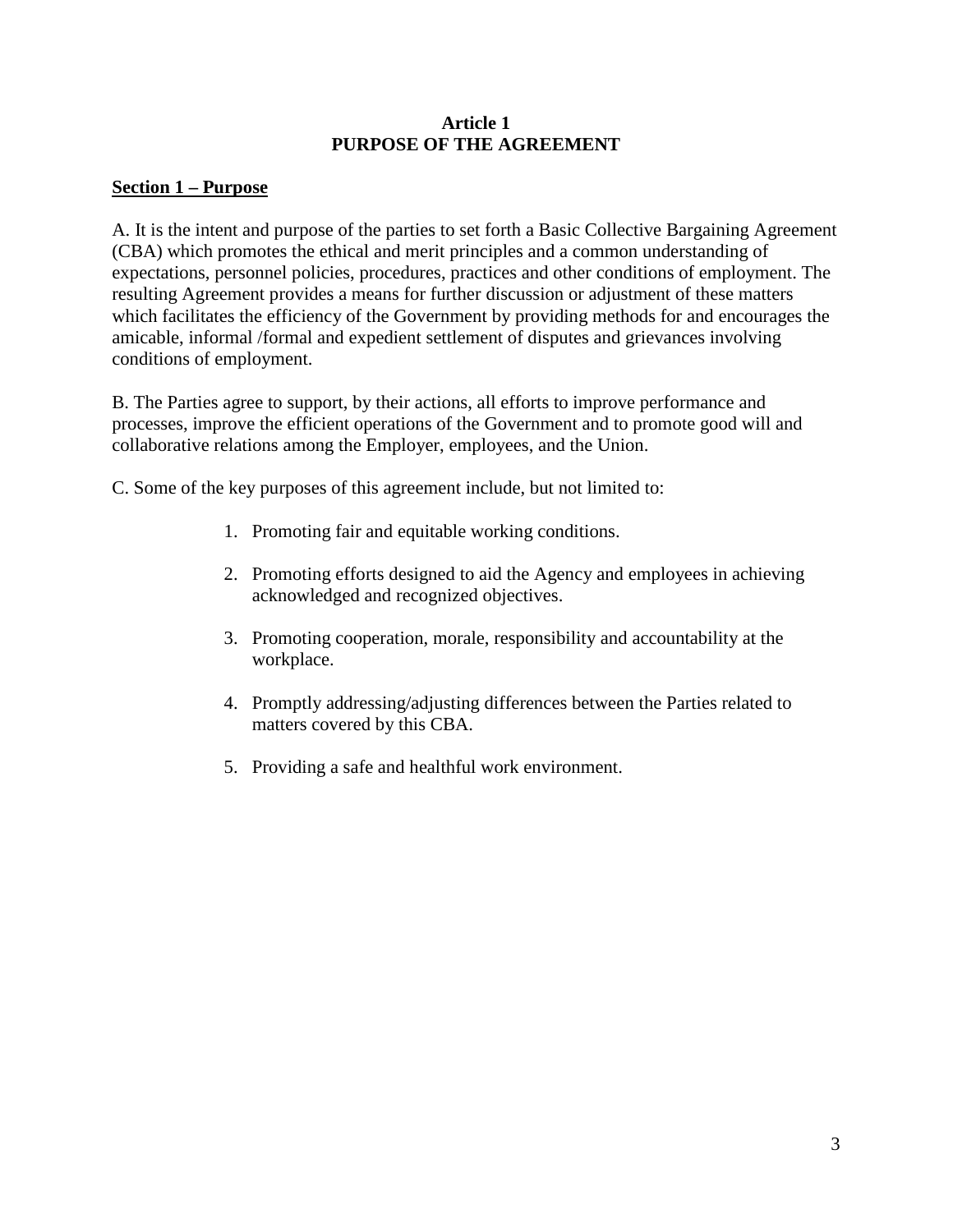### **Article 2 GOVERNING LAWS AND REGULATIONS**

### **Section 1 - Relationship to Laws and Regulations**

A. In the administration of all matters covered by this Agreement, officials and employees shall be governed by applicable Federal laws, government-wide rules, and regulations in existence at the time this agreement is signed. The Parties recognize that these may be subsequently modified.

B. Changes in government-wide rules, regulation, law or directive, may be subject to negotiations in accordance with 5 USC, Chapter 71.

C. Where any Agency regulations conflicts with this Agreement and/or Supplemental Memorandum of Understandings, the Agreement shall govern.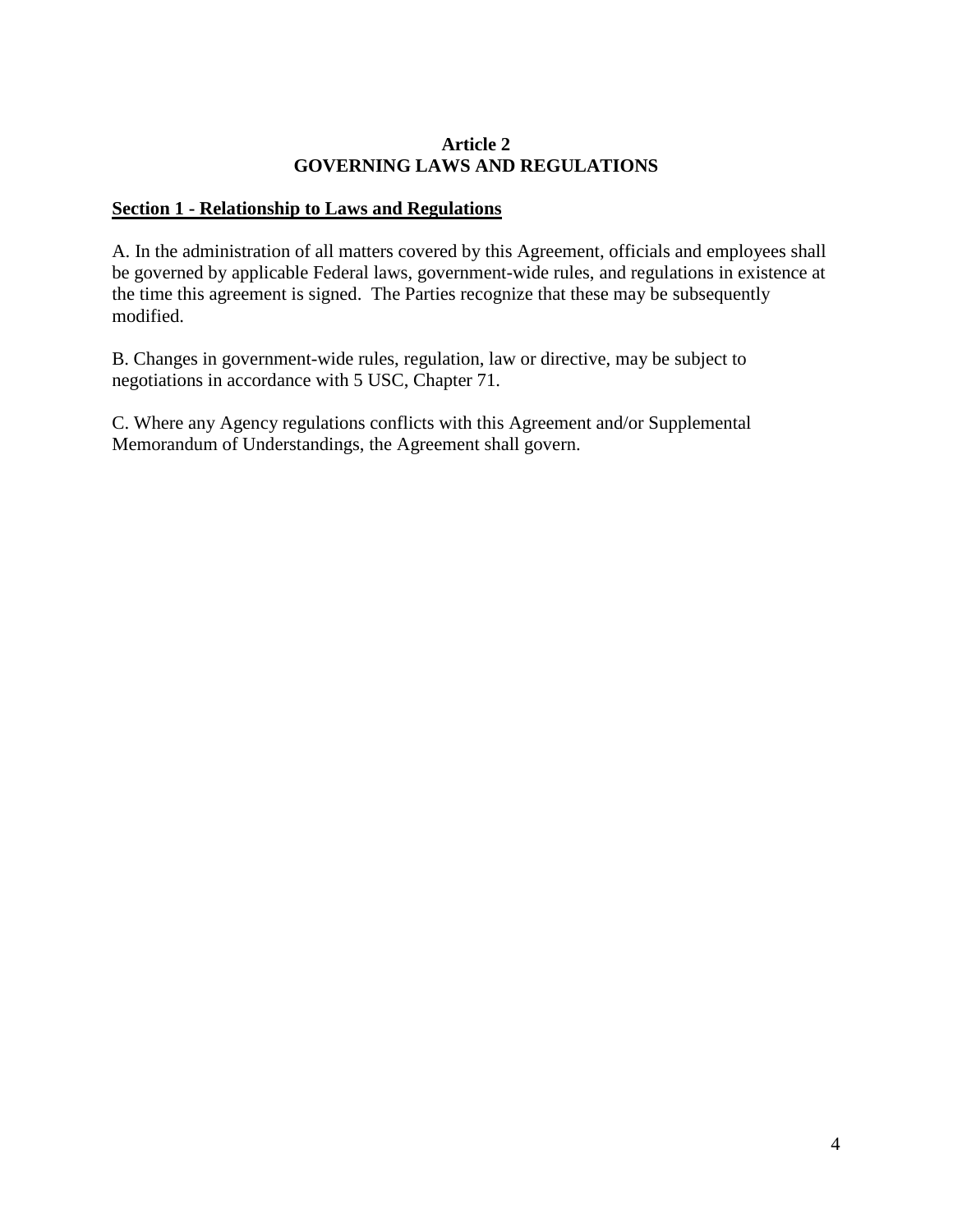### **Article 3 RECOGNITION AND COVERAGE**

### **Section 1 – Definition of Bargaining Unit**

The Bargaining Unit will be designated to include: All employees of the National Animal Disease Center (NADC) except:

All management officials, supervisors, professionals, and employees described in 5 USC, 7112 (b).

### **Section 2 - AFGE Exclusive Recognition**

A. As the sole and exclusive representative, the Union is entitled to act for, speak for, and to negotiate agreements covering all employees in the Bargaining Unit. The Union is responsible for representing the interests of all employees in the Bargaining Unit regardless of their status as dues paying members.

B. Due to the Union's exclusive recognition, the Agency will not deal directly with Bargaining Unit employees on matters such as working conditions, personnel policy or practices, or by engaging in formal discussions without Union notification. This does not include work assignments or performance discussions.

### **Section 3 – Changes in the Bargaining Unit**

A. Contraction or expansion of the Unit may only be accomplished in accordance with exiting statutory protocols identified in Title 5 of the United States Code.

B. When a position is going to be removed from the bargaining unit (BU), the Agency will provide notice to the Union thirty (30) calendar days prior to the effective date. The FLRA will determine whether the removal of any position from the Bargaining Unit (BU) is appropriate. A clarification of unit petition will be filed with the FLRA in order for this determination to be made, and the position will remain in the BU while the petition is being resolved.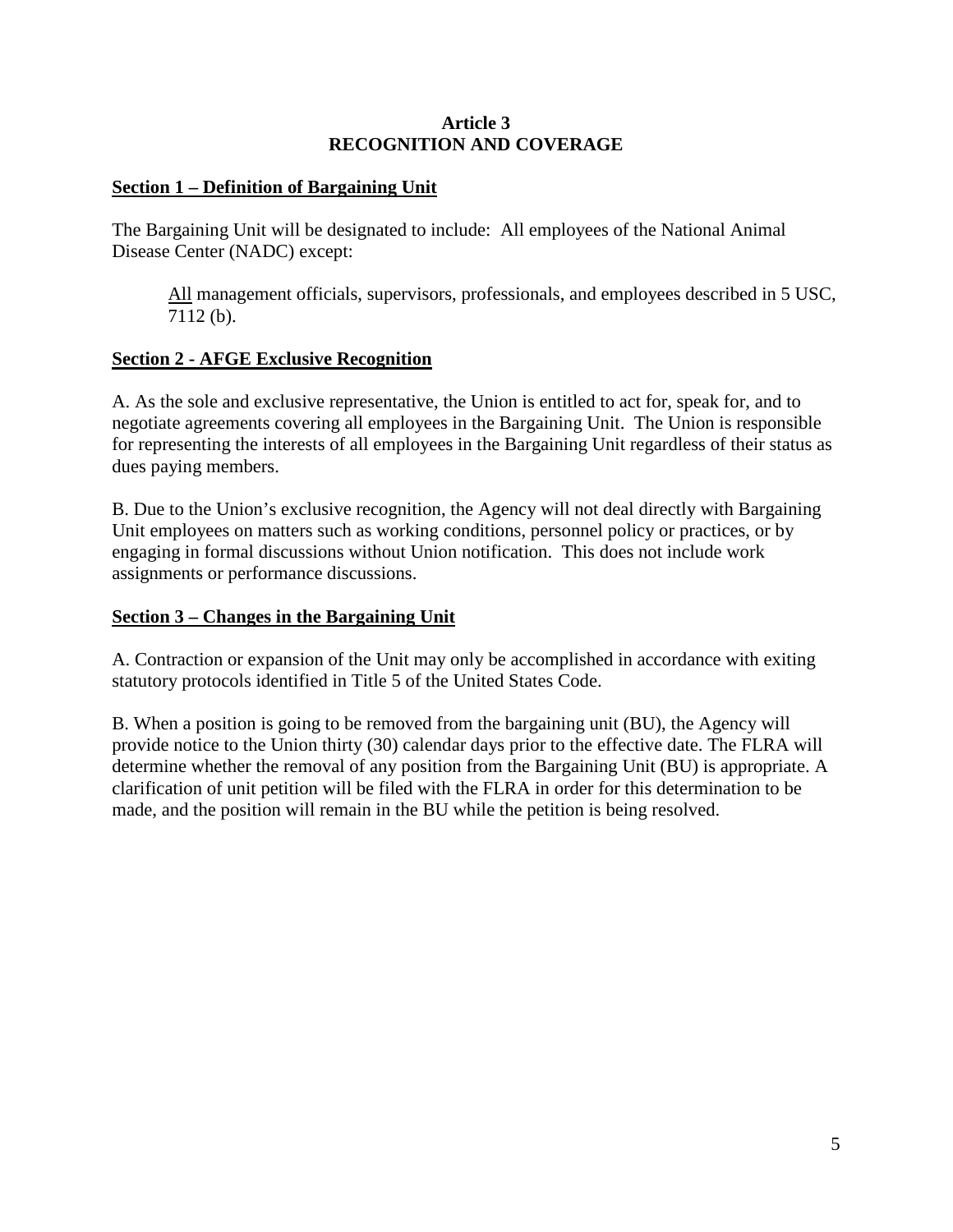### **Article 4 MATTERS APPROPRIATE FOR NEGOTIATIONS**

# **Section 1 - General**

The Parties agree that matters appropriate for negotiations are outlined in the statute at 5 USC, Chapter 71.

# **Section 2 – Nonnegotiable Items**

If the Agency declares an item nonnegotiable, it will provide the Union with a brief written description of why such a determination was made. If the Union disagrees with the Agency's written determination of non-negotiability, it may seek further consideration in accordance with 5 USC, Chapter 7117.

### **Section 3** – **Written Notice, Extensions, Implementation**

A. The Parties recognize the importance of efficiency of operations to meet the changing needs of the Agency and the American public that we serve. To this end, the Parties agree that when the Agency provides written notice to the designated Union Official(s) of a proposed change(s) in personnel policies, practices and working conditions of more than a de minimis nature, it will include readily available documentation/information supporting the reason for the change. Should the Union elect to negotiate, the Union will respond with written negotiable proposals within 10 business (Monday-Friday, excluding weekends and Holidays) days of receipt of the Agency's notification/proposal. Union proposals must be within the realm of the changes being proffered. Union proposals will be submitted to the identified Agency Official, with a copy to the designated Labor Relations Officer, or their designee. If the Union elects not to respond, or if written proposals are not submitted within the time limit, the Agency will have no obligation to bargain on the matter and may implement the change(s).

B. Extensions may be granted by mutual agreement provided there is no adverse impact on the Agency for granting the delay.

C. Changes will not normally be implemented until all bargaining obligations are met. If extenuating circumstances occur, the Agency will notify the Union of the situation as soon as is practicable, and the Parties may agree to post-implementation bargaining on changes in working conditions.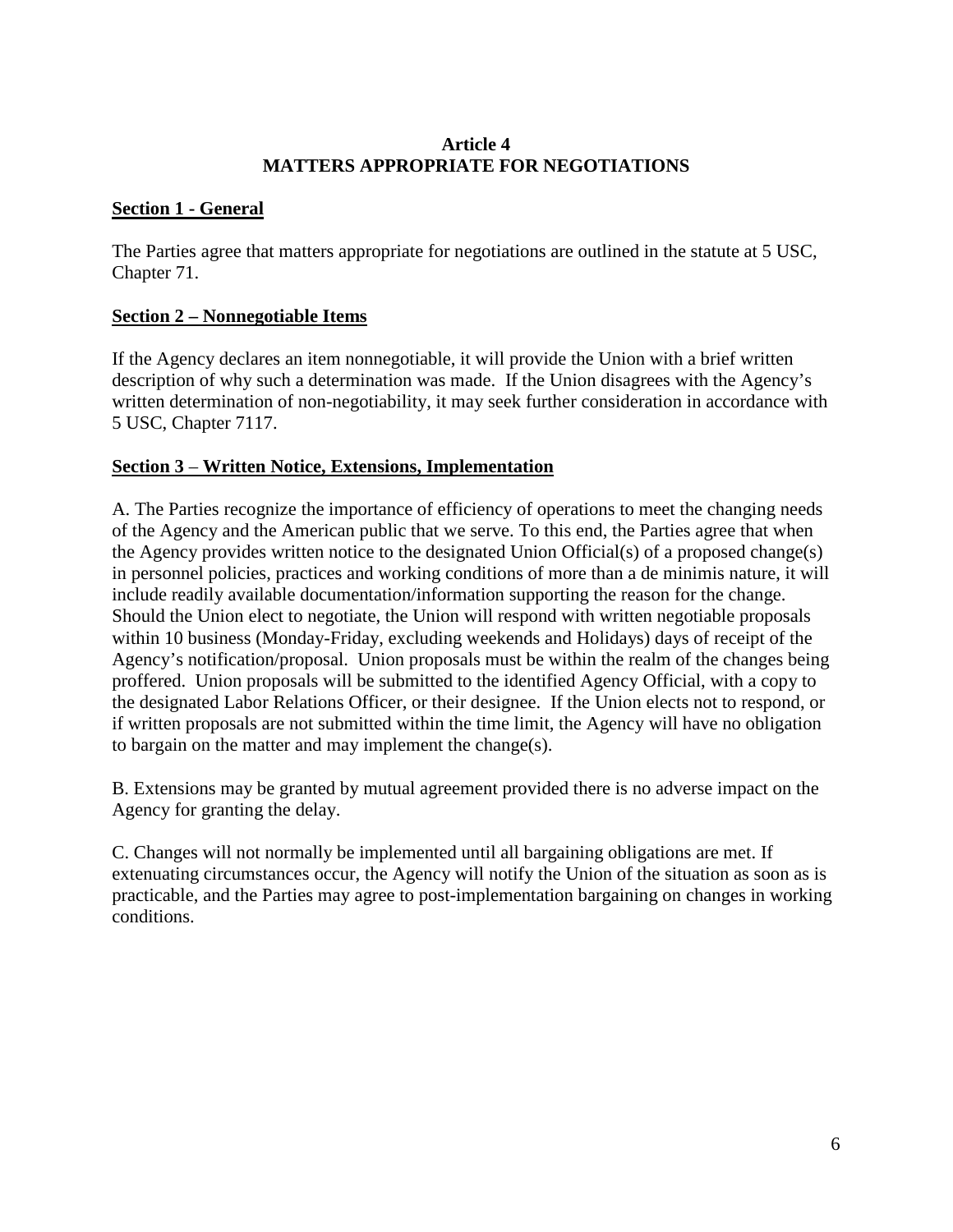### **Article 5 EMPLOYER/UNION COOPERATION**

## **Section 1 - Purpose**

Labor-management cooperation is premised on open communication between Union and Agency officials. Therefore, the Parties agree to work in the spirit of cooperation, mutual respect, open communication, good faith, trust and efficiency to resolve problems as early as possible and at the lowest level organizationally possible prior to seeking third party intervention.

### **Section 2 – Information Sharing**

Information either party possesses on items subject to bargaining, grievances or other matters of similar interest will be shared equally. In the interest of fairness, the parties recognize the reciprocal need to share information to facilitate prompt resolution of issues that may arise in the course of day to day interactions on a host of issues. Just as Agency held information may be made available to the Union through a data request filed under 5 USC, 7114, the Union must provide information it possesses in a similar fashion upon request of the Agency following the same protocols outlined in the statue above.

# **Section 3 – Labor Management Meetings**

A. By mutual consent, the Parties may continue monthly Labor Management meetings. The frequency of meetings may be adjusted by mutual agreement.

B. The Parties agree to work jointly to periodically review and update the Labor Management Charter.

# **Section 4 – Bargaining Unit Member Information**

The Employer will furnish the Union a list of employees' names, position titles, grades and organizational units of all bargaining unit employees on a quarterly basis.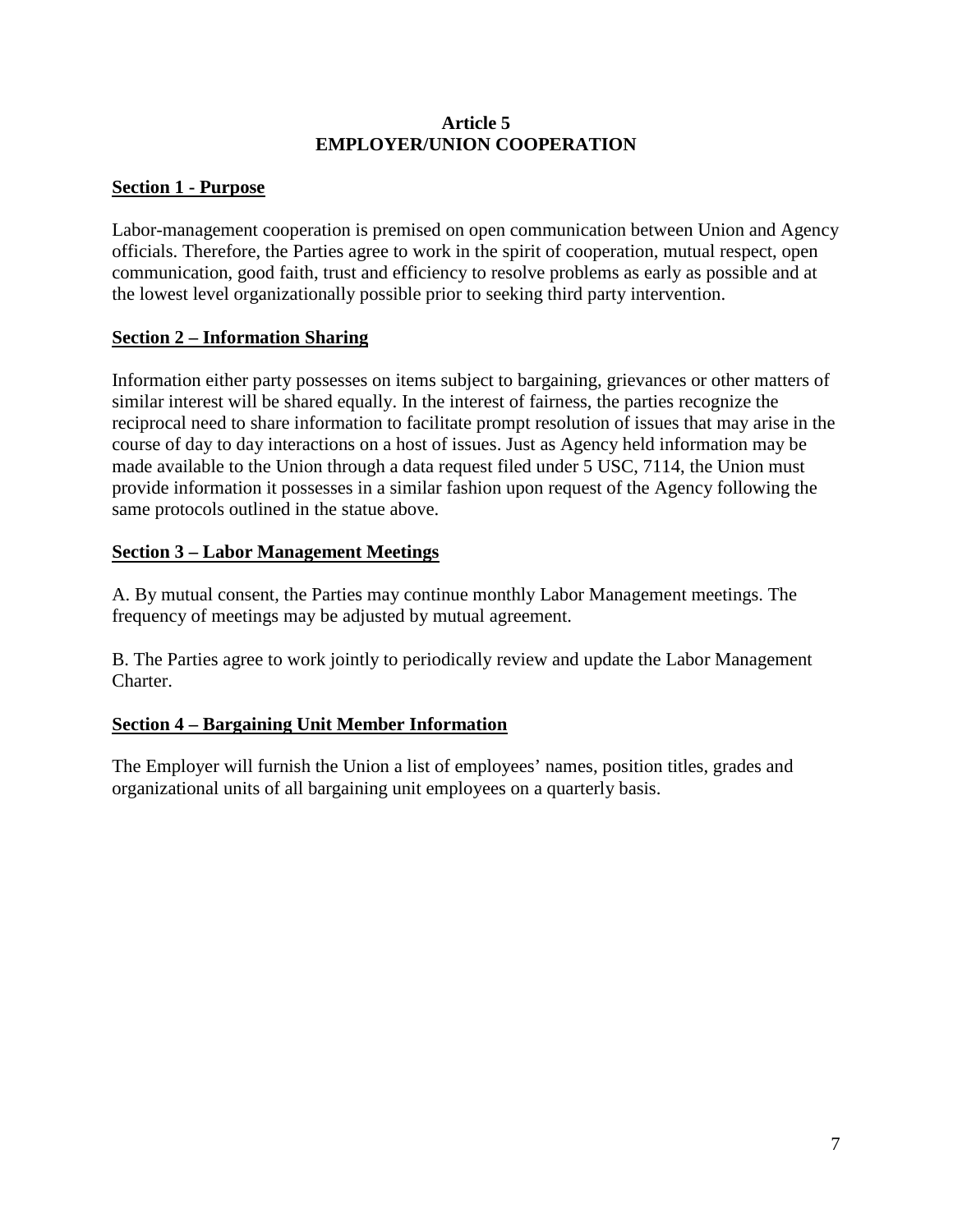# **Article 6 LABOR MANAGEMENT TRAINING**

### **Section 1** ‐ **Union Sponsored or Requested Labor**‐**Management Relations (LMR) Training**

A. Union representatives will be allowed official time to attend training sessions that are of mutual benefit to the Union and the Agency. Training sponsored by the Union or by another labor organization, subject to prior Agency approval, and designed primarily to advise representatives on matters within the scope of Civil Service Reform Act and Title 5, Chapter 71, or to instruct in the understanding, maintenance, and implementation of this Agreement. Total hours allowed each year of this Agreement will not exceed one hundred sixty (160) hours including travel time.

B. Training requests will be subject to the same processes and internal policies that are required of Agency sponsored training for all employees.

C. To the extent consistent with staffing needs and accomplishment of the mission, the Agency will make shift and work-assignment adjustments for Union representatives so they may attend labor relations training during their duty hours without imposing personal hardship upon other employees. Adequate notice will be required to minimize personal hardship for other employees that may be impacted by the request for training.

### **Section 2** ‐ **Joint Labor**‐**Management Training**

A. The Agency and the Union will conduct a joint LMR training program. Generally, training will be facilitated with equal representation from the Union and the Agency. Decisions regarding content and frequency will be made by consensus consistent with interest-based bargaining principles.

B. Attendance at LMR training will be recorded in the employee's individual training record. Joint training sessions will be publicized so employees are aware and can attend.

C. Trainers appointed by the Union will be on official time. Attendees at joint labor management training will be on duty time.

D. LMR training will normally be presented jointly unless training is conducted by a mutually agreed upon third‐party.

E. The Agency will provide facilities for the joint training program.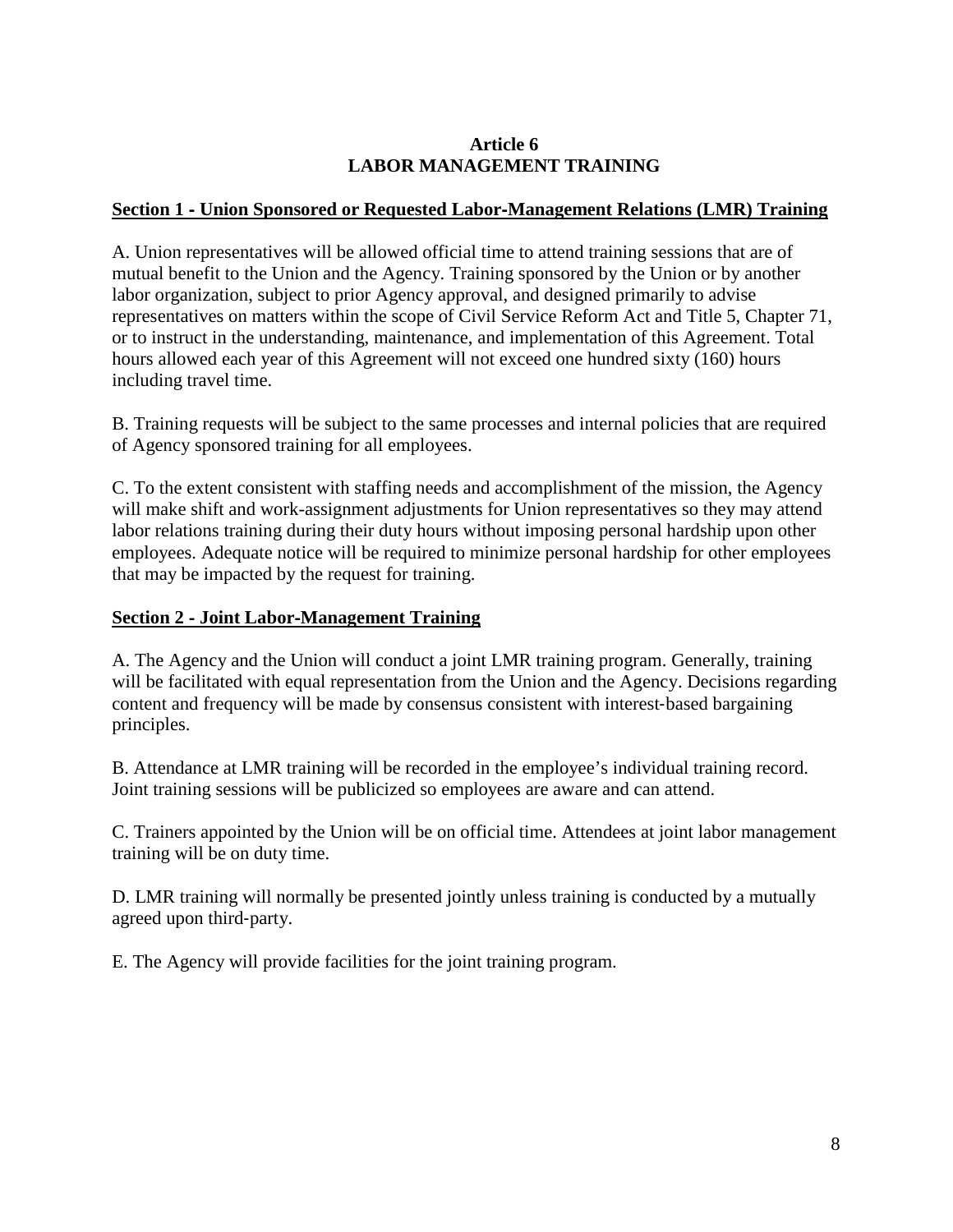### **Article 7 UNION RIGHTS AND RESPONSIBILITIES**

## **Section 1 - Introduction**

The parties recognize that a relationship between the Union and the Agency as full partners is essential for an organization that works more efficiently and effectively and better serves customer needs, employees, Union representatives, and management.

# **Section 2 - Union Rights**

A. In all matters relating to personnel policies, practices, and other conditions of employment, the parties will have due regard for the obligations imposed by 5 USC, Chapter 71, this Agreement, and the concept of a cooperative working relationship.

B. Each party shall recognize and meet with the designated representative(s) of the other party at mutually agreeable times, dates, and places that are reasonable and convenient.

C. The Agency supports and will follow statutory and contractual prohibitions against restraint, coercion, discrimination, or interference with any Union representative or employee in the exercise of his/her rights.

# **Section 3 - Union Representatives**

A. The Union will designate its own representatives. The Union will provide annual notice, by January 15, to management with a current list of designated Union officials. The notification will list the following: the names, titles, and work telephone numbers of all Union officials, including the room/location of the union office and representatives. The Union will provide notification to management within fifteen (15) business days of changes in Union officials and/or representatives. Management agrees to electronically disseminate the list to all bargaining unit employees within thirty (30) days after its receipt. Further, management agrees to provide all new hires with a copy of the list during new employee orientation.

B. Union representatives will receive official time for the performance of representational duties in accordance with Article 31, Official Time.

# **Section 4 - Formal Discussions**

A. Pursuant to 5 USC, 7114 (a) (2) (A), the Union shall be given the opportunity to be represented at any formal discussion between one or more employees it represents and one or more representatives of the Agency concerning any grievance (to include settlement discussions) or any personnel policy or practice or other general condition of employment. This right to be represented does not extend to informal discussions between an employee and a supervisor concerning a personal problem, counseling, routine performance discussions, or work methods and assignments.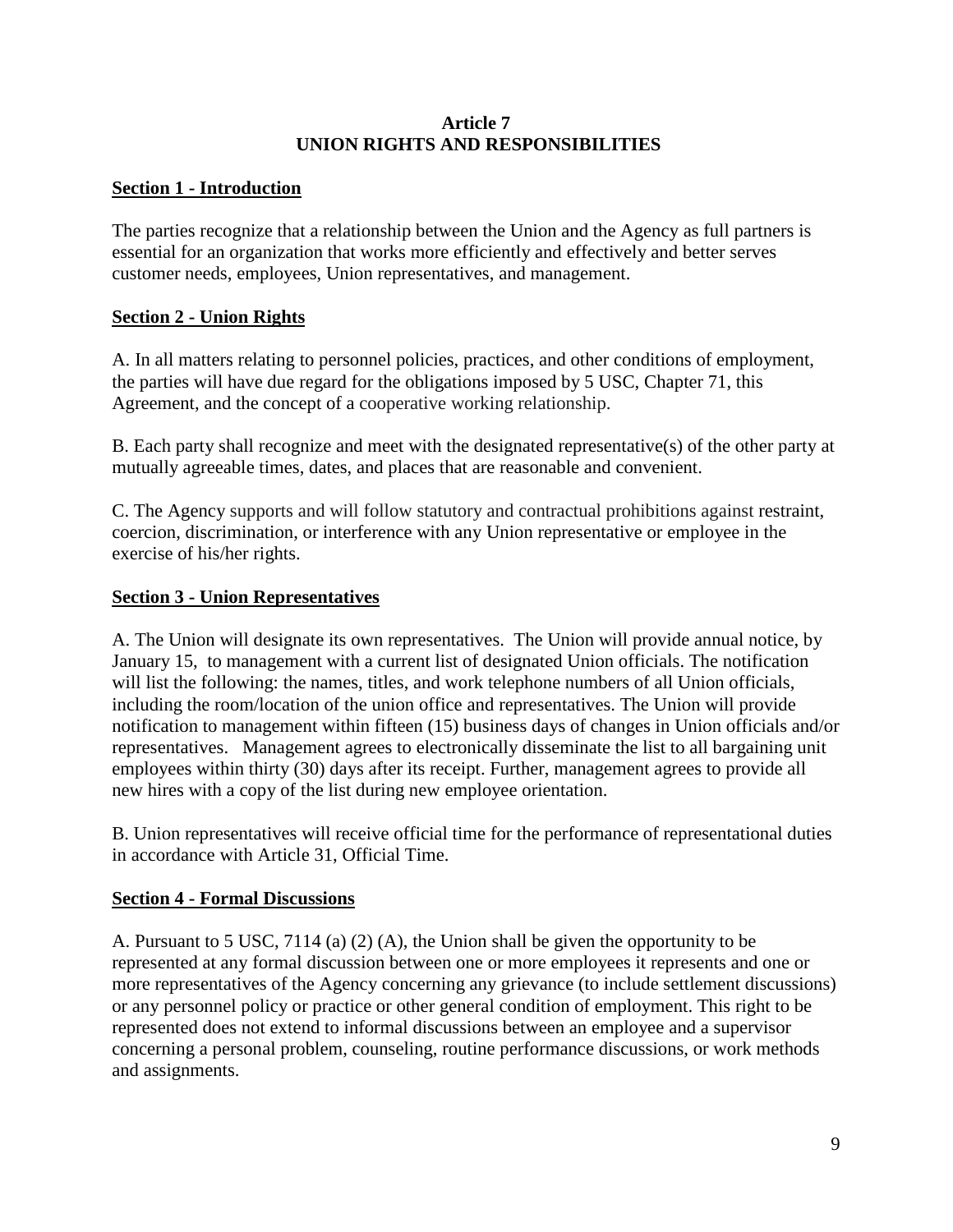B. The representative designated by the Union and the Union president will be given no less than a twenty-four (24) hour advance notice of any formal discussion that is to be held. This advance notice will be given unless management has been prevented from doing so due to an emergency. In situations involving a meeting with a large group of bargaining unit employees, management will provide notice at a minimum of two  $(2)$  business days or as soon as practicable.

C. The Union representative will be permitted to ask relevant questions, and to present a brief statement before the end of the meeting outlining the Union's position concerning the issues presented by management, and to have full participatory rights during the meeting to the extent accorded to other employees. This forum is not intended for discussion of personal or individual circumstances/scenarios in group settings. The Union representative is not merely acting as an observer.

# **Section 5 - Investigatory Examinations**

A. As provided in 5 USC, 7114 (a) (2) (B) and Section 7 of Article19, Disciplinary and Adverse Actions, the Union has the right to be represented at any examination of an employee in the bargaining unit by a representative of the Agency in connection with an investigation if:

- 1. The employee reasonably believes that the examination may result in disciplinary action against the employees; and
- 2. The employee requests representation.

B. The Union will determine which representative will be assigned to any particular investigatory examination.

C. The Union representative will be given no less than twenty-four (24) hour notification of such meetings unless precluded by a situation that is urgent in nature. Once the employee requests representation, no further questioning will take place until the representative arrives. If the representative is not available due to work schedules or other representational business, the examination will be postponed and rescheduled by mutual agreement.

D. The Union representative will have the opportunity to request the subject of the meeting as well as an opportunity meet with the employee prior to the examination.

# **Section 6 - Notification of Changes in Conditions of Employment**

The Agency shall provide reasonable advance notice to the appropriate Union official(s) prior to changing conditions of employment of bargaining unit employees. The Agency agrees to forward, along with the notice, a copy of any and all information/material relied upon to propose the change(s) in conditions of employment. All notifications shall be in writing to the appropriate Union official, with sufficient information to the Union for the purpose of exercising its full rights to bargain.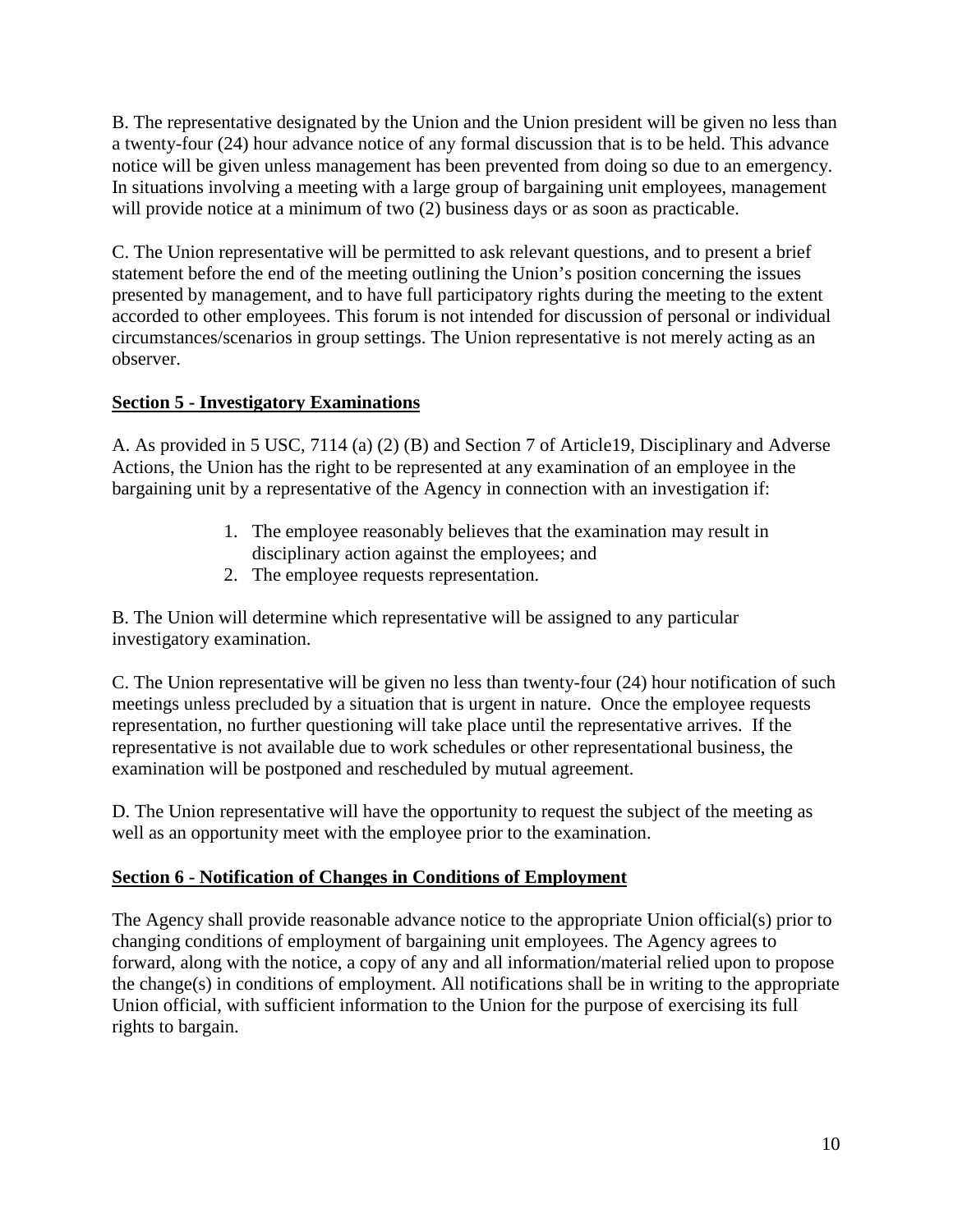## **Section 7 - Information**

The Agency agrees to provide the Union, upon request, with information that is normally maintained, reasonably available, and necessary for the Union to effectively fulfill its representational functions and responsibilities. This information will be provided to the Union within a reasonable time and at no cost to the Union.

# **Section 8 - New Employee Orientation**

A. The Union will be given up to thirty (30) minutes to make a presentation and answer questions during each new employee orientation session at a mutually agreed time. The Union will be provided the same respect and dignity as other presenters and will not be subjected to intimidation or censure. Management will provide the Union with notice of the date, time, and place of the orientation. The Union official making the presentation will be allowed official time to make the presentation. It the responsibility of the Union Official to provide their supervisor with notice prior to the event so that workload needs may be adjusted accordingly.

B. Management will provide to new bargaining unit employees, along with documents provided by the Agency, package of Union material (a copy of the current collective bargaining agreement, and a list of AFGE Local 2315 Officers and/or representatives) provided by the Union. It is understood that the Union will maintain an adequate supply of Union material for distribution by the Agency.

C. Management will introduce the Union representative during the orientation session. The Agency will notify the employees that they are under no obligation to attend the Union discussion.

D. The Union will have the right to discuss the benefits of being a Union member and its internal structure. The Union will not use this time to solicit new members, nor to discuss internal Union business, nor to malign, disparage the Agency, its management or its employees, nor slander or libel a government official.

E. The Union will be given access to conference rooms and auditoriums for meetings requiring the size and space necessary for Union meetings and membership drives, before or after duty hours or during lunch periods if such space is not already committed. The Union will follow the same reservation process and use procedures as all other users. See provisions outlined in Article 10, Agency Provided Space, Equipment, etc.

# **Section 9 - E-Mail**

A. The Union may communicate with Agency/management officials, bargaining unit employees, neutral third parties, or members of the public via the Agency's e-mail system to conduct Union business. The Union will comply with all security measures enforced on other users.

B. The Union may send messages to more than one recipient at a time in accordance with USDA Department/ARS policies.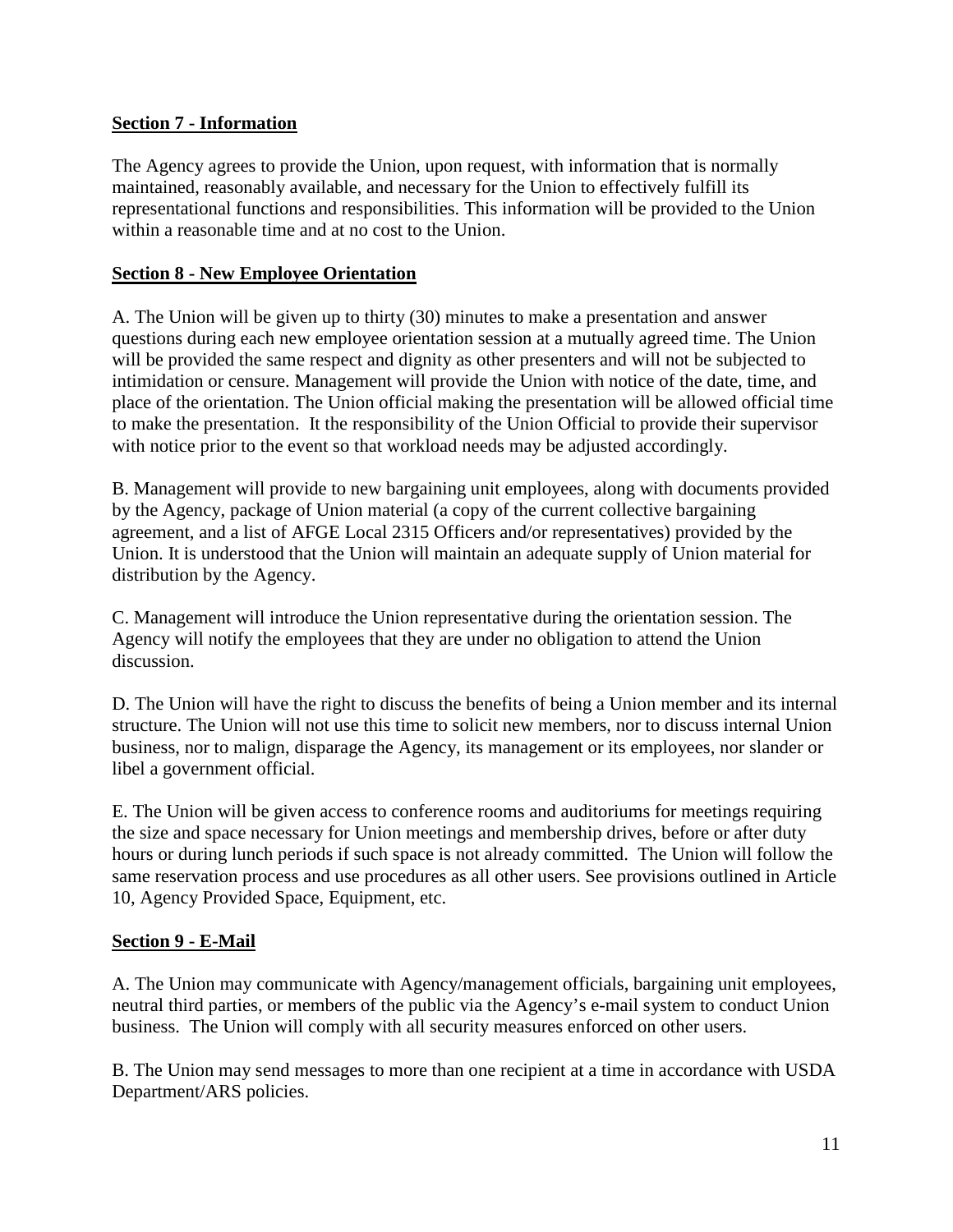C. The Union will be judicious in the use of attachments to e-mail messages and follow any applicable USDA Department/ARS policies.

D. The Union will have access to the electronic global directory. In the event an employee is not found on the electronic global directory, management will provide such information upon request.

E. The Agency will not alter or censor the content of any direct communications between the Union and employees. However, Agency facilities will not be available for posting or distribution of libelous or defamatory material directed at Agency or Union officials or programs.

### **Section 10 - Surveys and Questionnaires**

A. The Agency will not communicate directly with bargaining unit employees through verbal or written surveys and questionnaires regarding conditions of employment without prior notification to the Union and bargaining where appropriate. Nothing in this section precludes the Union from the right to bargain over conditions of employment under the 5 USC, Chapter 7106.

B. Participation in surveys will be voluntary, unless the parties agree to require participation. Employees will be assured that their responses will be confidential and their anonymity protected, unless the parties agree otherwise.

C. The results of surveys conducted by either party regarding conditions of employment will be shared. If a third party conducts a survey and the results are distributed to the Agency, the results will be shared with the Union.

### **Section 12 - Bulletin Boards**

At each facility, the Union will be provided space on bulletin boards in areas normally used for communicating to employees. Numbers and location of bulletin boards will be determined jointly between labor and management in accordance policies.

### **Section 13 - Distribution of Informational Material**

A. Management will provide space for the purpose of distribution of Union material. The space will be in prominent locations as agreed upon.

B. The distribution of literature will be permitted provided it is done during non-duty hours of the distributor and does not interfere with the mission of the facility.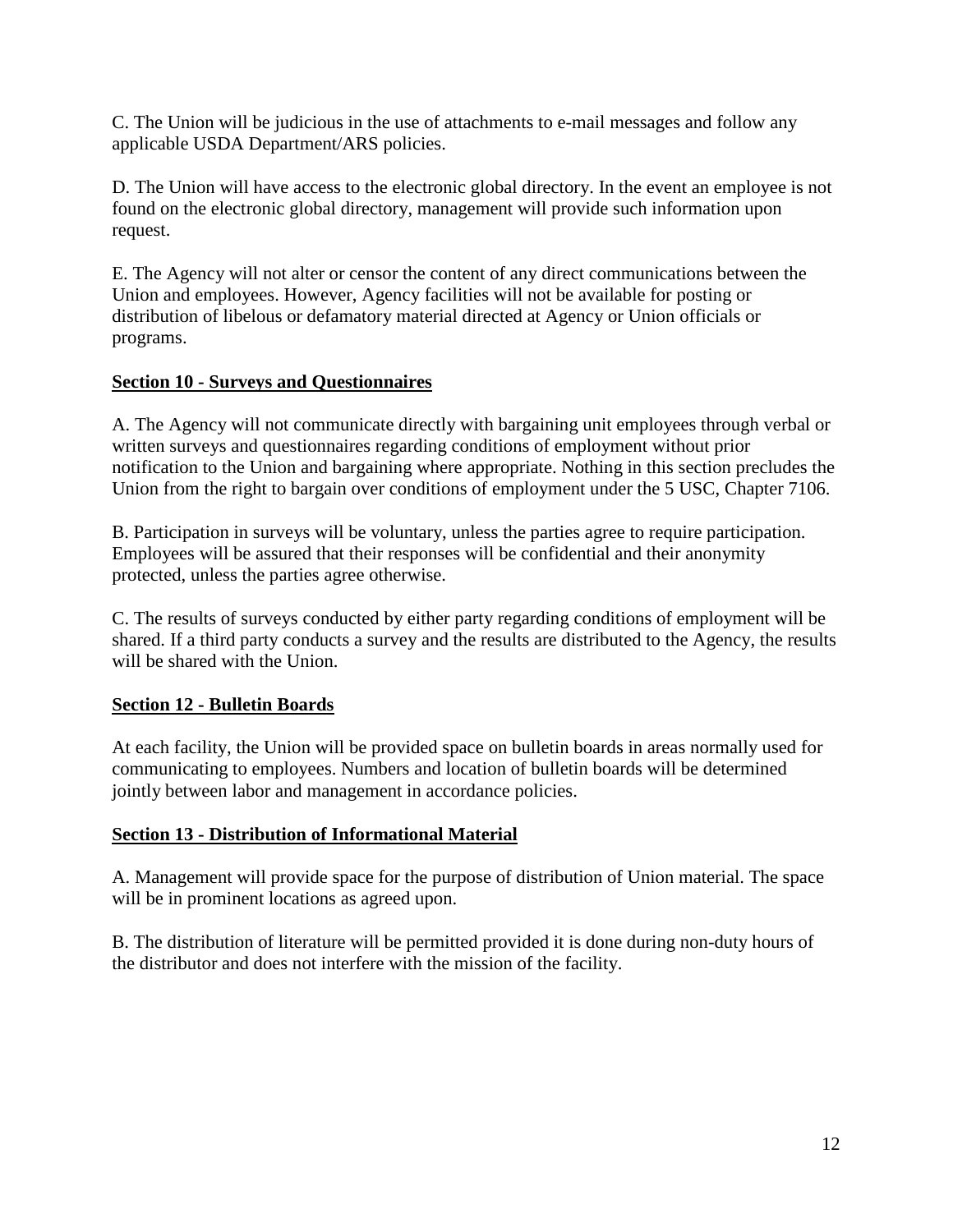# **Article 8 EMPLOYEE RIGHTS**

# **Section 1 - General**

A. In an atmosphere of mutual respect, all employees shall be treated fairly and equitably and without discrimination in regard to their political affiliation, Union activity, race, color, religion, national origin, gender, sexual orientation, marital status, age, or non-disqualifying handicapping conditions. Employees will also be afforded proper regard for and protection of their privacy and constitutional rights. It is therefore agreed that Management will endeavor to establish working conditions which will be conducive to enhancing and improving employee morale and efficiency.

B. Instructions will be given in a reasonable, respectful, and constructive manner. Such guidance will be provided in an atmosphere that will avoid public embarrassment or ridicule. If an employee is to be served with a warrant or subpoena, it will be done in private without the knowledge of other employees to the extent it is within Management's control.

C. No disciplinary or adverse action will be taken against an employee upon an ill-founded basis such as unsubstantiated rumors or gossip.

D. No employee will be subjected to intimidation, coercion, harassment, or unreasonable working conditions as reprisal nor be used as an example to threaten other employees. An employee who exercises any statutory or contractual right shall not be subjected to reprisal or retaliation, and shall be treated fairly and equitably.

### **Section 2 - Rights to Union Membership**

Under 5 USC, 7102, each employee shall have the right to form and join a Union; to act as a designated Union representative, and to assist the Union without fear of penalty or reprisal. This right shall extend to participation in all Union activities including service as officers and stewards.

Except as otherwise provided, such employee rights include the right to:

- 1. act for the Union in the capacity of a representative and the right in that capacity to present the views of the Union to heads of agencies and other officials of the Executive Branch of Government, the Congress, or other appropriate authorities.
- 2. engage in collective bargaining with respect to conditions of employment through representatives chosen by employees.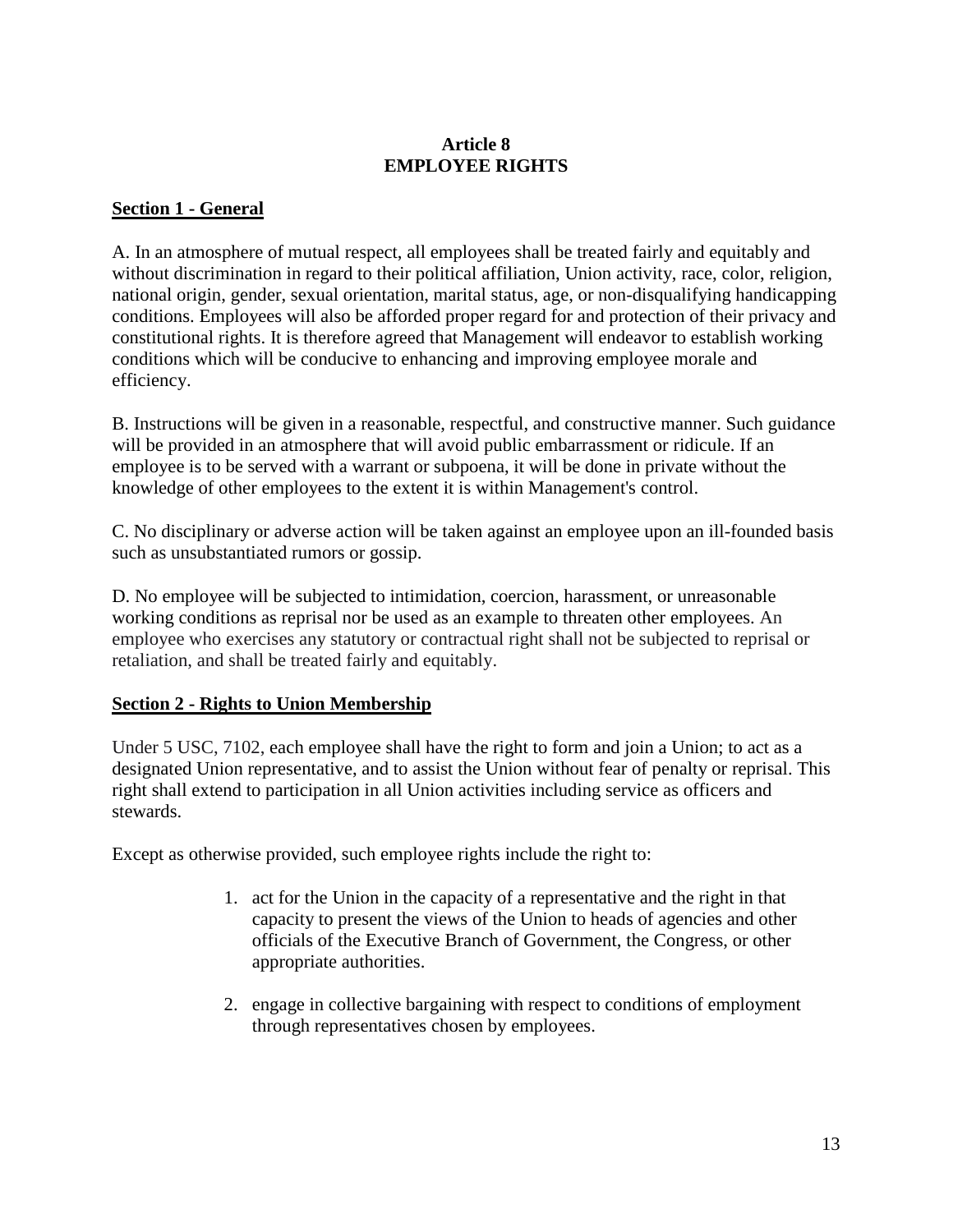3. be represented by an attorney or other representative other than the Union, of the employee's own choosing, in any appeal action not covered under the negotiated grievance procedure. The employee may exercise grievance or appellate rights, which are established by law, rule, or regulation.

### **Section 3 - Employee Rights During Investigations**

An employee has the right (commonly known as the Weingarten right) to be represented by the Union during any examination of the employee by a representative of the agency in connection with an investigation if he or she reasonably believes that the examination may result in disciplinary action against him or her and he or she requests representation.

# **Section 4 - Rights to Union Representation**

Management recognizes an employee's right to assistance and representation by the Union, and the right to meet and confer with Union representatives in private during duty time, consistent with Article 8. If the employee and the local representative cannot be released immediately, the employee will be released for a mutually agreed time frame between the parties. If such release is not made, appropriate relief from time frames will be afforded. The Agency agrees to annually inform all employees of the right to Union representation under 5 USC, 7114 (a) (2) (B) by appropriate means.

# **Section 5 - Use of Recording Devices**

No electronic recording of any conversation, between a bargaining unit employee and Agency official may be made without mutual consent except for investigations by the Office of Inspector General or other law enforcement. When a recording is made with mutual consent, the employee will be given the opportunity to review the transcript for accuracy and will be provided with a copy of the recording and transcript if one is made. Information obtained in conflict with this Section will not be used as evidence against any employee.

### **Section 6 - First Amendment Rights**

Employees have the right to present their views to Congress, the Executive Branch, or other authorities and to otherwise exercise their First Amendment rights without fear of penalty or reprisal.

### **Section 7 - Access to Documentation**

A. Employees have a right to be made aware of and receive copies of any information specific to them personally maintained under their name and/or social security number. The Agency agrees that the official record of the employee is the eOPF.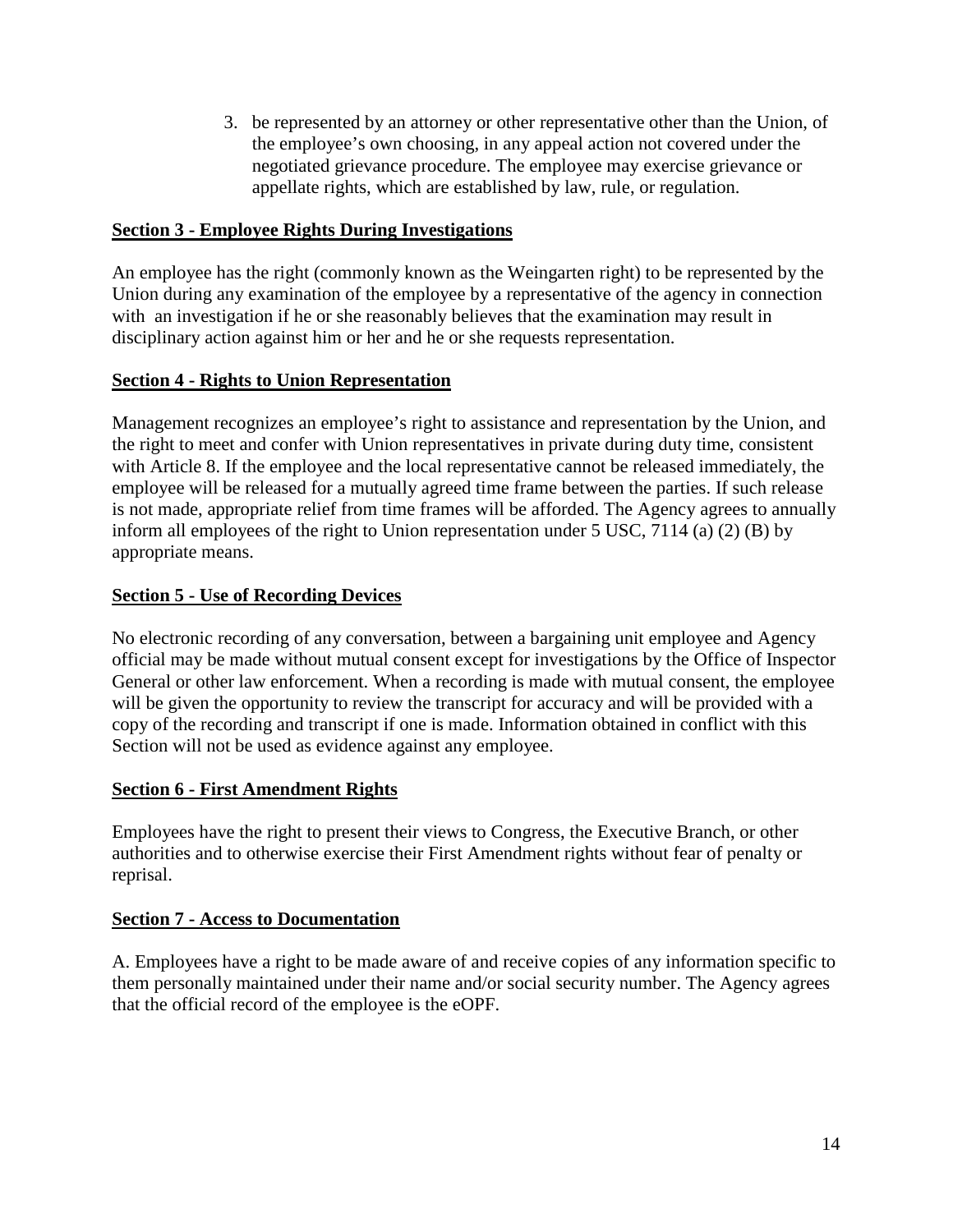B. Employees have a right to access information pertaining to conditions of employment such as laws, rules and regulations published by the Office of Personnel Management, the U.S. Department of Agriculture, etc. These publications or policies are available for employees to review on the Employer's and other government agencies' websites.

## **Section 8 - Personal Rights**

A. Employees have the right to engage in outside activities and employment of their own choosing and otherwise conduct their private lives as they see fit in accordance with 5 CFR 2635 and 5 CFR, 735 and 5 CFR. 8301.

B. It is understood that if an employee engages in outside employment it should not impair their ability to perform his or her job.

C. Without prior approval, an employee may participate in the activities, not prohibited by law or government-wide regulation, of national or state political parties and may participate in the affairs of or accept an award for a meritorious public contribution or achievement given by a charitable, religious, professional, social, fraternal, and non-profit educational and recreational, public service, or civic organization.

D. An employee shall not: accept a fee, compensation, gift, payment of expense, or any other thing of monetary value in circumstances in which the acceptance may result in or create the appearance of conflicts of interest.

### **Section 9 - Dignity and Self Respect In Working Conditions**

Employees, individually and collectively, have the right to expect, and to pursue, conditions of employment which promote and sustain human dignity and self-respect.

### **Section 10 - Employee Right to Privacy**

A. Searches and seizures by the Agency of the private property of its employees are subject to Constitutional constraints. It should be understood that employee's person and personal items owned by the employee, such as pocketbooks, briefcases, or other like materials, are not subject to search without reasonable suspicion that criminal activity is involved.

B. Employees may store personal papers and effects in their offices, desks, file cabinets, lockers, and government vehicles. However, a search or seizure of such items without a warrant may be justified if the Agency has reasonable grounds for suspecting that the search will produce evidence that the employee is guilty of work-related misconduct, or that the search is necessary for a non-investigative work-related purpose, such as insuring the internal security of the Agency. Security concerns may necessitate searches of Agency space or employees, subject to Constitutional constraints.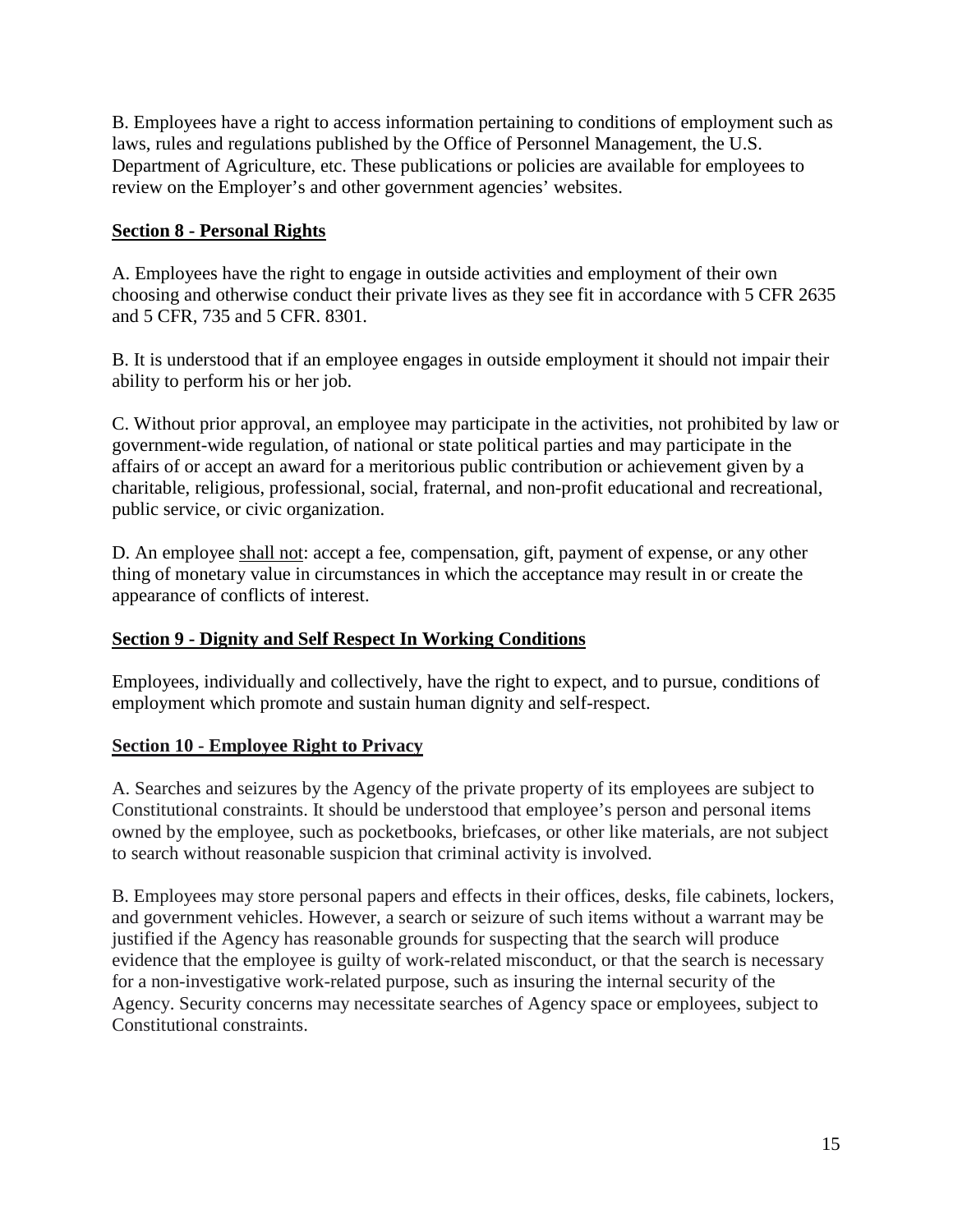C. If a search is to be conducted, the primary investigator and an independent party will be present for the search. The employee may or may not be notified prior to the search depending on the circumstances necessitating the search.

D. As an exception, if searches are used when individuals enter a facility, then such search methods must be conducted consistently for all individuals.

# **Section 11 - Whistle-Blower Protection**

Consistent with the Whistleblower Protection Act, currently codified at 5 USC, 2302 (B) (8), employees shall be protected against reprisal of any nature for the disclosure of information not prohibited by law or Executive Order which the employee reasonably believes evidences a violation of law, rule or regulation, or evidences mismanagement, a waste of funds, an abuse of authority, or danger to public or employee health or safety.

# **Section 12 - Unlawful Orders**

An employee has the right to refuse orders that would require the employee to violate an applicable law or cause imminent danger. The employee will promptly bring his/her specific concerns to the supervisor or appropriate Agency official. The Agency official will consider the employee's concern and promptly notify the employee whether the order is lawful or unlawful. This refusal to obey an unlawful order or one that could cause imminent danger will not subject the employee to disciplinary or adverse action.

# **Section 13 - Improper Orders**

An employee has the right to question an improper order that would direct him/her to act outside the scope of practice, privileges, competencies, or qualifications. The employee will promptly bring his/her concern about the improper order to an appropriate supervisor. The supervisor will promptly apprise the employee whether the order was proper or improper. A refusal to obey an improper order will not subject the employee to disciplinary or adverse action or major adverse action.

# **Section 14 - Conflicting Orders**

When employees receive conflicting orders, the employee will bring the conflict to the attention of the supervisor who gave the last order or another appropriate supervisor. The employee will be given a clarified order. The employee will not be subject to disciplinary, major adverse actions for the following the clarified order.

# **Section of 15 - Copies of Agreement**

The Department will provide to each employee on duty as of the date of this Agreement and to all unit employees entering on duty after that date at no cost, electronic copies of this Agreement. The employee will be able to print a copy of the collective bargaining agreement using Agency equipment. This Agreement will be made available on the Agency's computer system.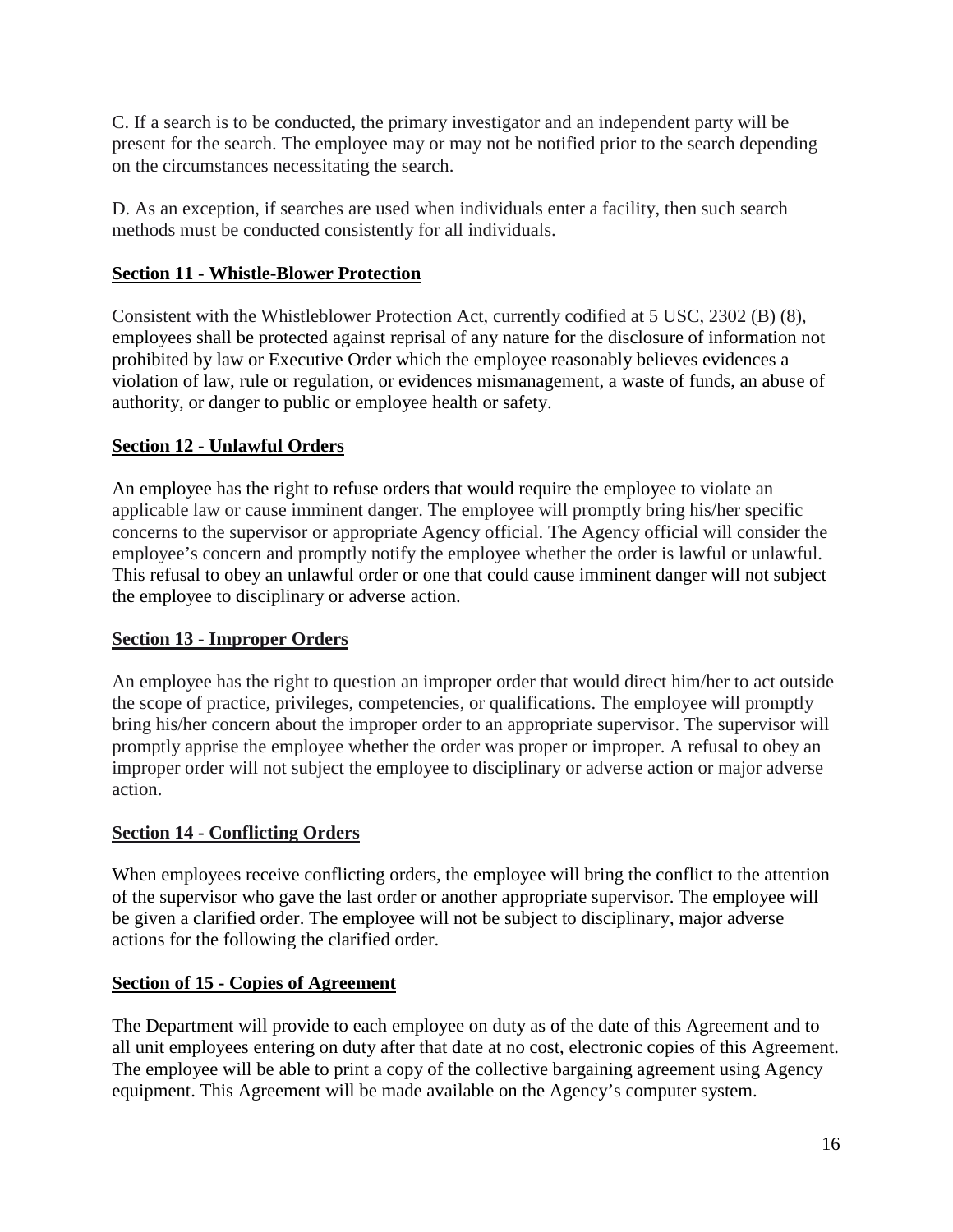#### **Article 9 MANAGEMENT RIGHTS**

#### **Section 1- Rights and Obligations of the Employer**

A. This article shall be administered in accordance with 5 USC, Chapter 71, appropriate government-wide rules, and the terms of this agreement. Management officials of the agency retain the following rights outlined in 5 USC, 7106, Management Rights; these include, but are not limited to the following:

- (A) (1) determine the mission, budget, organization, number of employees, and internal security practices of the agency; and
	- (2) in accordance with applicable laws;
		- (a) hire, assign, direct, layoff, and retain employees in the agency, or to suspend, remove, reduce in grade or pay, or to take other disciplinary action against such employees;
		- (b) to assign work, to make determinations with respect to contracting out, and to determine the personnel by which the agency operations shall be conducted;
		- (c) with respect to filling positions, to make selections for appointments from:
			- (i) among properly ranked and certified candidates for promotion; and
			- (ii) any other appropriate source; and

(d) take whatever actions may be necessary to carry out the agency mission during emergencies.

(B) Nothing in this section shall preclude any agency and any labor organization from negotiating :

(1) At the election of the agency to negotiate on the numbers, types, grades of employees or positions assigned to any organizational subdivision, work project, or tour of duty, or on the technology, methods and means of performing work;

(2) procedures which management officials of the agency will observe in exercising any authority under this section; or

(3) appropriate arrangements for employees adversely effected by the exercise of any authority under this section by such management officials.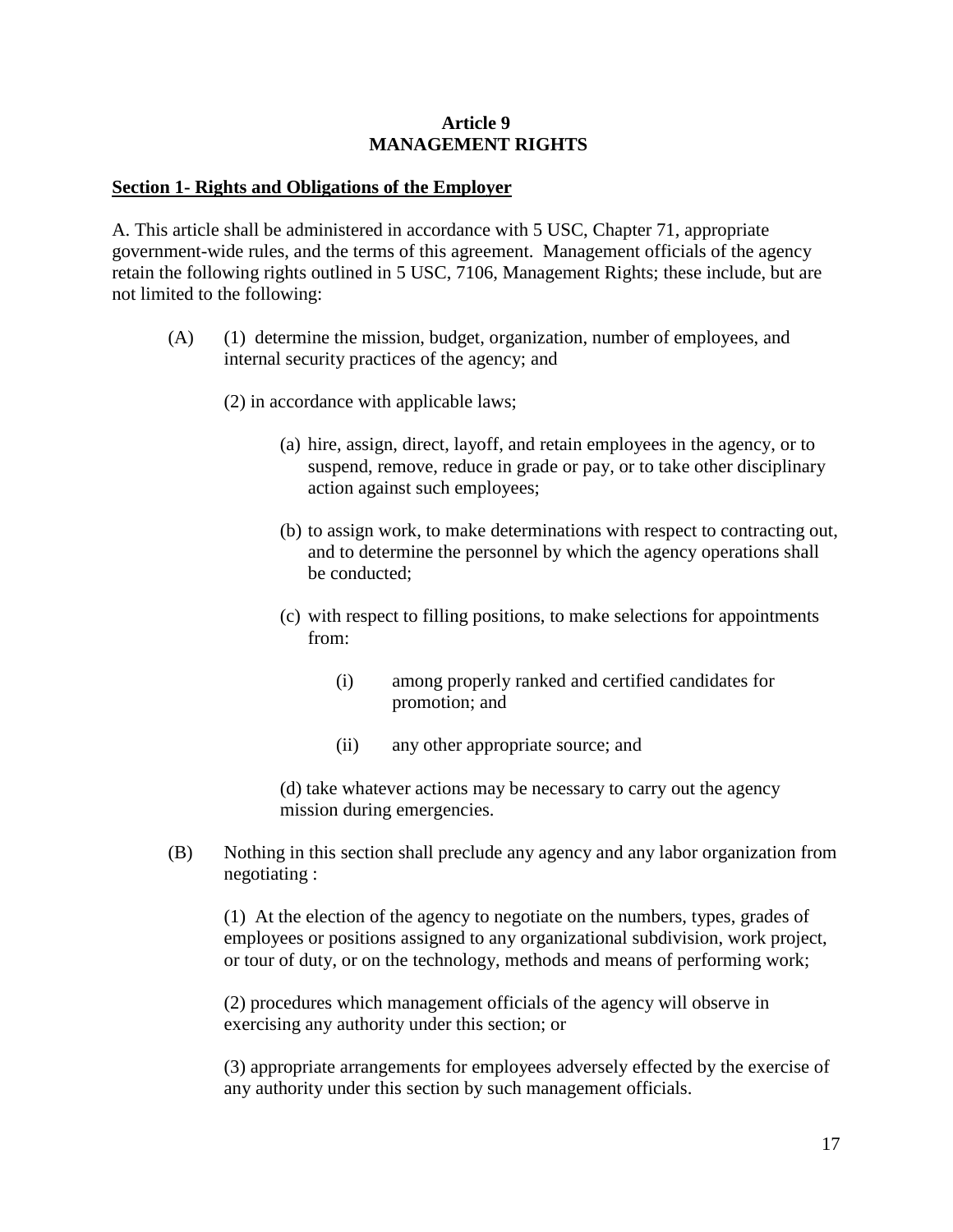B. In accordance with Article 11 titled "Matters Appropriate for Negotiations." the Agency retains the right to implement changes after bargaining obligations have been met, or impasse has been reached.

C. Management officials and supervisors retain the right to meet with unit employees and without the presence of a union representative concerning any matter not covered by 5 USC, 7114 (a) (2).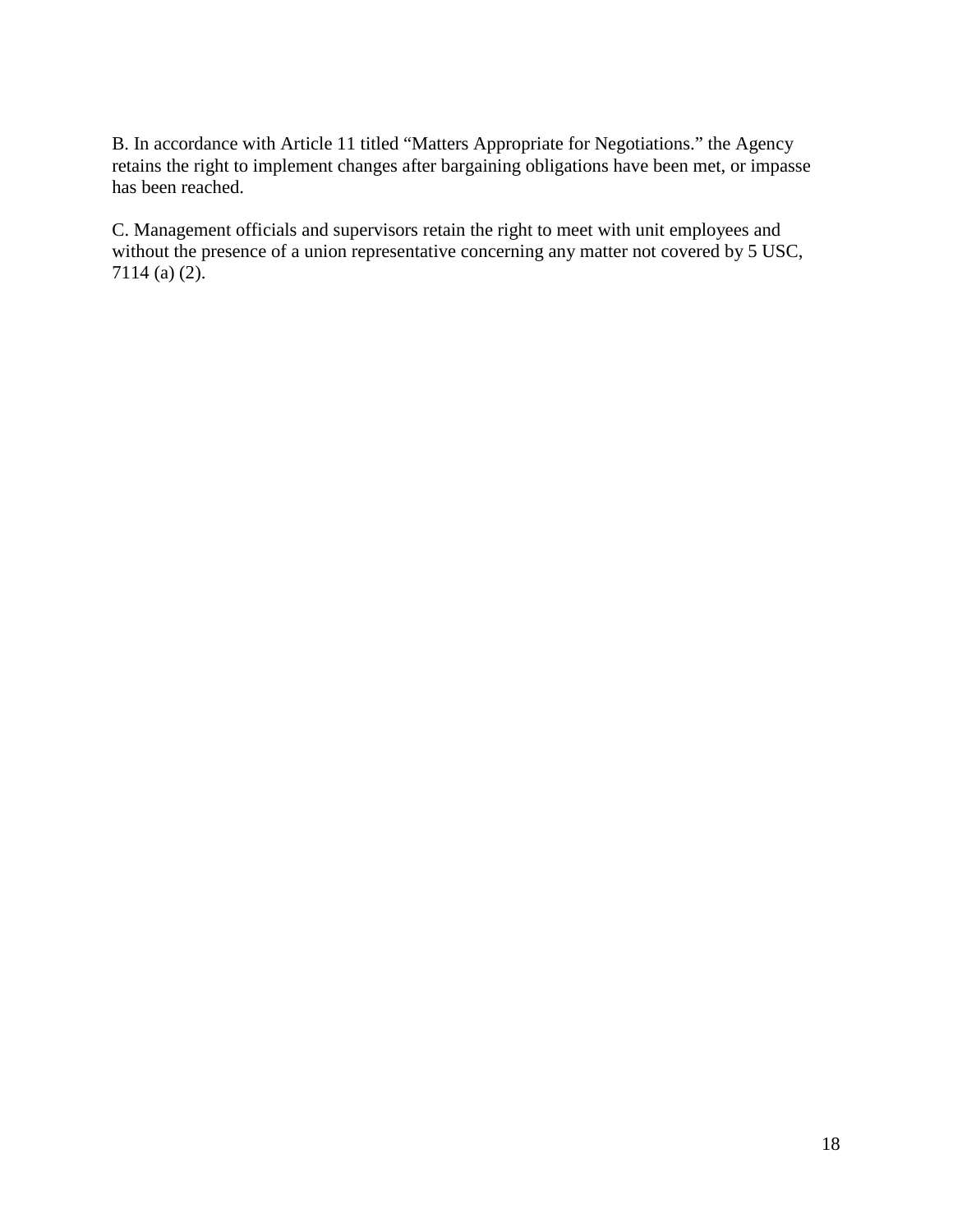### **Article 10 USE OF FACILITES AND SERVICES PROVIDED BY THE AGENCY**

## **Section 1 - General**

A. Management recognizes the importance and value of the Union's mission and purpose. Accordingly, Management agrees to furnish office space to the Union appropriate for carrying out its representational duties in locations easily accessible to employees within the facility provided it does not conflict with official functions and activities occurring between Monday through Friday during the hours of 8:00 a.m. and 4:30 p.m.

B. Additionally, the Union recognizes the Agency costs associated with providing this equipment and the Union's responsibility for proper care and safeguarding of facilities and equipment provided.

### **Section 2 – Location and Equipment**

A. Union Office space will be provided in the CLF Room 1238. The Union is responsible for ensuring accessibility to its space during normal cleaning and maintenance schedules. However, the Agency retains the right to access the room for internal security purposes and other essential functions.

B. The Agency will provide the following office equipment: one desk, one desk chair, two locking file cabinets, a bookshelf, a free standing table, and 4 chairs to match the current facility design and style configurations.

C. The Agency will provide a computer, office phone, printer, fax, scanner /copier for the office.

D. Telephones issued to Union Officers as a function of their positions of record, will be available for representative work in accordance with the Agency "Limited Personal Use Policy" for government electronic equipment.

E. This will serve as the complete list of all items to be furnished the Union by USDA during the length of the Collective Bargaining Agreement.

### **Section 3 – Standards**

A. The Parties understand that the equipment provided will be subject to all Agency required computer and electronic security, maintenance, updating, and safeguarding measures.

B. The Parties agree that the Union Officers will follow the Agency's "Limited Personal Use" policy for the use of all Agency provided electronic equipment and the Union may be responsible for payment of excessive fees incurred for the use of such equipment.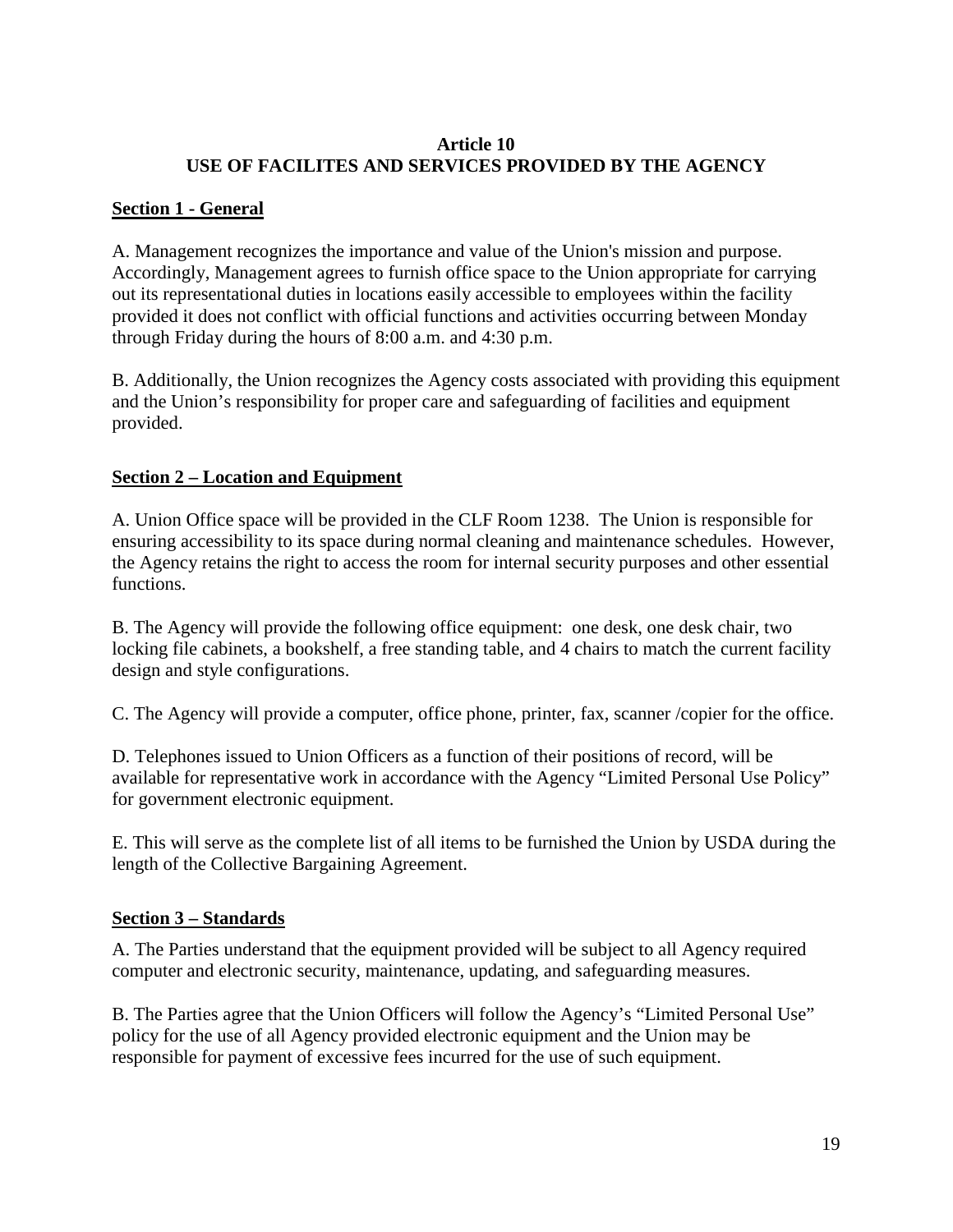C. The Union retains the right to purchase and use equipment it deems necessary that is not provided in this Article. It is the Union's responsibility to assure that such equipment is properly identified as non-Agency equipment (personal property), and to follow existing Agency rules or directives for the introduction and use of personal property at the facility. (This includes rules regarding the introduction of, or attachment to, any Agency electronic equipment and includes computer program downloads or other software applications).

D. Agency provided items provided will be replaced in accordance with the Agency's existing replacement schedule, contingent upon funding and other resource constraints.

E. The Union must make a written request using National Centers for Animal Health (NCAH) Event Request form for use of NCAH facilities to conduct labor relations training sponsored by the Union that is approved by the Agency, on the NCAH Campus. Requests should include date, time, purpose, space and equipment requirements, and the duration of need for the facility. The Agency will provide a response to the request in writing to the Local Union President.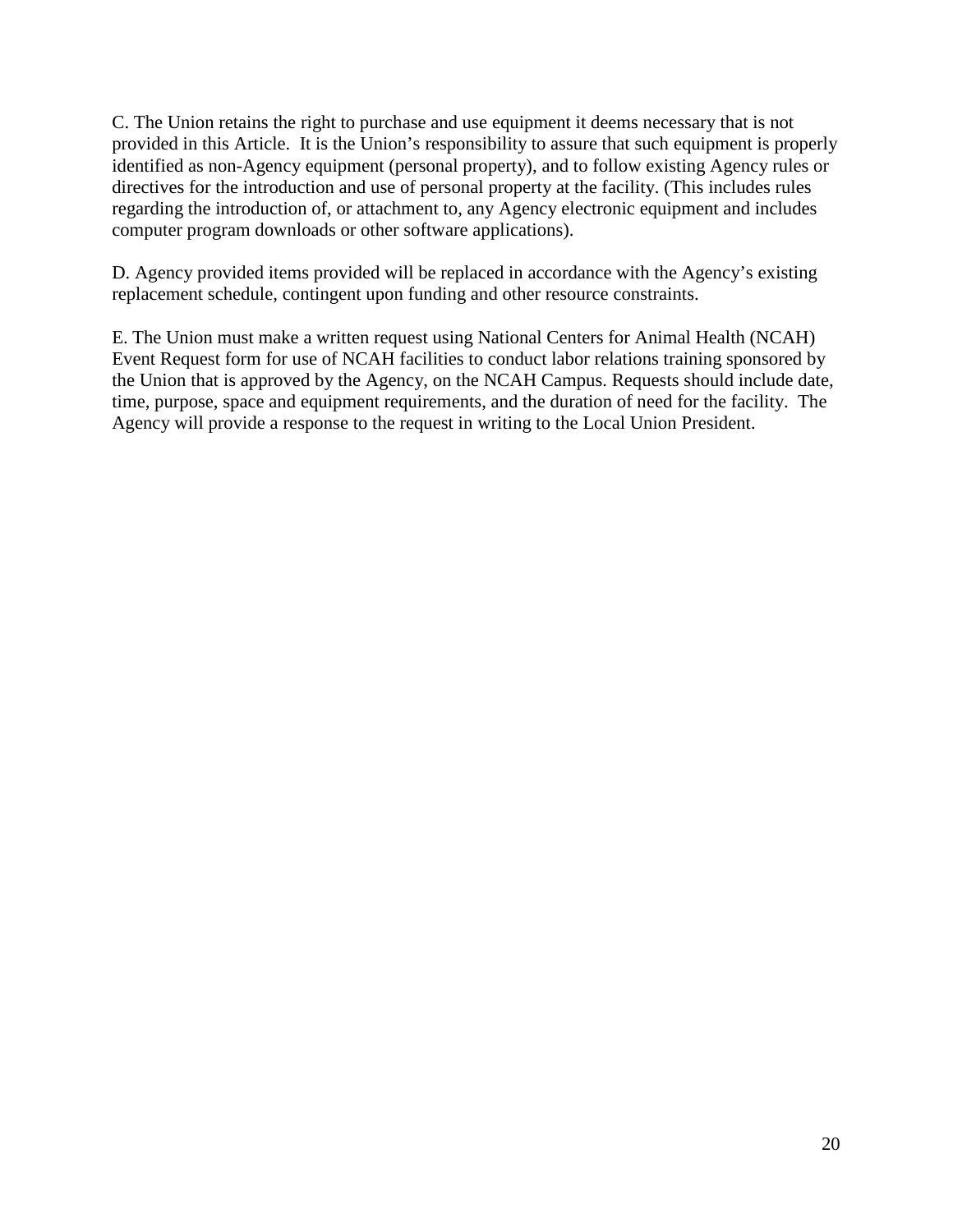### **Article 11 ALTERNATIVE DISPUTE RESOLUTION (ADR)**

### **Section 1 – Purpose and Commitment**

A. The Parties acknowledge that ADR is a problem solving tool available for addressing workplace issues that may arise in the normal course of business.

B. The Agency and the Union are committed to the use of ADR problem solving methods to foster a good labor management relationship. The Union and Agency at all levels should be committed to the use of ADR problem solving methods as a priority to resolve disputed matters.

### **Section 2 – Definitions and Intentions**

A. ADR is an informal process which seeks early resolution of employee(s), labor, and management disputes/concerns.

B. ADR should be effective, timely, and efficient. It should focus on conflict resolution and problem solving and foster a cooperative labor and management relationship. Participation in the ADR process must be voluntary.

### **Section 3 – Rights and Responsibilities**

A. The parties have the responsibility of informing employees and management officials of the ADR option to resolve disputes. ADR should be undertaken in good faith to resolve disputes/concerns.

B. Employees are encouraged to seek information on the ADR process by contacting management's local designated point of contact or local Union Officials. Both parties will:

- 1. Respond to questions about the ADR process; and
- 2. Provide information to employees on the ADR process.

C. Employees may utilize the ADR process to resolve individual conflict(s)/concern(s). The Union and the Agency will encourage the use of ADR to resolve matters that are not of an egregious nature.

D. The Union and Management have the right to participate in all stages of the ADR process.

E. ADR resolutions are not precedent setting unless agreed to by the parties. Resolutions under the ADR process cannot conflict with or supersede agreements between the parties.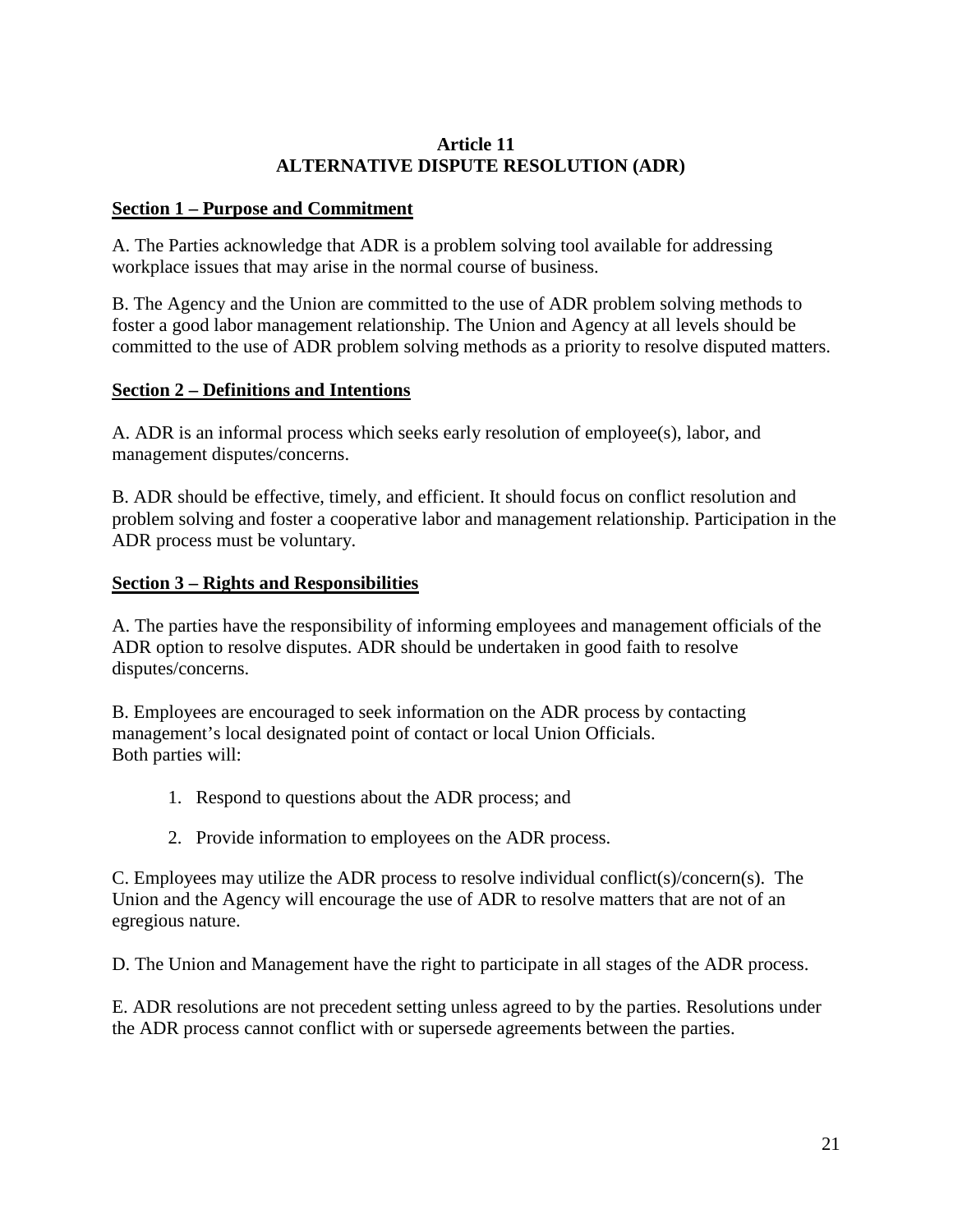### **Section 4 Process and Implementation**

A. The ADR process should start with written objectives between the parties as well as a commitment from all parties to resolve disputes in a non-adversarial manner.

B. If the participants agree to reduce the resolution reached to writing, the terms of the resolution should be clearly articulated in the agreement and signed to be effective.

C. ADR methods may include but are not limited to mediation, interest based problem solving, conciliation, facilitation, or the use of other readily available resources or tools.

D. ADR methods may be used prior to or during a grievance/arbitration or statutory appeal by mutual agreement and in accordance with the Grievance Article. In the use of ADR processes, contractual time frames may be stayed by mutual agreement. Statutory time frames cannot be stayed.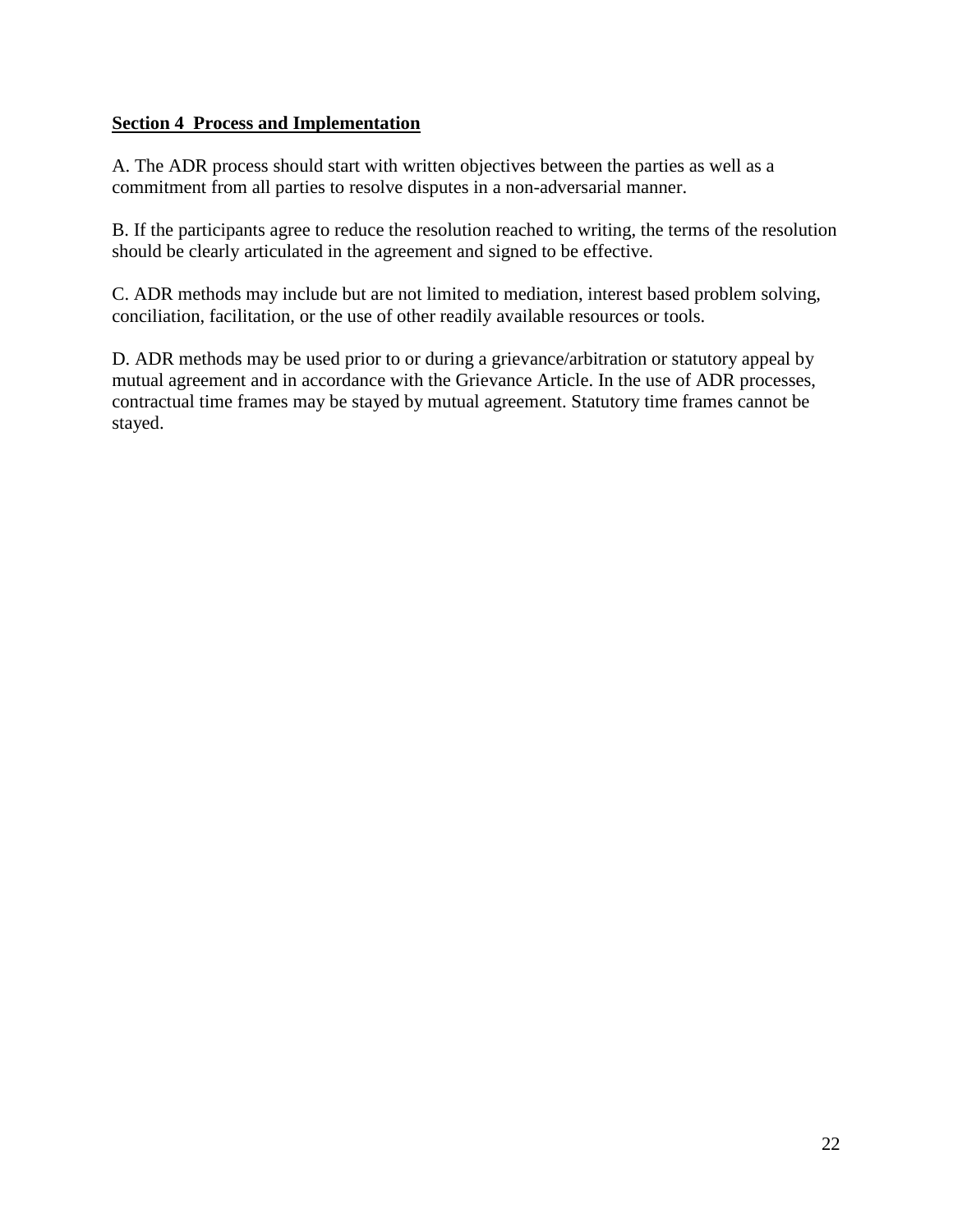### **Article 12 GRIEVANCE PROCESS**

### **Section 1 – Purpose**

The purpose of this Article is to provide a mutually acceptable method for the prompt and equitable settlement of grievances filed by bargaining unit employee(s), the Union or the Agency.

### **Section 2 – Coverage and Scope**

A. A grievance means any complaint:

- 1. by an employee(s) concerning any matter relating to employment of the employee;
- 2. by the Union concerning any matter relating to the employment of any employee; or
- 3. by any employee(s), the Union or the Agency concerning:
	- a. the effect or interpretation, or a claim of breach, of a collective bargaining agreement; or
	- b. any claimed violation, misinterpretation or misapplication of any law, rule or regulation affecting conditions of employment.
- B. Grievances on the following matters are excluded from the scope of this procedure:
	- 1. any claimed violation of subchapter III of chapter 73 of Title 5, USC relating to prohibited political activities;
	- 2. retirement, life insurance or health insurance;
	- 3. a suspension or removal under 5 USC, 7532 relating to national security;
	- 4. any examination, certification selection or appointment; or
	- 5. the classification of any position which does not result in the reduction in grade or pay of an employee;
	- 6. separation of employees during their probationary period.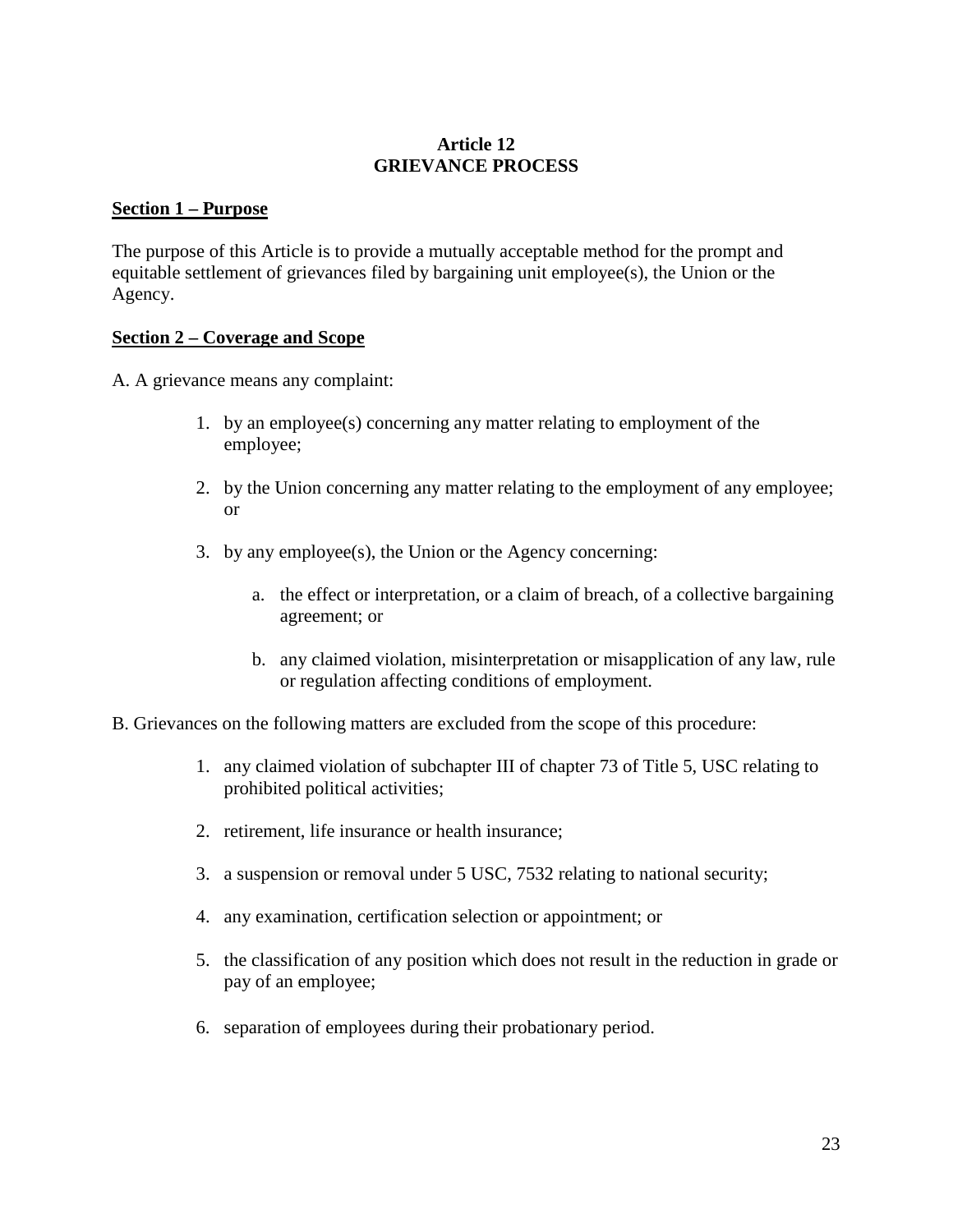C. Adverse Actions appealed to Merit System Protection Board (MSPB)

## **Section 3 – Exclusivity**

A. Grievances may be initiated by employee(s) covered by this Agreement and/or their Union representative or by the Agency. Representation of bargaining unit employees shall be the sole and exclusive province of the Union.

B. Except as provided by law, this is the exclusive procedure available to bargaining unit employees, the Union or the Agency for the resolution of grievances within its scope.

### **Section 4 – Representation**

A. Prior to filing a grievance, an employee may elect to be self-represented or represented by the Union. When an employee elects to be represented by the Union, the Union President or designee will appoint that representative.

B. In accordance with 5 USC, Chapter 71, the Union has the right to be present during any proceeding under the negotiated grievance procedure. The Agency will provide the Union reasonable advance notice of any grievance meeting/discussion when the Union is not the designated representative

C. If the Union is not the designated representative, a copy of the grievance will be provided to the Union within 5 business days of the filing date. A copy of each grievance decision will be timely provided to the Union.

D. An employee will be notified of their right to Union representation. At the time of notification the employee and/ or the Union will submit a written notification to management identifying the selection of Union representation or their declination of Union representation.

E. Management will forward the written notification of the election or declination of Union representation to the Union President or designee.

F. The parties agree to develop a standard form that will be available to all employees on the shared drive.

G. Where the grievant elects Union representation, meetings and communication with regard to the grievance and any attempts at resolution shall be made through the designated Union representative.

H. The parties agree efforts will be made to schedule meetings by mutual agreement within a reasonable time period.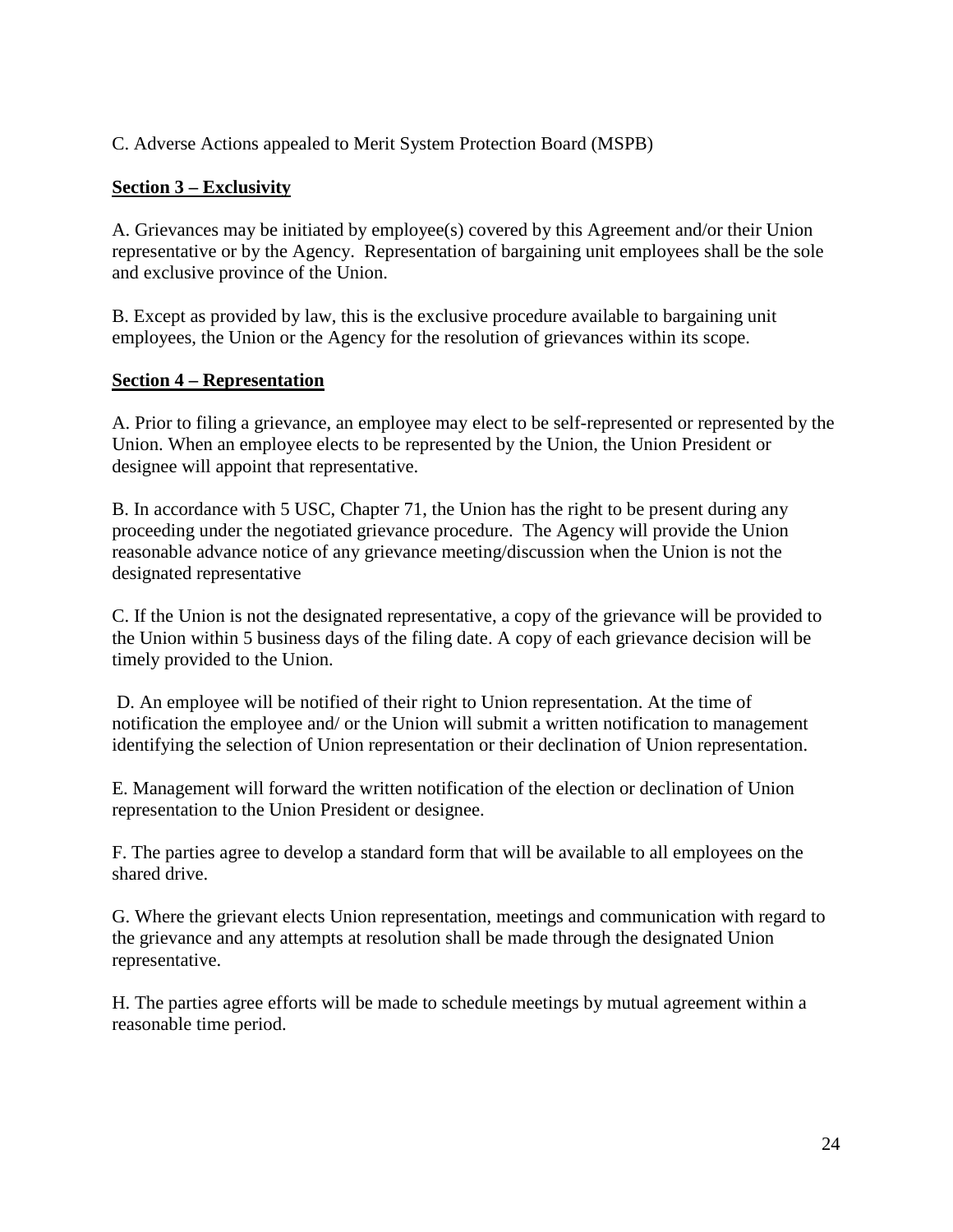# **Section 5 – Resolution of Grievances and Employee Standing**

A. The Union and the Agency agree that grievances should be settled in an orderly, prompt and equitable manner so that the efficiency of the Agency may be maintained and morale of employees shall not be impaired. Efforts shall be made by the Agency and the Union to settle grievances at the lowest appropriate level of supervision. Employees and their representatives will be unimpeded and free from restraint, interference, coercion, discrimination, or reprisal, consistent with 5 USC, Chapter 71, and this Agreement, in seeking adjustment of grievances. Employees shall be authorized a reasonable amount of duty time, (requested in advanced and mutually agreeable with management), to prepare and participate in grievances, including individual or group grievances.

B. In cases of group grievances the Union may select spokesperson(s) from the grieving group who can serve as a group representative to assure efficient use of government time.

# **Section 6 – Grievability/Arbitrability Questions**

The parties agree to raise any questions of grievability or arbitrability of a grievance prior to the limit for the written answer in the final step of this procedure.

### **Section 7 – Time Limits**

A. A grievance concerning any matter relating to the employment of the employee may be presented at any time.

B. All the time limits in this Article may be extended by mutual consent.

# **Section 8 – Options**

A. In accordance with 5 USC, 7121, an employee at his/her option may raise matters covered under Sections 4303 (Unacceptable Performance) and 7512 (Adverse Actions) under the appropriate statutory procedures or the negotiated grievance procedure, but not both. An employee shall be deemed to have exercised his/her option at such time as the employee timely files a notice of appeal under the applicable appellate procedures or timely files a grievance in writing, whichever event occurs first.

B. Similarly, an employee affected by a prohibited personnel practice under 5 USC, 2302 (b) (1) of the Civil Service Reform Act may raise the matter under a statutory procedure or the negotiated procedure but not both. An employee shall be deemed to have exercised his/her option at such time as he/she timely files a grievance in writing or files a formal complaint under the statutory EEO procedure, whichever event occurs first.

C. Complaints of employment discrimination may be raised as a grievance or as a statutory equal opportunity complaint, but not both.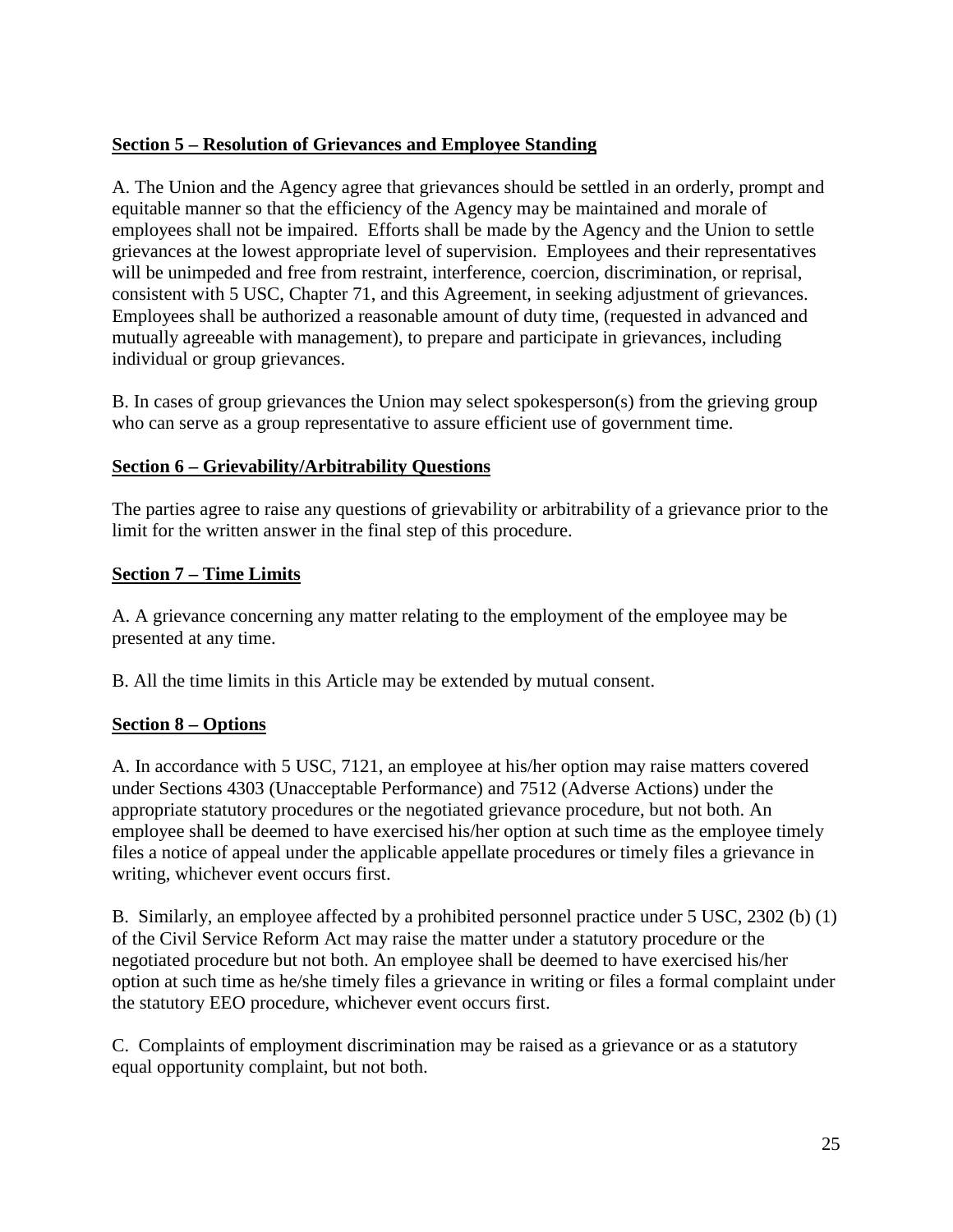### **Section 9 – Procedures for Employee Grievances**

A. The written grievance should normally contain a description of the matter(s) being grieved, including:

- 1. The Article(s) of the Agreement, law, rule, or regulation alleged to have been violated, or to the employment condition in dispute;
- 2. statement of the circumstances giving rise to the grievance including the date, if applicable, of the alleged violation;
- 3. the name of the management official(s) or others alleged to have committed the action grieved;
- 4. name and position title of the grievant(s) with work telephone number(s);
- 5. name of Union Representative (if any); and
- 6. desired relief.

B. Grievance meetings under this procedure normally will be face-to-face, although alternate options may be made available upon mutual agreement by the parties. The grievant and the Union representative will meet with the designated management official and an Agency representative (if one is designated). The Union and management may be permitted to have an equal number of representatives at all steps of the grievance procedure. If an agency representative is designated; the Union will be apprised who the representative will be. Normally, this notice will occur not less than 3 days in advance of the meeting.

C. Grievances may be hand delivered or delivered through e-mail. The recipient of the grievance shall sign and date the grievance if hand delivered or reply via email. If the grievance is delivered via e-mail and an acknowledgement of receipt of the grievance has not been received within 7 calendar days, the parties will assume the grievance has been delivered and received. Timelines will be preserved if the serving party is able to show the grievance was delivered via email.

D. Management officials designated to be grievance deciding officials will have the authority to resolve the grievance. The designee will not be someone who decided the issue at a previous step.

E. Grievances should normally be resolved at the lowest level possible. However, there will be times when a grievance may be more appropriately initiated at a higher supervisory level, for example, when a disciplinary action is taken by the supervisor at the lower level or who clearly has no authority to resolve the issue. When a grievance is initiated at a higher supervisory level, specifically at Step 3, the time limits of Step 1 will apply.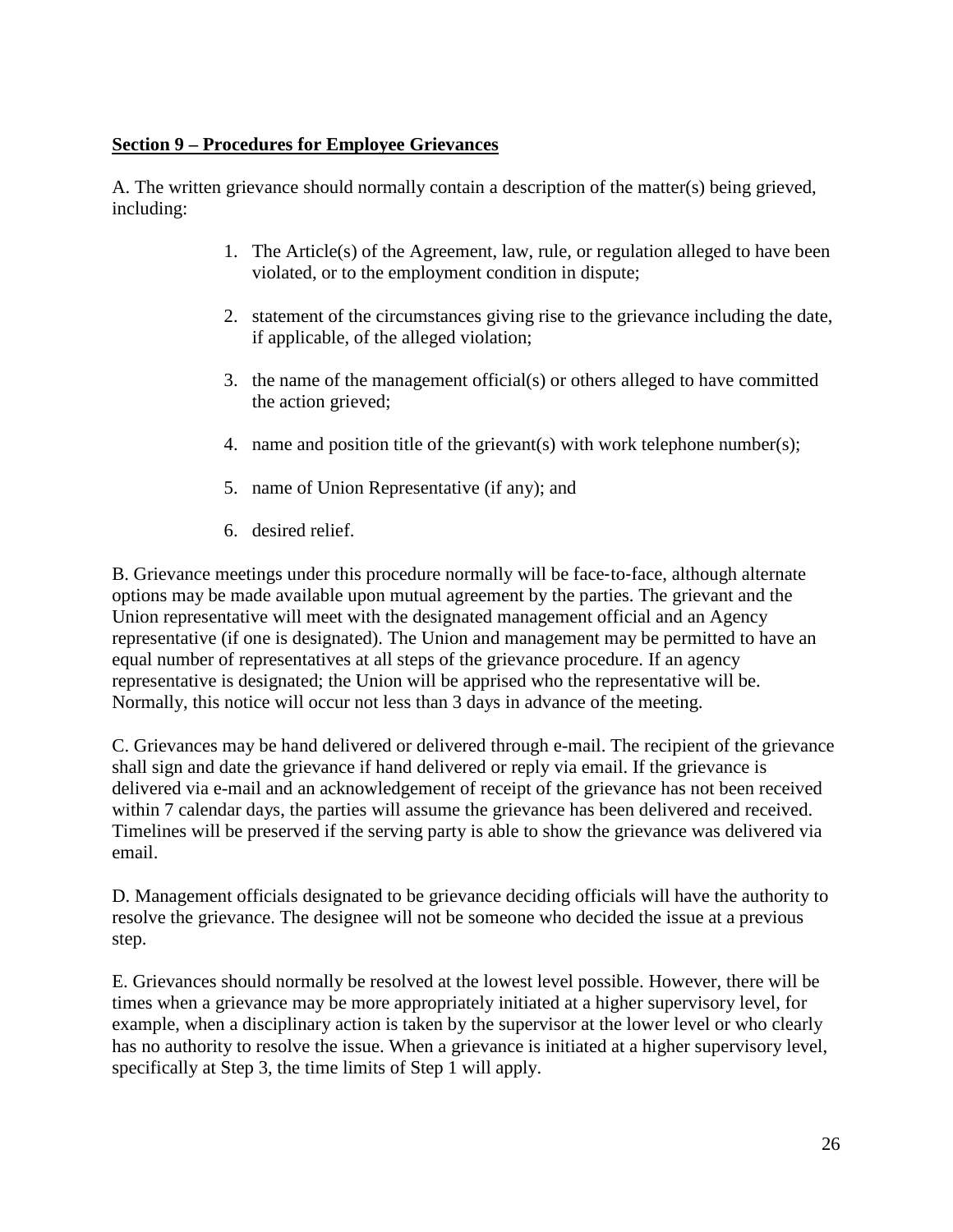F. Through mutual agreement of the parties, the grievance timeline(s) will be placed in abeyance to allow the parties to come to consensus or resolution prior to filing a grievance.

G. All grievance decisions will be in writing and state the issue being grieved, a summary of the findings and the rationale for the decision. Copies of relevant documents cited in the decision will be provided if they are not otherwise readily available to the employee.

H. In employee grievances, failure on the part of the Agency to meet any of the time requirements of this procedure will permit the grievance to advance to the next step.

# **Section 10 – Grievance Process**

Step 1:

- A. An employee and or the Union shall present the grievance according to procedures in Section 9 (as listed above). The grievance will be in writing within twenty-five (25) business days of the date that the employee or Union became aware, or should have become aware, of the act or occurrence; or anytime if the act or occurrence is of a continuing nature.
- B. The management official receiving the grievance will meet with the grievant and/or representative, at the request of any party, and provide a written answer within fifteen (15) business days of receipt of the grievance.
- C. The grievance response will include the designation of the next level deciding management official to whom the grievance would be advanced, at the election of the grievant and/or representative.

# Step 2:

- A. If the grievance is not satisfactorily resolved at Step 1, it may be presented to the Step 2 Management official or designee, named in the written decision letter within 10 business days of receipt of the response. The Step 2 management official receiving the grievance will meet with the grievant and/or representative, at the request of any party, within 10 business days of receipt of the grievance. The Step 2 official will provide the Step 2 response within 10 business days from the date of the meeting.
- B. The grievance response will include the designation of the next level deciding management official to whom the grievance would be advanced, at the election of the grievant and/or representative.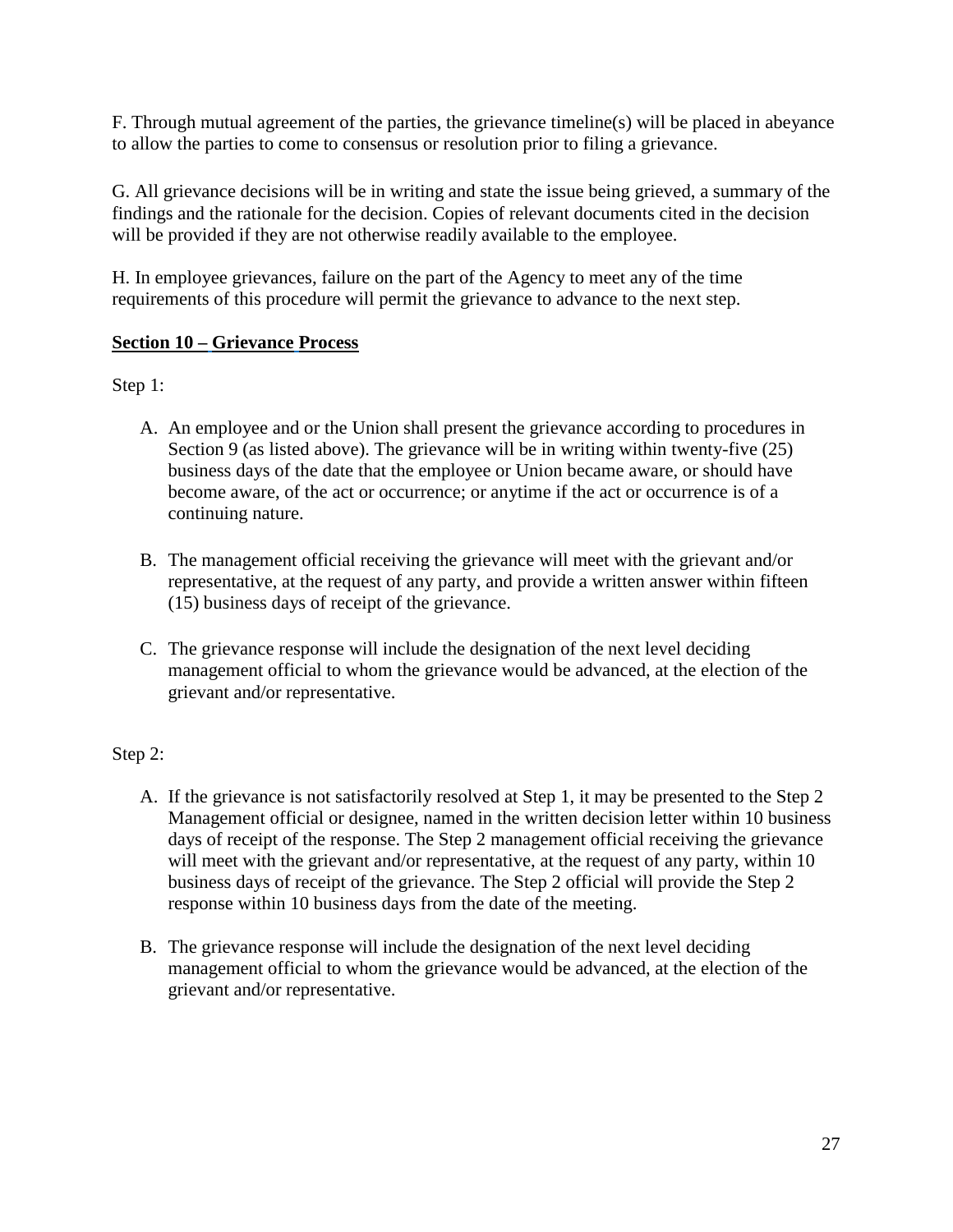## Step 3:

- A. If the grievance is not satisfactorily resolved at Step 2, it may be presented to the Step 3 Management official or designee, named in the written decision letter within 10 business days of receipt of the response. The Step 3 Management official receiving the grievance will meet with the grievant and/or representative, at the request of any party, within 10 business days of receipt of the grievance. The Step 3 official will provide the Step 3 answer within 10 business days from the date of the meeting.
- B. If the grievance is not satisfactorily resolved in Step 3, the grievance may be referred to arbitration as provided in Article 13 Arbitration. Only the Union or the Management can refer a grievance to arbitration.

# **Section 11 – Management Grievances**

A. A management grievance concerning a continuing practice or a single event may be presented at any time and filed with the Union President. A grievance concerning a particular act or occurrence must be presented to the other party within twenty-five (25) business days of the action or date the moving party became aware of it. The grievance will be filed at the Step 3 level; the Step 1 time lines will apply.

B. When a grievance is filed, the parties will meet and/or discuss the matter within fifteen (15) business days after receipt unless the grieving party waives the meeting/discussion or obtains an extension. A written decision will be issued within fifteen (15) business days of the meeting or of the date of waiver. If the grievance is not settled by this method, the grieving party may invoke arbitration.

D. Grievance decisions will be in writing and state the issue being grieved, a summary of the findings and the rationale for the decision. Copies of relevant documents cited in the decision will be provided if they are not otherwise readily available to the parties.

# **Section 12 – Grievability/Threshold Determinations**

A. Threshold matters may be brought up at anytime during the grievance procedures. If these threshold matters remain at the point in time where arbitration is invoked, the matters may be bifurcated from the merits of the case. The Parties will select an arbitrator for the threshold matters, and submit written arguments. If the determination is made that the issue is arbitrable; the arbitrator to whom the issue is submitted shall have the authority to settle the threshold issue.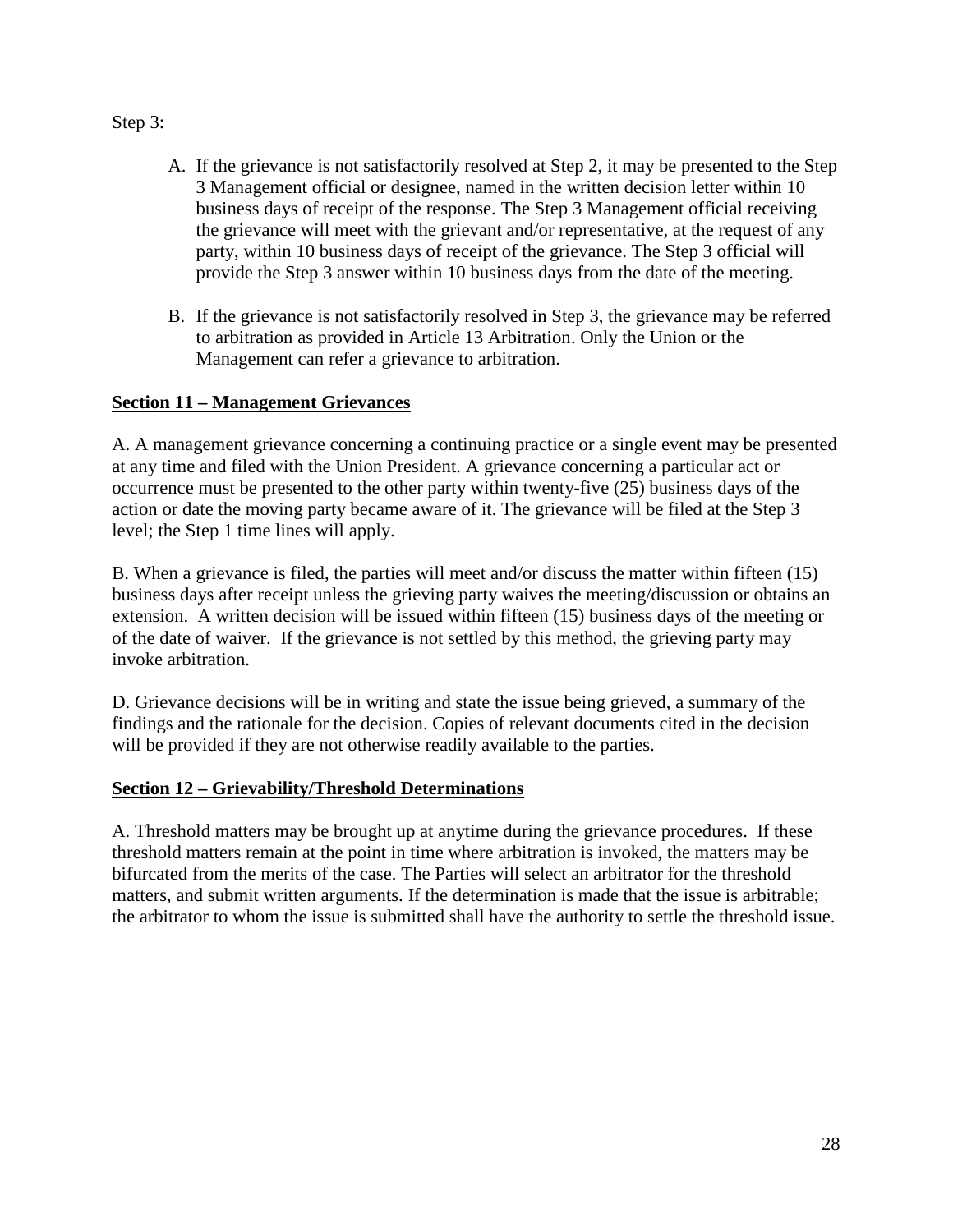# **Article 13 ARBITRATION**

## **Section 1** – **Notice to Invoke Arbitration**

Only the Union or Management may refer to arbitration any grievance that remains unresolved after the final step under the procedures of the Article on Grievance Procedures. A notice to invoke arbitration shall be made in writing to the opposite Party, (Union President or designee or the Labor Relations Officer or designee), within twenty-five (25) business days after receipt of the decision rendered in the final step of the grievance procedure. If arbitration is not invoked within the twenty-five (25) business days, the decision will be final and binding.

# **Section 2 – Arbitration Procedure**

A. On or after the date of the notice to invoke arbitration, the party invoking arbitration will request the Federal Mediation and Conciliation Service (FMCS) to provide a list of 7 impartial persons to act as an arbitrator. Fees associated with obtaining said list will be paid by the party invoking arbitration.

B. The parties shall meet within 10 business days after receipt of such list to select an arbitrator (this may be done by telephone or other various means of communications). If the parties cannot mutually agree on one of the listed arbitrators, then the Agency and the Union will alternately strike one potential arbitrator's name from the list and will then repeat this procedure until one name remains.

C. The parties agree that if the striking method is applied, the Agency will strike first. The remaining person shall be the duly selected arbitrator.

Following the selection, the parties will within 10 business days, notify FMCS of the name of the arbitrator selected. The parties will jointly notify the selected arbitrator, dates and times will be mutually agreeable to all parties. The time limits may be extended by mutual consent.

### **Section 3 – Procedures for Arbitration Hearing**

A. The procedures used to conduct an arbitration hearing shall be determined by the arbitrator, with agreement of the parties.

The parties agree to follow these general guidelines:

1. Both parties shall be entitled to call and cross-examine witnesses before the arbitrator. All bargaining unit witnesses, necessary for the arbitration will be on duty time if otherwise, in a duty status.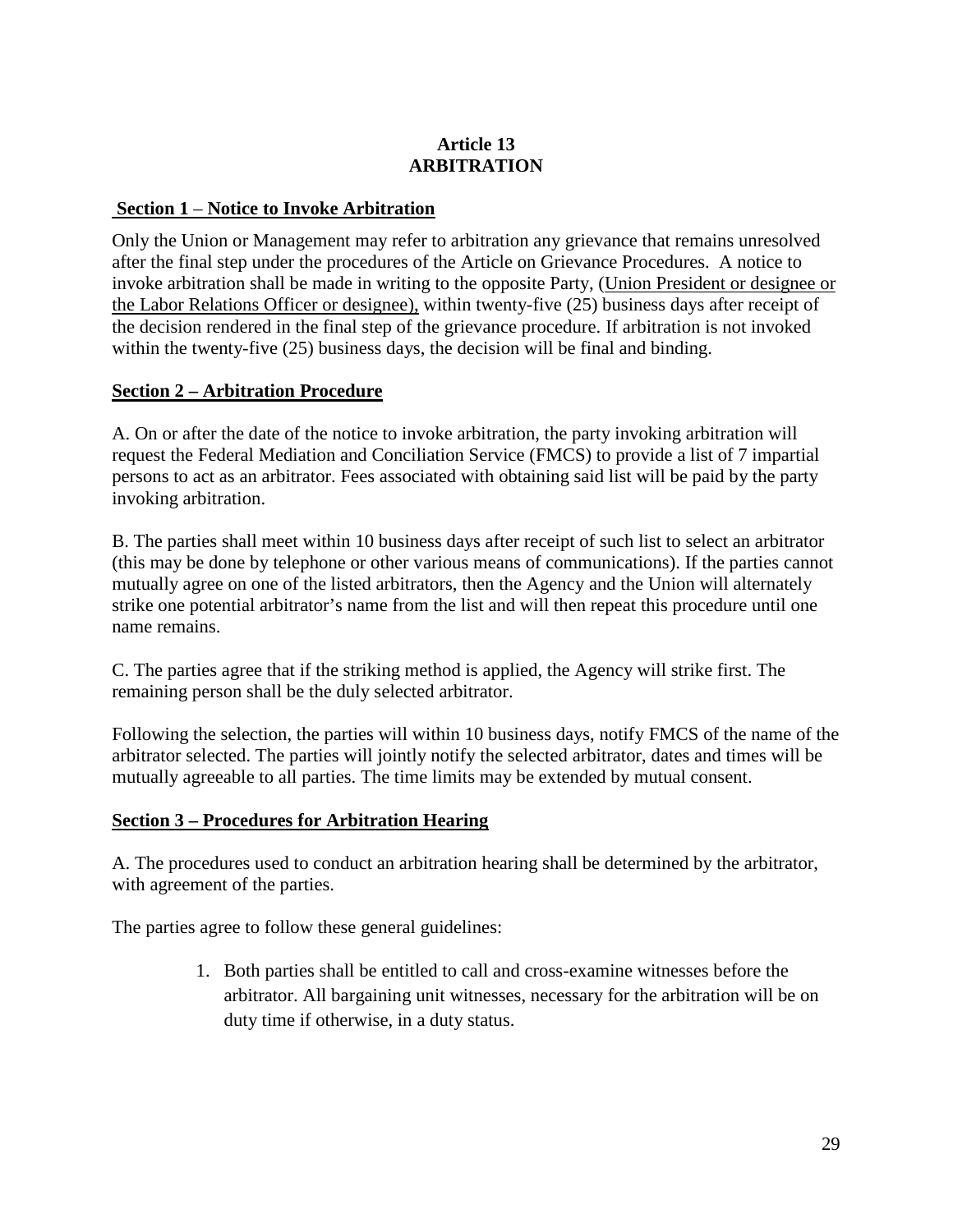When necessary, management will schedule bargaining unit witnesses on duty status during the arbitration hearing. Such schedule changes may be made without regard to contract provisions on Hours of Work. If multiple witnesses will provide duplicate testimony, the Parties may agree to stipulate to the testimony and have one spokesperson speak on behalf of the group.

- 2. The grievant will be granted adequate duty time to prepare for and participate in arbitration.
- 3. A reasonable amount of preparation time for arbitration will be granted in accordance with the provisions of Article 31 on Official Time.

B. The site of the arbitration normally will be the facility. If either Party wishes to have a change of venue from the Agency-provided facility, the requesting Party is responsible for the fees and costs associated with the change.

C. The parties will attempt to submit a joint statement of the issue or issues to the arbitrator. If the parties do not agree to file a joint submission, each shall make a separate submission. The arbitrator shall determine the issue or issues to be heard.

D. The Parties will be entitled to submit post-hearing briefs, (including rebuttal briefs), or closing statements. It is further agreed that all documents given to the arbitrator are also provided to the opposing party's representative at the same time.

E. The arbitrator's decision shall be final and binding. However, either party may file an exception to the arbitrator's award in accordance with applicable law and regulation(s). Any dispute over the interpretation of an arbitrator's award shall be returned to the arbitrator for clarification.

F. The arbitrator will be requested to render a decision within sixty (60) calendar days.

G. The parties agree to exchange witness lists and /or information that is germane to the case with each other prior to the arbitration. Witness lists and/or other germane information to the case will be exchanged not later than 10 business days prior to the scheduled arbitration.

H. Questions raised as to whether a witness is necessary or if the information is germane, will be resolved by the arbitrator.

I. The time limits in this article may be extended by mutual agreement.

J. All arbitration awards will remain subject to the filing of "exceptions" in accordance with Federal Labor Relations Authority (FLRA) procedures in effect at the time of the arbitration.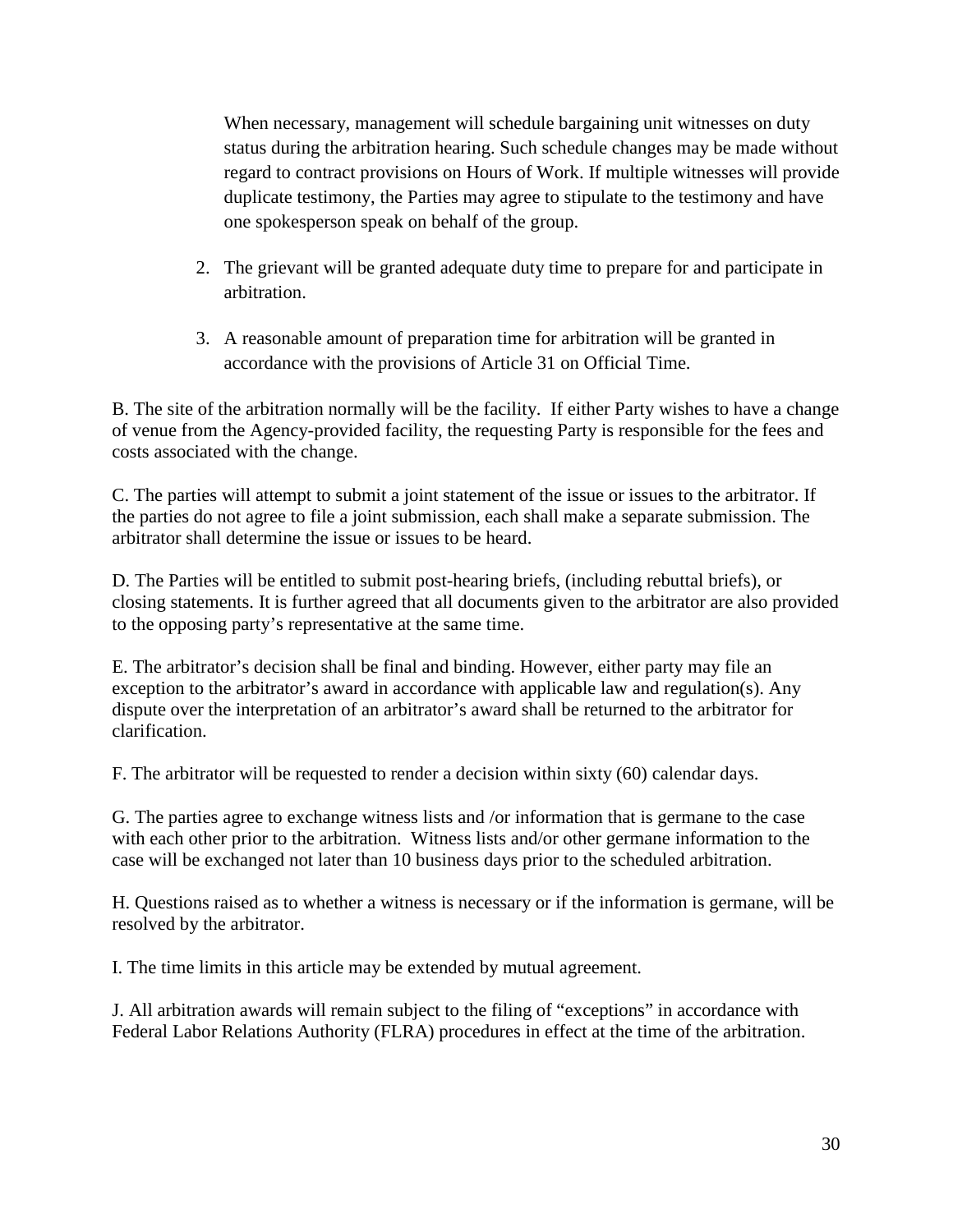### **Section 4 – Fees, Expenses, and Transcripts**

A. The arbitrator's fees and expenses shall be paid equally by the parties. The Parties agree that upon receipt of the award and billing documents from the arbitrator, the fees will be paid in a prompt and timely manner.

B. If either party requests a transcript, that party will bear the entire cost of such transcript. If a transcript is mutually requested the cost will be paid equally by the parties.

C. The cost of arbitration expenses for threshold or enforcement issues will be paid equally by both parties.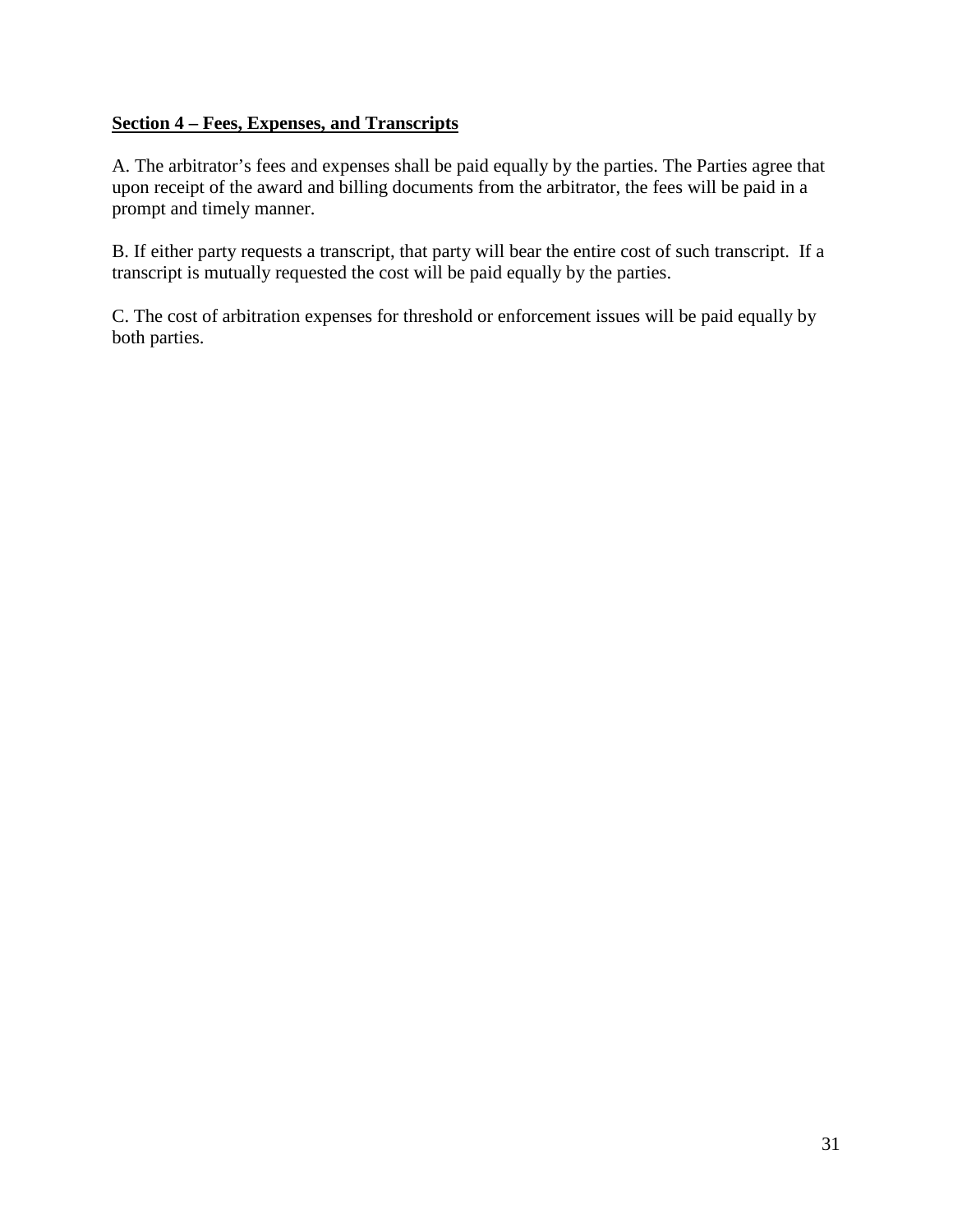### **Article 14 HOURS OF WORK AND OVERTIME**

### **Section 1** – **Purpose**

This article shall be administered in accordance with Title 5, USC, Chapters 61, Title 5, Code of Federal Regulations, and this Agreement. The purpose of this article is to prescribe the policies covering hours of work for all Bargaining Unit employees in accordance with applicable law and regulation.

# **Section 2** – **General Provisions/Definitions**

A. The workweek will be a period of 7 consecutive calendar days beginning on Sunday.

B. This subsection is not intended to preclude regular Saturday/Sunday scheduling for certain functions that require seven-day-a-week operations.

C. Normally, an employee's workweek shall not extend over more than 5 days of the period Sunday through Saturday.

D. Core hours are the hours when the Agency expects maximum attendance and is currently from 10 a.m. to 2 p.m. allowing for flexibility of arrival and exit times for employees.

E. Basic work requirement means the number of hours, excluding overtime hours, an employee is required to work or to account for by charging leave, credit hours, excused absence, holiday hours, and compensatory time. For full-time employees, the basic work requirement is eighty (80) hours per biweekly pay period. A part-time employee's basic work requirement is the number of hours the employee is scheduled to work in a biweekly pay period.

F. Tour of duty means the hours of a day and the days of a workweek that constitute an employee's regularly scheduled workweek. Under an alternate work schedule or other fixed schedule, tour of duty is synonymous with basic work requirement.

G. Start time begins when the employee reaches their assigned work area (i.e. the locker room may be an assigned work area when a change of uniform is required). End time is when the employee leaves their assigned work area.

# **Section 3** – **Change of Uniform**

When a change of uniform is required, the Agency will provide 10 minutes at the beginning and ending of the tour of duty for the employees to change clothes.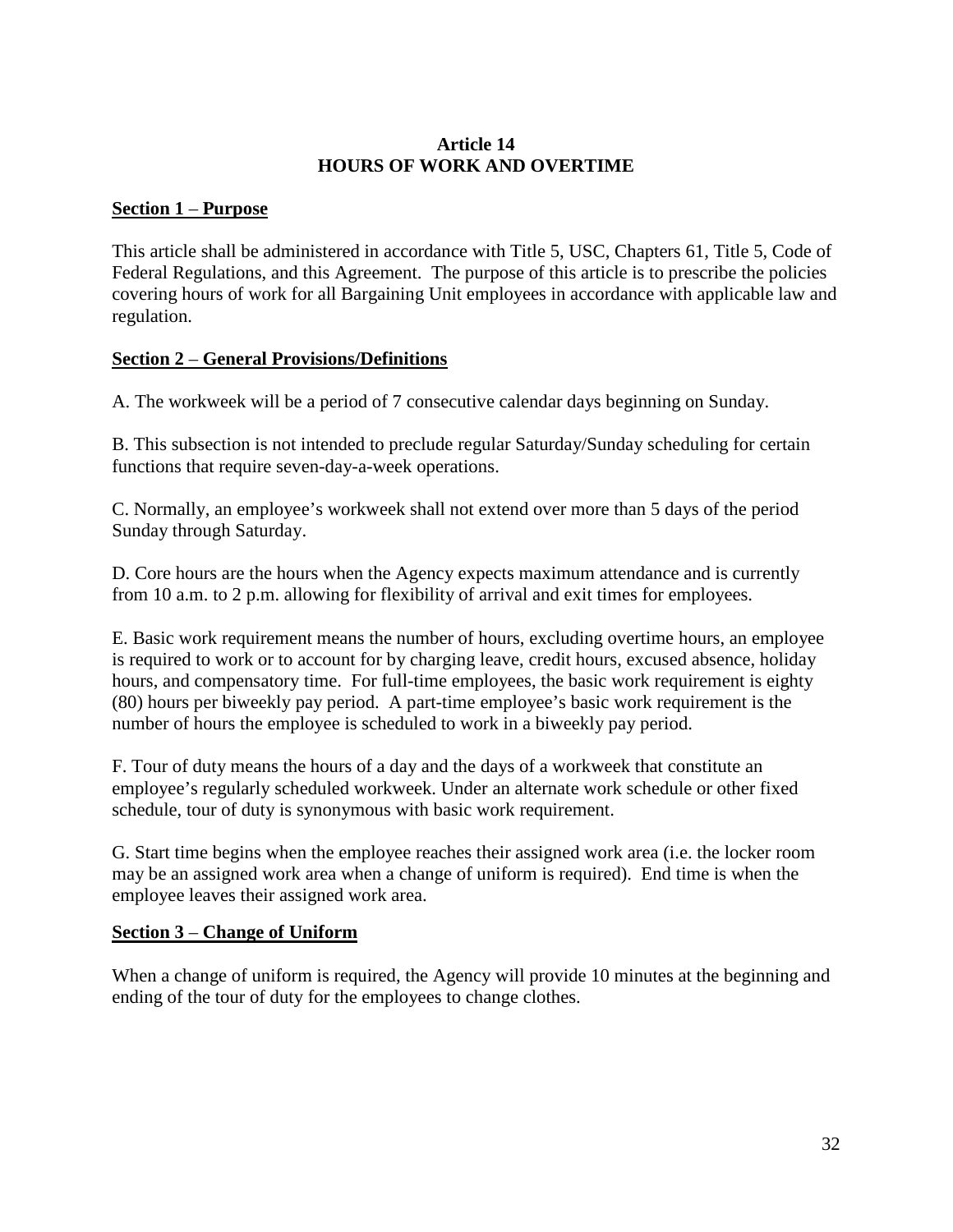### **Section 4** – **Notification of Schedules**

A. Notice of management directed changes in an employee's master schedule to meet programmatic needs will be provided to the Union, 2 pay periods in advance of the change, when possible. The Union will notify the Agency if it demands to bargain regarding such change.

B. Immediate supervisor, or designee, will post schedules 2 pay periods in advance.

C. In work units that normally do not post schedules, the master schedule will prevail.

# **Section 5** – **Meal Periods**

A. All employees are required to take a non-paid meal period, scheduled at or near the mid-point of the shift or tour of duty.

B. A meal period is not required for work periods of less than 7 hours per day.

C. The meal period may not be the first or last thirty (30) minutes of your scheduled shift.

# **Section 6** – **Breaks**

A. Normally, a break of fifteen (15) minutes will be provided for each 4 hours of work for employees who work an 8 hour tour of duty. The break period will normally occur in the middle of each 4 hour work period. Employees who work 4 hour shifts will have no more than one fifteen (15) minute break period. Similar adjustments will be made for employees who work on other than the normal 8 hour tour of duty.

B. Employees may leave the work area during a break as long as they do not leave the work property.

C. Breaks are hours of duty and may not be accumulated for later use. Breaks may not be used to begin or end the workday or extend the meal period.

D. When an overtime shift, of 8 hours or more, immediately follows an employee's scheduled tour of duty, a fifteen (15) minute break will be provided at the beginning of the overtime shift, and thereafter follows language in Section 6, A.

E. Smoke breaks will be considered part of the break periods during the employee's tour of duty.

# **Section 7 – Alternate Work Schedules (AWS)**

A. An employee may request a flexible work schedule (FWS) by submitting a written request to their first line supervisor. All written requests will be subject to supervisory approval/disapproval in accordance with 5 USC, 6131 and within thirty (30) calendar days of receipt of the request.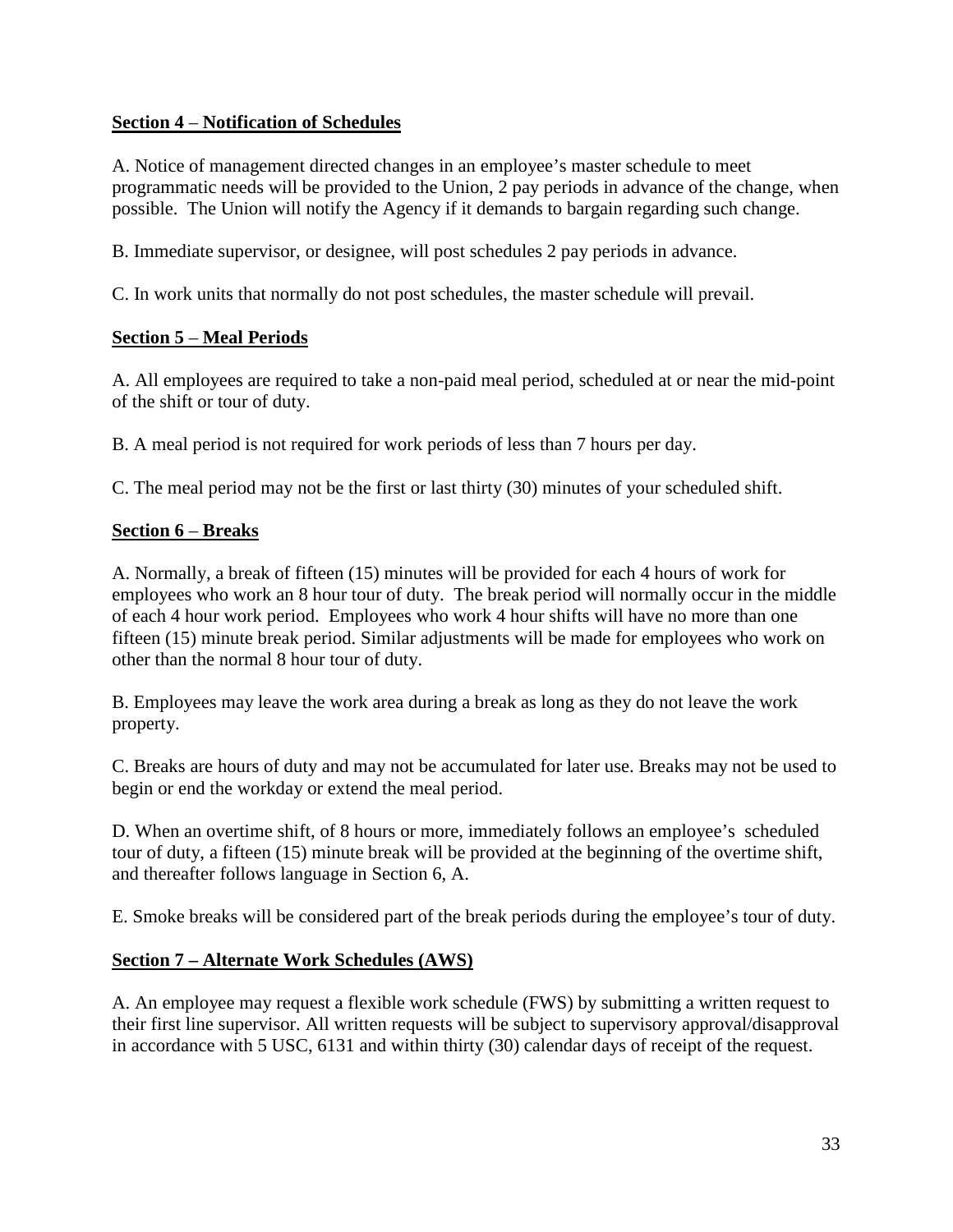B. Employees who work a maxiflex work schedule may be allowed to "flex out and in" during flexible time bands, subject to supervisory approval.

C. Possible FWS options may be, but not limited to:

- 1. 5/4/9 schedule is a work schedule in which a full-time employee works eight, 9 hour days and one, 8 hour day for a total of eighty (80) hours in a biweekly pay period.
- 2. 4-10 schedule is a work schedule in which a full time employee must work 10 hours a day, forty (40) hours a week and eighty (80) hours a biweekly pay period.

D. For additional guidance refer to the following authorities:

- 1. 5 USC, 6120-612
- 2. 5 USC, 6129-6133
- 3. 5 CFR, part 610

### **Section 8** – **Denial, Suspension and Termination of Flexible Work Schedules (FWS's)**

#### **Denials of FWS:**

A. When a supervisor denies a request for a FWS, he or she will:

- 1. notify the employee in writing, the basis for the denial;
- 2. if appropriate, provide an alternate schedule to the employee; and
- 3. notify the Union of the denial.

B. The supervisor may deny an employee's request for a FWS if that particular schedule would have an adverse impact on the Agency (including a local work unit). Adverse agency impact is defined as:

- 1. A reduction of the productivity of the Agency;
- 2. A diminished level of services furnished to the public by the Agency; or
- 3. An increase in the cost of Agency operations (other than a reasonable administrative cost relating to the process of establishing a flexible or compressed schedule).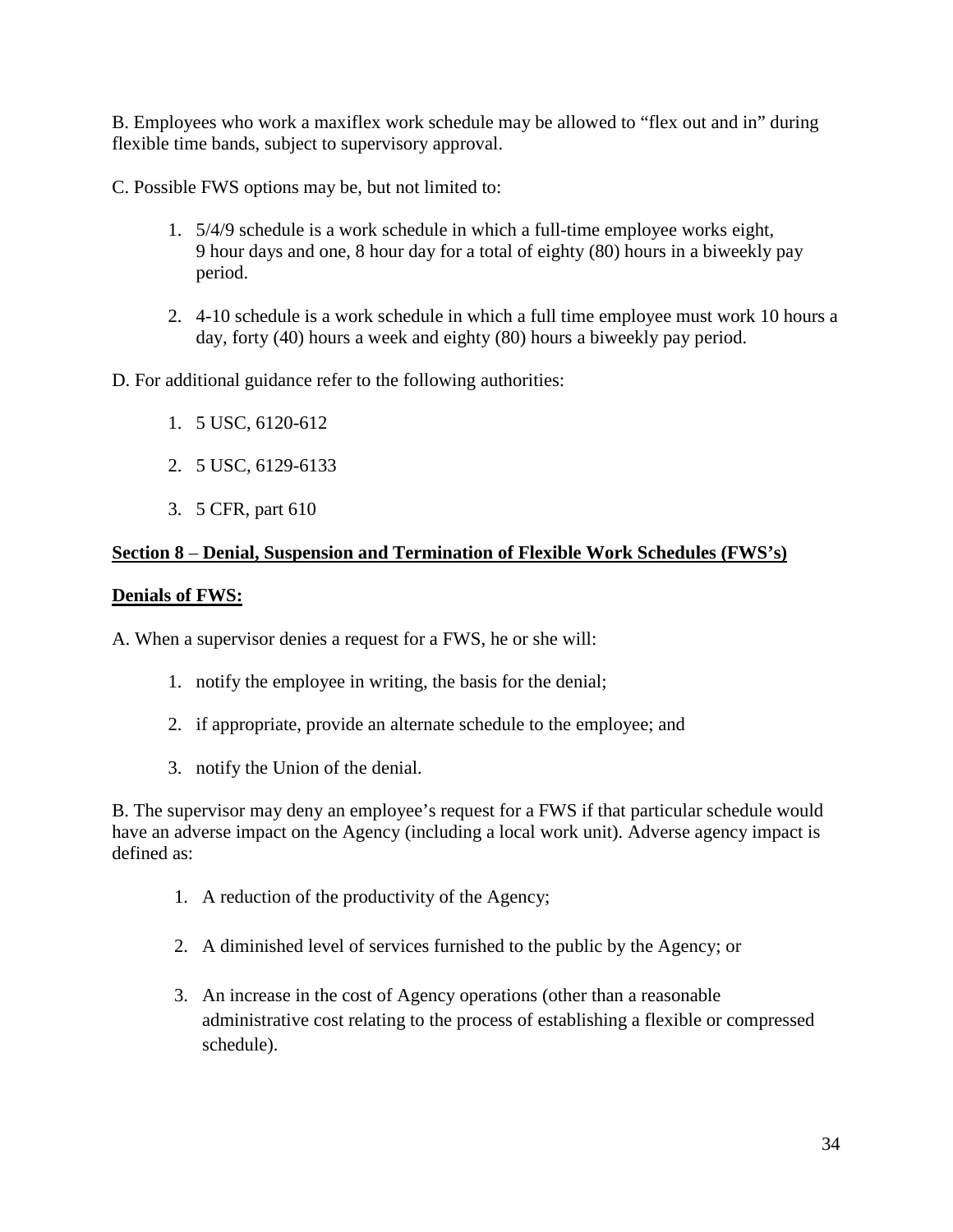## **Suspension of a FWS's:**

Flexible work schedules may be suspended as a result of emergencies and incident responses, and unusual workload or operational demands. The Agency will normally provide advance notice of at least 1 pay period for non-emergencies. The Agency will notify the Union of suspensions for emergency or incident responses as soon as practical. Efforts will be made to limit suspensions to as short a time frame as necessary to meet the workload or operational requirements, and restore FWS's as soon as possible.

# **Termination of FWS's:**

A. If a FWS has already been established and the Agency determines that the schedule is having an "adverse Agency impact," the Agency will notify the Union. The parties will attempt to resolve the issue and promptly determine whether to continue the schedule.

B. If resolution cannot be reached the parties will jointly present the issue to the Federal Services Impasse Panel (FSIP). The decision issued by FSIP is binding.

C. The basis for the decision will be based on demonstrating:

- 1. A reduction of the productivity of the Agency;
- 2. A diminished level of services furnished to the public by the Agency; or
- 3. An increase in the cost of Agency operations (other than a reasonable administrative cost relating to the process of establishing a flexible or compressed schedule).

D. A schedule change will not occur until a decision has been issued by FSIP.

E. An employee's FWS may be suspended and/or discontinued due to performance and/or conduct issues in accordance with applicable directive and/or policy in consultation with the Union. The parties agree there must be a nexus between the flexible schedule and the performance and/or conduct for an employee's flexible schedule to be discontinued.

### **Section 9** – **Credit Hours**

A. Only employees who work maxiflex schedules may earn and use credit hours.

B. With supervisory approval, eligible employees may earn credit hours in accordance with regulation and Agency directive(s), provided there is work available.

C. The approval or denial of credit hours will be subject to the same criteria as annual or sick leave. Credit hours must be earned before they may be used.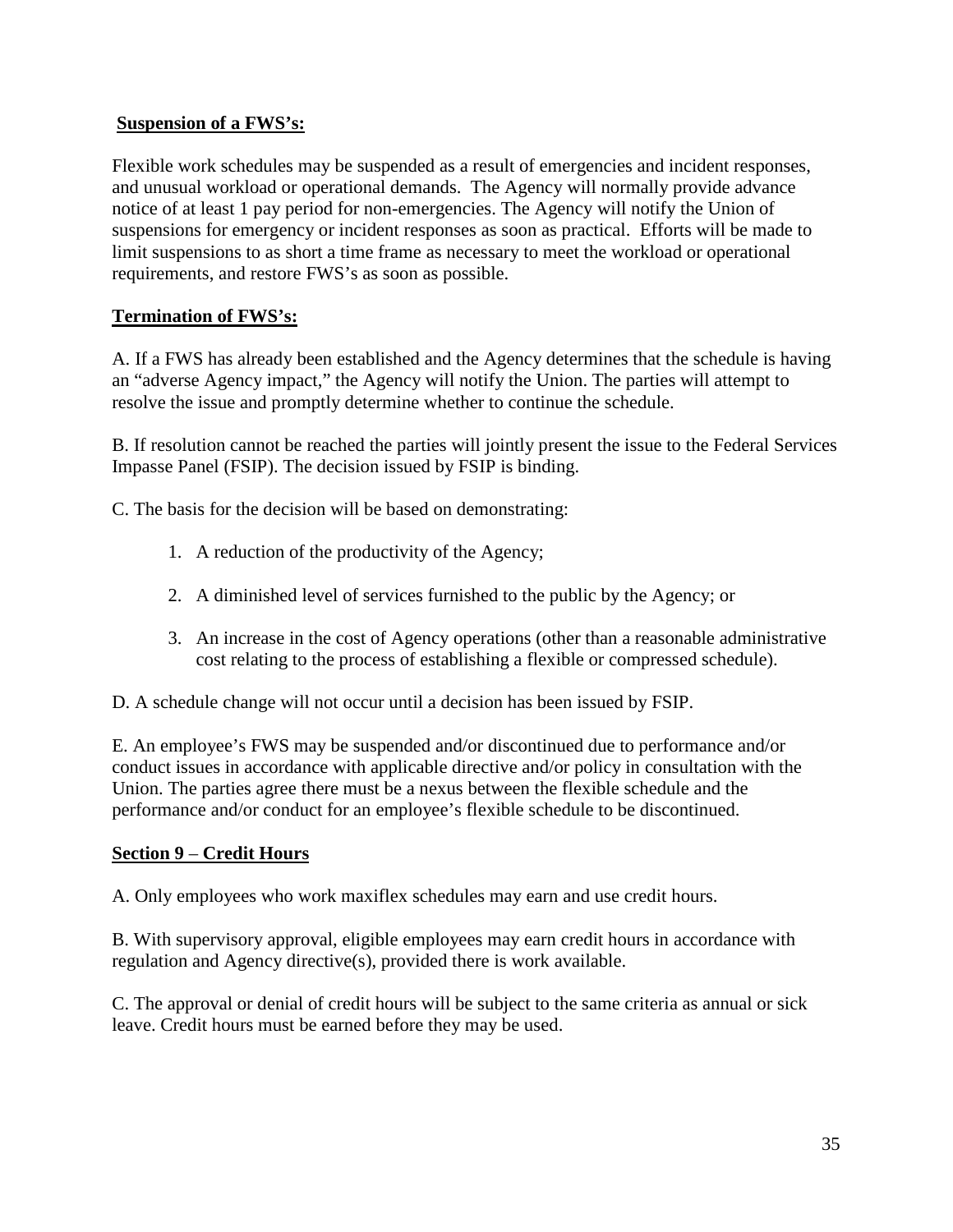### **Section 10** – **General Overtime Provisions**

A. Overtime shall be assigned in a fair and equitable manner as follows:

- 1. Rosters of employees, that are qualified to do the work, will be utilized to determine voluntary and/or involuntary overtime,
- 2. Seniority will be the criteria for assigning voluntary overtime.
- 3. The employee who voluntarily worked overtime or who has refused the overtime, their name shall be moved to the bottom of the roster.

B. In the event overtime needs have not been met, involuntary overtime will be assigned based on the least senior employee first. Once the employee has been assigned involuntary overtime their name shall go to the bottom of the list.

C. The Agency will make available to the Union, upon request, current records of overtime assignments.

D. When an employee agrees to work voluntary overtime, the Agency should have an expectation that they will keep their commitment. It is understood that employees occasionally may be unable to report for assigned overtime work. Therefore, an employee who volunteers for overtime work and fails to report as scheduled without good cause may have their name placed at the end of any overtime roster.

E. When an employee works overtime, whether covered by the Fair Labor Standards Act (FLSA) or exempt, such overtime will be paid in increments of ¼ hour increments.

F. Employees shall be paid differential and premium pay in addition to the overtime compensation in accordance with applicable regulations.

G. It is agreed that non-bargaining unit employees shall not be scheduled on overtime to perform the duties of bargaining unit employees for the sole purpose of eliminating the need to schedule bargaining unit employees for overtime.

H. Management shall make a reasonable effort to give the employee as much notice as possible when planned overtime is required, and further, will give due consideration to the employee's personal circumstances. At the employee's request, Management will endeavor to avoid mandated overtime exceeding 4 hours at the end of the employee's tour of duty.

I. The supervisor or designee may, at the request of an employee, grant compensatory time in lieu of overtime pay, whether such overtime hours are regularly scheduled or irregular or occasional in nature. If the employee does not request compensatory time in lieu of overtime pay, or if the employee's request for compensatory time in lieu of overtime pay is not granted, the employee shall be compensated for such overtime under the applicable statutory provisions.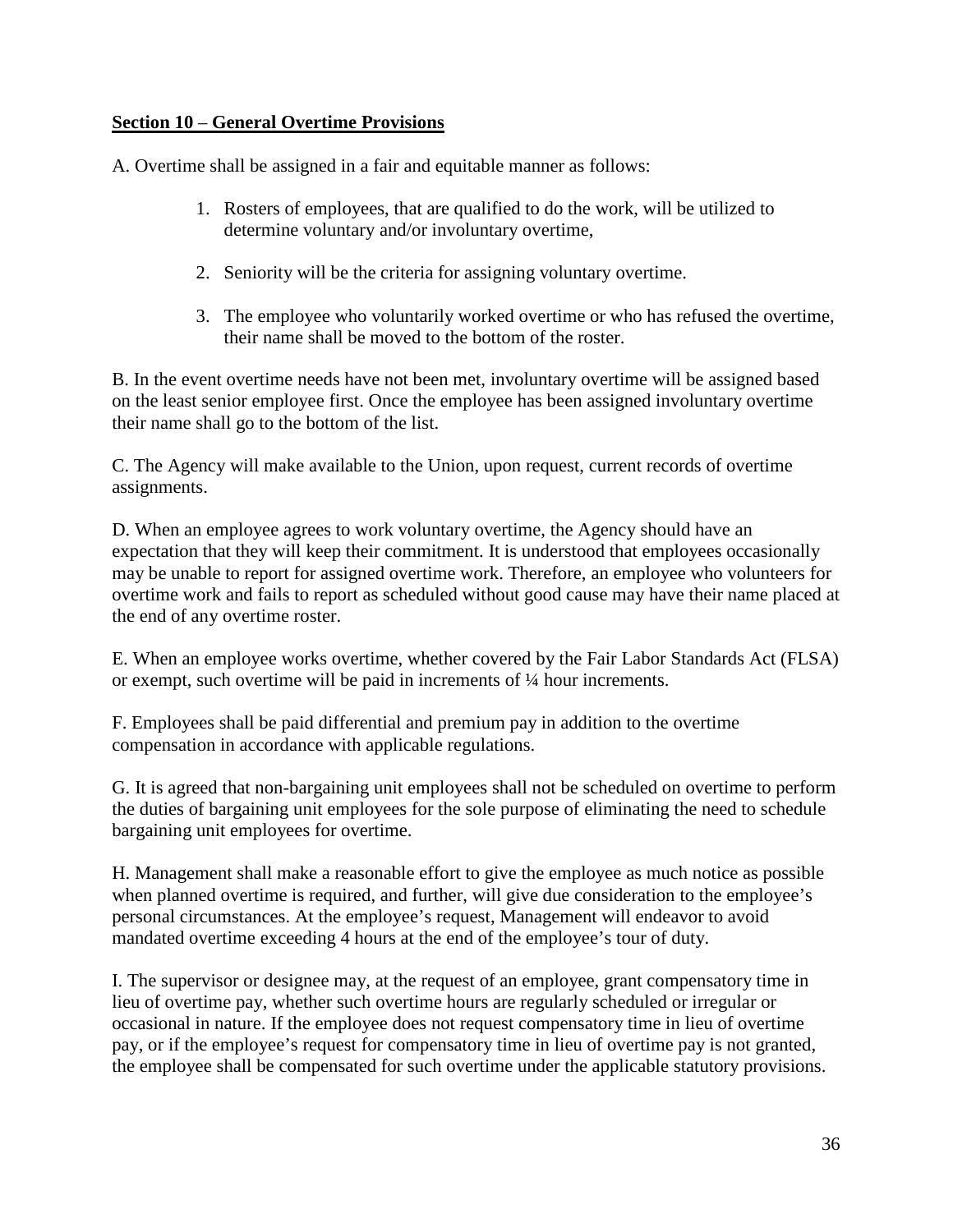J. In accordance with regulations, supervisors will not require employees to earn compensatory time in lieu of overtime pay.

K. The Agency shall, to the extent practicable, permit employees to use their compensatory time at the earliest time convenient to them within twenty-six (26) pay periods.

L. Normally, compensatory time off shall be granted before annual leave is approved. If annual leave would otherwise be forfeited, the annual leave shall be granted before compensatory time. Any employee who is unable to use compensatory time within twenty-six (26) pay periods shall receive overtime pay instead.

M. Employees who are required to remain at work on overtime will be allowed to call at no cost to the employee to make necessary arrangements that shall include, but is not limited to, dependent care arrangements and updates, medical appointments, classes and self-improvement commitments, etc.

N. Employees who are called back to work for a period of overtime unconnected to their regularly scheduled tour of duty or who work overtime on their day(s) off are entitled to a minimum of 2 hours overtime pay. This does not preclude employees from being called in to provide coverage in non‑emergency situations.

O. Employees directed by their supervisor to work through their non-paid meal period shall be compensated for such time.

# **Section 11 – Time Between Shifts**

A. Normally, employees shall not be required to report to work unless they have had at least eleven (11) hours of off duty time between scheduled work tours. Exceptions may be made by mutual agreement between the employee and the employee's supervisor.

B. When an employee chooses to invoke the eleven (11) hours between shifts after working an overtime shift, the reporting time for the scheduled shift that starts at the end of the eleven (11) hour off duty time will be adjusted to reflect the eleven (11) hours between shifts without loss to the employee.

C. The employee will notify the supervisor or their designee of their decision at the start of the overtime shift if they will be choosing the eleven (11) hours of time off between shifts by adjusting the start of the scheduled shift at the end of the eleven (11) hours of off duty time or the option of using leave.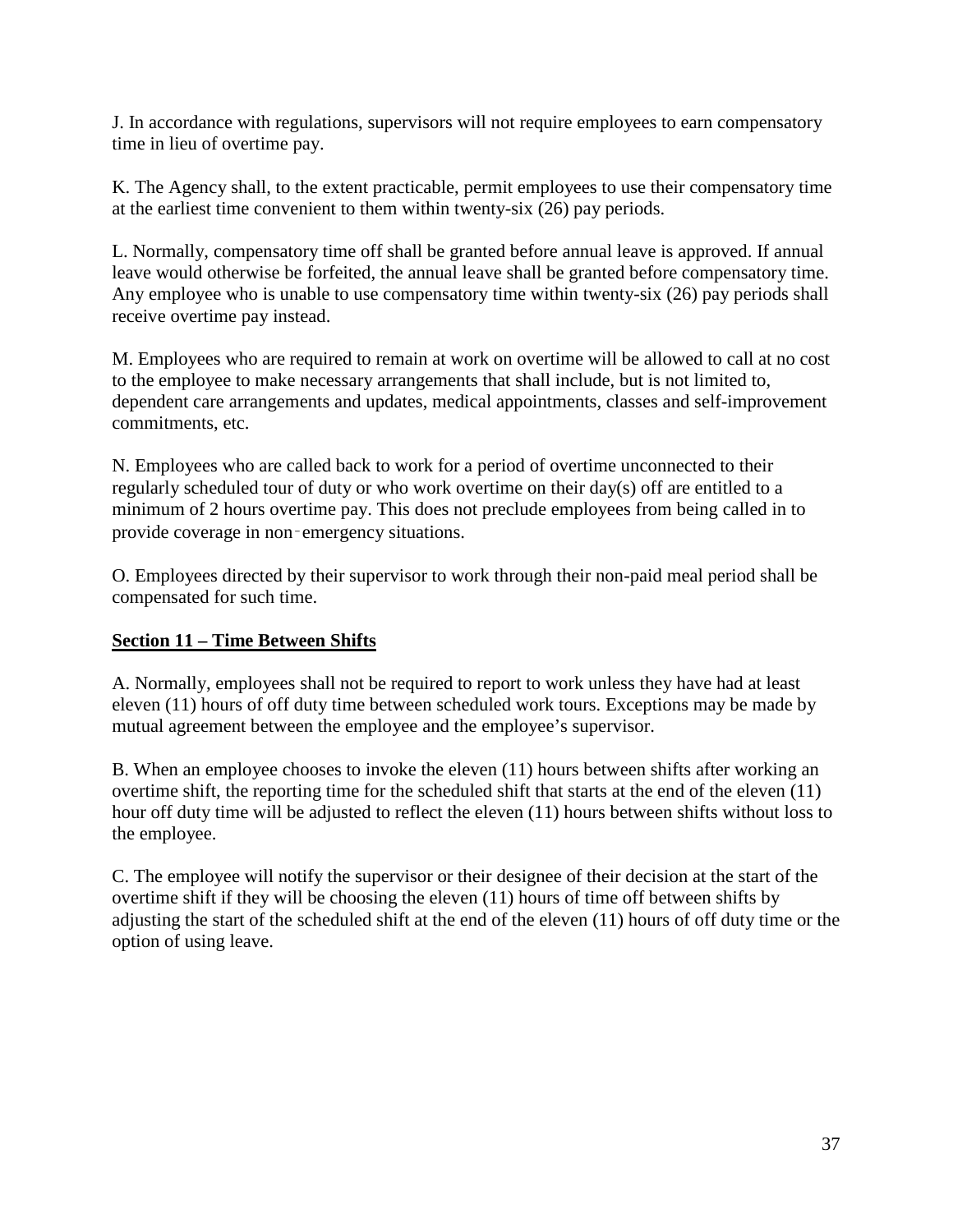# **Article 15 LEAVE**

### **Section 1-General**

A. Employees will accrue and use sick and annual leave in accordance with applicable statutes, OPM regulations. When not specified otherwise, Agency Directives and Policies will be followed.

B. All leave charges shall be in increments of 1/4 hour.

C. Employees should make requests for leave as far in advance as practical to their immediate supervisor or their designee.

D. Leave may be requested anytime and will only be denied for valid operational needs.

E. The Agency may exercise flexibility of work scheduling or numbers of required employees on duty to accommodate an employee's need for emergency or unscheduled leave.

F. Leave will be administered in a fair and equitable manner.

### **Section 2- Leave Earnings**

A. Full-time and part-time employees earn leave during each full bi-weekly pay period while in a pay status or in a combination of a pay status and a non-pay status in accordance with 5 CFR, Part 630, Absence and Leave.

B. A full time employee in a Leave Without Pay (LWOP) status that reaches an increment of eighty (80) hours of unpaid leave will not accrue leave within that pay period. The running total of eighty (80) hours will reset each year on pay period 1.

#### **Section 3 – Annual Leave**

A. Annual Leave is provided to allow employees extended leave for rest and recreation and to provide periods of time off for personal and emergency purposes.

B. The use of accrued annual leave is a right of the employee, subject to the right of the employer to approve when leave may be taken.

C. The employee will submit a leave request in writing to their immediate supervisor or designee.

D. Normally, the supervisor or designee will reply to the request for leave in a timely fashion. The employee will be responsible to assure that leave is recorded in their time and attendance record.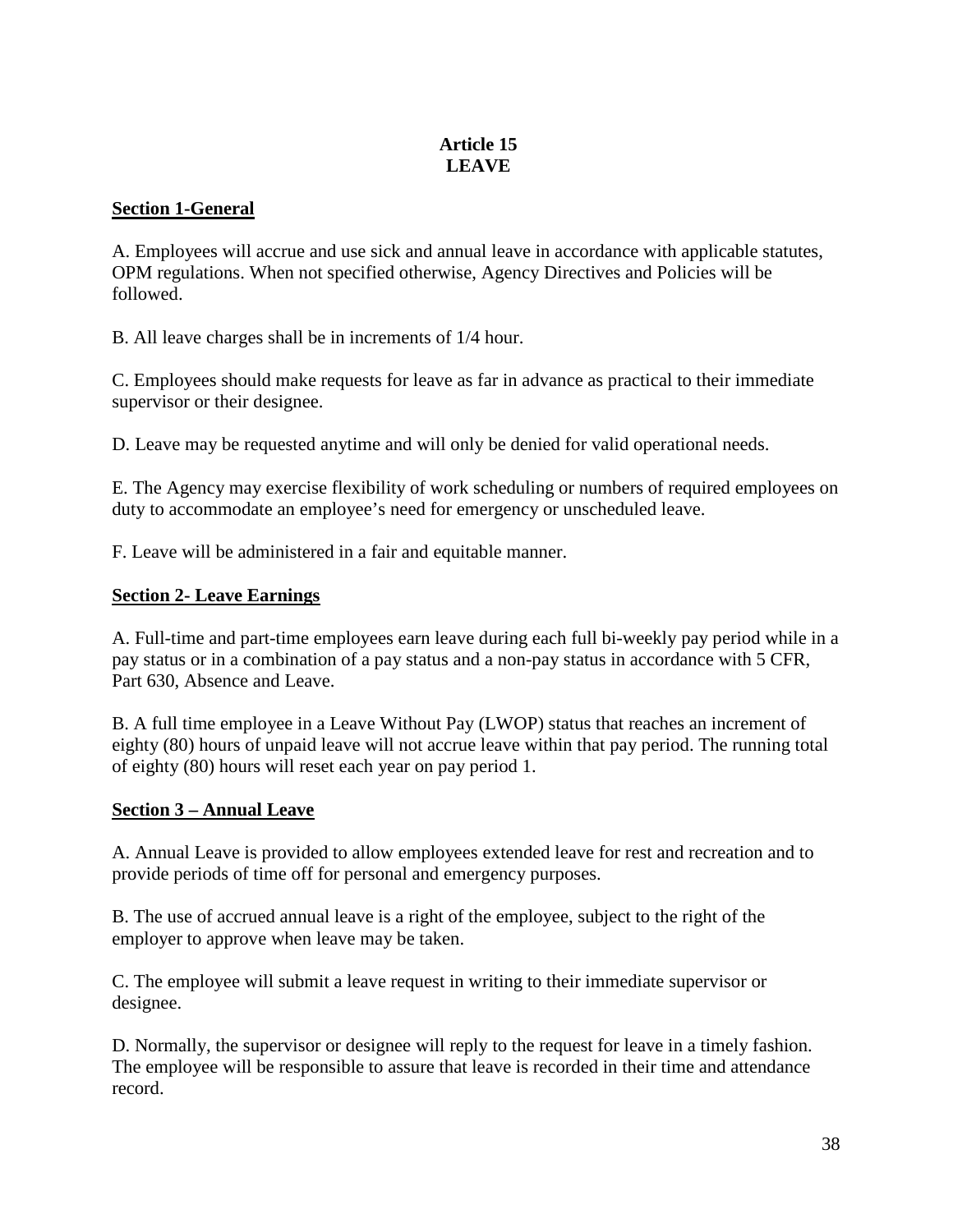E. The Supervisor will distribute and update the process for requesting leave (including but not limited to unplanned leave) to all employees on an annual basis.

F. Management will only cancel approved leave for compelling employer need. Should management cancel leave, the employee will be advised of the cancellation (with rationale) as far in advance as practical.

G. Restored leave will be addressed in accordance with applicable policies and regulations.

H. Employees are advised that the proper leave approving official is their immediate supervisor or their designee.

# **Section 4 – Unanticipated Annual Leave**

A. If the need for leave cannot be anticipated, the employee shall, as soon as practicable, contact the immediate supervisor or their designee to request approval of unscheduled leave. The employee will follow established work unit notification procedures in the event the immediate supervisor or their designee is not available.

B. In the event an employee has a need for unplanned leave once the schedule has been established/posted (see Article 14, Hours of Work, Section 4) the following shall be required:

- 1. The employee will discuss with the supervisor the need for unanticipated leave; If coverage is needed for the leave, the supervisor will advise the employee of the following:
	- a. The employee will attempt to identify a like qualified employee to switch shifts and/or perform their assigned duties; the switch will not create an overtime situation for either employee. These switches will not be made without supervisory approval; or
	- b. If an employee is unable to switch, the employee will meet with their immediate supervisor to explore other possible options; or
	- c. If the employee has not identified an option that has been approved by their supervisor, the leave will be denied and the employee will be required to report as scheduled.

C. If an emergency arises during the employee's duty day, the employee will request leave and obtain approval from his/her immediate supervisor, or their designee, before leaving the work site.

D. Employees who fail to follow leave requesting procedures as required above, may be charged Absent Without Leave (AWOL).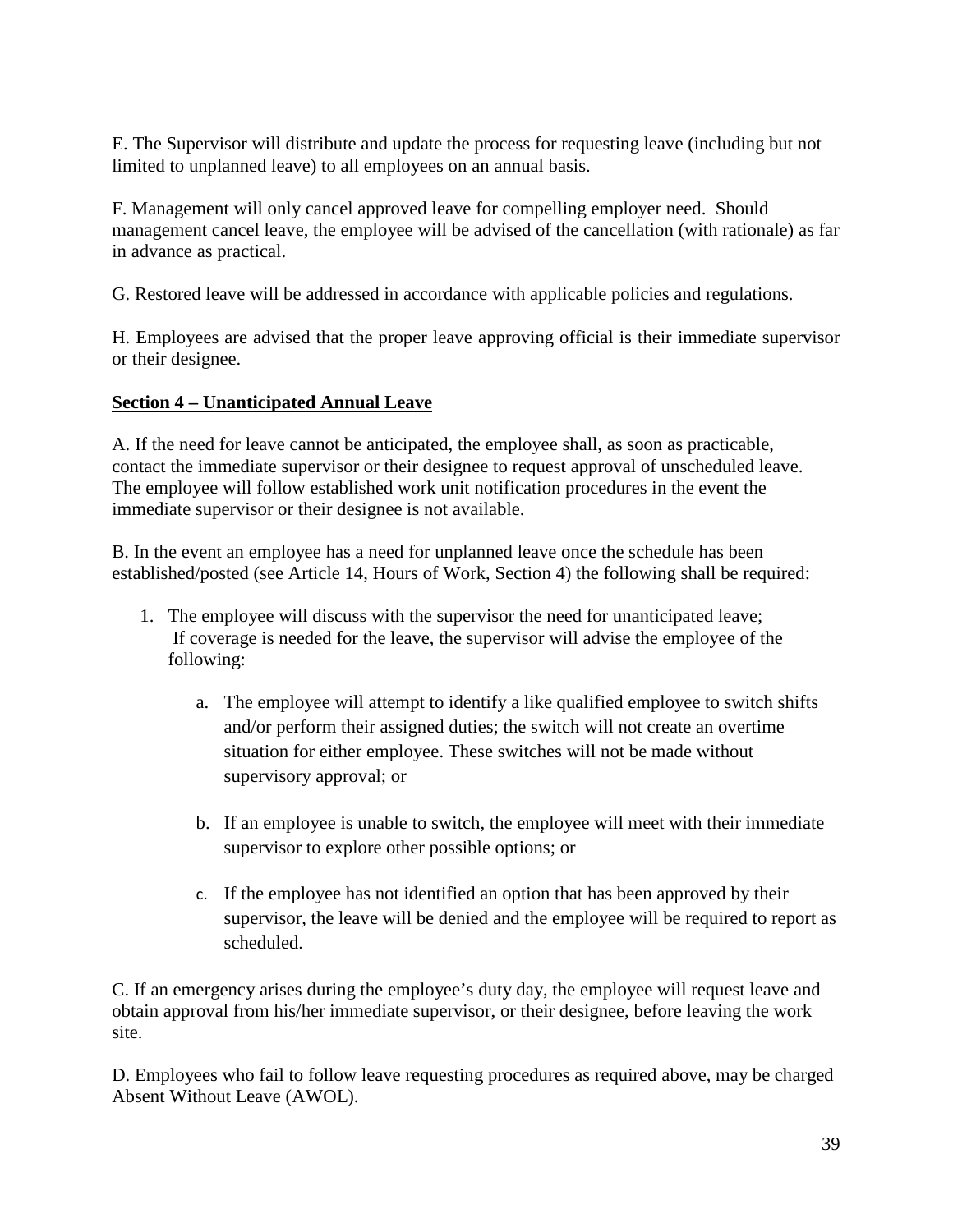### **Section 5 – Annual Leave for Union Representatives**

An employee who is a steward or other Union official will be granted annual leave or Leave With Out Pay (LWOP) to attend internal Union functions, during the employee's regular tour of duty, which are not covered by Official Time as set forth in Article 29. Normally, an advanced notice of 10 work days will be required and will be approved subject to workload considerations.

#### **Section 6 – Sick Leave**

A. Employees are entitled to use sick leave, in accordance with 5 CFR, 630.401, when they:

- 1. Receive medical, dental, or optical examination or treatment; or
- 2. Are incapacitated for the performance of duties by sickness, injury, pregnancy, or confinement; or
- 3. Are required to give care and attendance to an immediate family member who is incapacitated due to a medical or mental health condition.
- 4. Make arrangements necessitated by the death of a family member or attends the funeral of a family member.
- 5. Would, as determined by the health authorities having jurisdiction or by a health care provider, jeopardize the health of others by his or her presence on the job because of exposure to a communicable disease.
- 6. Must be absent from duty for purposes relating to his or her adoption of a child, including appointments with adoption agencies, social workers, and attorneys; court proceedings; required travel; and any other activities necessary to allow the adoption to proceed.

*Note:* Sick leave is also authorized under the provisions of the Federal Employee Family Friendly Leave Act (H.R. 4361). (See Section 11 of this Article)

B. It is the responsibility of an employee who is incapacitated and /or unable to perform their assigned work duties, to notify the immediate supervisor or their designee (or to have any responsible person make the notification for the employee) as soon as possible.

C. Each work unit will establish notification procedures for calling in sick. The procedures will be distributed by management on an annual basis.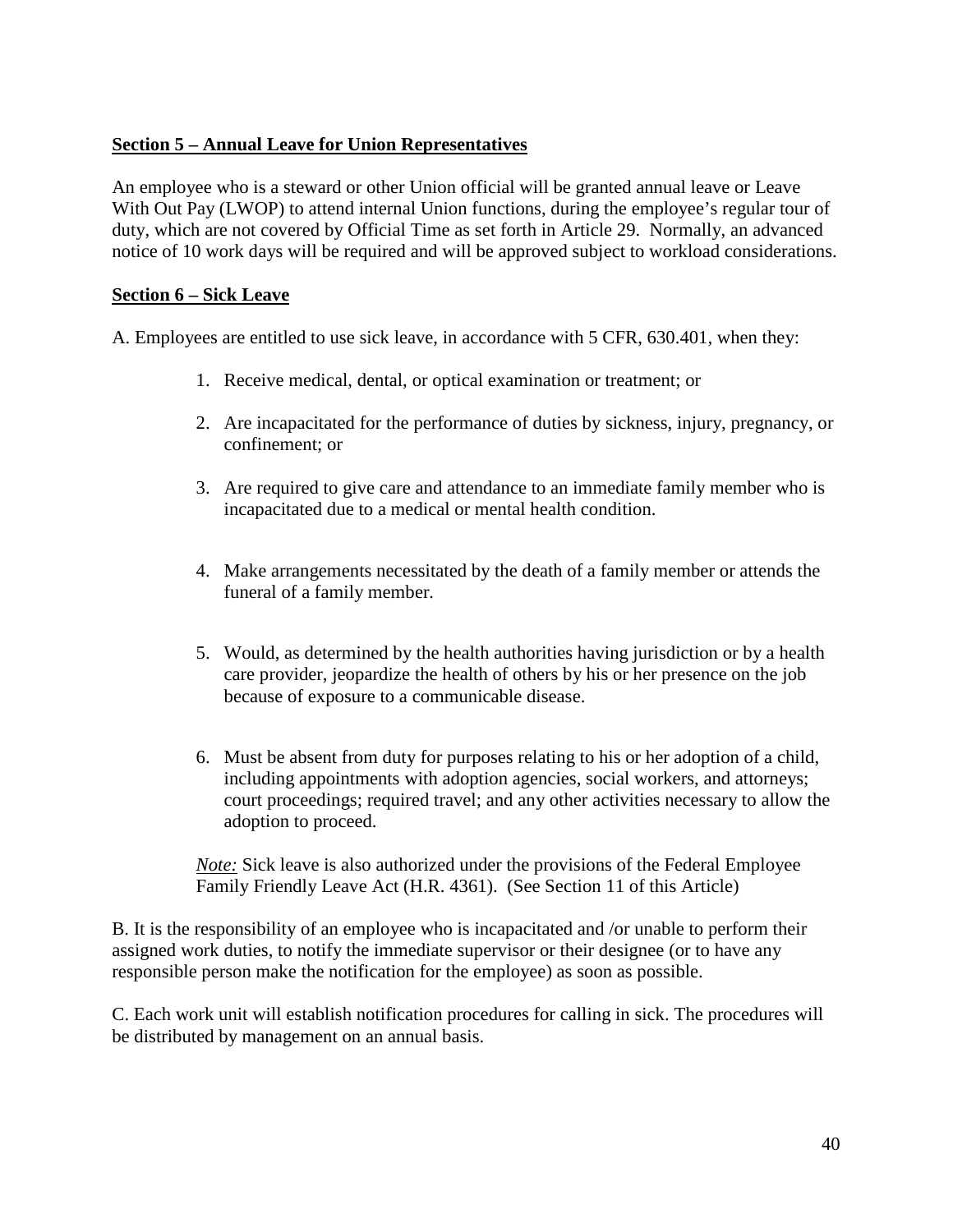D. An employee who expects to be absent more than one day will inform the supervisor or their designee of the expected date of return to duty and notify the supervisor of any change. In the case of extended illness, of more than 3 consecutive work days, daily reports will not be required.

E. Employees may request temporary modification of their work station or duties for periods as defined in the medical documentation that has been provided. The medical documentation will identify specific restrictions that preclude them from performing full regular duty assignments. Supervisors may provide appropriate limited duty assignments if they are available.

### **Section 7- Documentation for Sick Leave**

A. Employees may be required to furnish administratively acceptable evidence to substantiate a request for approval of sick leave if the sick leave exceeds 3 consecutive workdays. Exceptions may be made on a case by case basis.

B. An employee requesting annual leave, sick leave, or leave without pay for periods of illness of more than 3 consecutive workdays must make an appropriate request and may be required to furnish evidence of the need for sick leave upon return to duty. The agency may place the employee on AWOL pending receipt of the medical certification.

C. An employee may justify the request for sick leave:

- 1. By medical documentation from the employee's personal physician or health care professional, or
- 2. For employees who have approved FMLA: An employee with a chronic medical condition that does not require medical treatment but does result in periodic absences from work will not be required to furnish a physician's certificate on a continuing basis if the employee: (1) is absent 3 days or less, (2) is not on leave restriction and (3) provides, if requested, an updated valid medical certificate not more frequently that every thirty (30) days but at least annually which clearly states the continuing need for the periodic absences.
- 3. Medical documentation must include a statement that the employee was incapacitated for work and date(s) of incapacitation. This will be considered sufficient for medical documentation purposes. This applies to both sick leave of more than three (3) days and documentation for sick leave restriction(s).

D. Documents regarding employee absence for sick leave purposes are highly sensitive. Management will ensure that they are maintained in a secure and confidential manner.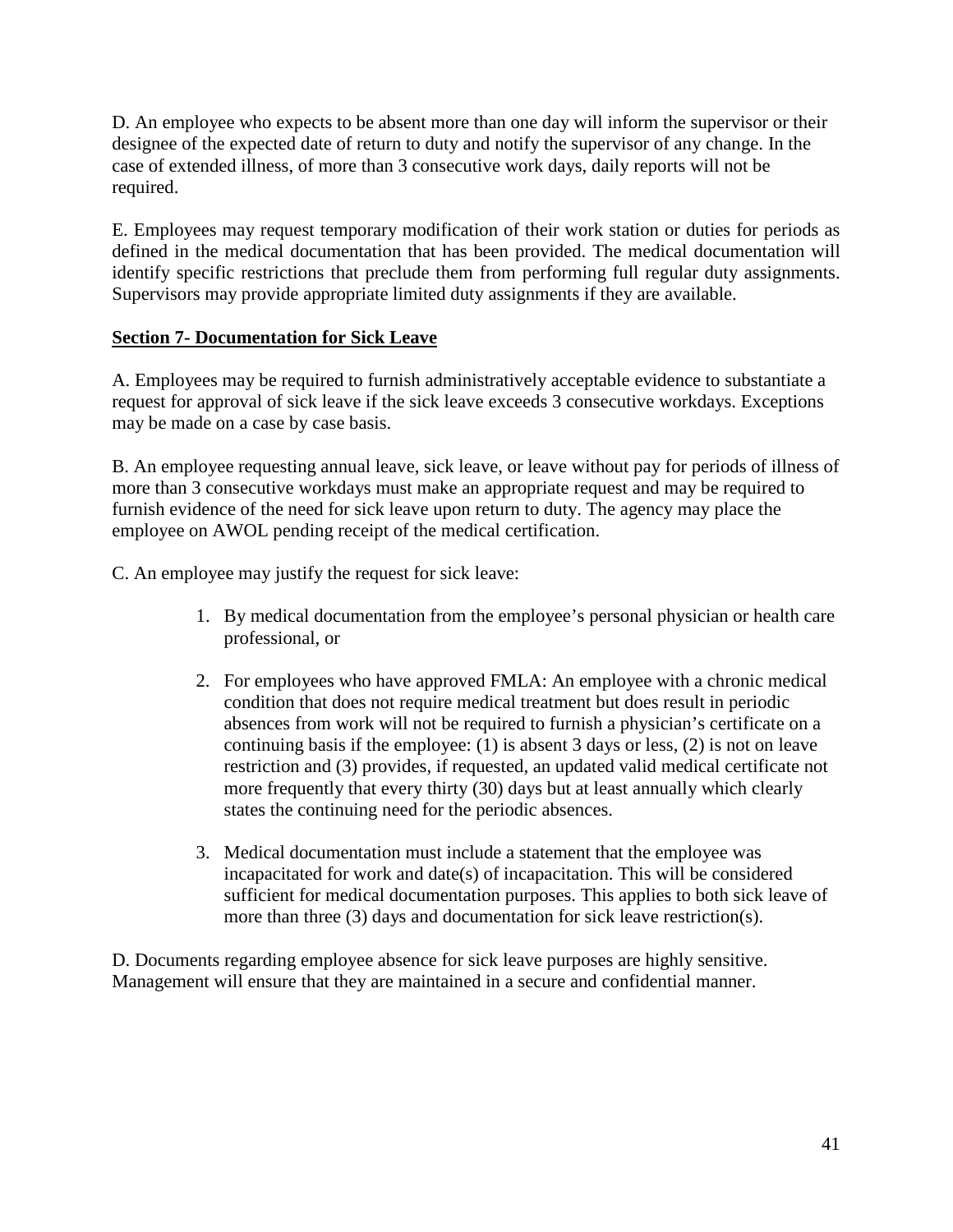### **Section 8 – Sick Leave Restriction**

A. Where there is reason to believe that an employee is abusing the sick leave entitlement;

- 1. The employee shall be formally counseled (provided with written documentation) and advised of the possibility of future medical certification requirements or other actions should the abuse continue. This does not preclude the supervisor from discussing perceived abuse of sick leave.
- 2. If the abuse continues, the employee may be required to furnish a medical certification for each sick leave application.
- 3. During the course of the leave restriction and upon serving at least 50% of the time on the restriction, the employee may once per calendar month, request the supervisor evaluate and consider holding in abeyance the remainder of the time to be served on the leave restriction.
- 4. If the employee fails to maintain the desired improvement during the course of the original time period specified in the leave restriction letter, the supervisor will reinstate the leave restriction letter with an adjusted end date. If the letter of leave restriction is reinstated, there will be no further review during the life of the letter.

#### **Section 9 – Advanced Sick/Annual Leave**

A. Employees who are incapacitated for the performance of duties because of serious health condition, disability, or ailment may request advance sick leave not to exceed two hundred forty (240) hours. Two hundred forty hours (240) of sick leave is the maximum number of hours that may be advanced to an employee with a medical emergency related to the adoption of a child, for family care or to care for a family member with a serious health condition. Sick leave will not be advanced just because an employee has exhausted his/her sick leave. The advancing of sick leave is at the discretion of the supervisor.

B. In accordance with policy, (P&P 402.1, Flexible Work Schedules, and it's successor), credit hours may be used to liquidate advanced annual or advanced sick leave.

C. Requests for advanced sick leave will be considered in accordance with governing regulations and for periods of absence that will be for more than 3 consecutive days when all of the following conditions are met:

- 1. The employee is eligible to earn sick leave;
- 2. The employee's request does not exceed two hundred forty (240) hours, or for temporary employees only the amount to be earned during the period of temporary employment if appropriate;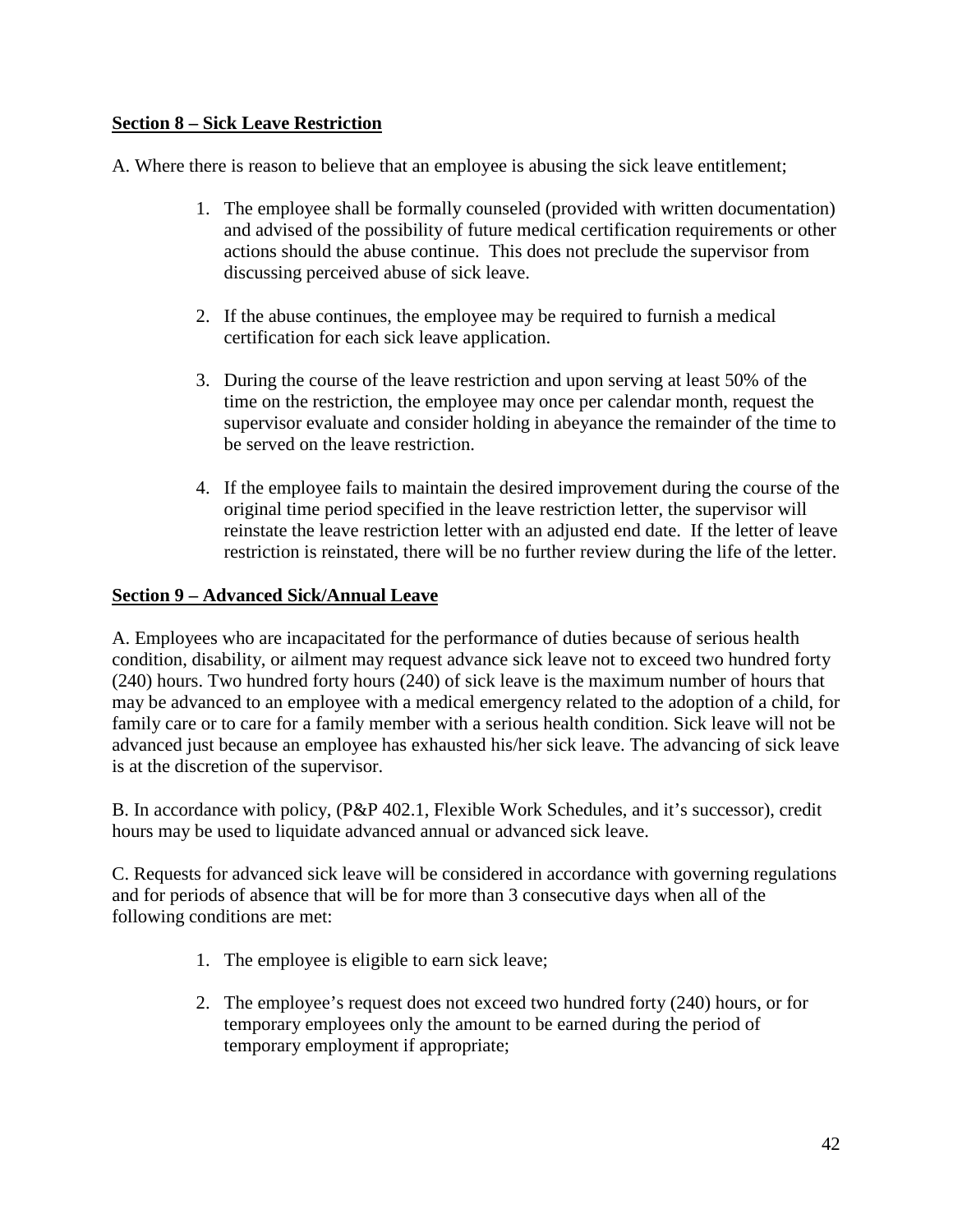- 3. There is no reason to believe the employee will not return to work after having used the leave;
- 4. The employee has provided acceptable medical documentation of the need for advanced sick leave.

# **Section 10** – **Advance Annual Leave**

A. An employee with an appointment of greater than ninety (90) days or longer, and who is not intermittent may be advanced annual leave in accordance with their employment appointment and leave will accrue up to the end of the leave year. However, advance annual leave may not be granted to a temporary employee beyond the date set for the expiration of the employee's temporary appointment or to any employee if there is a likelihood that the employee will retire, be separated, or resign from the Agency before the date the employee will have earned the leave. Upon separation, employees must repay the balance of any remaining advanced annual and sick leave, unless resigning due to exceptions, as listed in regulation or:

- 1. Death;
- 2. Disability retirement;
- 3. Entrance into military service with reemployment rights; or
- 4. Resignation or separation because of disability which, according to medical certification, prevents the employee from return to or continuing employment.

B. Advance sick leave may be combined with annual leave when necessary to cover one continuous period of absence.

C. It is agreed that advance leave, including both sick and annual, will be fairly and equitably administered on a case by case basis.

D. Denials of requests for advance leave must be conveyed to the employee promptly and must contain a specific explanation of the reasons for the denial.

E. The employee will be required to pay back the advanced leave in accordance with current and subsequent regulation, Departmental and Agency policies.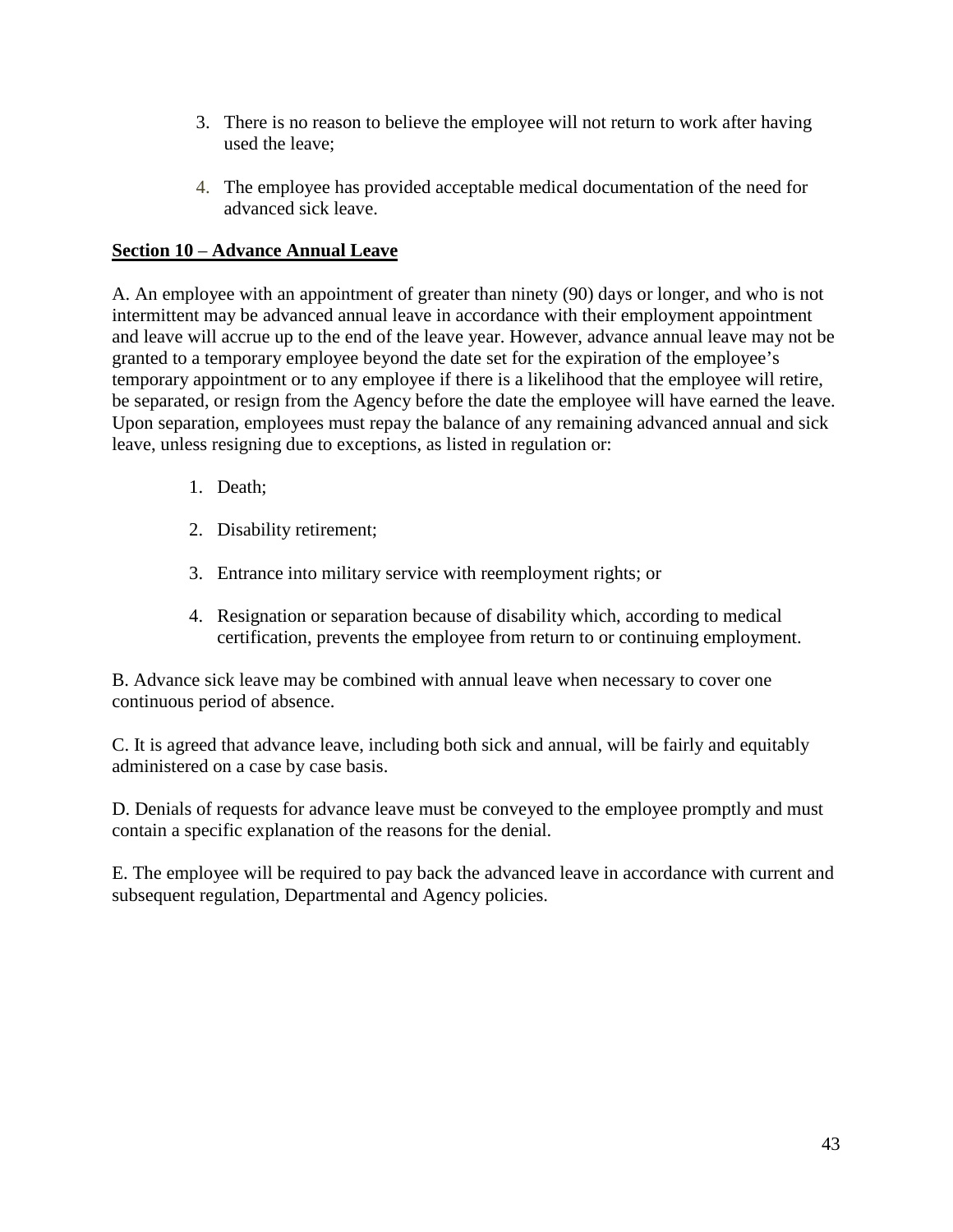#### **Section 11 – Leave for Family Purposes**

A. Family And Medical Leave Act (FMLA)

The Agency will adhere to the Government-wide regulations for FMLA.

- 1. Maternity and Paternity Leave
	- a.Under the Family Medical Leave Act, bargaining unit employees are entitled to twelve (12) weeks of LWOP during any twelve (12) month period for the following reasons:
		- i. Birth of a son or daughter and the care of such son or daughter, and
		- ii. Placement of a son or daughter for adoption or foster care.
- 2. Other Family Leave

Under the Family Medical Leave Act (FMLA), bargaining unit employees are entitled to twelve (12) weeks of LWOP during any twelve (12) month period for one or more of the following reasons:

- a. The care of a family member of the employee with a serious health condition. Family member is defined as:
	- i. Spouse, and
	- ii. Sons and daughters,
	- iii. Parents of the employee
- b. A serious health condition of the employee that makes the employee unable to perform the functions of the position of such employee.
- c. Any qualifying exigency arising out of the fact the employee's spouse, son, daughter, or parent is a covered military member on covered active duty (or has been notified of an impending call or order to covered active duty) in the Armed Forces.

Note: The employee may elect to substitute annual leave, sick leave for unpaid family or medical leave for any part of the applicable period consistent with governing laws and regulations. Employees may also combine annual leave, sick leave with unpaid family or medical leave for any period of approved leave. An employee may not retroactively substitute paid time off for unpaid family and medical leave.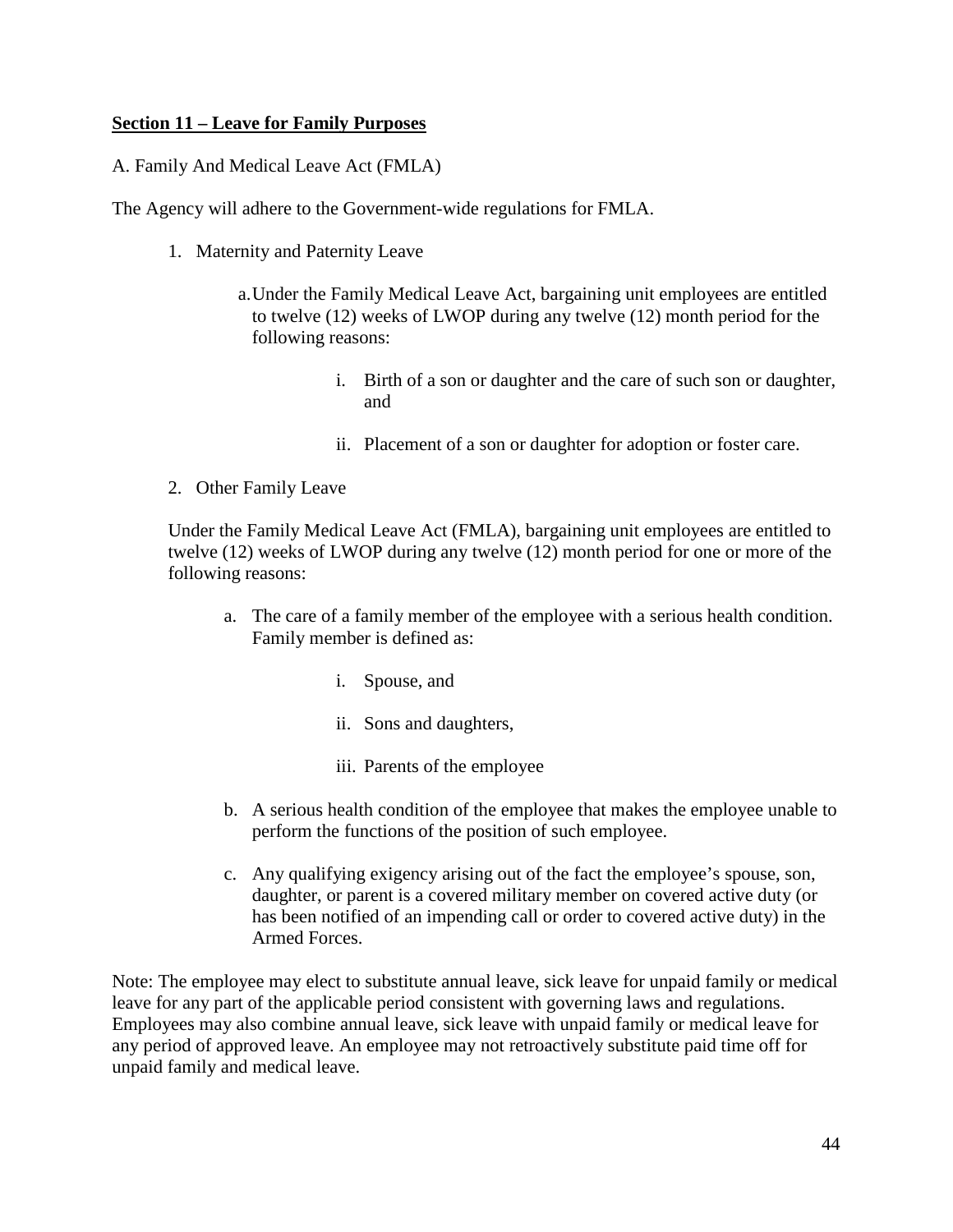#### B. Family Friendly Leave (FFL)

Under the Federal Employees Family Friendly Leave Act, bargaining unit employees are entitled to use sick leave to provide care for:

- 1. Spouse, and parents thereof:
- 2. Children including adopted children, and spouses thereof;
- 3. Parents;
- 4. Brothers, sisters, and spouses thereof;
- 5. Any individual related by blood or affinity whose close association with the employee is the equivalent of a family relationship.

#### C. Notice of Leave

- 1. The employee will make an appropriate request for use of FMLA and/or FFL in accordance with Government wide regulation.
- 2. When the need for unpaid FMLA is foreseeable and the employee fails to give thirty (30) days notice with no reasonable excuse for the delay of notification, the Agency may delay the taking of family and medical unpaid leave until at least thirty (30) days after the date the employee provides notice of his/her need for family and medical leave.
- D. Medical Certification

An employee shall provide written medical certification to the Agency in a timely manner.

The written medical certification shall include:

- 1. The date the serious health condition commenced.
- 2. The probable duration of the serious health condition.

3. The appropriate medical facts within the knowledge of the health care provider regarding the serious health condition including a statement as to the incapacitation, examination, or treatment, and likely duration of condition, may be required.

4. A statement that the employee is unable to perform the functions of his/her position.

The Agency shall not require any personal or confidential information in the written medical certification other than what is required by regulation.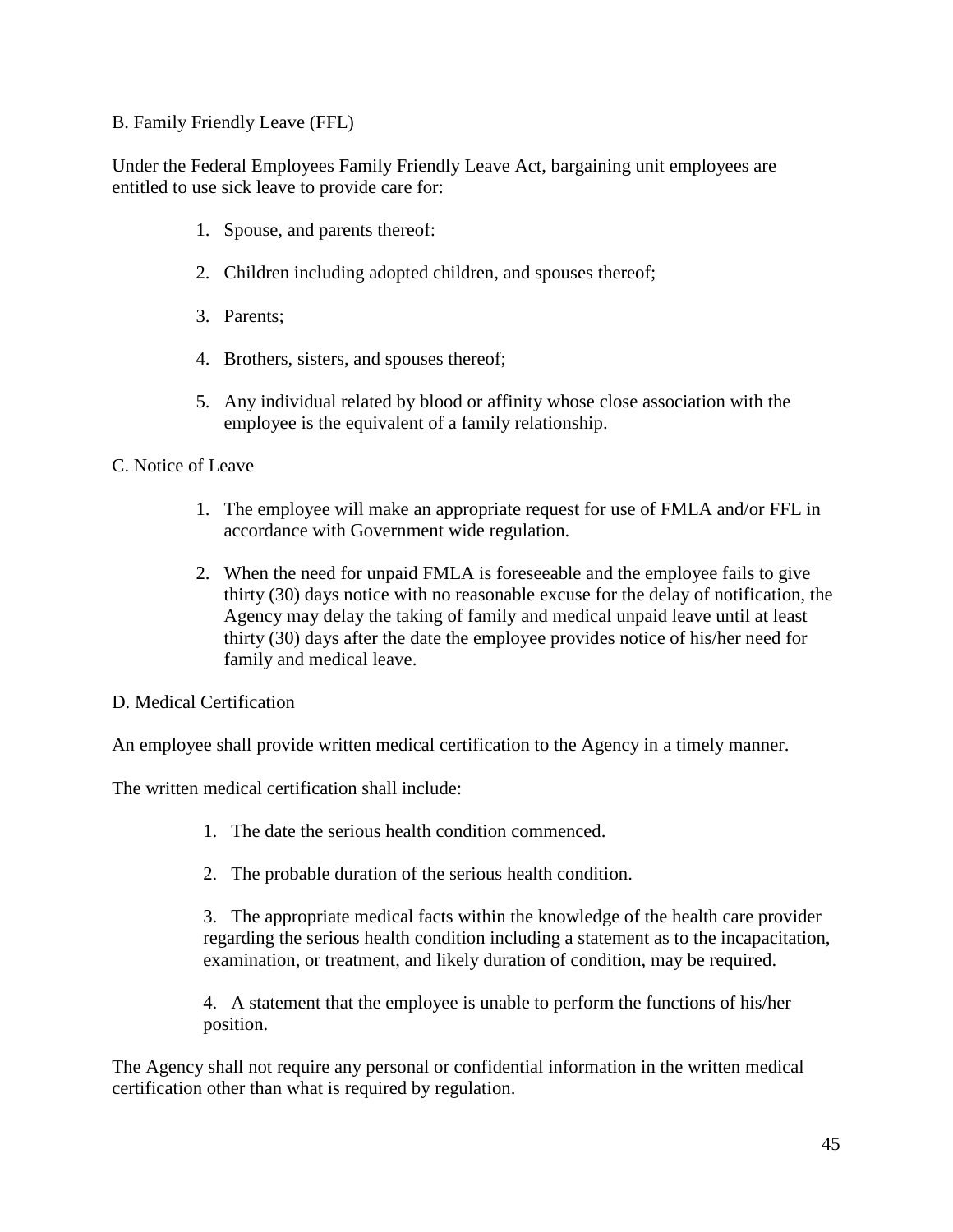If an agency doubts the validity of medical records it can require a second and third (and final) opinion at the agency's expense (5 USC, 6383).

E. "Health Care Provider" is defined as any of the following individuals:

- 1. Doctor of Medicine or Osteopathy.
- 2. Podiatrists, dentists, clinical psychologists, optometrists, and chiropractors (limited to treatment consisting of manual manipulation of the spine to correct sublimation as demonstrated by x-ray to exist) who are authorized to practice by state law.
- 3. Nurse practitioners and nurse midwives who are authorized to practice by state law or Christian Science practitioners listed with the First Church of Christ Scientist, in Boston, Massachusetts.

If the employee is unable to provide the requested medical certification before leave begins or the Agency questions the validity of the original certification provided by the employee and the medical treatment requires the leave to begin, the Agency shall grant provisional leave pending final written medical certification.

F. Medical Recertification.

The employee may be required to provide an updated certification during the leave period under FMLA,

- 1. If the medical condition(s) has changed, or
- 2. The leave is not consistent with the information provided on the medical documentation.

Under these circumstances the employee is responsible for any fees that may be charged.

An employee eligible under the Agency's Family Medical Leave Program may request to participate in the Telework Program consistent with Article 15 of this Agreement.

#### **Section 12** – **Protection of Employment and Benefits**

A. Upon return from FMLA, the employee will be restored to the same position as occupied before the leave or to an equivalent position with equivalent benefits, pay, status, and other terms and conditions of employment.

B. When an employee requests leave under the Agency's Family Medical Leave program, the Agency will provide guidance concerning the employee's rights and obligations under the Program.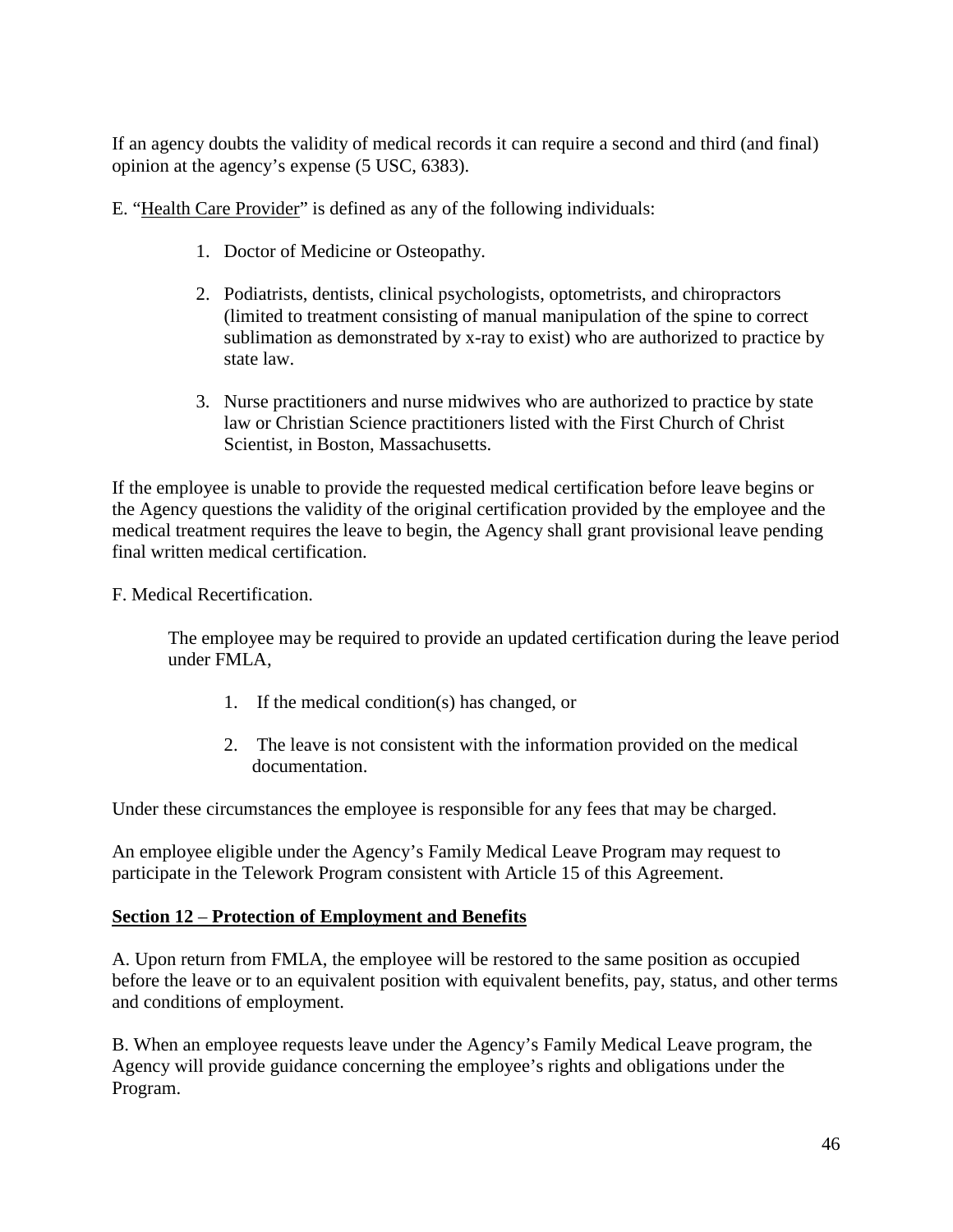C. Under FMLA, an employee who meets the criteria for leave and has complied with the requirements under this section may not be denied leave, consistent with all applicable rules governing annual, sick leave, or LWOP as appropriate.

D. An employee enrolled in a health benefits plan, who is placed in a leave without pay status may continue his or her health benefits enrollment while in the LWOP status, but are responsible to arrange through the appropriate channels to pay the contributions into the Employees Health Benefits Fund. The Employer will continue to pay their portion of health and life insurance, if applicable, according to legal and regulatory requirements.

#### **Section 13 – Employee Absences for Court or Court-Related Services**

A. Except as otherwise modified by applicable law, government-wide regulations or other outside authority binding on the Agency, an employee summoned or subpoenaed in connection with a judicial proceeding by a court or other authority responsible for the conduct of that proceeding shall be authorized to attend the judicial proceeding without charge to leave or loss of employee salary in the following instances:

- 1. For jury duty.
- 2. To appear as a witness on behalf of the Federal, District of Columbia, state, or local government.
- 3. To appear as a witness on behalf of a private party in an official and job-related capacity or to produce official records.
- 4. "Expense money" may be retained by the employee; "fees for services rendered" must be submitted to the appropriate financial office.
- 5. It is agreed that days off and/or schedules will not be changed to avoid granting absence for court or court-related services.

B. An employee who is granted court leave and is excused or released by the court for any day or substantial portion of a day is expected to return to the employee's regular duties except when:

- 1. Only a small portion of the work day would be involved and thus no appreciable amount of service would be rendered.
- 2. The distance from the court to the place of duty is such that this would be an unreasonable requirement.
- 3. The regular tour of duty occurs at night.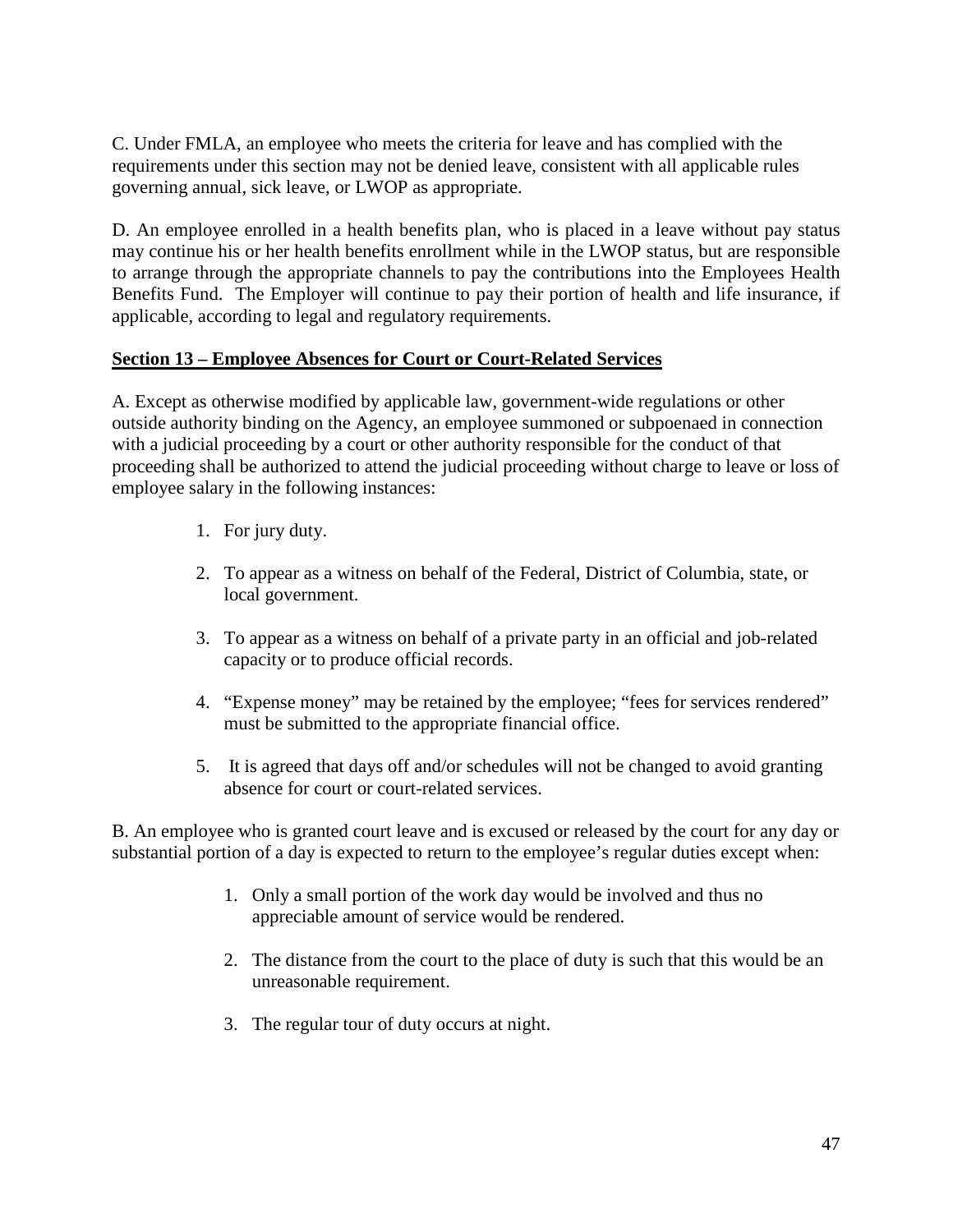### **Section 14 – Leave Without Pay (LWOP)**

A. LWOP may be requested and considered for approval in the same manner and for the same purposes as annual leave and sick leave.

B. Employees may request LWOP for educational purposes.

C. LWOP is granted at the discretion of Management. Management does not have the discretion to deny leave in the following cases:

- 1. When a disabled veteran requests LWOP for medical treatment;
- 1. When requested by a reservist or National Guard member for military duties in accordance with appropriate military orders. Employees may request such leave after their military leave has been exhausted (38 USC, Section 4316(d));
- 2. When requested by an employee who has suffered an incapacitating jobrelated injury or illness and is waiting adjudication of a claim for employee compensation by the Office of Workers' Compensation Program; or
- 3. When an employee makes a request under the Family and Medical Leave Act and meets the criteria for that program.

D. Upon written request from the appropriate Union office, an employee may be granted leave without pay to engage in Union activities on the national, district or local level, to work in programs sponsored by the Union or the AFL-CIO. Such requests will be referred to the appropriate Management official. Such employees shall continue to accrue benefits in accordance with applicable OPM regulations. LWOP for this purpose is limited to 1 year but may be extended or renewed upon proper application.

E. Upon return to duty after a period of LWOP, Management will restore the employee to a similar position at the same grade and pay.

#### **Section 15 – Hazardous Weather/Emergency Conditions**

The Parties agree to use the existing Agency and Local policy on the Hazardous Weather Condition and Closure Notifications. Any changes proposed by Agency and Local will be given to the Union prior to implementation for review and negotiation as appropriate.

#### **Section 16 – Religious Compensatory Time**

A. An employee whose personal religious beliefs require abstention from work during certain periods of time may elect to engage in credit or compensatory time work to compensate for time lost for meeting those religious requirements.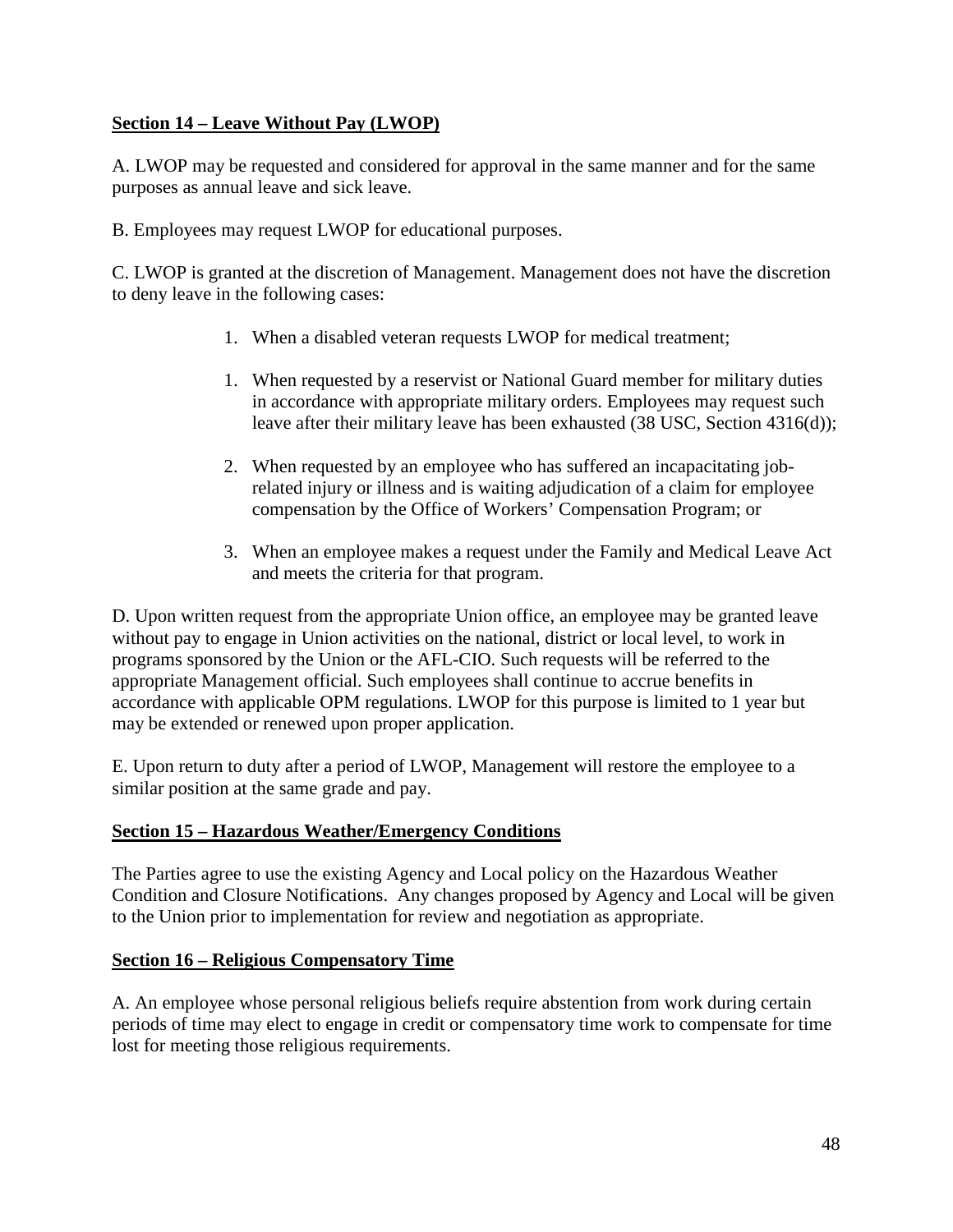B. To the extent that such modifications in work schedules do not interfere with the efficient accomplishment of the agency's mission, the agency shall in each instance, afford the employee the opportunity to work compensatory time. The agency shall in each instance grant compensatory time off to an employee requesting such time off for a specific religious observances and when the employee's personal religious beliefs require that the employee abstain from work.

C. For the purpose stated in paragraph B of this section, the employee may work such compensatory time before or after the granting of compensatory time off. Advanced compensatory time off should be repaid with the appropriate amount of compensatory overtime work within a reasonable amount of time, not to exceed the end of the leave year. Compensatory time shall be credited on an hour-for-hour basis or authorized fractions thereof. Appropriate records will be kept of compensatory time earned and used

D. If the employee is separated or transferred before using the time set aside for a religious observance any hours not used must be paid at the employee's rate of basic pay in effect when the extra hours of work were performed. Any religious compensatory time used and not repaid will be charged to the employee at the same rate.

### **Section 17- Military Leave**

A. In accordance with law and regulations, full-time permanent and part-time permanent employees who are members of the National Guard or the Armed Forces Reserves are entitled to fifteen (15) calendar days of regular military leave in a fiscal year for active duty or active duty for training.

B. For part-time employees, military leave is prorated based on the number of hours in the employee's work week.

C. Employees who do not use the entire fifteen (15) days can carry any unused military leave (not to exceed fifteen (15) days) over to the next fiscal year. Military leave may never exceed thirty (30) days in any one calendar year.

D. Regular military leave is charged in increments of 1 hour. Non-workdays falling at the beginning or end of military leave are not included in the period of military leave.

E. Management will take into consideration the schedules of employees who work off-tours and will, when possible, arrange schedules to allow such employees to have scheduled days off immediately preceding and following the required military leave.

#### **Section 18** – **Voluntary Leave Transfer Program**

A. The Agency will continue to use the Leave Transfer program as designated in the current Agency Directives and Policies and as authorized by 5 CFR, 630 Subpart I.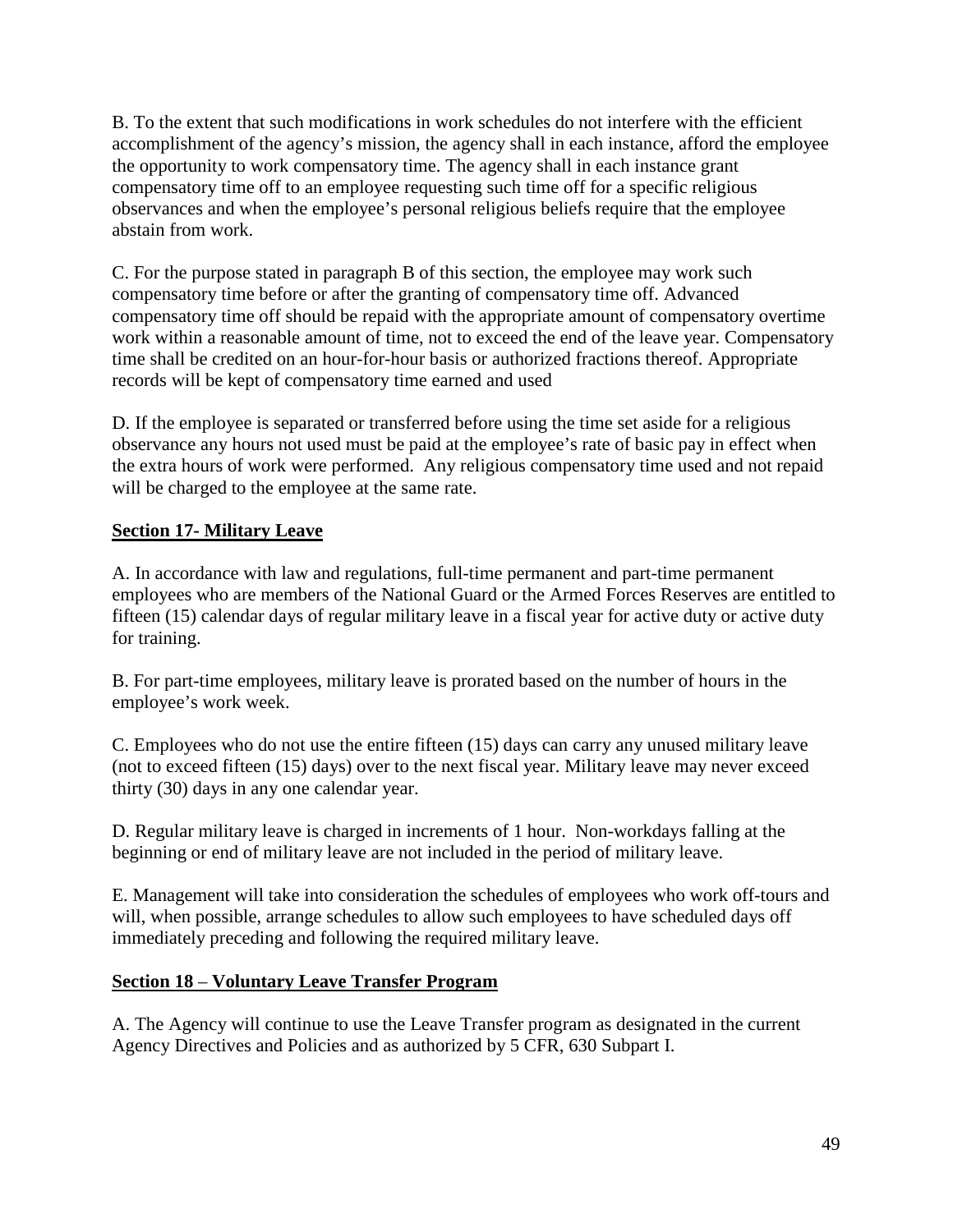B. Employees are entitled to donate and receive leave for medical emergencies. By reference, the definitions, eligibility criteria and administrative provisions pertaining to a Voluntary Leave Transfer Program contained in 5 CFR 630 Subpart I are incorporated into this Agreement.

### **Section 19** – **Leave for Bereavement**

A. Upon request, subject to any documentation requirements, leave-approving officials shall approve sick leave, for employees to mourn the death of the following family members:

- 1. Spouse and parent's thereof;
- 2. Children, including adopted children, and spouses thereof:
- 3. Parents;
- 4. Brothers and sisters, and spouses thereof; and
- 5. Any individual related by blood or affinity (including domestic partners) whose close association with the employee is the equivalent of a family relationship.

B. Additional leave (annual, and/or LWOP) can be requested as family care and bereavement needs not covered by sick leave.

C. The supervisor has discretion to require documentation (e.g., obituary, death certificate) prior to final approval of bereavement leave. However, this documentation will normally be required only in unusual circumstances.

#### **Section 20** – **Administrative Leave**

A. Administrative leave is absence from assigned duties without charge to leave or loss of pay. The parties agree that excused absence may be granted for activities which are in the Government's interest. The employee will be required to have supervisory approval prior to leaving or being absent from the work place.

B. Employees will be granted up to 4 hours of administrative leave to donate blood. Time spent donating blood and in necessary travel for such purposes shall also be administrative leave.

C. When a donor is paid for donating blood by the blood collecting organization, the employee is required to take some type of leave, (other than sick leave) for any period of absence resulting from the blood donation.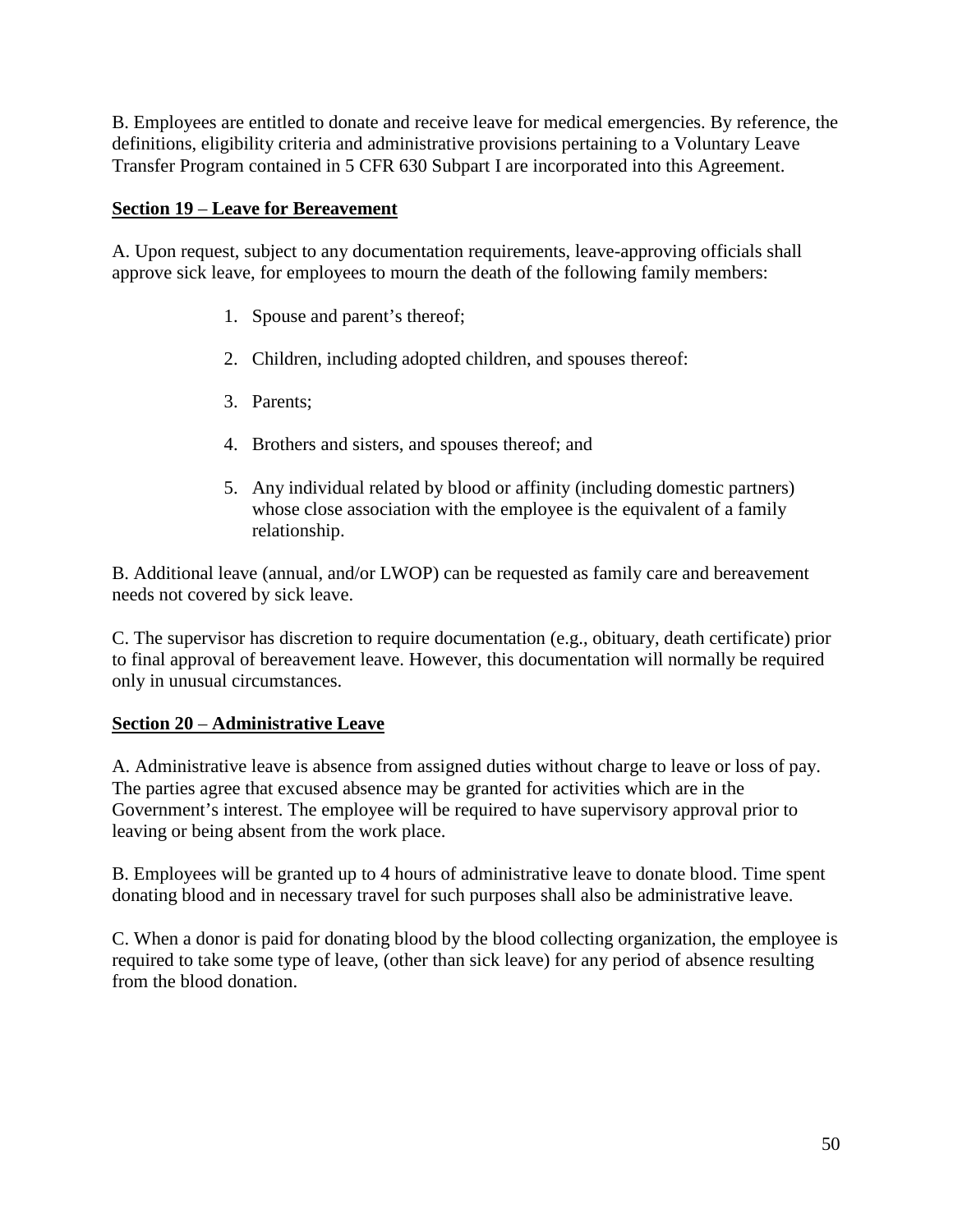D. Upon request, subject to certification by a physician, leave-approving officials shall approve administrative leave for employees who serve as living donors for bone marrow, organ, and tissue donation and transplantation. The use of administrative leave can cover time off for activities such as donor screening, the actual medical procedure, and recovery time. Leaveapproving officials shall approve:

- 1. Employees may use up to 7 days of paid leave each calendar year, in addition to annual and sick leave, to serve as a living bone marrow donor,
- 2. Employees may use up to thirty (30) days of paid leave each year, in addition to annual and sick leave, to serve as an organ donor.

E. The Parties agree that the above reasons for granting administrative leave are not all inclusive and that there may be other situations supporting a request for the granting of such leave. Such requests shall be considered based on the reasons presented at the time; the employer may require documentation as appropriate to support the reasons for and/or the duration of such administrative leave requests.

F. Work place closings not related to weather will be handled in accordance with the current policy on Hazardous Weather Conditions Closure Notifications. (Section 15)

G. Any changes in policy will be subject to notification to the Union and negotiations as required.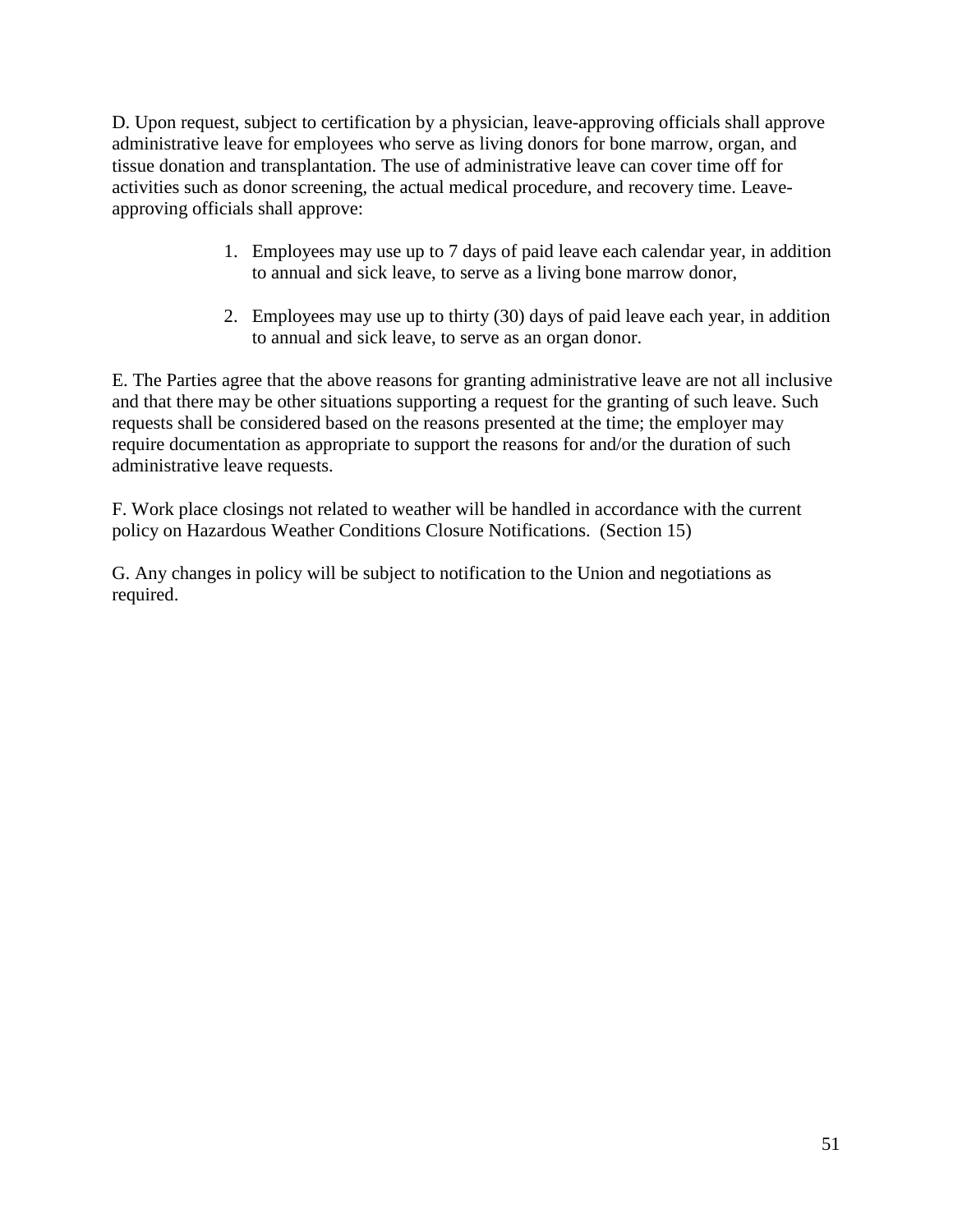#### **Article 16 POSITION DESCRIPTIONS (PD)**

#### **Section 1 – General**

A. Each position covered by this Agreement that is established or changed must be accurately described in writing and classified to the proper occupational title, series, bargaining unit status code, and grade.

B. All position description**s** (PD) must clearly and concisely state the major and significant duties, responsibilities, and supervisory relationships of the position.

C. Employees will have access (e.g. e-OPF), to a current, accurate copy of their position description.

D. Position descriptions will be kept current and accurate, and positions will be classified properly. Management directed changes to a position description will be incorporated in the position description to assure that the position is correctly classified/graded to the proper title, series, and grade. Incidental changes may be made in the form of pen and ink notations on the position description. The Union will be provided copies of, or access to, updated or current position descriptions upon request.

E. In accordance with regulation, the Agency has the right to assign work that is not in the PD, however, the work needs to be related to the employee's current official position of record. If that work occurs on a regular and reoccurring basis, the PD must be revised to accurately reflect the job duties.

F. Employees dissatisfied with the classification of their positions should first discuss the problem with their supervisors. If a supervisor is unable to resolve the issue to the employee's satisfaction, the employee can discuss the matter with the local Human Resources staff member who will explain the basis for the classification/job grading.

G. The Union, upon request, will have access to, the evaluation report if available, organizational and functional charts, and other pertinent information directly related to the classification of the position. This informal classification review process should be completed in a reasonable period of time. If the employee is unsatisfied with the outcome of the informal review, the employee may ask the supervisor to forward a request for desk audit to the Agency.

H. If/when a desk audit is conducted; the desk audit will normally be completed in ninety (90) days from the employee's request. This time frame may be extended by mutual consent.

I. If the employee still believes there is an inequity, an appeal may be filed with the Agency, Department or Office of Personnel Management (OPM) as appropriate. An employee may file a classification/job grading appeal at any time through appropriate channels whether or not this informal classification review process was followed.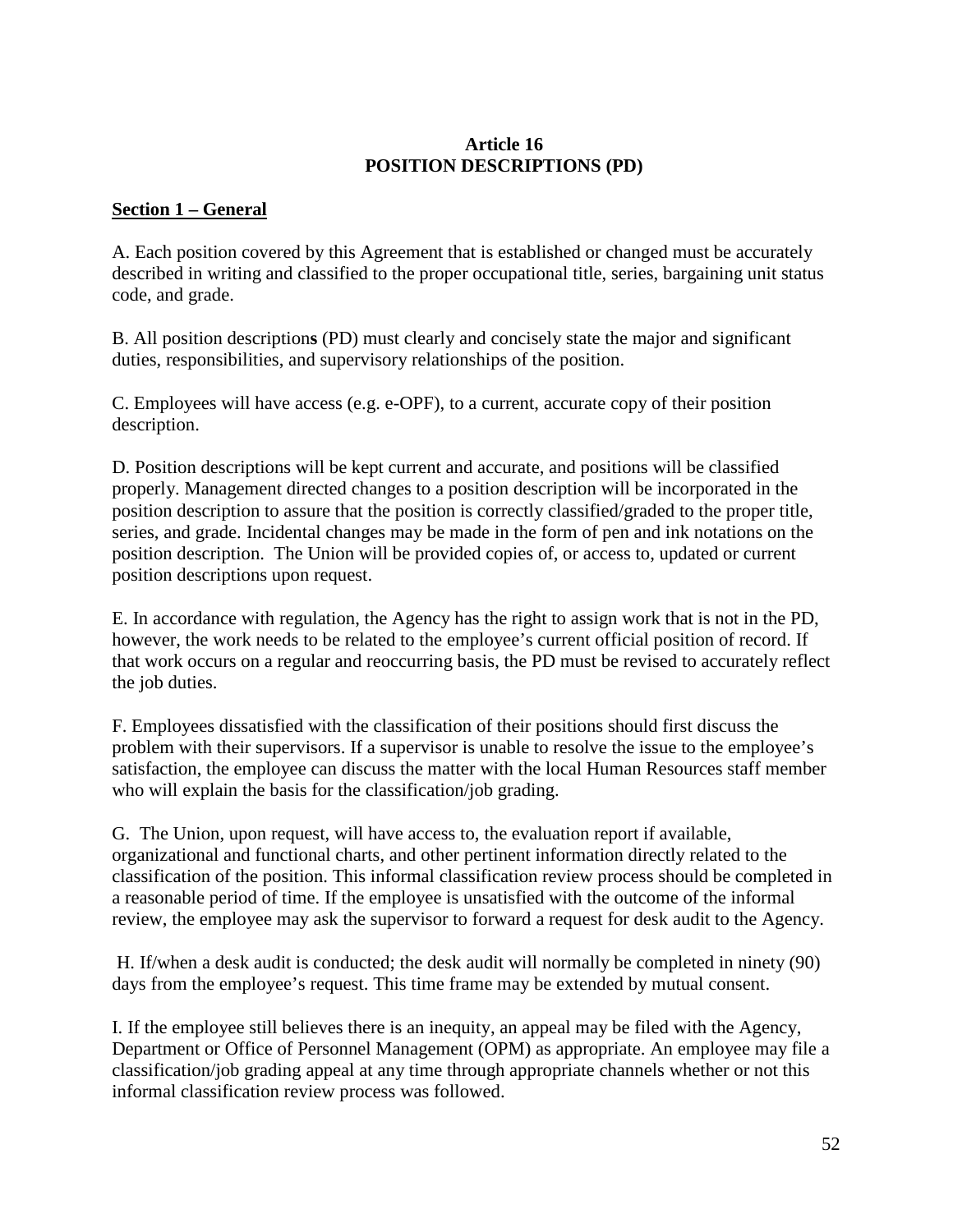J. Vacant positions will not be posted until the appointing authority assures that they are authorized, properly described, evaluated, and classified according to series, title, and grade.

K. No position(s) will be downgraded without a thorough review. For a downgraded position, the employee's pay and grade will be maintained on an incumbent basis in accordance with law and regulations.

# **Section 2 – Classification Standards**

A. The Agency will apply newly issued OPM classification and job grading standards within a reasonable period of time, or as prescribed by OPM. The Union will be provided with copies of new standards that are implemented at the local level. Current classification standards are available on the OPM website. Management will meet and confer with the Union on procedures pertaining to mandated systematic position classification and special maintenance reviews.

B. Upon request, the Agency will make available to the Union copies of any Agency guidance provided by OPM in connection with any classification standards.

# **Section 3 – Classification Appeals**

A. Upon request, the Agency will make available information to employees and the Union regarding procedures for filing classification appeals through the Agency, Department or OPM channels upon request.

B. Employees or their Union representatives may submit their written classification/job grading appeals through the designated Human Resources staff. The HR office will forward the complete appeal to the Agency, Department or OPM as appropriate no later than fifteen (15) business days from receipt and will provide the Union with 2 copies of the employee's appeal request. However, this does not preclude an employee from filing a classification/job grading appeal directly to the Agency, Department or OPM as appropriate.

C. General Schedule and Federal Wage System employees who file written appeals with the Agency Department, or OPM concerning the title, series and grade, and/or coverage of their position will have their appeal decided within a reasonable period of time from the date the Appeals Office receives a completed application. Classification appeal decisions will be forwarded through the ARS Labor Relations Department to the Local.

# **Section 4 – Effective Date**

The effective date of a personnel action taken as a result of an appeal should be in accordance with the directions provided by the Agency, Department, or OPM decision; normally not later than the beginning of the fourth pay period following the date of the decision.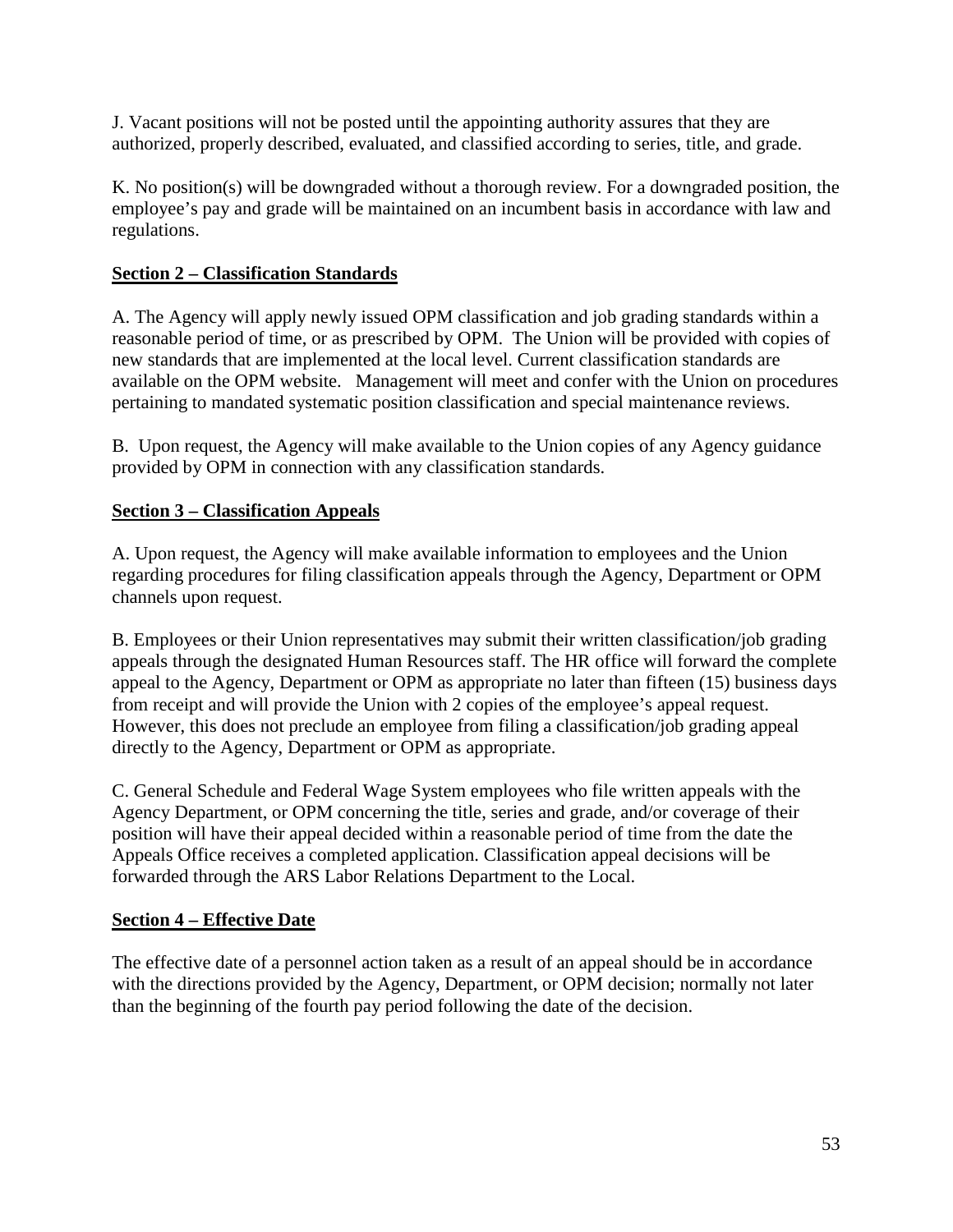### **Article 17 DETAILS, REASSIGNMENTS, AND TEMPORARY PROMOTIONS**

# **Details**

### **Section 1- General**

A. A detail is the temporary assignment of an employee to a different position for a specified period of time with the employee returning to his/her regular duties at the end of the detail. Details are intended only for the needs of the Agency's work requirements when necessary services cannot be obtained by other desirable or practicable means, or to avoid negative impacts to employees due to budgetary concerns, or lack of workload.

B. Details of thirty (30) days or more shall be recorded and maintained in the electronic Official Personnel Folder (eOPF).

### **Section 2- Procedures**

A. The following procedures shall apply when offering noncompetitive details to both classified and unclassified positions; exceptions to this protocol are noted in Paragraph C below;

- 1. Management will determine the qualifications of the positions of detail, as well as any task related qualifications of the work to be performed. Only objective and job related qualifications will be applied under these procedures.
- 2. Management will canvass the immediate work unit for qualified employees to determine if anyone wishes to be detailed.
- 3. If canvassing employees does not provide qualified employees, Management will determine the area of solicitation to post the detail. Postings will be done electronically.
- 4. If the same number of volunteers as vacancies exists, they shall all be selected for the assignment provided they are qualified.
- 5. Management will provide written documentation to the Union if an employee is not selected for a detail due to operational need.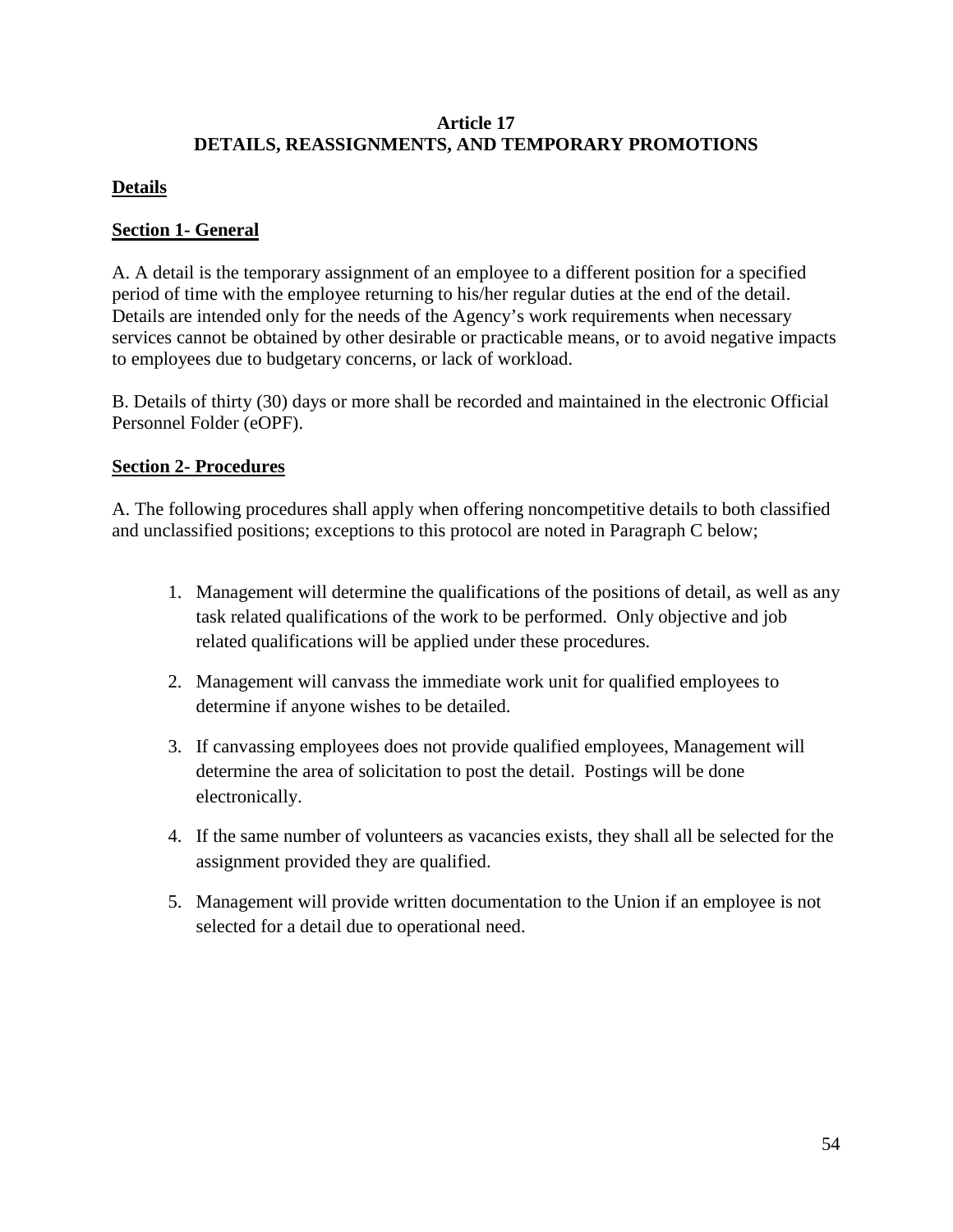- 6. If more employees volunteer than vacancies exist, the Agency will select from the qualified volunteers. Seniority will be the selection criteria:
	- a. If there are not enough volunteers, then the least senior qualified employee(s) will be selected.
	- b. Seniority shall be defined by the retirement service computation date (SCD) as recorded on the employee's SF50.

B. The Agency will notify the Union of all details of more than thirty (30) days.

C. The procedures in Paragraph A in this Section shall apply except in the following circumstances:

- 1. When management can demonstrate that the position to which an employee must be detailed requires unique skills and abilities that are not possessed by any other qualified employee,
- 2. When a documented medical or operational emergency requires or precludes the detail of a particular employee.

# **Section 3 – Temporary Promotions**

A. Employees officially detailed to a higher grade position for a period of more than thirty (30) calendar days will be paid for the temporary promotion beginning the first day of the detail. The temporary promotion should be initiated at the earliest date it is known by management that the detail is expected to exceed thirty (30) calendar days. The thirty (30) calendar day provision will not be circumvented by rotating employees into a higher-grade position for less than thirty (30) calendar days in order to avoid the higher rate of pay.

B. Temporary promotions in excess of one hundred twenty (120) calendar days shall be filled through competitive procedures. Temporary promotions of less than one hundred twenty (120) calendar days shall be made in accordance with Section 2 among qualified employees.

C. Payment for temporary promotions will be dependent upon available and approved funding. If funding is not available or not approved, management agrees to provide notice to the Union prior to the start of the temporary promotion.

#### **Section 4 – Restriction on Lower-Graded Duties**

Should the requirements of management necessitate a detail to a lower-level position, this will in no way adversely affect the detailed employee's salary, classification, or position of record.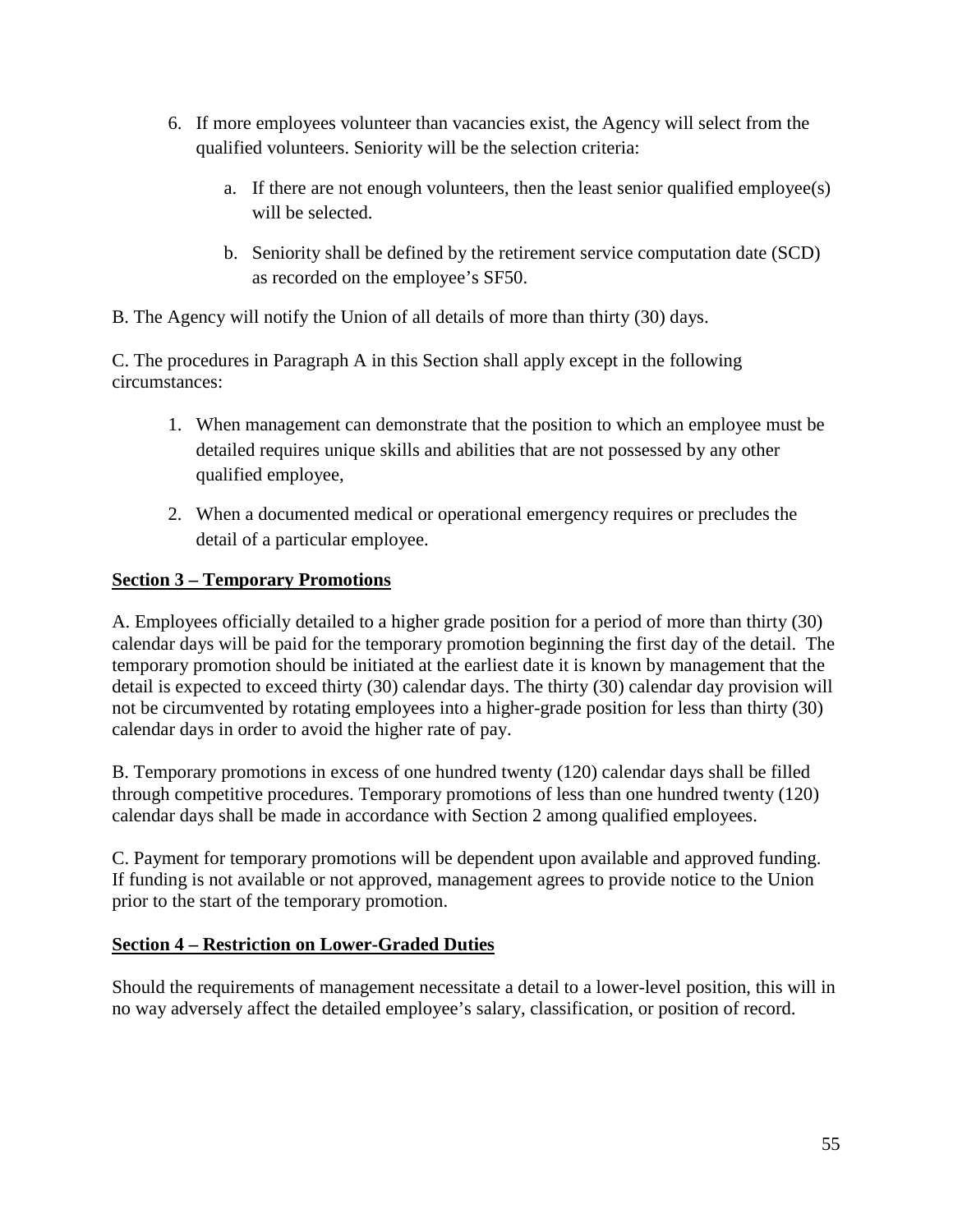#### **Section 5 – Representatives**

The Union will be given written notice at least fifteen (15) workdays in advance of reassigning a Union Officer, or steward. Situations beyond local management control that create a shorter notification period will be discussed with the Local Union.

### **Section 6 –Voluntary Temporary Work Assignment Changes**

Employees may voluntarily request changes in their work assignments. All such requests are subject to management's right to assign employees work, and to determine the personnel by which Agency operations shall be conducted. Such requests will be considered by the Agency and a good faith effort will be made to balance the needs of the employee with the Agency's program needs.

### **Section 7 – Voluntary Demotion/Downgrade**

Prior to acting on an employee's request for a voluntary reduction in grade, the Agency will assure that the employee has been fully apprised in writing about the effects of such an action, and informed of other alternatives, if any, and be available to answer questions employees may have prior to the action becoming effective.

#### **Section 8 – Directed Reassignments**

A. Directed Reassignment means a change from one position to another, at the same grade level while the employee is serving continuously as a federal employee. Permanent reassignments will be documented in the employee's eOPF.

B. When an employee is reassigned to a different position, the employee will be given a reasonable period in which to become proficient. If he or she cannot attain satisfactory performance, consideration will be given to returning the employee to the previous position held or a different position at the same grade level.

C. The employee will provide the new supervisor with a list of all future leave previously requested and approved. The previously approved leave will be honored unless compelling work requirements cause the approval to be rescinded. The compelling reasons will be provided to the employee in writing. The new supervisor and employee will identify alternate dates of leave if the leave approval is rescinded.

D. Reassignments shall not be used as punishment, harassment, or reprisal.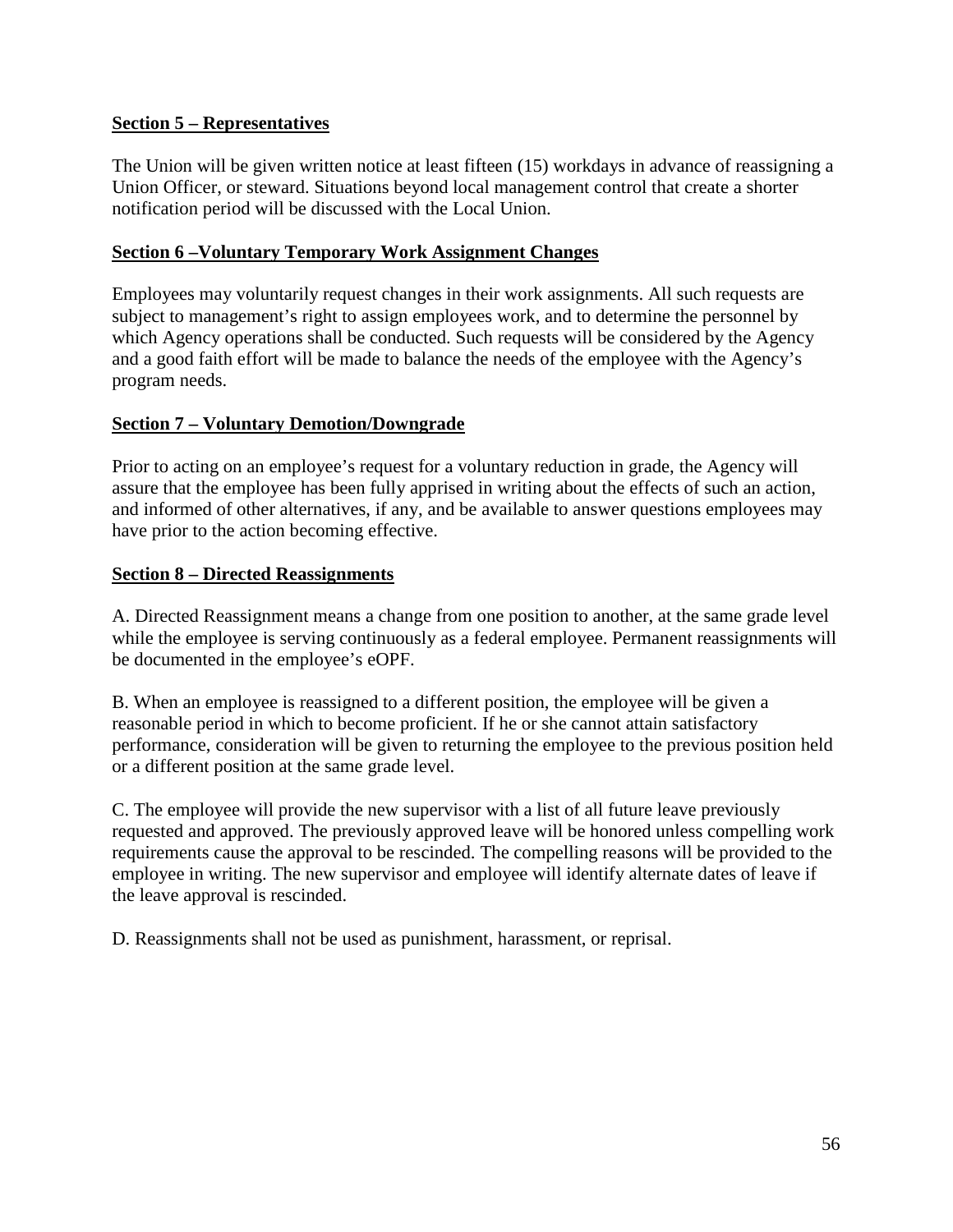#### **Article 18 INVESTIGATIONS**

#### **Section 1 – General**

A. An investigation may be conducted in the following manner, but not limited to, face to face meeting, Video Telephone Conferencing (VTC) or telephone, and preparation of statements or other written witness statements. The Parties agree that investigations should be initiated in a timely manner once the Agency is on notice of allegations of misconduct.

B. The Parties recognize that the length of time needed to initiate and complete investigations may vary given extenuating circumstances, such as case complexity, availability of witnesses etc.

C. Supervisors are encouraged to seek assistance from Agency Employee/Labor Relations professionals or other experts prior to initiating investigations to assure that proper protocols and investigative procedures are followed.

D. An employee is required to cooperate in the course of an administrative investigation. The right of employees not to incriminate themselves will apply in criminal investigations.

E. The employee will be informed of the process as applicable.

- 1. At minimum:
	- a. If known, the subject of the investigation will be informed they are the subject of the investigation;
	- b. Employees participating in the investigation will be informed of the allegation(s);
	- c. The employee will be informed that facts will be gathered and evaluated;
	- d. Any information exchanged during the course of the investigation will remain confidential until the investigation is closed.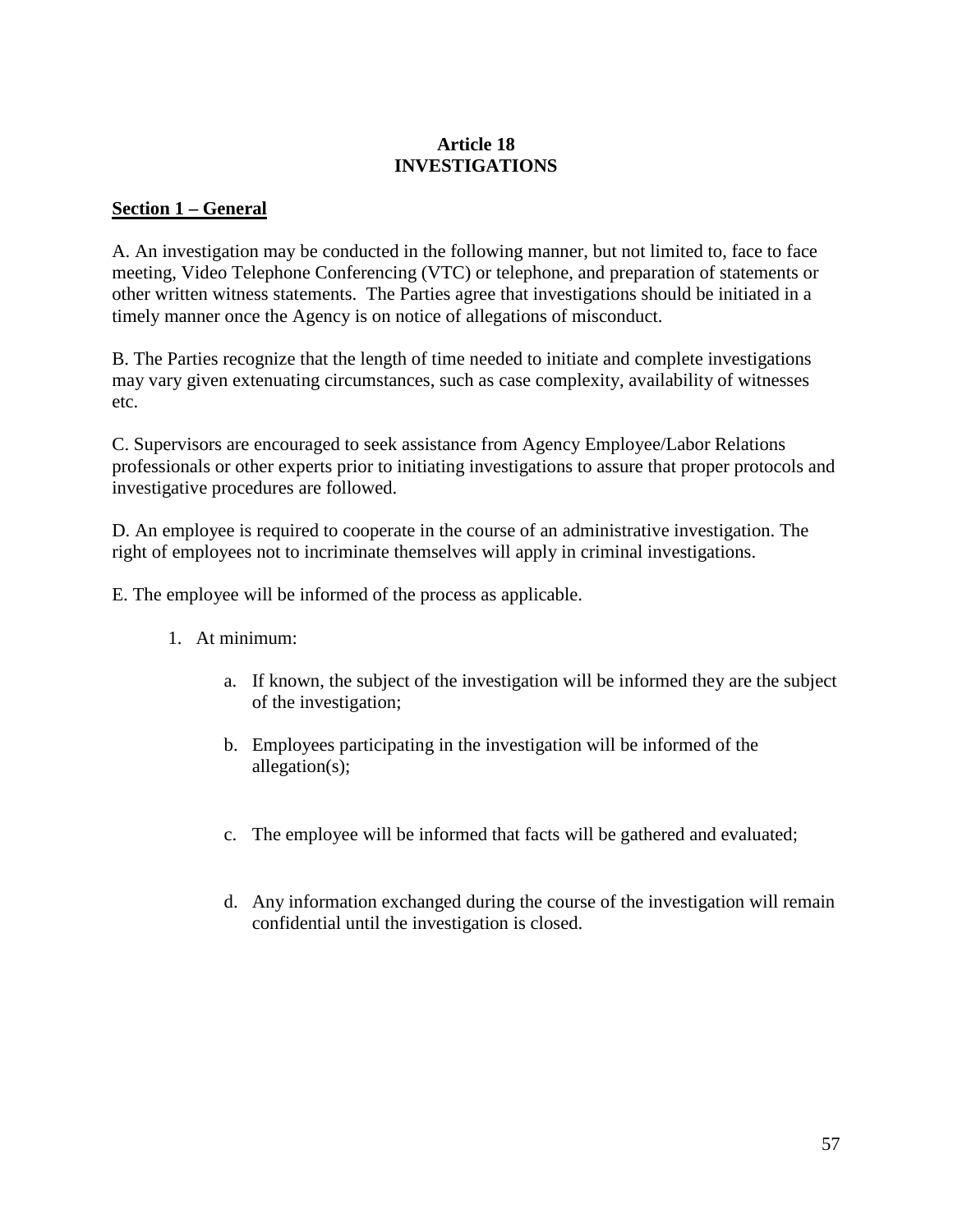- 2. The Union shall be given the opportunity to be present at any examination/fact finding of bargaining unit employee by a representative of the Agency in connection with an investigation if:
	- a. The employee reasonable believes that the meeting may result in disciplinary action against the employee; and
	- b. The employee requests representation.

F. The right to Union representation is not intended to interfere with the routine interaction between supervisors and employees in the normal course of the workday.

G. If the supervisor or an Agency official, in advance of or during the questioning of an employee, contemplates the likelihood of disciplinary action, the employee shall be informed of their right to Union representation prior to further questioning.

H. If a bargaining unit employee requests Union representation, the meeting will be delayed or rescheduled for when a Union representative can be present.

### **Section 2 – Investigations**

A. The Agency will inform the Union in advance of an administrative investigation when a bargaining unit employee is the subject of the investigation/fact finding.

B. Investigations should consider all facts, circumstances, and human factors. An investigation should be conducted timely and efficiently.

C. Bargaining unit employees have the right to be represented by the Union while being questioned in an investigation.

D. If the employee is the subject of an investigation, the employee will be informed of the right to Union representation prior to being questioned. The employee will be informed of the nature of the allegation(s). Once an employee requests Union representation, except in very rare and unusual circumstances, no further questioning will occur until Union representation is present.

E. Supervisors, employees, and Union representatives will not, except as specifically authorized, disclose any information about an investigation. An employee may discuss the investigation with their authorized Union representative. A copy of the statement of the employee will be given to the employee and/or the employee's representative upon written request. At the conclusion of investigation, the employee who was the subject of the investigation will receive notice of the final outcome, normally within 7 calendar days.

F. Upon written request, the subject of the investigation and the Union will be furnished a copy of the complete investigation and evidence file and all other relevant and pertinent information which would be provided under the Freedom of Information Act (FOIA) or 5 USC, 7114.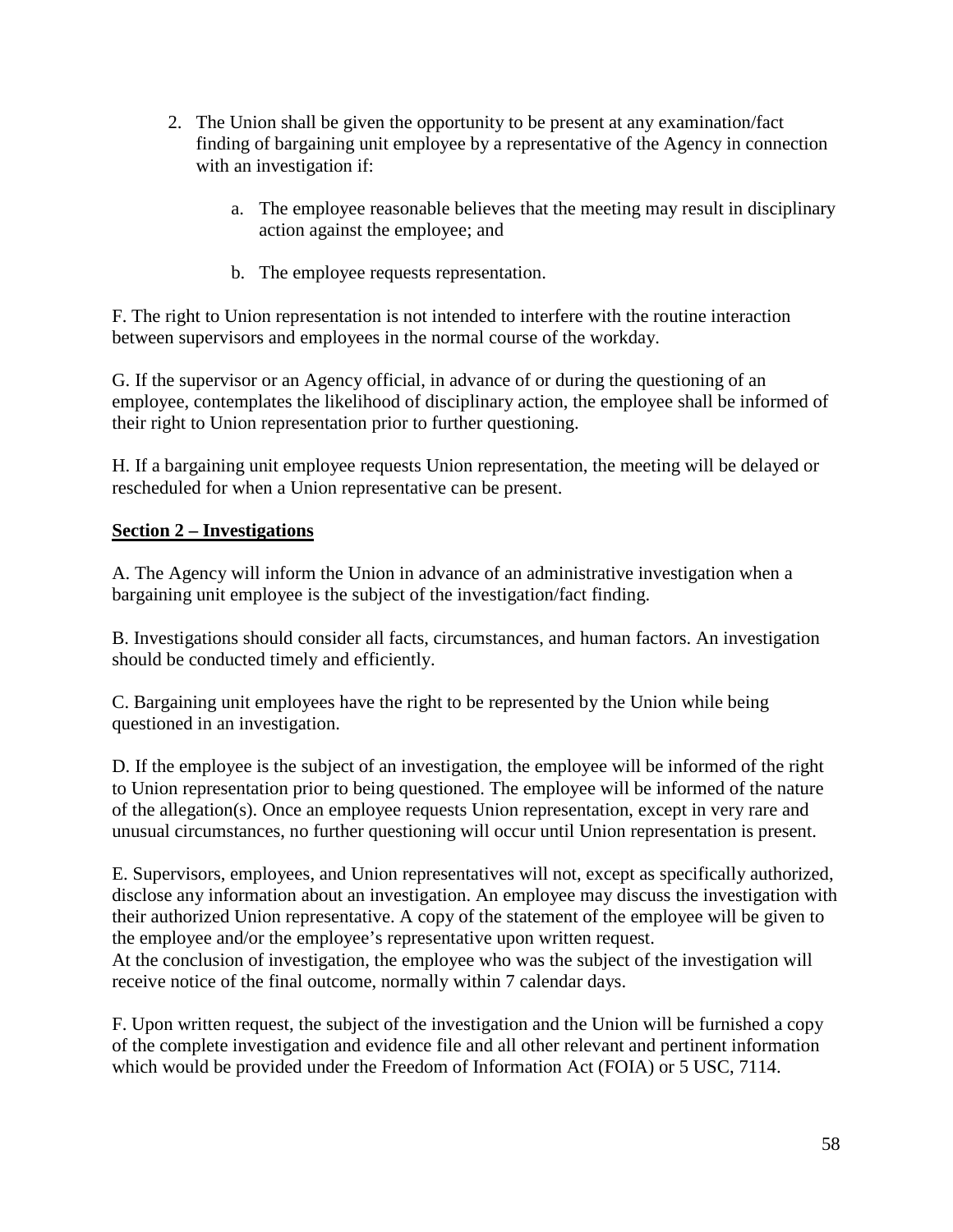G. The statement of employee rights and obligations will be consistently applied. That statement will be consistent with this Agreement and include the following:

- 1. The employee's right to representation by the Union;
- 2. The right of an employee to a copy of their personal statement; and,
- 3. The right of an employee not to incriminate themselves.

H. An employee or the employee's Union representative, upon written request, shall receive a copy of all evidence used to support the Agency's action. This includes, but not limited to: copies of all recordings, testimony/transcripts, emails, report or findings, and photographs.

#### **Section 3 – Kalkines**

A. Kalkines warning grants employees "use immunity;" which means that any truthful statements made in response to the investigation are immune from subsequent use in criminal prosecution against them.

B. The parties agree to discuss the application of Kalkines on a case by case basis.

C. If the employee persists in remaining silent after receiving a Kalkines warning, the Agency may pursue removal for failure to cooperate in any investigation so long as it clearly notified the employee that the options are to either answer the questions with the immunity granted or refuse to answer and undergo proposed discipline up to and including removal.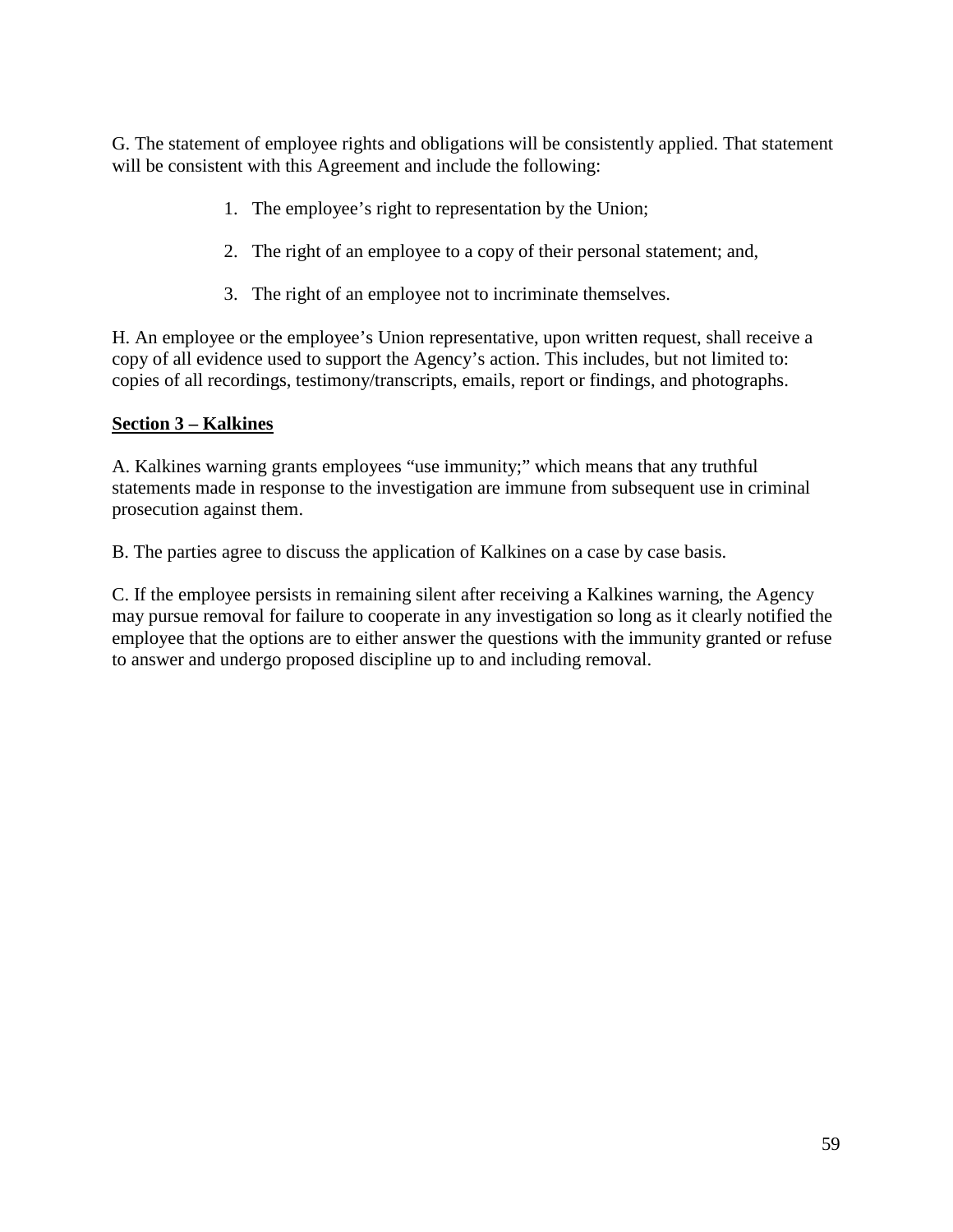#### **Article 19**

#### **DISCIPLINE AND ADVERSE ACTIONS**

### **Section 1 – General**

A. The Agency and the Union recognize that the public interest requires the maintenance of high standards of conduct. The objective of discipline is to correct and improve employee behavior so as to promote the efficiency of the service. Actions based solely upon unacceptable performance should be taken in accordance with Title 5, Chapter 43 and will be covered in Article 21, Performance Appraisal System.

B. The Parties agree to the concept of progressive discipline, when appropriate. Any level of discipline may be bypassed when the nature of the behavior /conduct makes a lesser form of discipline inappropriate.

C. Supervisors are encouraged to use coaching and/or counseling sessions prior to taking disciplinary action.

D. The parties agree to promote the concept of alternative discipline in appropriate circumstances.

#### **Section 2 – Definitions**

For purposes of this Article, the following general definitions are used:

- 1. A disciplinary action is defined as official written reprimands, or suspensions of fourteen (14) calendar days or less.
- 2. Adverse actions are defined as removals, suspensions of more than fourteen (14) calendar days, reduction in pay or grade or furloughs of thirty (30) calendar days or less.
- 3. Representative means "Union-designated representative" such as a steward or officer.

#### **Section 3 - Fairness and Timeliness**

Disciplinary actions must be consistent with applicable laws, regulations, policy, and accepted practice within the Agency. If the Agency believes that disciplinary or adverse action is necessary, such action will be initiated in a timely manner after the Agency has completed an investigation of the alleged misconduct. Discipline will be applied fairly and equitably and will not be used to harass employees.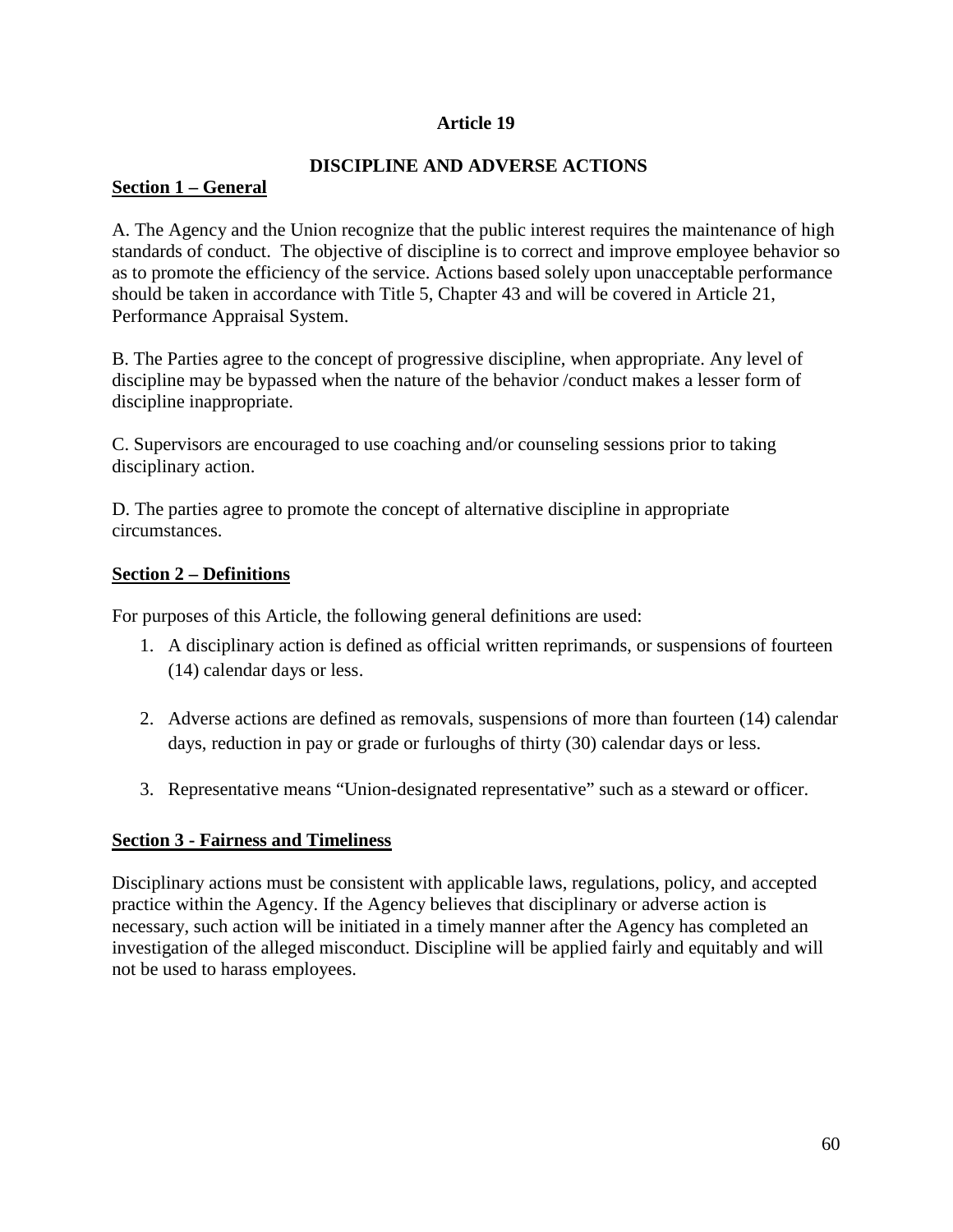## **Section 4 - Coaching and/or Counseling (Non-Disciplinary Tools)**

A. Prior to taking disciplinary action, supervisors are encouraged to use any of the following as non-disciplinary actions to correct the misconduct:

- 1. Coaching and/or counseling sessions,
- 2. Letters of caution, and
- 3. Informational and instructional letters or their like.

B. These are not punitive nor are they disciplinary in nature. Rather, these are constructive instruments designed to correct behavior at the lowest possible level.

C. At the discretion of the supervisor, such letters, notations, or records may be maintained by the supervisor in accordance with the Official Records Article 29. Such records will be maintained to show that the employee was "on notice" of expected workplace behavior.

D. Coaching and/or counseling will be conducted privately and in such a manner as to avoid embarrassment to the employee, and to insure that there is no confusion as to the intent of the discussion/meeting.

#### **Section 5 - Alternative Dispute Resolution (ADR)**

A. The Parties recognize the shared interest in correcting behavior promptly and avoiding unnecessary or lengthy litigation. The employee or the Union may request the use of an ADR. However, the Agency retains the right to offer Last Chance Agreements (LCA's), and other forms of alternative resolution.

B. Alternative resolution options, including LCA's, are always voluntary in nature and require mutual agreement between the Agency and the employee prior to being executed. Prior to offering an employee a form of ADR, the Union will be notified and given an opportunity to be present at any meeting in which the employee is offered such an agreement.

#### **Section 6 - Reprimands**

A. Reprimands are effective upon date of issuance to the employee. The reprimand will state the specific reasons for the action. Management agrees that the employee shall be given a reasonable amount of time (up to, 2 hours), to review the information provided.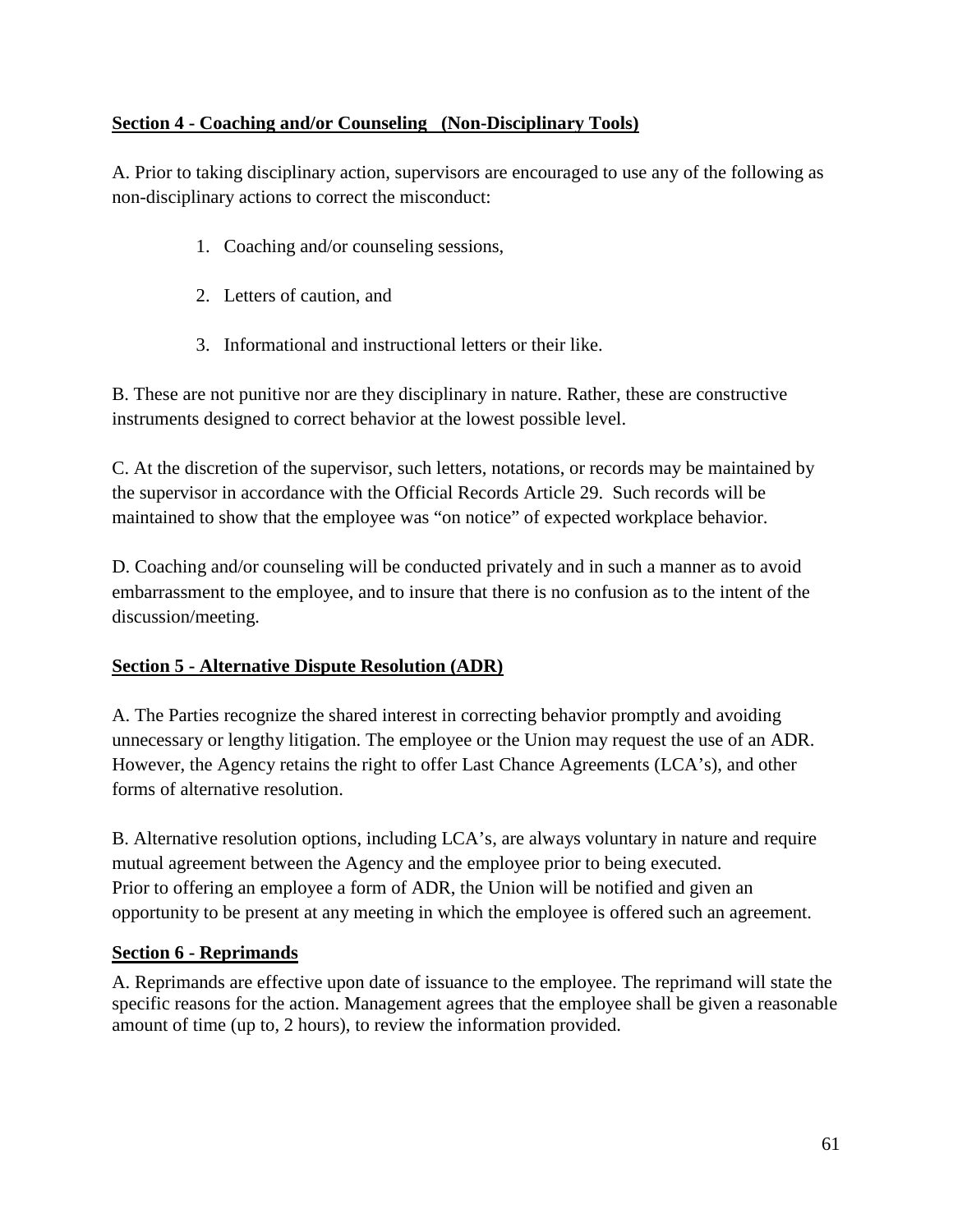B. At the discretion of the Agency additional time may be granted on a case by case basis. Two (2) copies of the reprimand will be provided to the employee. The employee may provide a copy of the reprimand to the Union. One (1) copy of any document(s) related to the action, will be provided to the requesting party (employee and/or Union) upon request. The parties agree grievance timelines will be preserved until such time as the evidence file has been received.

C. The reprimand will identify the employee's grievance rights, to whom a grievance would be filed, and the time frames for filing the grievance in accordance with the Grievance Procedure, Article 12. The reprimand will also identify the period of time that it will remain in the employee's eOPF. At the conclusion of the retention period, the reprimand will be removed from the employee's eOPF.

#### **Section 7 - Suspensions and Adverse Actions**

A. An employee, for whom a suspension of fourteen (14) days or less or an adverse action is proposed, is entitled to a thirty (30) calendar day written notice, prior to the effective date of the action, except when the crime provision has been invoked.

B. An employee for whom a suspension or an adverse action is proposed is entitled to a response period of fifteen (15) business days.

C. Notices will state specific reasons for the proposed action. One (1) copy of any document(s) related to the action, will be provided to the requesting party (employee and/or Union) upon request.

D. Management agrees that the employee shall be given the opportunity to use a reasonable amount of time (up to 10 hours), to review the evidence on which the notice is based and that is being relied on to support the proposed action. At the discretion of the Agency, additional time may be granted on a case-by-case basis.

E. Two (2) copies of the decision letter will be provided to the employee. The employee may provide a copy of the decision letter to the Union.

F. The employee and/or representative may respond orally and/or in writing as soon as practical but no later than **fourteen (14)** calendar days from receipt of the proposed action notice.The response may include written statements of the persons having relevant information and/or other appropriate evidence. Extensions for replying to proposed adverse actions and suspensions may be granted when good cause is shown. Requests for extensions shall be submitted in writing.

G. In responding to a proposed disciplinary action, the employee will be entitled to Union representation and will be responsible to secure such representation and to notify the Deciding Official of their election to be represented.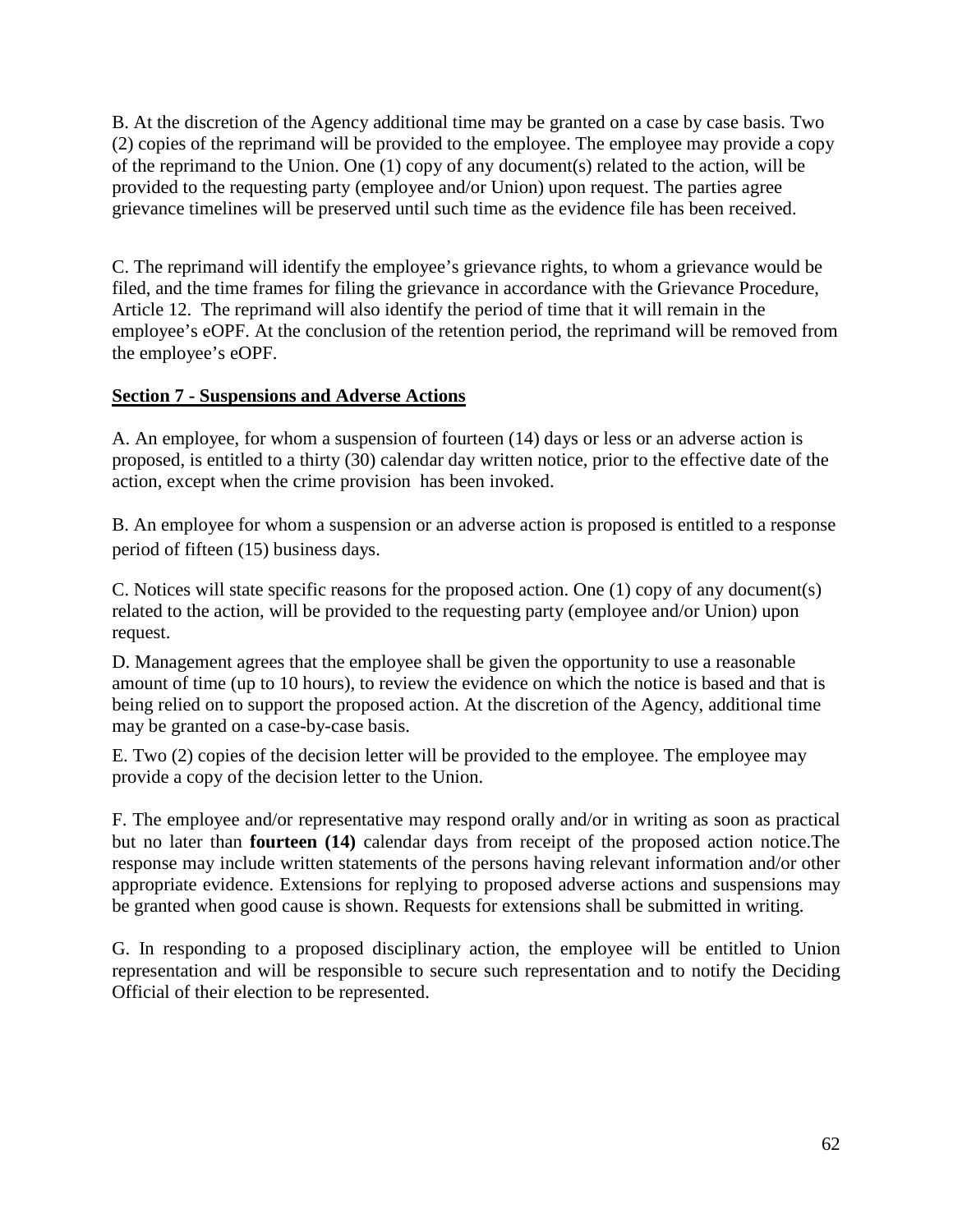H. The written decision shall include the reason for the disciplinary action and a statement of findings and conclusions as to each charge. The decision shall also include a statement informing the employee that suspensions become part of the permanent record. The letter will also provide the employee's appeal rights and/or grievance rights. The Decision Letter will include the time period for filing a grievance and to whom it must be filed.

### **Section 8 – Investigation of Disciplinary Actions**

A. Management will investigate an incident or situation to determine whether or not discipline is warranted. Weingarten rights will be afforded employees engaged in investigatory interviews in accordance with Article 8.

B. Investigations will be conducted fairly and impartially. The Parties will remind employees of their responsibilities to answer all questions asked during an investigative interview fully and with candor.

### **Section 9 - Removal of Disciplinary Records**

A. Reprimands will be removed from an employee's files after a 2 year period; unless such action has been extended in writing or a subsequent infraction that referenced the reprimand has occurred.

B. At the election of the issuing management official, reprimands may be removed from the files at any time after 1 year from the original effective date if the employee's behavior has improved and the discipline has served its purpose. The employee may request that the supervisor issuing the reprimand remove it after 1 year with the following provisions: a) the employee can demonstrate the behavior has been corrected, and b) only one request may be initiated by the employee.

C. Should the supervisor decide not to remove the reprimand after the employee makes the request for its removal it is understood that this decision is non-grieveable.

D. Suspensions become a permanent part of employee's official eOPF.

# **Section 10 - Administrative Reassignment**

Administrative reassignments or demotions may be used when deemed to be the best corrective action. Appropriate procedures must be followed and appeal rights will be provided for decisions of reassignments or demotions made for reasons of misconduct.

#### **Section 11 - Last Chance Agreements**

A. Last Chance Agreements (LCA's) refer to situations in which the Agency agrees to hold in abeyance, an adverse action against an employee in exchange for the employee's agreeing to conform to specific conditions for a set period of time.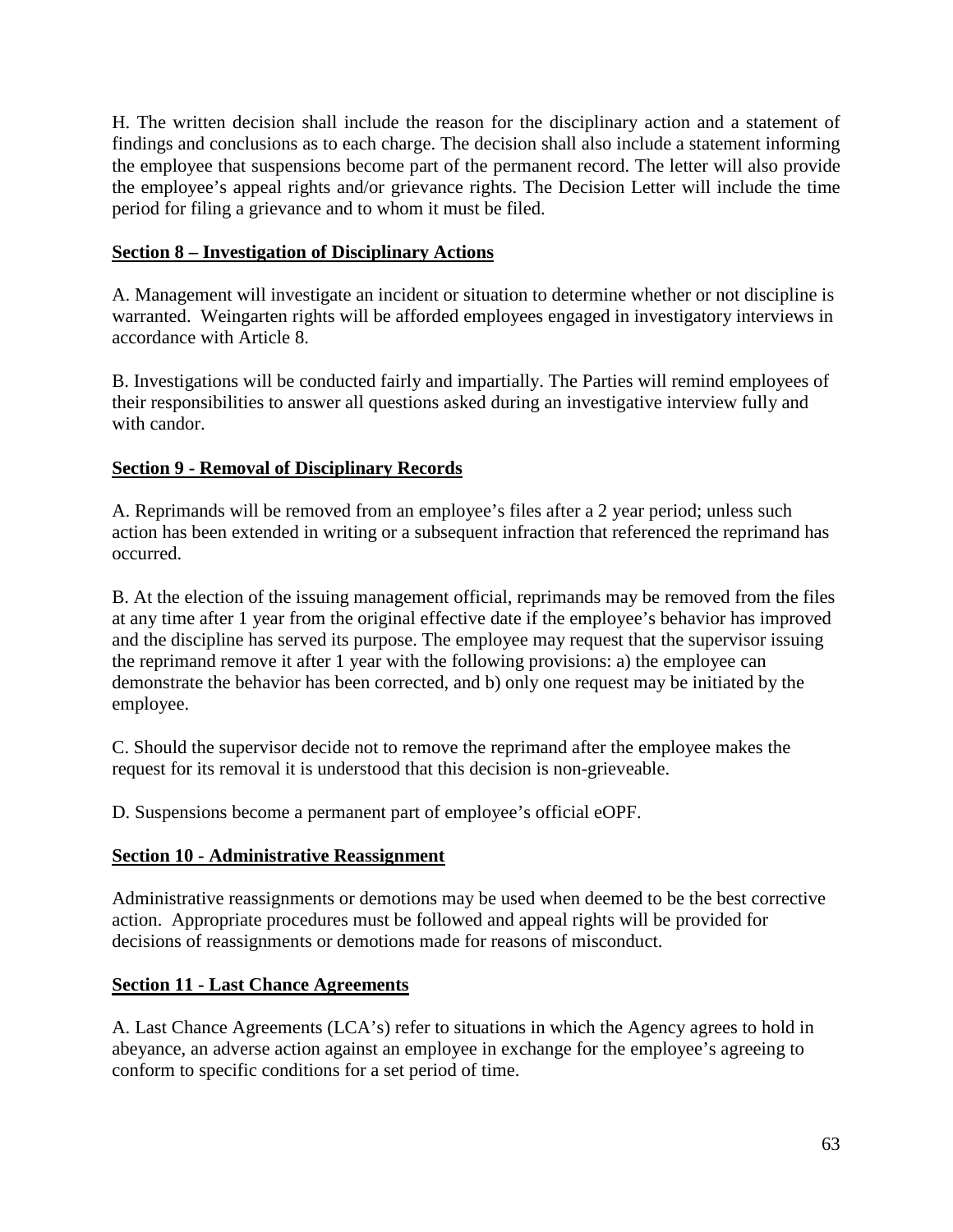The understanding is that if the employee does not meet his or her obligation under the agreement, then the Agency is free to reinstate the adverse action under the terms of the agreement. The Parties recognize that LCA's are the employee's final choice between removal and adhering to the terms of the LCA.

B. The use of LCA's shall be offered at the Agency's discretion consistent with the facts of the case. The employee retains the right to accept or reject the offer of settlement. The Parties recognize that acceptance of the terms of an LCA are entered into voluntarily but are unretractable upon signature.

C. Prior to offering an employee a LCA, the Union will be notified and given an opportunity to be present at any meeting in which the employee is offered such an agreement.

# **Section 12 - Self Incrimination**

The right of employees not to incriminate themselves will apply in criminal investigations.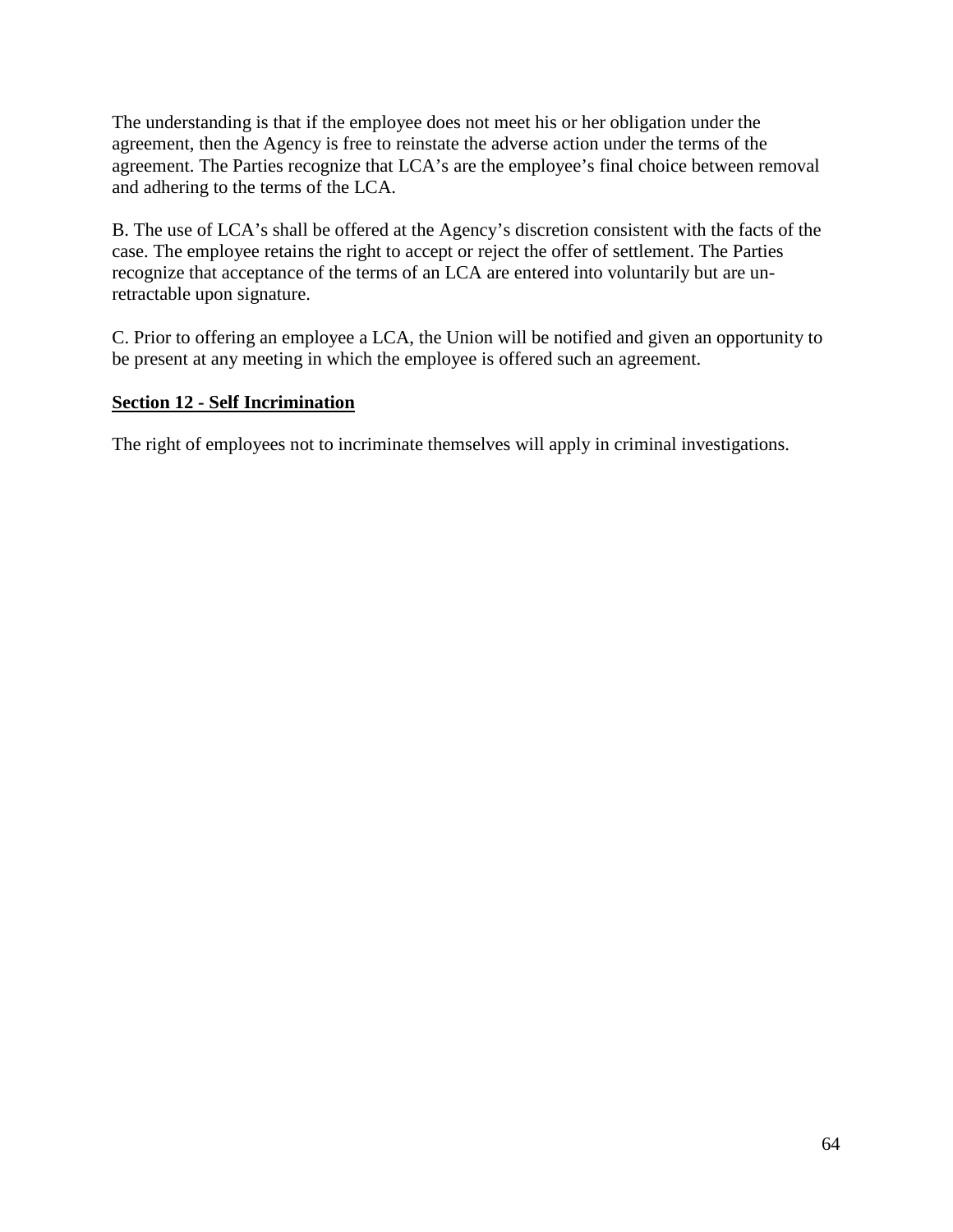### **Article 20 SURVEILLANCE**

### **Section 1 – General**

A. The parties recognize that surveillance is conducted for safety and internal security reasons.

B. This article covers, but is not limited to: camera, video, microphone, access card swipes, telephonic, cell phone, computer, and other electronic devices.

C. If the Agency uses covert or hidden surveillance during an investigation; the following shall apply if a disciplinary or adverse action is proposed against an employee represented by the Union:

- 1. The Union will be given a copy of all relevant evidence collected;
- 2. The Union will be provided a copy of the pertinent video tapes or other electronic media; and
- 3. The only exception would be for issues of public safety or national security.
- 4. The Union will be allowed to represent affected employees in any subsequent discussions or proceedings involving them.

D. The Union is not precluded from any further negotiations on the impact and implementation of covert or hidden surveillance.

E. No electronic recordings may be made without mutual consent except for Inspector General Investigations (OIG), other law enforcement investigations, or EEO investigations.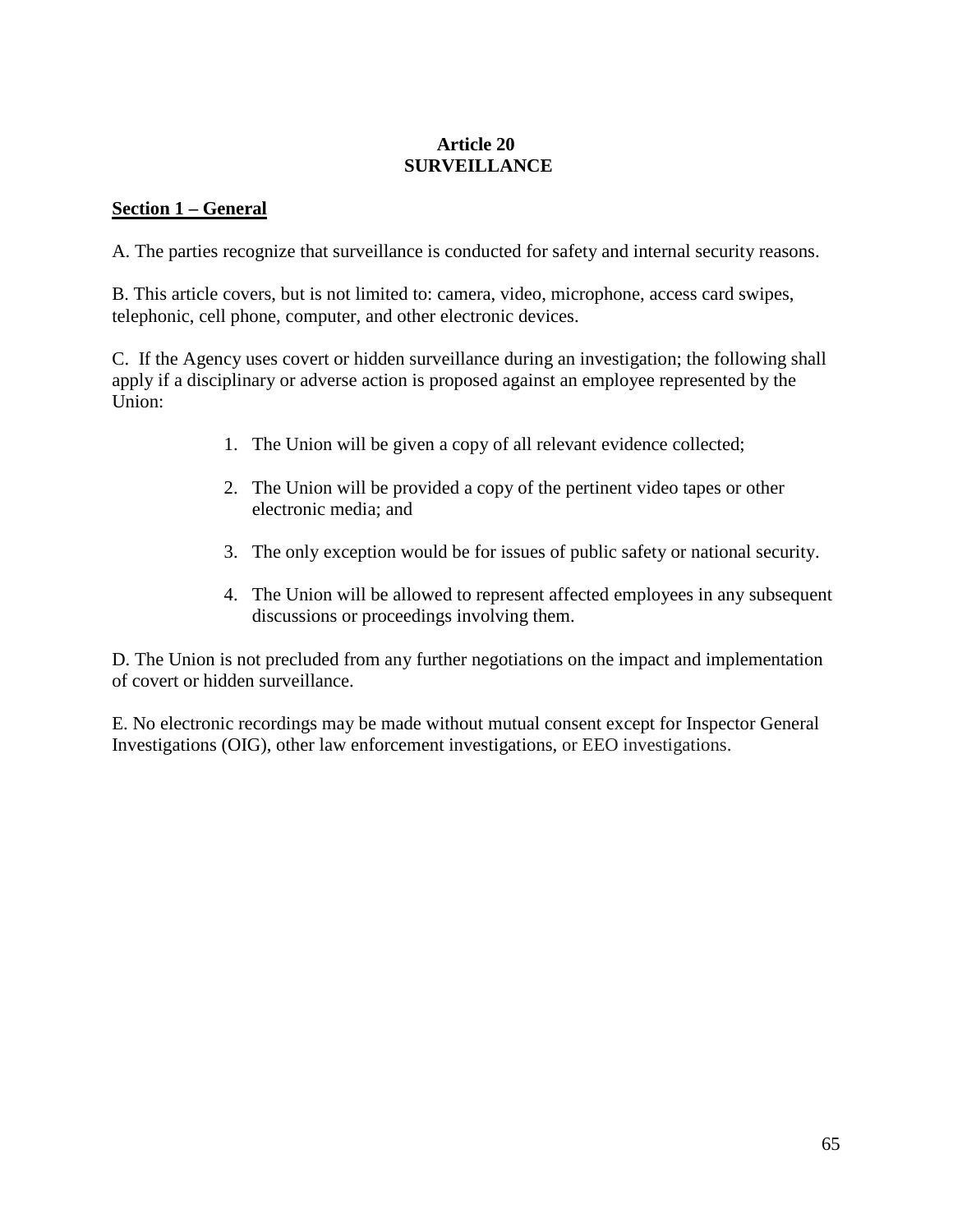### **Article 21 PERFORMANCE MANAGEMENT**

### **Section 1 – Policy**

It is the Agency's policy to operate a performance appraisal program in a manner which is consistent with applicable statutes, regulations, and this Agreement. A written performance plan will be provided to each employee covered by this Agreement at the beginning of each appraisal period (normally within thirty (30) days).

### **Section 2 – General**

A. The official appraisal period for which a performance plan must be prepared and monitored, and for which a summary performance rating (rating of record) normally is October 1 through September 30 of each year.

B. The performance rating prepared at the end of an appraisal period is for performance of assigned duties over the entirety of the specified appraisal period.

C. The minimum performance appraisal period is ninety (90) days. If an employee is not on a performance plan for ninety (90) days, the employee cannot be rated.

D. A written performance plan will be provided to each employee within thirty (30) days of the new performance period. The performance plan will contain all of the written performance elements, critical and non-critical elements if used, and their performance standards.

E. The performance plan must be communicated to the employee before the employee may be held accountable. The employee will sign and date the plan to acknowledge they have received their performance plan.

F. Standards established for an employee's position shall be in writing and communicated to the employee when the employee enters a position or when a new standard is established for the employee's position. Evaluation of performance of standards will be consistent with written procedures.

G. Progress reviews by the supervisor will be conducted during the appraisal period. The supervisor should conduct an interim progress review at the midpoint of the appraisal period to ensure that performance elements and standards are appropriate and to advise the employee of current performance. Supervisors and employees are encouraged to communicate frequently during the appraisal period and discuss any performance concerns that may arise as soon as possible.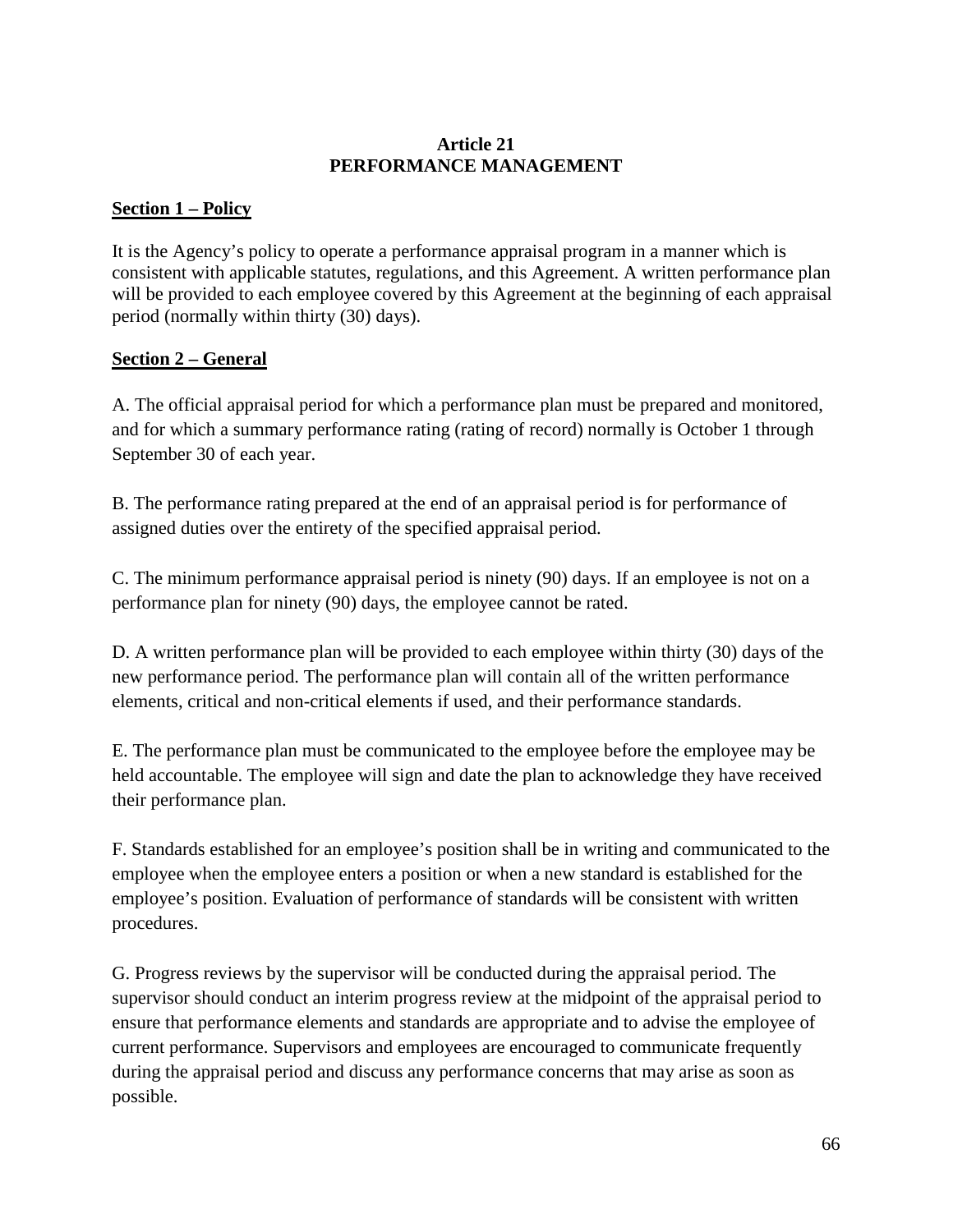H. Normally the immediate supervisor will be responsible for establishing the employee's performance plan; normally will provide the mid**-**year progress review; and prepare the final performance appraisal rating (rating of record).

I. Normally the employee's second-level supervisor will review and approve the performance plan and the final performance appraisal rating (rating of record).

### **Section 3 - Employee Responsibilities**

All employees are responsible for:

- 1. Participating in discussions with their supervisor concerning the development of performance elements, standards and measures (optional) and participating in their progress reviews and performance appraisals;
- 2. Ensuring they familiarize themselves with their position description and performance plan, requesting clarification of expectations if necessary, and requesting information to be able to work towards a rating beyond a fully successful from the supervisor;
- 3. Taking responsibility to improve their own performance and support team endeavors;
- 4. Identifying business improvement opportunities and collaborate with peers and supervisors to accomplish them;
- 5. Seeking performance feedback from their supervisor; and
- 6. Documenting their performance accomplishments, and being prepared to provide written specific examples of their accomplishments including feedback from internal and external customers, during the performance appraisal discussion.

# **Section 4 – Agency Responsibilities**

Management is responsible for:

- 1. New supervisors will receive adequate training in performance management prior to conducting evaluations.
- 2. Communicating performance expectations clearly, monitoring performance during the appraisal period and providing performance feedback to employees, provide development opportunities as applicable for the employee's current scope of position, and taking appropriate actions to address performance not meeting expectations.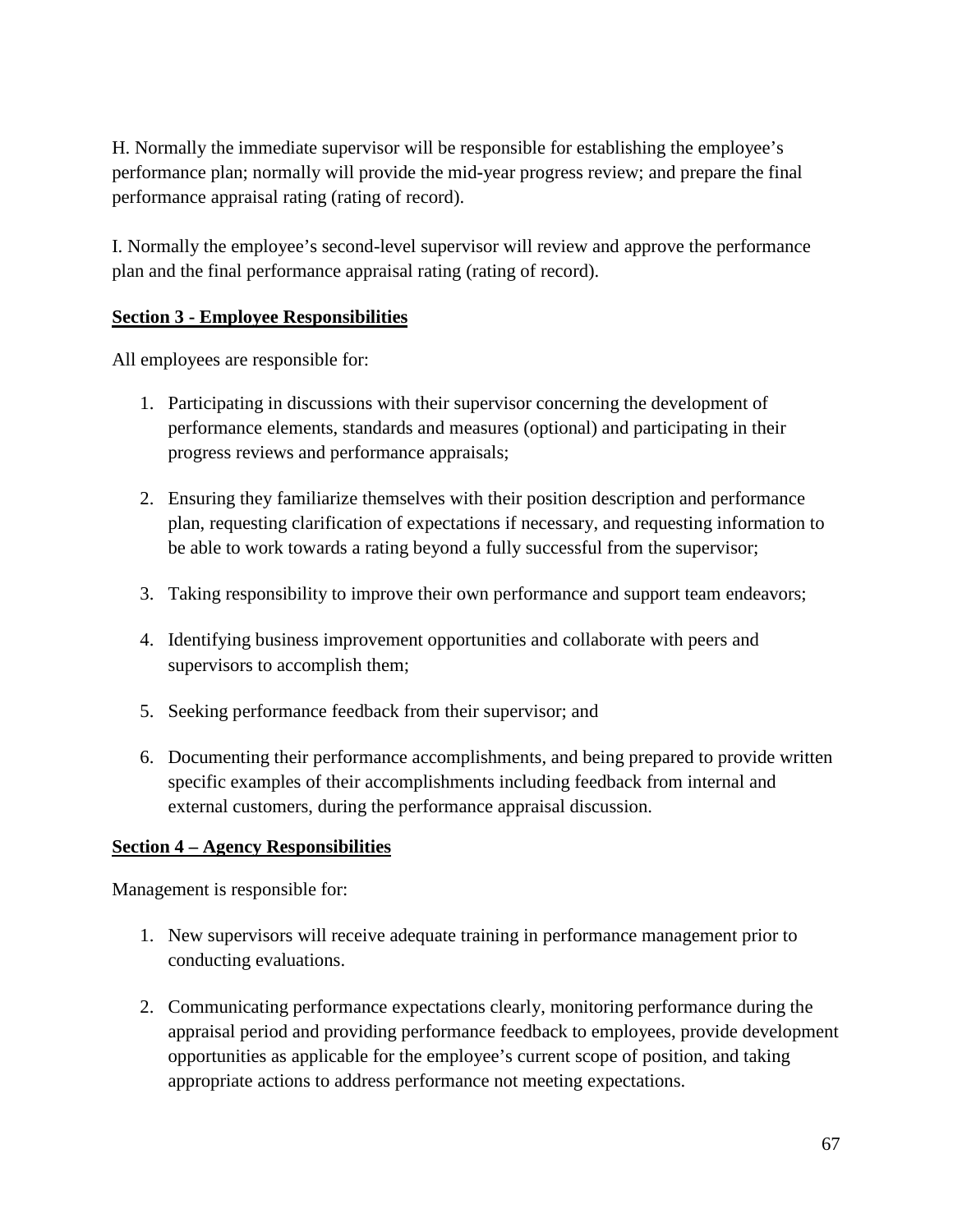- 3. Supervisors will provide regular and reoccurring feedback on the quality of performance during the appraisal period, and preparing ratings. Supervisors will inform employees if their performance drops below the fully successful level.
- 4. Engaging the employee in the process of establishing and documenting the employee's performance plan.
- 5. Preparing performance ratings in a timely manner and ensuring equity and consistency in performance ratings.
- 6. For providing training when applicable (i.e. technical and/or safety training on equipment, new technologies and changes in procedures).

### **Section 5 - Rating Performance**

Normally, a written final performance appraisal rating (record of rating) will be issued to each employee by October 30. If a performance cycle has been extended, the supervisor should rate employees within fifteen (15) days from the end of the extended cycle.

### **Section 6 - Unacceptable Performance**

A. If at any time during the performance appraisal period an employee's performance is determined to be unacceptable in one or more critical elements, the supervisor must:

- 1. Notify the employee of the performance element(s) for which performance is unacceptable; and,
- 2. Inform the employee of the performance requirement(s) or standard(s) that must be attained to demonstrate acceptable performance. The supervisor must inform the employee that unless his/her performance in the critical element(s) improves to and is sustained at an acceptable level, the employee may be reassigned, reduced in grade or removed.

B. Performance Improvement Plans (PIP): The goal of a PIP is a mutual desire to return the employee to fully successful performance as soon as possible. For each critical performance element in which the employee's performance is unacceptable, the supervisor must afford the employee a reasonable opportunity to demonstrate acceptable performance commensurate with the duties and responsibilities of the employee's position and place the employee on a performance improvement plan. The performance improvement plan must include: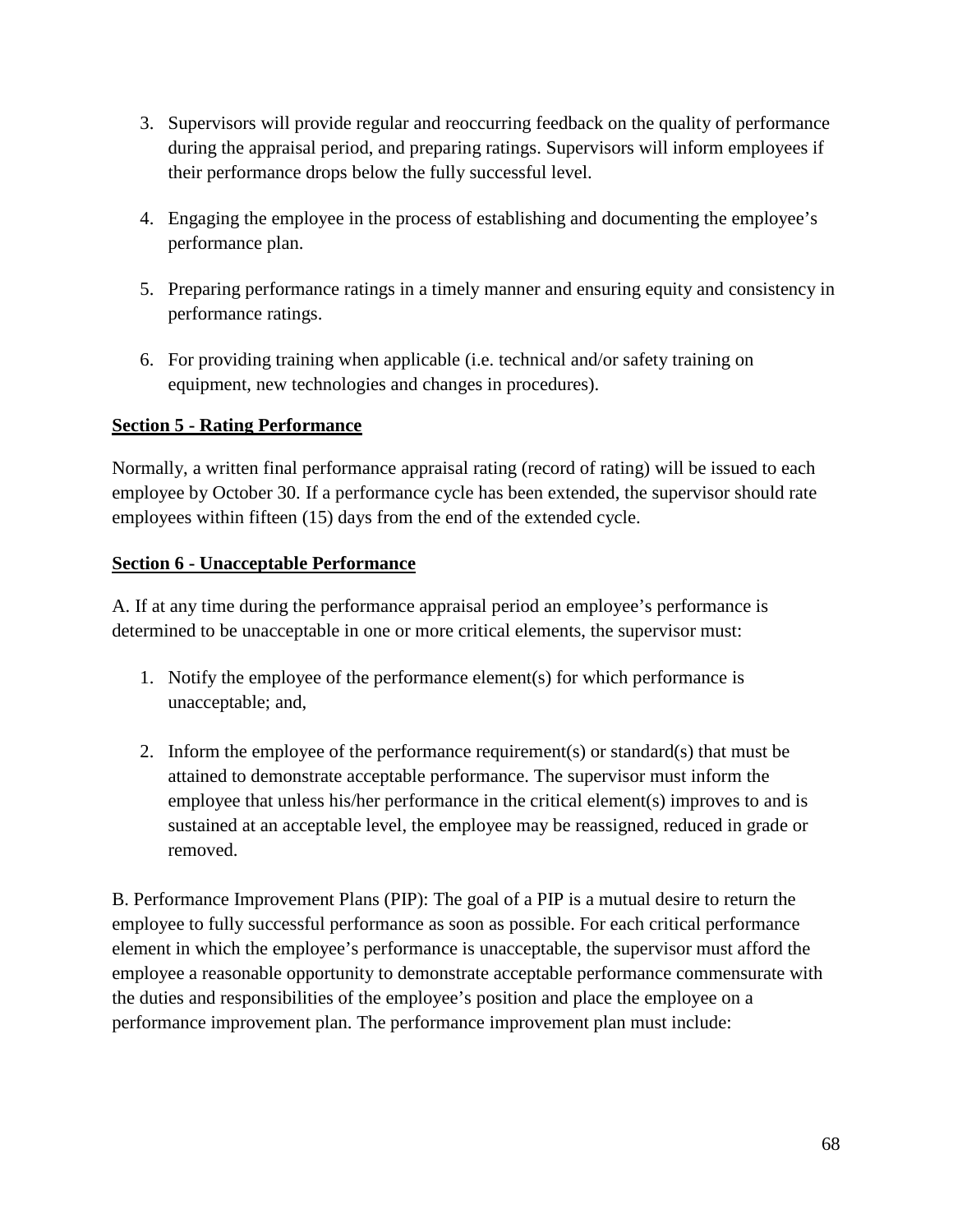- 1. A minimum opportunity period of sixty (60) days to demonstrate acceptable performance; it is understood that the time frame may be extended if additional time is needed.
- 2. Identify and describe the performance deficiencies in the performance elements and standards for which the employee's performance is at the unacceptable level.
- 3. Provide clear goals which are appropriate for the responsibilities of the employee's position;
- 4. Frequent (at a minimum, every 2 weeks) interaction and feedback with supervisor regarding progress;
- 5. Required progress reports will be documented in writing and a copy provided to the employee.

C. If the employee demonstrates an acceptable level of performance during his/her opportunity period, then he/or she is required to maintain an acceptable level of performance for 1 year from the beginning of the opportunity period.

D. In accordance with 5 CFR 432.105 (a)(2), if the employee does not demonstrate an acceptable level of performance for a critical element during the opportunity period or for 1 year from the beginning of the opportunity period, the supervisor may initiate a reassignment, reduction in grade, or removal action.

# **Section 7 - Temporary Duty Assignments (Details) (TDY) and Temporary Promotions**

A. Performance plans must be provided for details and temporary promotions of ninety (90) days or more. Performance plans will be provided in writing to the employee normally within fifteen (15) days of the start of the detail or temporary promotion.

B. The supervisor responsible for the detail or temporary promotion should document the employee's accomplishments at the end of the TDY assignment or detail and forward it to the employee's supervisor for appropriate consideration. The employee's supervisor will give the accomplishments the appropriate consideration, e.g., performance of elements and standards associated with the employee's normal duties versus duties not normally performed.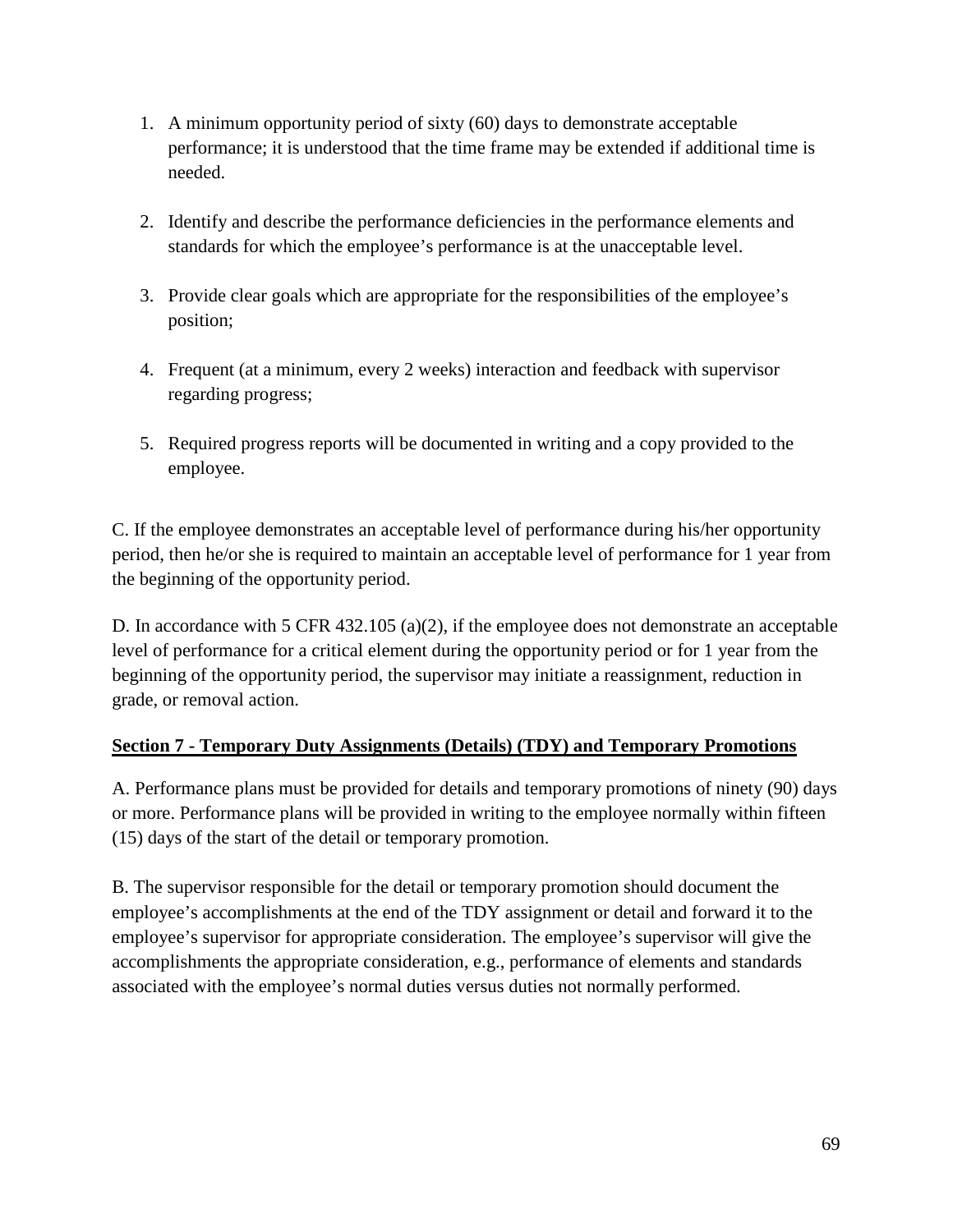# **Section 8 - Individual Developmental Plan (IDP)**

As a part of the performance planning process, each employee is encouraged to discuss shortand long-term learning and developmental goals with the supervisor and develop a plan. The plan may include elective training, education and developmental activities in which employees may engage to improve their knowledge, skills and abilities, and ultimately job performance.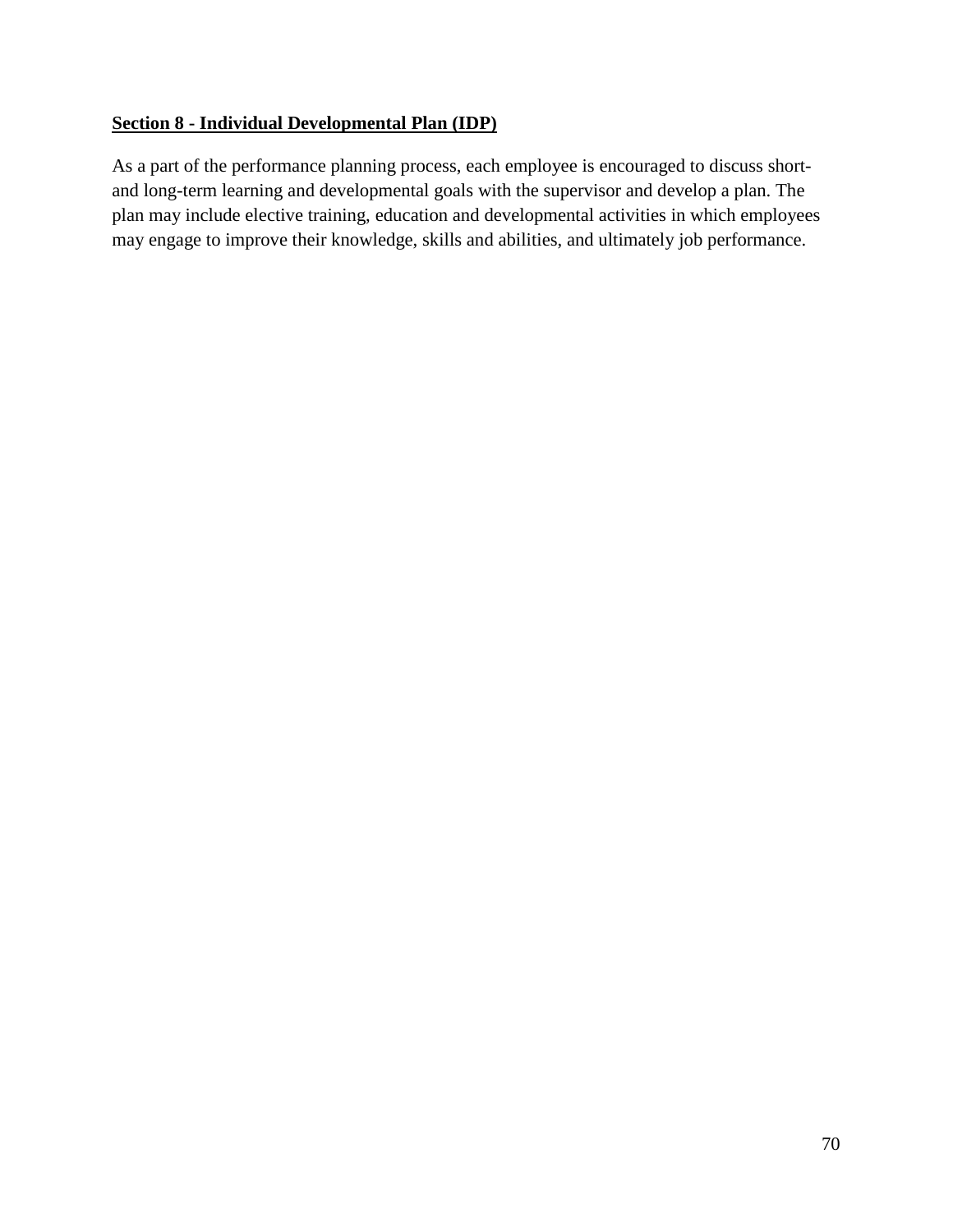#### **Article 22 EMPLOYEE AWARDS AND RECOGNITION**

### **Section 1** ‐ **Purpose**

Recognition of employees through monetary and non-monetary awards reflects the parties' efforts to promote continuous improvement and achievement in Mission Accomplishments. The employee recognition program provides a positive indication of the parties' commitment to providing quality public service. The intent of this program is to promote a positive work environment and to link awards to employee contributions that enhance Department performance. The program will be administered in accordance with 5 USC, 2301 Merit Principles.

### **Section 2 - Types of Awards**

A. The type of awards by which employees may be recognized, and the awards which employees may be eligible to receive include but are not limited to:

- 1. MONETARY: A cash award granted to an employee as an individual or member of a group, (i.e. Spot, Suggestion, Quality Step Increase (QSI), Performance, Time-off Award, Career Service Award, and Retirement Recognition).
- 2. NON-MONETARY: A letter of appreciation or other appropriate means to recognize contributions that do not meet the standard for cash award or in cases where the contributions do meet the standard but the supervisor chooses not to grant a monetary award, (i.e. Letter of Appreciation, Informal Keepsake Award).

# 3. PERFORMANCE AWARDS

- a. A performance award is based solely on an employees' performance rating of record assigned at the end of the appraisal period. Monetary amounts associated with performance awards are subjected to budgetary constraints.
- b. A bargaining unit employee alleging inconsistent application of performance standards and critical elements may pursue the complaint under the negotiated grievance procedure.

B. Award nominations will follow the justification, submission, and approval process as outlined in the Departmental regulation.

C. The parties agree that joint training will be conducted for all employees for the awards process. The training shall include but not be limited to, accomplishments reports, justifications, and submission process. Training will be conducted at mutually agreed date(s), locations, and time(s).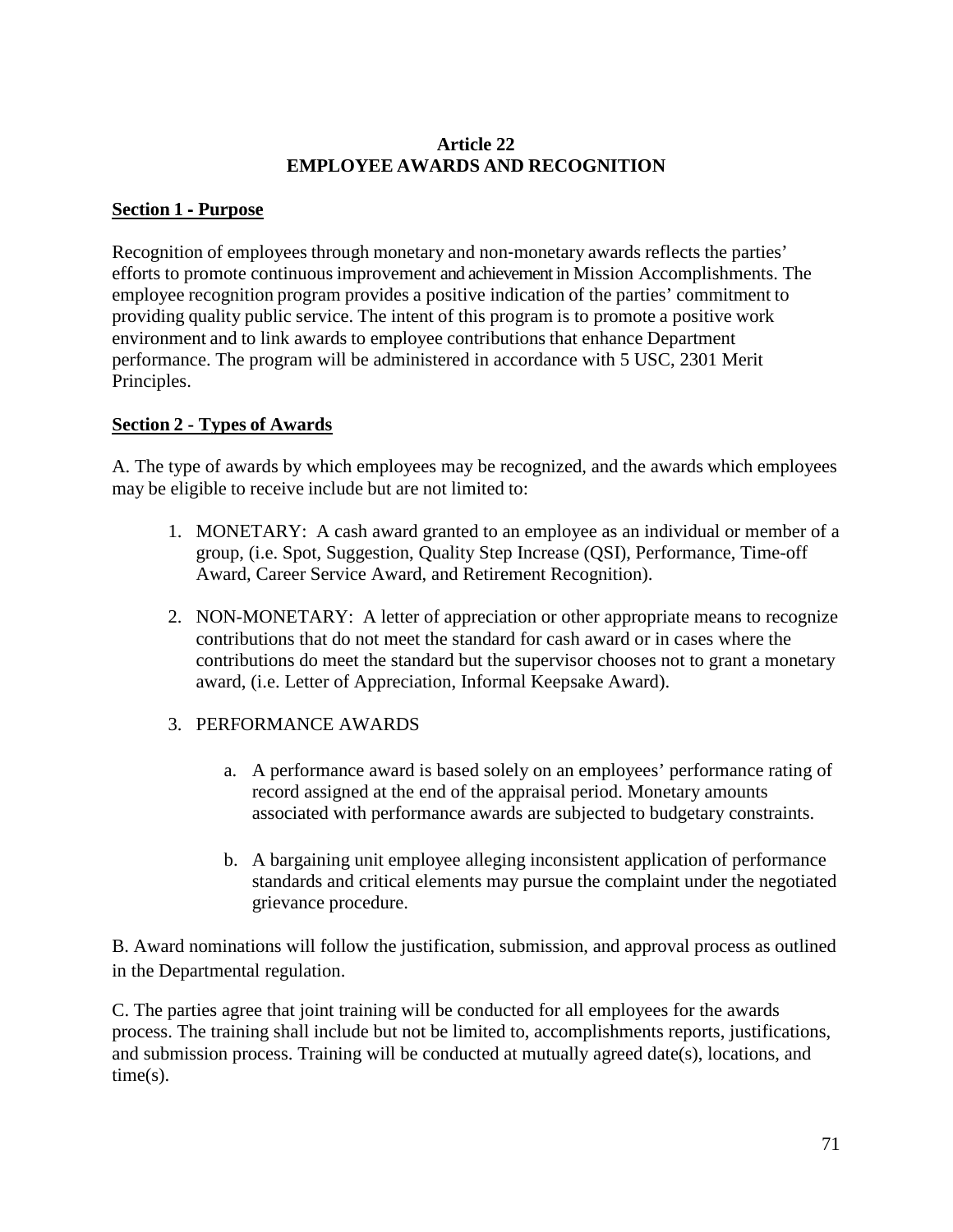#### **Article 23 BREAK ROOMS/BREAK AREAS**

### **Section 1- General**

Both parties recognize that the health and well being of employees are necessary to the successful accomplishment of the Agency's mission. Local management will provide break rooms, and/or break areas for employee use.

#### **Section 2 - Location**

Break rooms/areas shall be reasonably accessible to the employees' work areas subject to compliance with OSHA, biological containment, and safety regulations.

#### **Section 3 – Size of Break Room(s)**

The staff break room/area should be of sufficient size to accommodate the number of employees reasonably expected to use the space at any given time.

#### **Section 4 – Changes to Break Room(s)**

Should the Agency need to change access and/ or configuration of designated or existing break rooms/break areas, the Agency agrees to notify the Union and negotiate as required.

#### **Section 5 – Community Food Preparation Areas**

Community food preparation areas, refrigerator(s), and clean up stations are provided on each floor for employee use.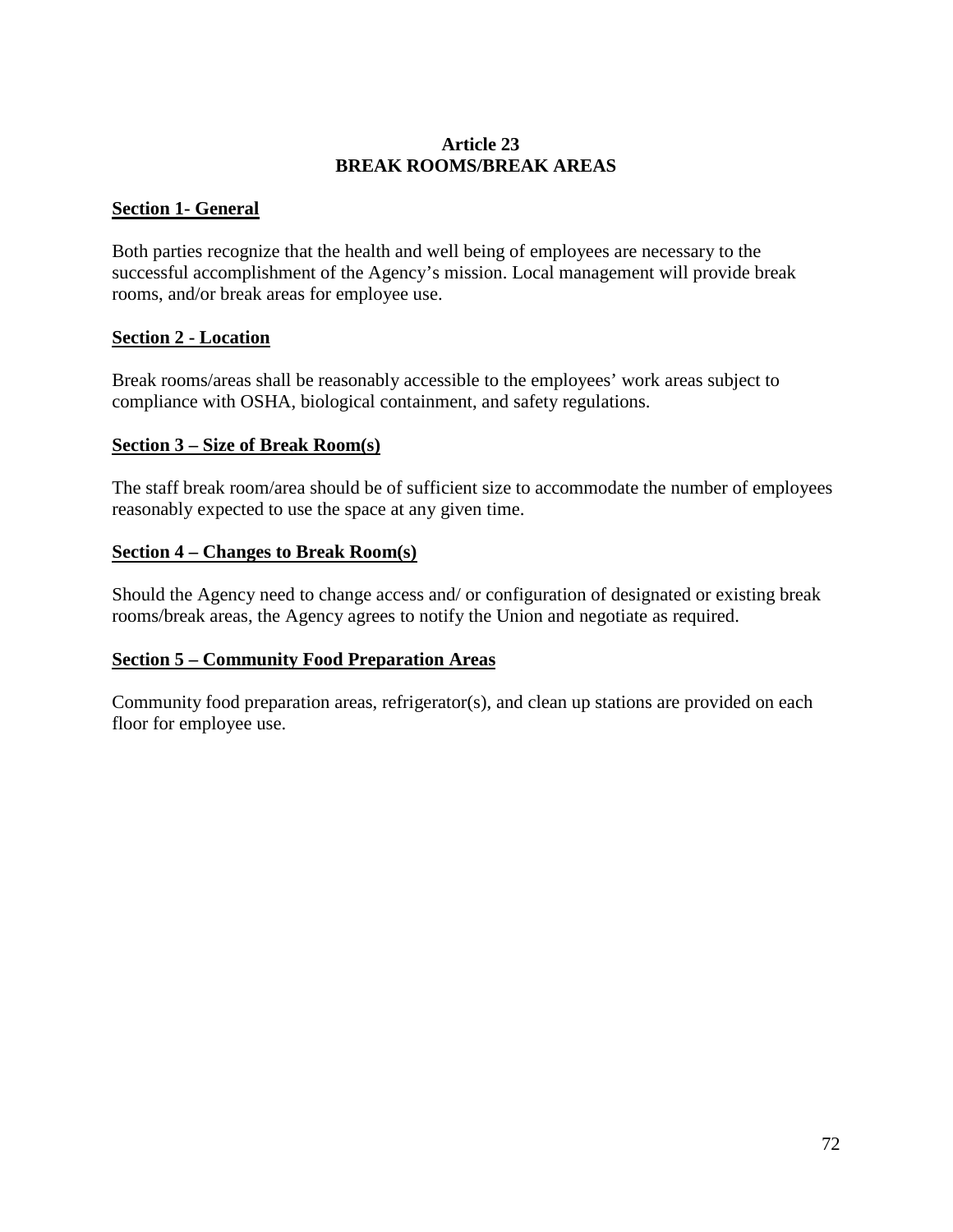## **Article 24 EMPLOYEE ASSISTANCE PROGRAM (EAP)**

# **Section 1 - Program Purpose**

The purpose of the Employee Assistance Program (EAP) is the appropriate prevention, treatment and rehabilitation of employees with alcohol, drug abuse or other biopsychosocial problems that are adversely affecting the employee's job performance and/or conduct. Biopsychosocial problems may include physical, emotional, financial, marital, family, legal, or vocational issues. Employees who suspect they may have such a problem, even in the early stage, are encouraged to voluntarily seek counseling and information on a confidential basis by contacting the individual(s) designated to provide such services. Supervisors are also encouraged to note when employees appear to be experiencing difficulties for which EAP may provide assistance, and to refer the employee to EAP for assistance. Early intervention may be helpful in returning the employee to full productivity.

# **Section 2 - Record of Participation**

The Agency will assure that no employee will have job security or promotion opportunities jeopardized by a request for counseling or referral assistance. The Agency will ensure that the confidentiality of medical records of employees concerning treatment for problems related to alcohol, drugs, emotional concerns, or other personal issues will be preserved in accordance with current public laws and OPM regulations or successors.

## **Section 3 - Voluntary Participation and Employee Responsibility**

The existence and functions of counseling and referral programs will be publicized to employees. No employee will be required to participate or be penalized for merely declining referral to counseling services or for participating in the services provided.

## **Section 4 - Confidentiality**

A. The parties recognize that all confidential information and records concerning employee counseling and treatment will be maintained in accordance with applicable laws, rules, and regulations.

B. Without an employee's specific written consent, the supervisor may not obtain information about the substance of the employee's involvement with a counseling program. Information obtained with the employee's authorization from such counseling programs may not serve as the basis for disciplinary or adverse actions.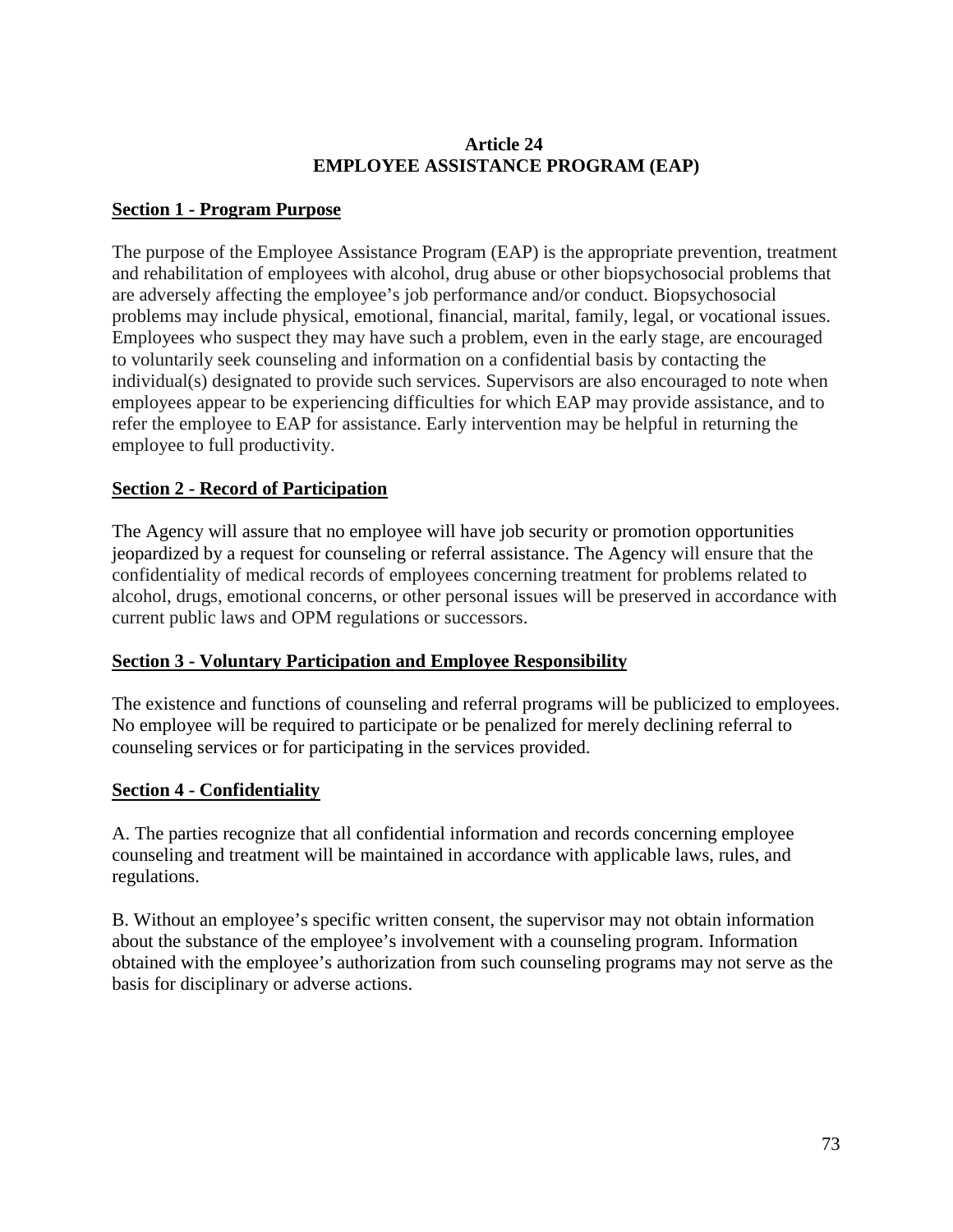### **Section 5 - Excused Absence**

A. A supervisor and/or manager shall grant up to 1 hour of excused absence for each counseling session, up to a maximum of 6 sessions per calendar year, during the assessment/referral phase of rehabilitation.

B. Reasonable time to and from the scheduled appointment will be granted as an excused absence in accordance with individual circumstances. The employee will be required to notify their immediate supervisor as soon as practicable if the agreed upon circumstances were to change. If additional time is required, the employee will request leave as soon as practicable and the request will be approved in accordance with existing leave policies and this Collective Bargaining Agreement.

C. Supervisors will release employees for EAP visits as soon as practical and as soon as work requirements allow. The Parties will encourage employees to make appointments with the EAP professional.

D. The number of excused absences for EAP counseling services will be consistent with the current Departmental/Agency Regulation or successors.

#### **Section 6 - Leave Associated with EAP**

It is the policy of the Agency to grant leave (sick, annual, or LWOP) for the purpose of treatment or rehabilitation for employees under the Employee Assistance Program as would be granted for employees with any other health problem.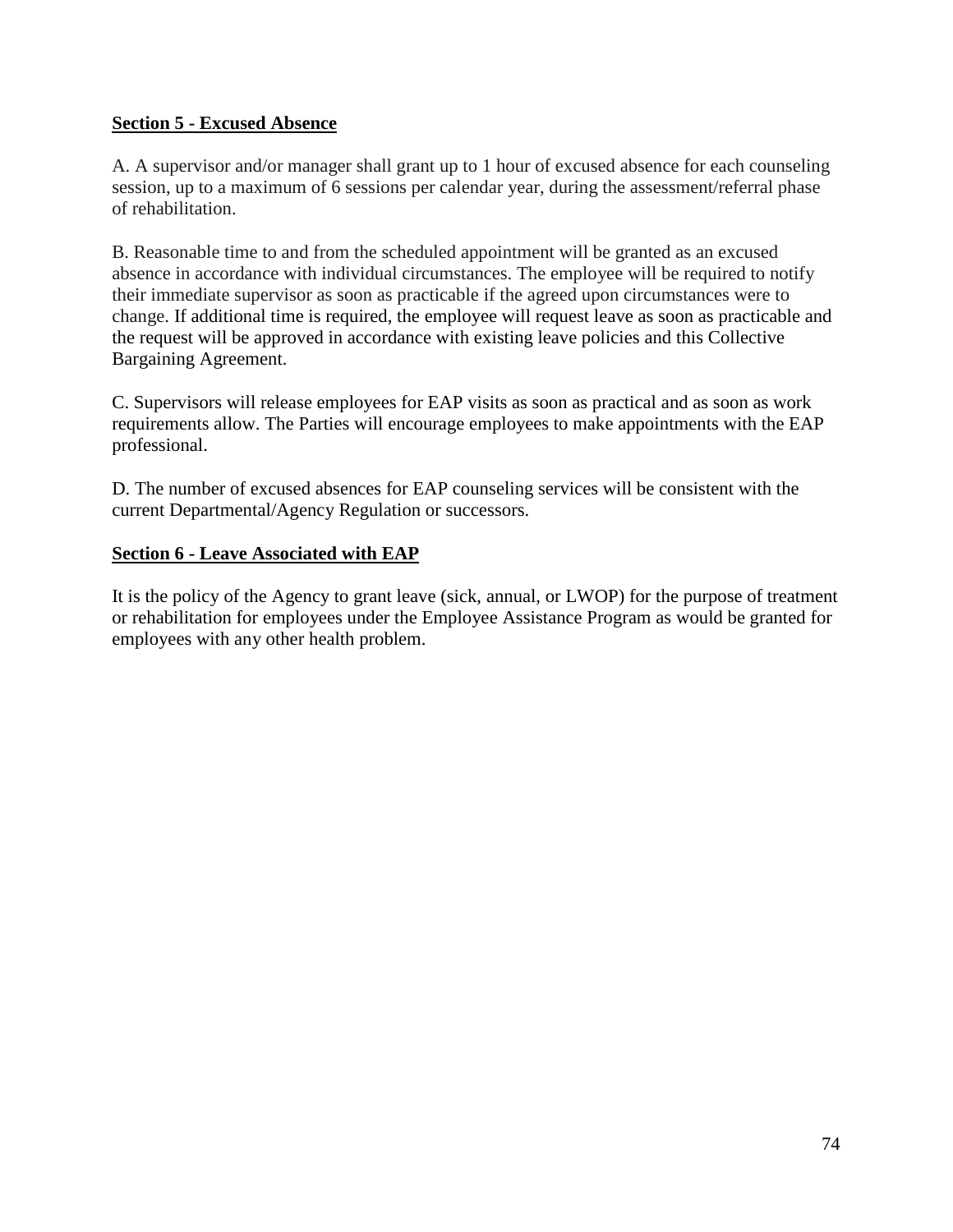#### **Article 25 REQUIRED CLOTHING AND EQUIPMENT**

The Agency will provide employees with all Protective Equipment (PE) requirements based upon applicable regulatory governing bodies and the employee's assigned duties at no cost to the employee. The clothing and equipment need to be fit for purpose. PE could include items such as gloves, lab coats, gowns, shoe covers, boots, respirators, face shields, safety glasses, goggles, etc.

Management will be required to inform/educate employees if there are changes that may impact their job duties regarding required protective clothing and/or PE.

The Agency will provide laundry service for required work uniforms, laboratory coats, and protective clothing at no cost to the employee.

All employees are responsible for following the most current regulation, Agency and local Standard Operating Procedure (SOP) on required usage and application of Agency supplied PE and clothing.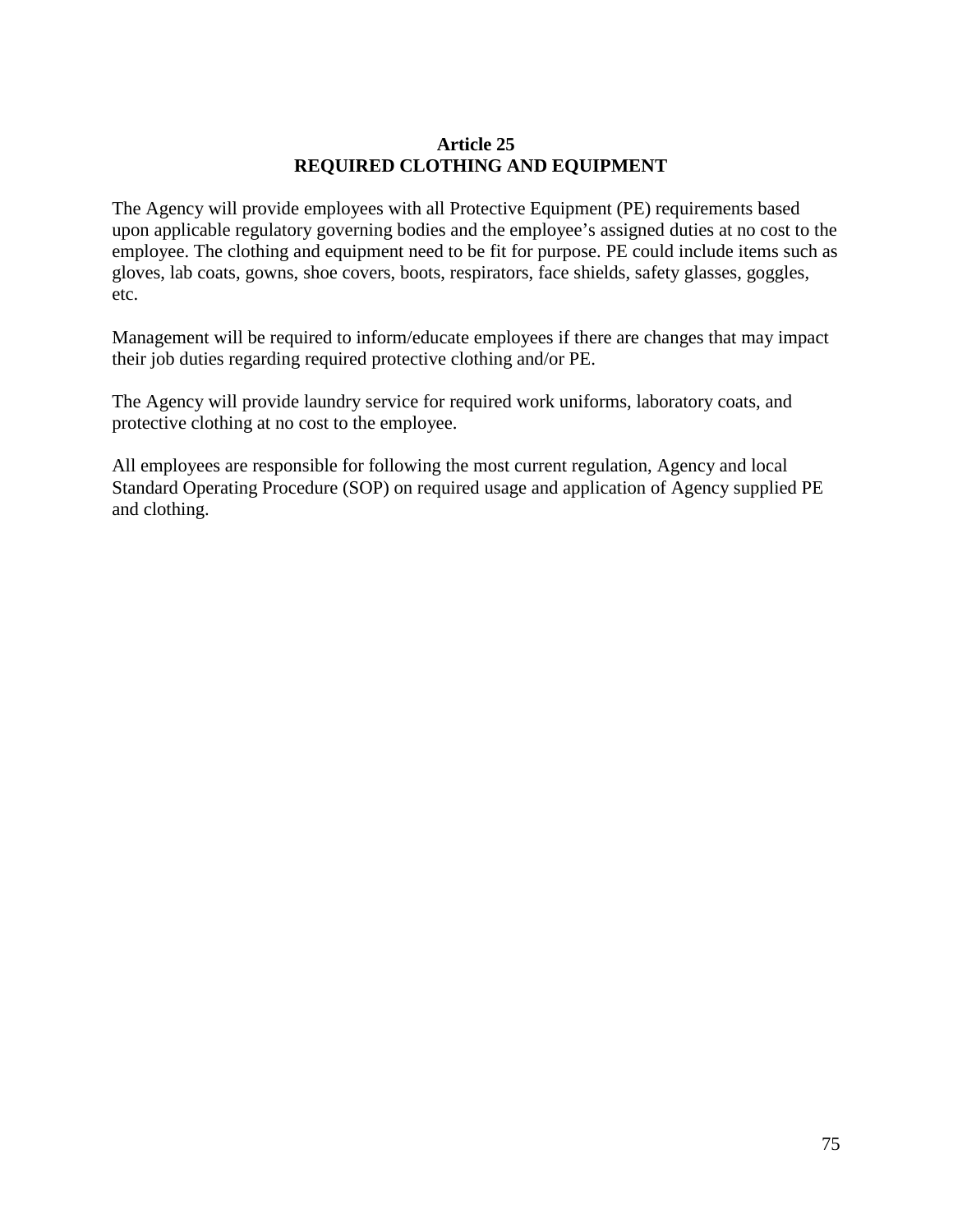# **Article 26 SAFETY, HEALTH, and WELLNESS**

Maintaining safe and healthful work environments, as a shared value by the Union and Agency, is necessary for the accomplishment of the Agency's mission and contributes to a high quality of life for employees. The Agency will provide and maintain conditions and places of employment that are free from recognized hazards and unhealthful working conditions, consistent with the applicable requirements of 29 USC, 668 *et seq*. (the Occupational Safety and Health Act of 1970), Executive Order 12196, 29 CFR, Part 1960, and guidance from other applicable safety and health standards including the Departmental Safety and Health Manual(s). The parties agree that bargaining obligations will be fulfilled as necessary based on changes to applicable safety laws, rules, regulations, directives, guidelines, and manuals.

# **Section 1 - General**

A. On a case-by-case basis, the parties may mutually agree to adopt more stringent safety and health standards to address specific concerns.

B. In circumstances where there is no legal/regulatory applicable safety or health standard, interim standards such as those found in nationally recognized sources of health and safety criteria will be utilized. These interim policies will be locally written and shared with the Union and where applicable, negotiated if the policies create a change in working conditions of more than a de minimis nature.

C. The Agency will continue to publicize safety awareness programs and update the provisions and procedures for elimination of safety and health hazards. The Parties will continue to provide training in various formats such as AgLearn, or its successor, face to face training, Video Tele Conference (VTC), or other training opportunities.

D. The Agency shall, perform continuing analysis of safety incidents and violations to determine causes and appropriate corrective actions concerning patterns of injuries and illnesses.

E. The results of the analysis will be used to revise existing protocols, and will be taken into consideration when developing new protocols. Training will be provided to employees when protocols are updated or new protocols are introduced.

F. At least quarterly, the local Safety and Health Committee (SHC) Chairperson and Union President will be provided (written) information on illnesses and injuries and accident trends for development of recommendations to go forward to the appropriate local management in accordance with the current Safety Committee Charter.

NOTE: The information will be redacted to preserve Personally Identifiable Information (PII) and Health Insurance Privacy and Portability Act (HIPPA) information accordingly.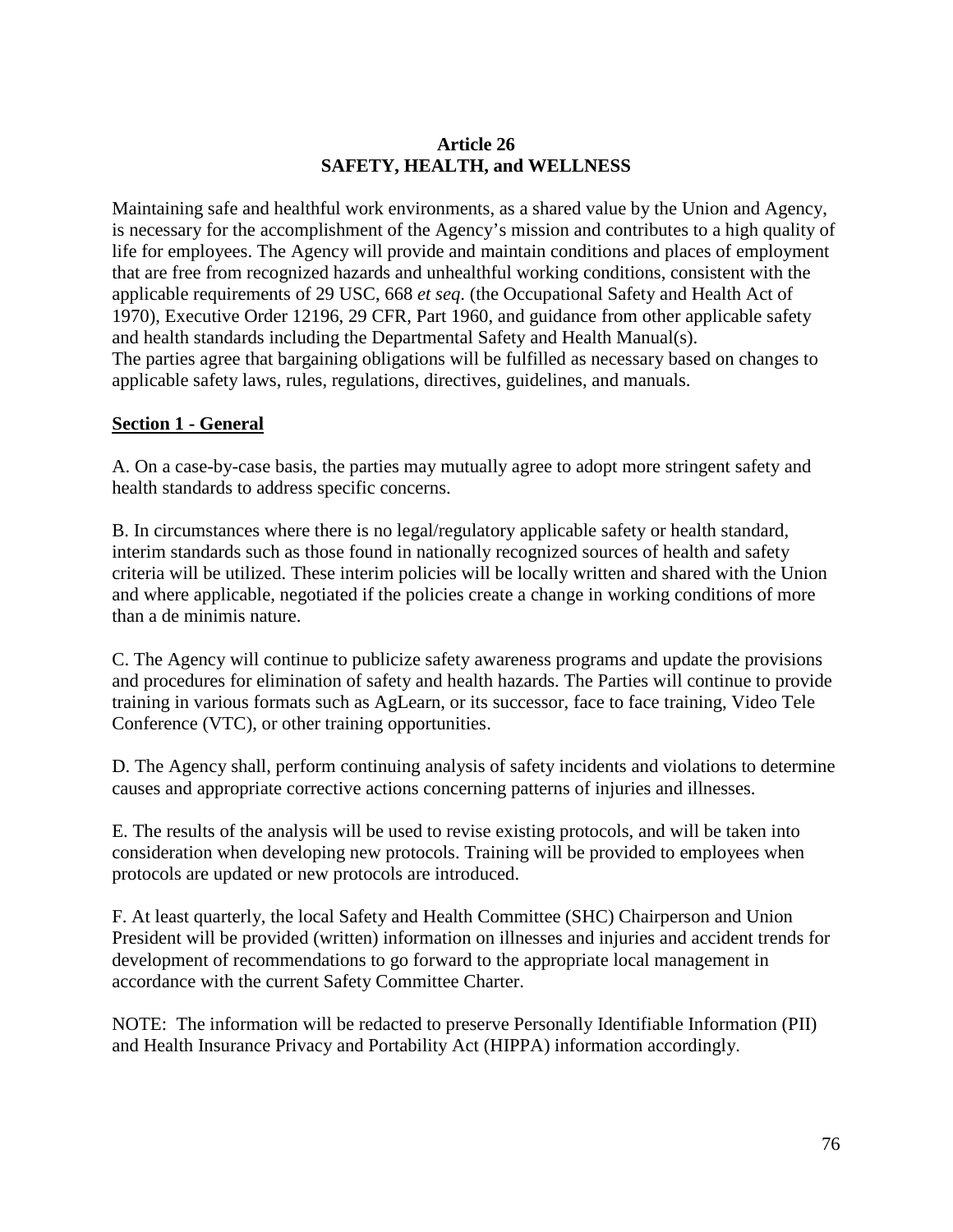G. There will be no restraint, interference, coercion, discrimination, or reprisal directed against any employee for filing a report of an unsafe or unhealthful working condition or for participating in Occupational Safety and Health Program activities or because of the exercise by an employee on behalf of him/herself or others of any right afforded by Section 19 of the Occupational Safety and Health Act, Executive Order 12196, 29 CFR, Part 1960, or any provision of this Agreement.

# **Section 2 - National Centers for Animal Health (NCAH) Safety and Health Committee (SHC)**

A. The NCAH SHC will continue under terms of the Charter. Membership, responsibilities, tasks, resources, duty time, protocols and training resources identified in the charter will be followed as agreed. Any changes to the charter may be initiated by either party and will be subject to negotiations as required.

The existing charter will be available on the shared drive.

B. Union officials serving as standing members of the Committee will be provided Official time in accordance with provisions outlined in Article 31 of this agreement.

C. Employees who serve on the SHC will be coded as "regular duty time" for duties specifically assigned to them as part of the committee and for meeting attendance and preparation.

D. The principal mission of the SHC will be to assist the development and implementation of the Agency's Occupational Safety and Health Program. The duties of the Committee are outlined in the Charter.

E. The SHC will meet at the Agency's facilities by mutual agreement depending on circumstances. The parties will agree, the Committee may meet by means of video conferencing or teleconferencing. Additional meetings, as well as alternate meeting sites, may also be arranged as needed.

F. Union Representatives may receive additional training deemed necessary to conduct their duties of the SHC and to participate in workplace safety and health inspections. The Union reps will identify the need for the training and work closely with their supervisor to identify the method of training, the location and expected outcome assuring the most economical methods are used. This mutually agreeable training will be provided by the Agency for Union appointed members of the Committee In accordance with 29 CFR 1960.59 (b).

G. All costs for travel and per diem for Union representatives for approved Safety and Health Training will be paid as allowed by applicable law, rule, regulation, and the provisions of this Agreement.

H. The Agency will provide - in a timely manner, the results of all documented occupational environmental testing health and safety testing conducted at the facility to the Union President. These results will be sanitized and redacted to protect sensitive PII information as applicable.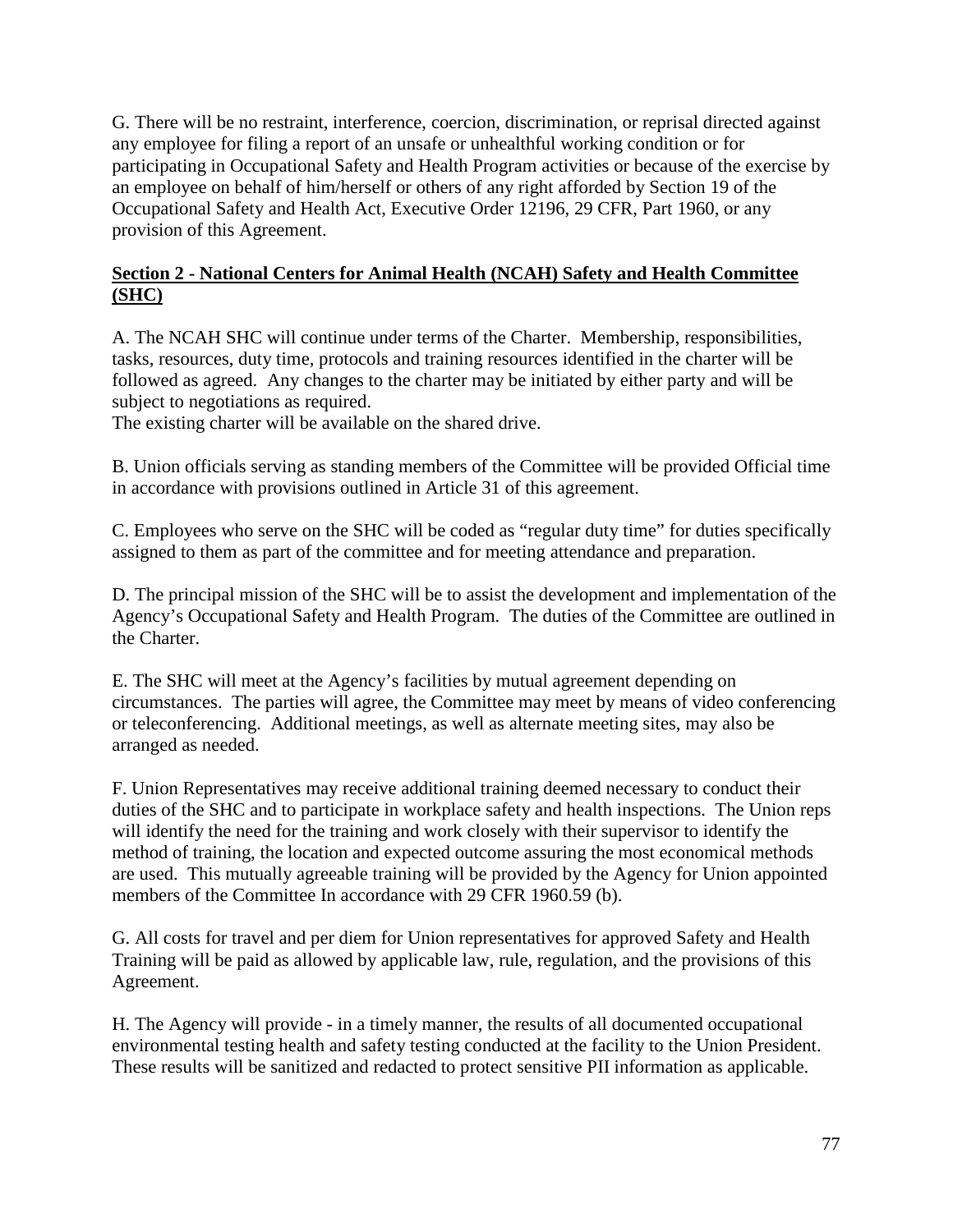I. Union participation in Safety Committees is not to be construed as a waiver of the Union's right to collective bargaining.

# **Section 3 - Personal Protective Equipment**

A. Personal Protective Equipment (PPE), as required by appropriate Federal and/or state government (or its subdivisions) standards to protect employees from hazardous conditions encountered during the performance of their official duties, will be provided at no cost to employees required to wear PPE.

B. The Agency agrees to provide cold weather gear as needed to be able to perform required job duties for work in adverse conditions. This may include polar boots, gloves or other nonpersonal protective gear.

C. Assessments to determine the need for PPE will be conducted by the Agency in each work (unit) place when: a) there is a substantive change in the protocols or work environment or b) a new protocol will be established.

D. Upon request, the Union President will be given copies of all risk assessments, including findings, conclusions, and decisions, and all documents, data, and materials used as a basis for the decision.

E. If the Union disagrees with the determination of PPE requirement, it may seek reconsideration by submitting information or by showing evidence of why PPE should or should not be provided or required, or why the proposed PPE should be modified from the original determination. The Agency will promptly respond to this request for reconsideration with its final determination and supporting reasoning.

F. The Agency will provide information and training on PPE provided to the employee(s).

## **Section 4 - Unsafe/Unhealthy Conditions**

A. Any employee, group of employees, or Union representative of employees who believes that an unsafe or unhealthful working condition exists in any worksite, has the right to report such condition to any Agency supervisor, manager, executive, the Safety and Security Unit (SSU), SHC, and the Union. An inspection of potentially serious conditions will be made within the timeframe established by applicable regulations. Appropriate testing or sampling may be required as part of the inspection under 29 CFR, 1960.28 (d) (3)).

B. At the conclusion of a review, investigation or analysis of a potential or imminent safety concern, the reporting employee will be advised that the issue is being addressed, and if/how/when it has been resolved. This information will also be shared with the Union President or designee.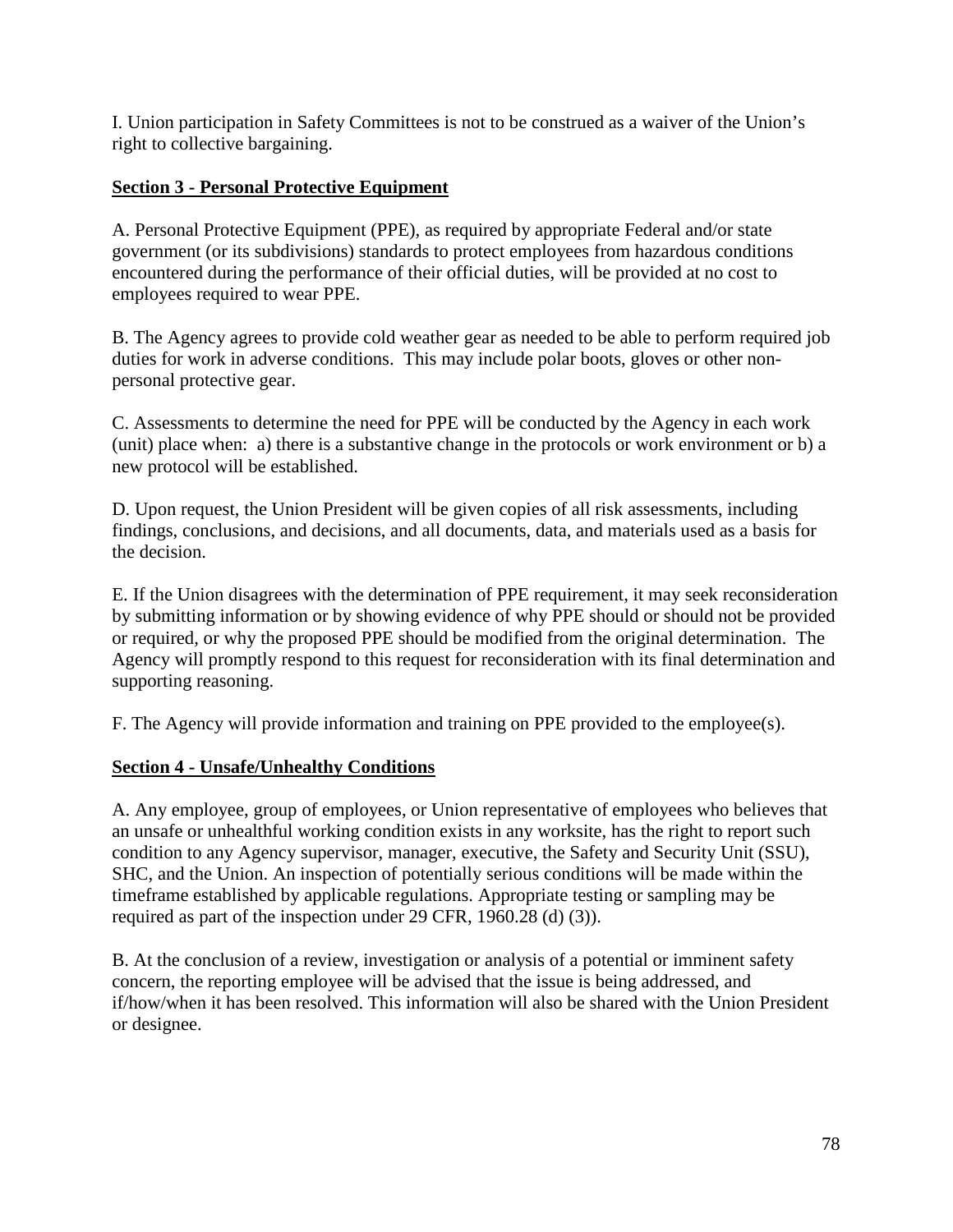C. When the Agency or other appropriate authority determines that a dangerous or potentially dangerous condition exists at a worksite, employees at that worksite will be notified as soon as practicable so that precautionary steps can be taken.

D. The Agency shall post a notice of hazardous conditions discovered in worksites as required by applicable laws, rules, and regulations. The notice shall be posted, at or near the location of the hazard and shall remain posted until the cited condition has been corrected. Such notices shall contain a warning and description of the unsafe or unhealthful condition and any required precautions to the full extent required by applicable laws, rules, and regulations. Along with the posting, the Agency shall provide notice to the Union President or designee.

E. The Agency shall promptly abate any known unsafe and unhealthful working condition. Toward this end, any equipment, devices, structures, clothing, supplies, tools, or instruments that are found to be unsafe will be removed from service, locked-out, and/or tagged-out or rendered inoperative, as appropriate.

F. If there is an emergency situation in a worksite, the paramount concern is for the preservation of safety and health. Should it become necessary to evacuate an area, the Agency shall take precautions to protect the safety and health of employees. Employees ordinarily will not be readmitted to an evacuated area until it is determined that there is no longer danger to the evacuated personnel.

G. An abatement plan will be prepared if the abatement of an unsafe or unhealthy working condition will not be possible within thirty (30) calendar days. Such plan shall contain a proposed timetable for the abatement and a summary of steps being taken in the interim to protect employees from being injured as a result of the unsafe or unhealthy working conditions and provided to the Union President or designee.

H. The Union President or designee will be notified as soon as practicable and consulted regarding the development and implementation of abatement plans and all personnel subject to the hazard shall be advised of interim measures in effect and shall be kept informed of subsequent progress on the abatement plan.

I. If conditions cannot be immediately corrected, the Agency will make efforts to utilize work at home agreements, or reassignments or other available measures.

J. No employee shall be allowed to work in confined or enclosed spaces without either mechanical or natural ventilation without having someone posted outside equipped with necessary protective equipment to affect a safe rescue.

K. If an employee has safety concerns about their work environment their concerns should be immediately reported to their supervisor. The supervisor will make an assessment as soon as practicable; the employee has the liberty to elevate their concerns to the next level supervisor and /or SSU in the event the immediate supervisor has failed to respond to the employee's concern.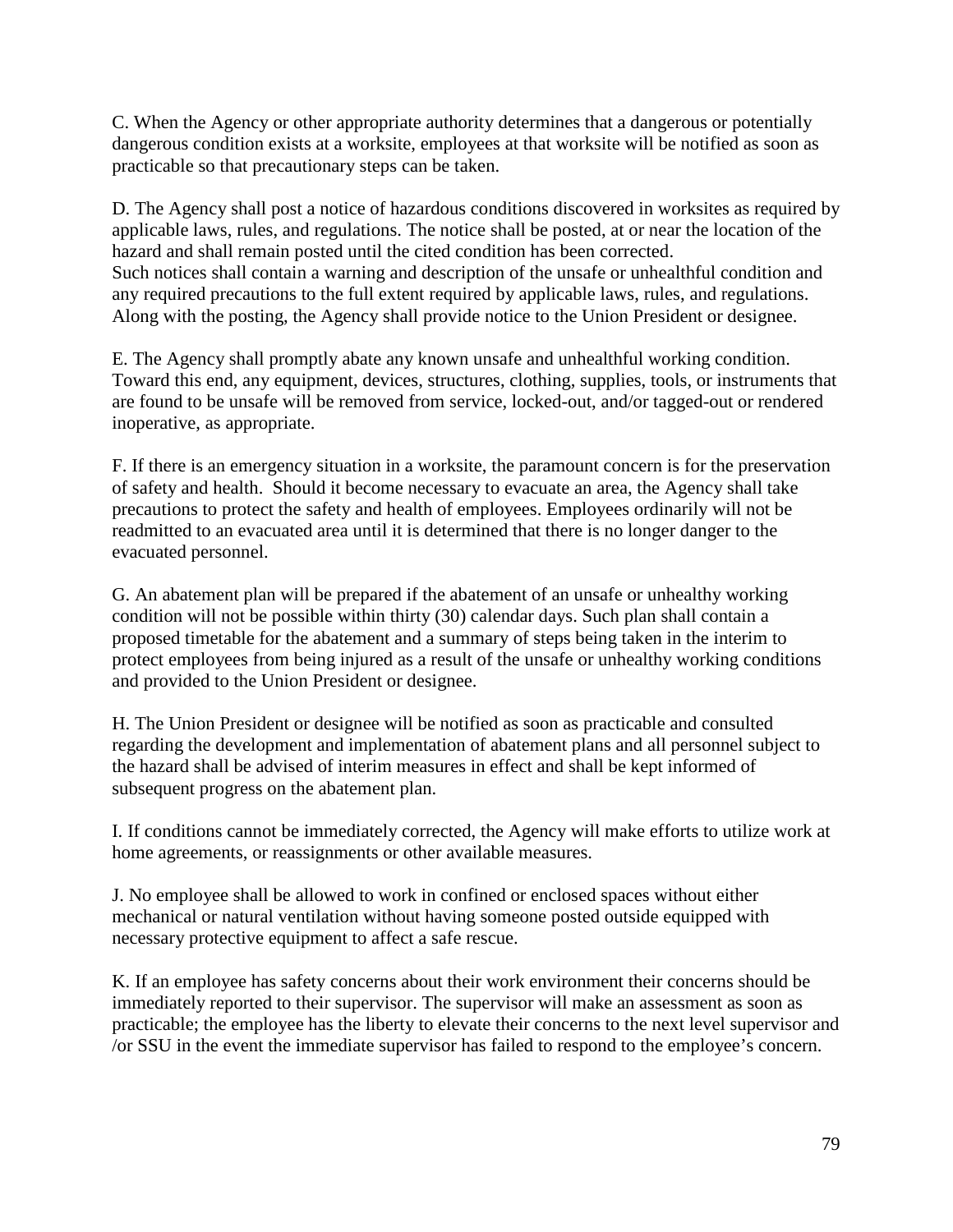L. An employee may notify the Union of their safety concern(s). The Union may request additional information as well as information regarding resolution of the safety concern(s). M. Employees who are directed by the Agency to operate a government vehicle over public roads, highways, or interstate throughways shall not be required or be voluntarily permitted to:

- 1. Physically operating a vehicle without relief, in excess of any period of 10 consecutive hours when doing so is a violation of applicable law, rule, or regulation, except as a practical matter to reach a safe stopping point and in emergencies that pose a threat to human life or property; or
- 2. Operate overweight, over-length, or over-wide vehicles without proper certification, when doing so is a violation of applicable law, rule, or regulation, except in emergencies that pose a threat to human life or property; or
- 3. Operate overweight, over-length, or over-wide vehicles without prescribed escort vehicles as required by applicable law, rule or regulation when doing so is a violation of applicable law, rule, or regulation, except in emergencies that pose a threat to human life or property.

M. The Agency shall provide relief or assistance to employees required to lift heavy items, or to operate machinery or equipment requiring exertion beyond safe limits specified in applicable laws, rules, or regulations (20 CFR 416.967 Physical Exertion requirements).

N. Eye hazard areas, equipment, and occupations will be designated by the Agency. Industrial safety glasses, plain or prescription, will be issued at no cost if an individual is working in a designated eye hazardous area or operation.

O. Prescriptions will be provided by the employee from their own eye doctor. Prescriptions must be less than 1 year old. The Agency will provide the employee with the prescription safety glasses for use at work only.

A risk assessment will be completed to evaluate the need for prescription industrial safety glasses.

P. The Agency has the responsibility to provide adequate protections and take measures to reduce the risk and prevent heat-related illnesses and deaths. The Agency will ensure that adequate supplies of potable water are available to employees required to work out of doors in high heat conditions.

Q. There will be limited application of carpet glue, HVAC cleaning agents, paint, or other like construction or maintenance chemicals during work hours, when possible, in enclosed spaces occupied by employees.

R. Employees may request a change of duty location during the work process if they reasonably believe that their health or well-being may be affected by the work operations being conducted.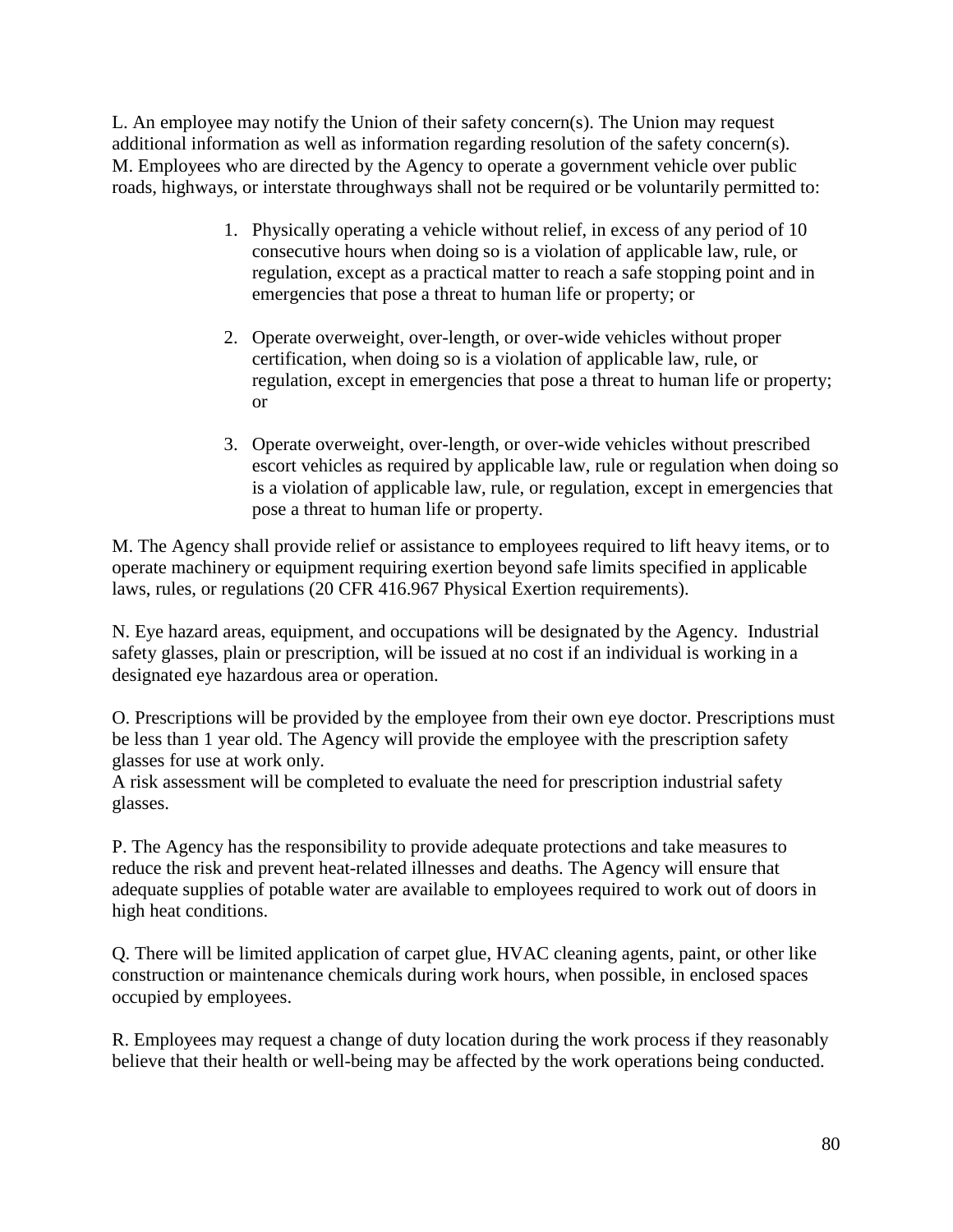S. The Parties agree that a smoke-free work environment is essential to the health of all BUE's. Management shall continue to provide smoking areas that are currently designated for this purpose. The Union will be notified of any changes to these designated areas.

# **Section 5 - Imminent Danger Situations**

A. The term "imminent danger" means any conditions or practices in any workplace which are such that a danger exists which could reasonably be expected to cause death or serious physical harm immediately or before the imminence of such danger can be eliminated through normal procedures.

B. An employee may decline his or her assigned task because of reasonable belief that, under the circumstances, the task poses an imminent risk of death or serious bodily harm coupled with a reasonable belief that there is an insufficient time to seek effective redress through normal hazard reporting and abatement procedures.

C. Employees will report imminently dangerous situations by the most expeditious means available to any supervisor or manager or safety officer who is immediately available.

D. The Union will be notified immediately by the Agency of all reports of imminent danger situations so that it may provide representation and assistance to employees making reports and given an opportunity to be present during any inspection. Employees and the Union will be told when the imminent danger situation will be inspected. Inspections of imminent danger situations will occur within the timeframe established by applicable regulations.

E. All Agency determinations and actions on imminent danger reports will be put in writing to the reporting employee and the Union explaining the basis for the findings and actions within the timeframe established by applicable regulations (currently with fifteen (15) business days from the date the report was made to the Agency if no inspection is to be done or within fifteen (15) business days after the completion of an inspection under 29 CFR, 1960.29(d) (4)).

F. If the conditions cannot be immediately corrected, employees will be assigned to work in a safe area.

G. If the supervisor or manager believes the condition or corrected condition does pose an immediate danger, the supervisor or manager shall request an inspection by safety specialists. The Union President or designee shall also be contacted and afforded the opportunity to be present at the time the inspection is made.

H. When the Agency has determined that the imminent danger has been resolved and employees may return to work, supervisors may verbally instruct employees to return to their work area. This will be promptly followed by the supervisor or other management official sending an e-mail or other written document notifying the employee and Union that the situation is now deemed to be corrected and the area is safe. Employees are advised that failure to follow supervisors' instructions may result in disciplinary action.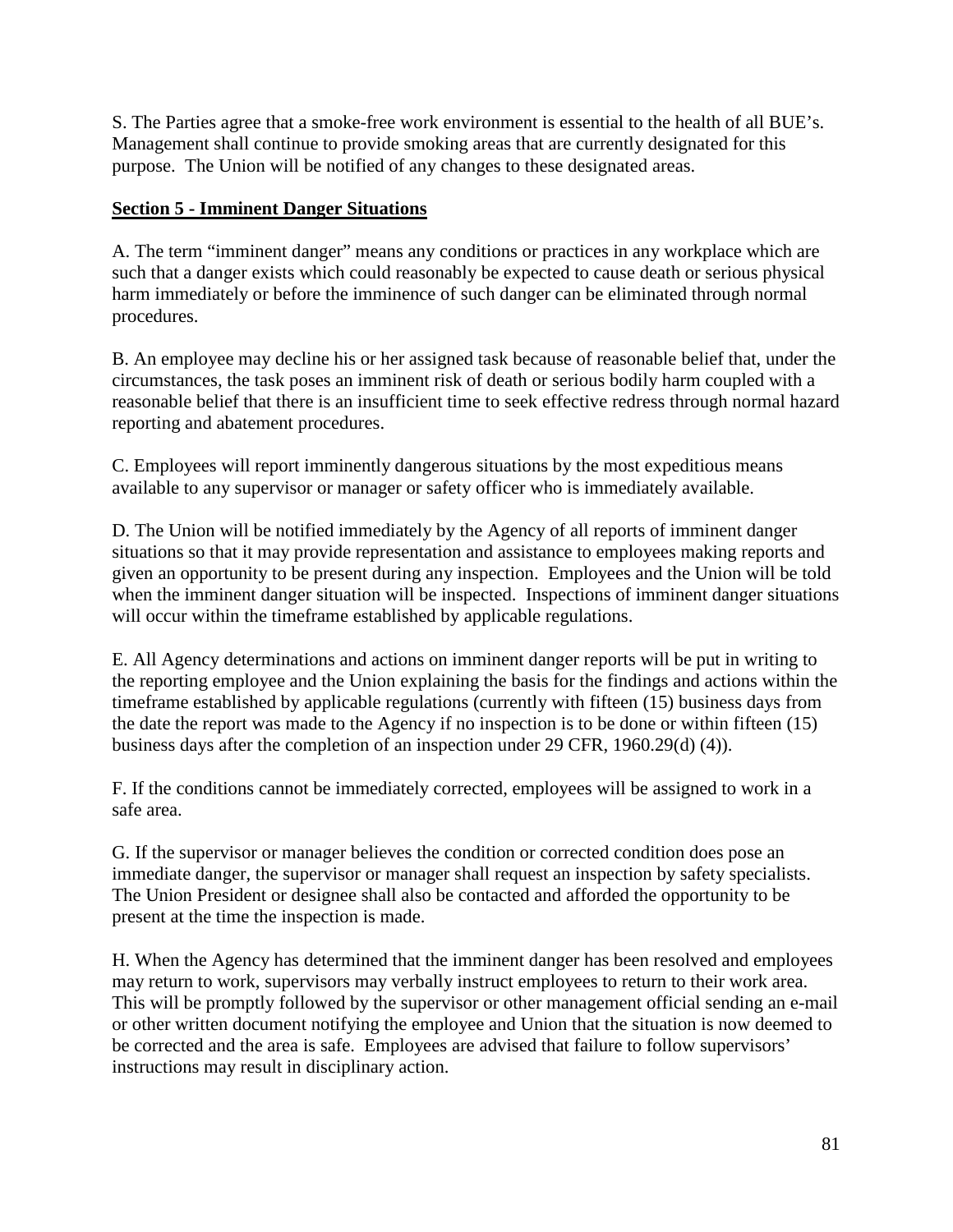# **Section 6 - Environmental Differentials/Hazardous Duties**

## A. Environmental Differential

In accordance with 5 CFR, Part 532, Subpart E, Appendix A, the appropriate environmental differential will be paid to an employee who is exposed to an unusually severe hazard, physical hardship, or a working condition meeting the standards described under the categories stated therein.

## B. Hazardous Duty Pay

1. Pay for irregular or intermittent duty involving physical hardship or hazard for GS employees will be paid in accordance with the provisions of OPM regulations (5 CFR, Part 550, Sub-part I).

2. The parties agree that any physical hardship or hazardous duties must be considered as part of position classification in accordance with OPM classification standards and/or regulation(s). Upon request, the Agency shall inform the employee or Union whether or not such duties were taken into account in establishing the grade of the position and how the duties affected the grade established including whether, absent those duties, the grade would have been lower.

# **Section 7 - Personal Security**

General:

The Parties recognize that personal/property security and protection are mutual responsibilities of the employer, Union and employee and each has a role in maintaining a safe/secure working environment. The Agency's internal security practices will be focused on protecting employees' safety and the Federal Government's facilities and property.

A. The Agency shall provide to all bargaining unit employees a secure location for storing personal property. Employees are advised that for compelling reasons the Agency may access these locked storage areas. This may include but not limited to; mission requirements, security requirements safety needs and facility maintenance requirements.

B. When a secured locker/drawer is accessed when an employee is not present, the employee will be advised that their locker was opened. Normally, when a secure locker or drawer is accessed there will be two (2) individuals present.

C. The Agency shall notify all employees of incidents such as but not limited to: bomb threats, severe weather, suspicious persons/packages, active shooter, etc., received at or about any facility housing employees as soon as practicable.

D. Employees who report physically threatening situations will receive appropriate assistance from the Agency.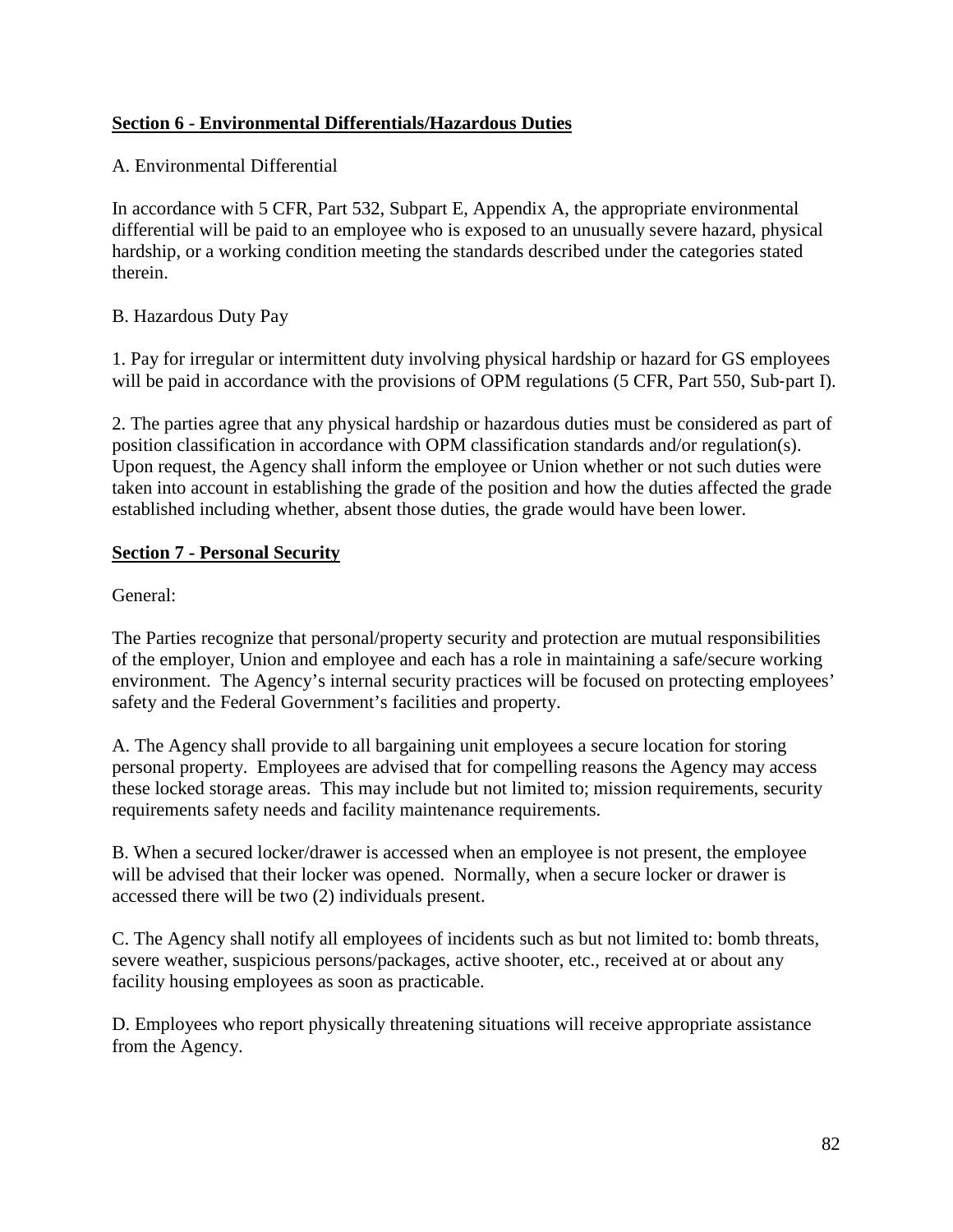E. When the Agency becomes aware that an employee in the work place, has been subjected to threats, harassment, or other conduct leading to a reasonable fear on the part of the employee for the safety of the employee the Agency shall promptly discuss the matter with the employee and take appropriate action within the scope of applicable regulations and rules.

F. Employees will be provided with emergency numbers during new employee orientation and any emergency response related training. Emergency numbers will be posted prominently throughout the facility.

# **Section 8 - Workplace Violence**

A. Violence constitutes a health and safety hazard in the workplace. Exposure to violence can result in both physical and emotional harm to employees. Although it is the employer's obligation to provide a safe and secure working environment, the Agency and Union agree to work together to prevent workplace violence and to minimize the occurrence and effects of violence in the workplace should it occur

B. All employees who report harm resulting from an incident of workplace violence shall:

- 1. Have access to immediate first aid and transportation to the nearest medical facility, as appropriate;
- 2. Have access to emotional support, including but not limited to traumatic stress debriefing and counseling under the employee assistance program(s); and
- 3. Be referred to the appropriate Human Resources staff member for information on filing a workers' compensation claim.

# **Section 9 - Emergency Preparedness Plans**

A. Each post of duty for Agency employees shall have access to the (Incident Response Plan (IRP)) emergency preparedness plan that establishes procedures for safeguarding lives in the event of incidents such as: fire, earthquake, bomb threat, tornado, flood or similar natural or man-made emergency.

B. Employees may request specific information on Emergency Plans from the SSU. NOTE: The IRP contains required elements of an occupant emergency plan available on the shared drive.

C. Supervisors shall provide annual refresher training to employees in their immediate work area to keep them current on the requirements of the IRP as it pertains to the employee's work area.

D. It is expected employees will participate in drills unless otherwise excused by their supervisor.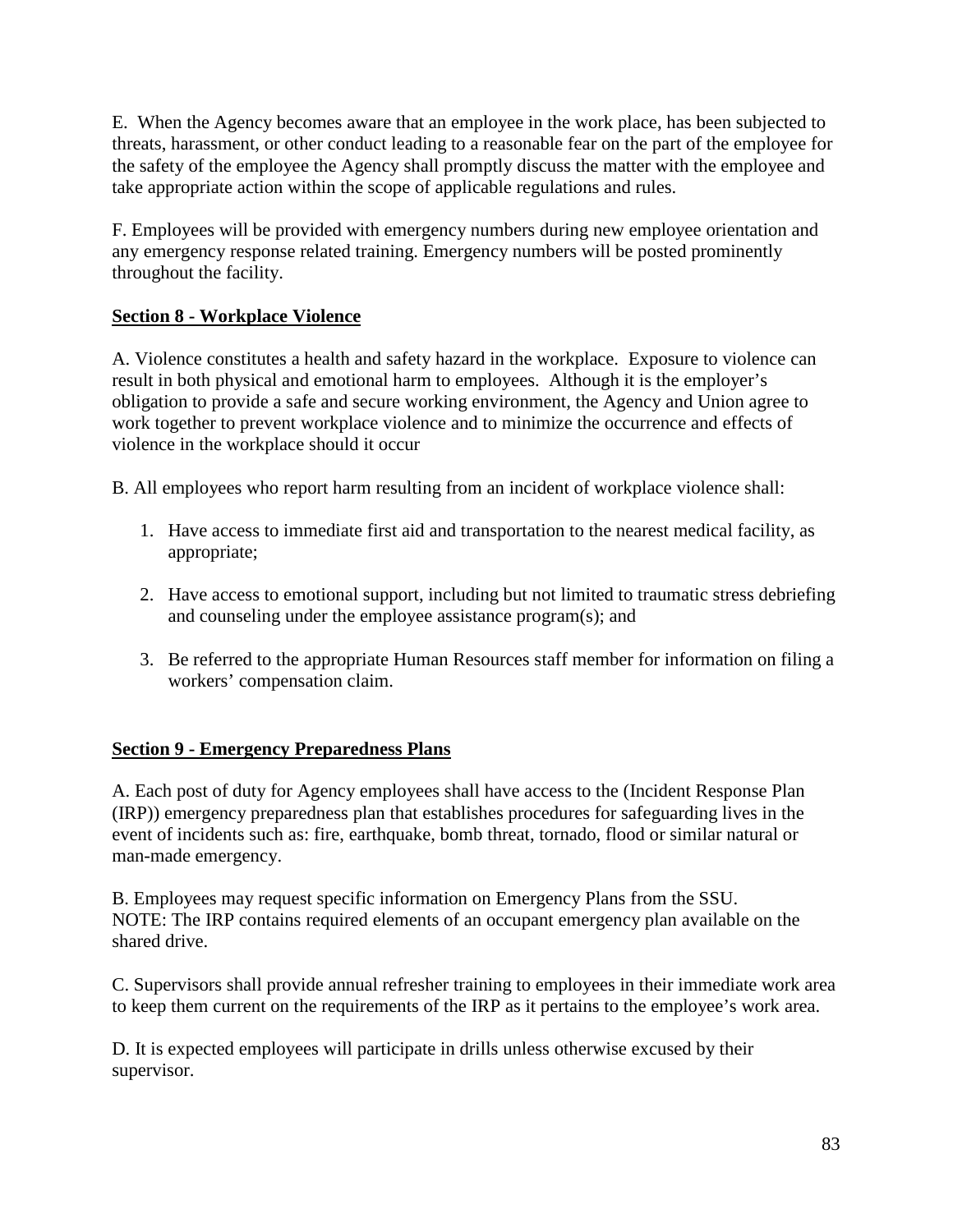E. Worksite evacuation plans will be posted and available on an intranet site.

F. The Agency shall ensure that there is an emergency notification system at the worksite that allows immediate notification of employees of emergency situations.

#### **Section 10 - Hazardous Materials**

A. The Agency will maintain a current list of all hazardous materials in each location, Safety Data Sheets (SDS) are made available to employees by a fax on demand service or its successor.

B. In areas where hazardous chemicals are used, a placard will be posted indicating the fax number and a phone number.

C. Employees will be provided initial training on the safe handling and disposal of each hazardous chemical and material used in the worksite. Further training would occur if a change to the initial training has been implemented, or upon request. The Agency may include this requirement as part of the employees' performance standards.

#### **Section 11 - Ergonomic Review of Work Area**

A. Employees may request an ergonomic review of their work area and duties at any time.

B. Once the ergonomic review has been completed supervisors will review the report with the employee to determine the necessary outcomes. Ergonomic adjustments to the work area and/or equipment may be acquired if deemed necessary.

#### **Section 12 - Indoor Air Quality**

A. Employees are entitled to work in an environment containing safe and healthful indoor air quality. The Agency shall provide safe and healthful indoor air quality by conforming to laws, guidelines, regulations, and/or policies issued by Federal regulatory agencies such as OSHA, EPA, and GSA.

B. On-site investigations/inspections will be conducted when a problem concerning indoor air quality or building related illness is formally brought to the agency's attention. These investigations/inspections shall meet the criteria of established government wide rule or regulations including OHSA protocols.

C. The Agency will make reasonable efforts to maintain comfortable indoor work temperatures. Employees who are uncomfortable with those temperatures may suggest and request temporary provisions to assist them in maintaining a comfortable working environment.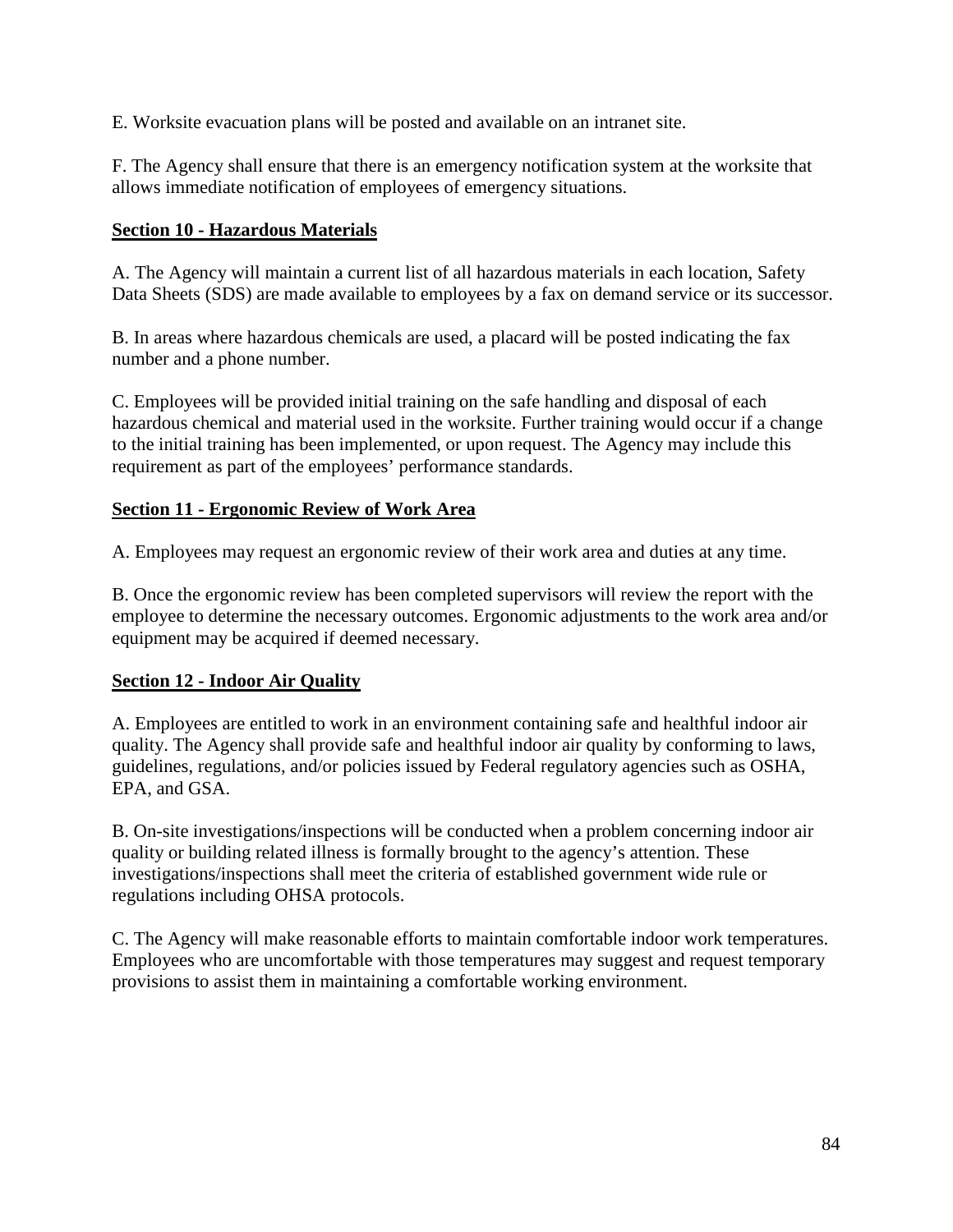### **Section 13 - Wellness Program**

Employee wellness and the investment in programs to maintain employee health, contribute directly to sustained productivity and reduction of lost employee time due to illness. Therefore, the Agency will facilitate and/or encourage programs in such areas as weight reduction, stress reduction and management, nutritional counseling, smoking cessation, prevention of injuries, health screenings, and exercise.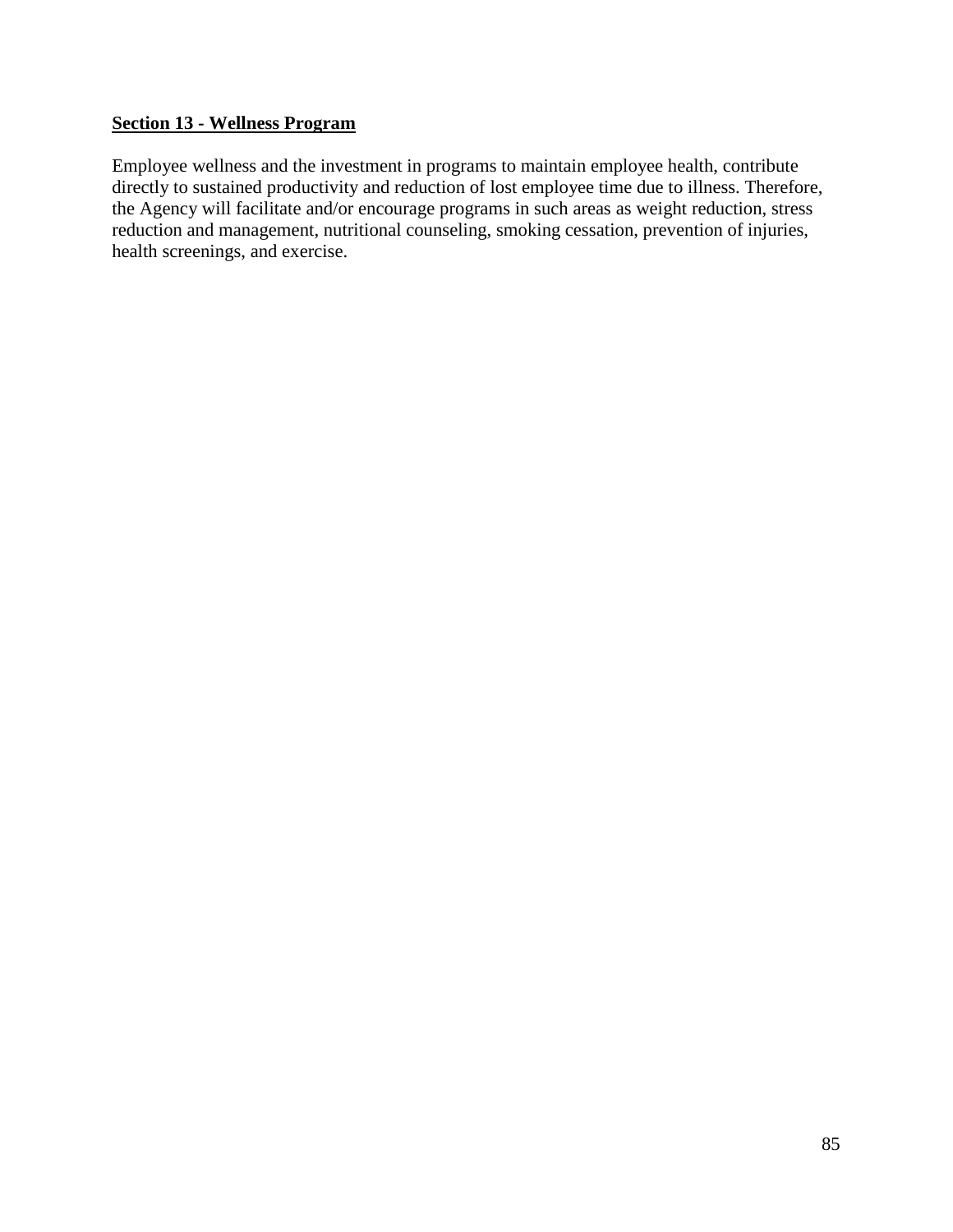# **Article 27 TRAINING**

#### **Section 1 - General Provisions**

A. The Agency and the Union agree that the training and development of employees is of critical importance in carrying out the mission of the Agency. Therefore the Agency will make available to employees the training necessary for the basic performance of the employees' assigned duties.

B. Nothing in this section is intended to interfere with applicable merit promotion or career advancement procedures.

#### **Section 2 – Reimbursement of Training Costs**

A. The Agency will pay all approved expenses, including tuition and travel, in connection with training required by the Agency to perform the duties of an employee's current position or a position to which an employee has been assigned. The Agency will reimburse employees all approved travel costs and expenses incurred for taking training required by the Agency, consistent with applicable law, rules and regulations.

B. When an employee requests elective training, the Agency, upon approval of such training, will reimburse authorized expenses for such training, at a facility the Agency has approved, when the following conditions have been met:

- 1. The training has been applied for on an SF-182 (or designated form) and approved in advance;
- 2. Such training is related to the employee's current position, training that will improve the employee's ability to perform his/her current job or a job the employee has been selected to fill though merit promotion
- 3. Existing training programs within the Agency will not adequately meet the training need;
- 4. Establishing a new training program in house to meet the need effectively, is not feasible;
- 5. Reasonable inquiry has failed to disclose the availability of a suitable and adequate program elsewhere in the government; and
- 6. The approval of such training is in the best interest of the employee and the Agency.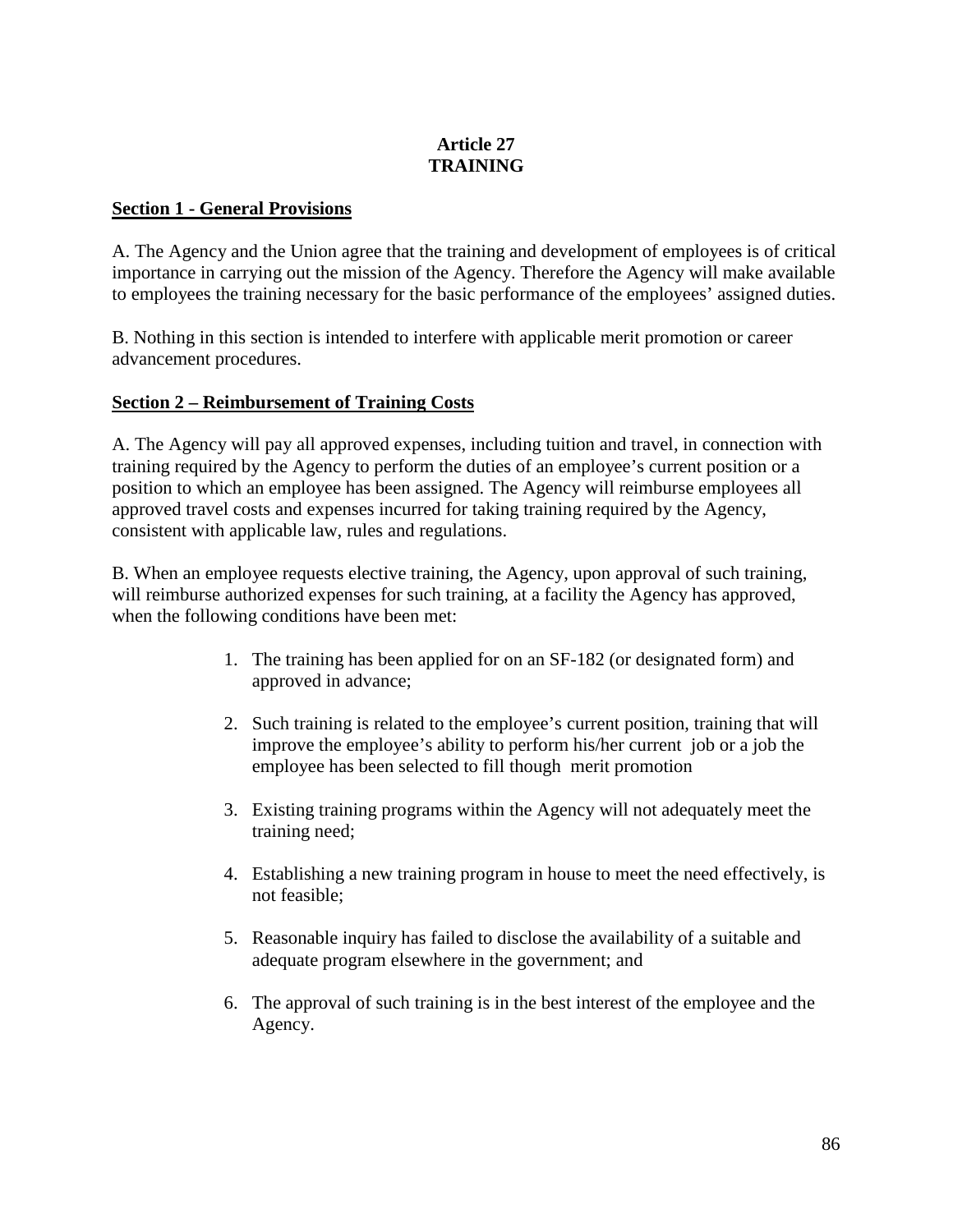## **Section 3 - Selection for Training**

When there are Agency approved training opportunities the selection for the training will be made, first consistent with the needs of the mission, in a fair, equitable, and impartial manner.

#### **Section 4 - Reassignments and New Assignments**

When employees are reassigned to new positions or assigned new duties in connection with their current positions, the Agency will provide the training necessary to enable employees to perform all required duties.

## **Section 5 - Scheduling Training**

When training requests are approved by management, employees normally will be granted absences from work to attend approved training. Schedule adjustments will be made to accommodate an employee's training or educational program. Training will be completed on duty time.

#### **Section 6 - Training Information**

The Agency shall inform employees about required training. This notification shall include training that is required to maintain certifications outlined in the employee's position description that are required to maintain employment.

## **Section 7 – Notification**

A. Employees will be notified of approval or disapproval of training requests prior to the starting date of the training. If the employee is not selected the reason for disapproval will be provided upon request.

B. When an employee's request for training is disapproved solely for lack of funds, the employee may resubmit a request for training as funds become available. The Agency will give consideration to resubmitted requests, but may disapprove due to higher training priorities.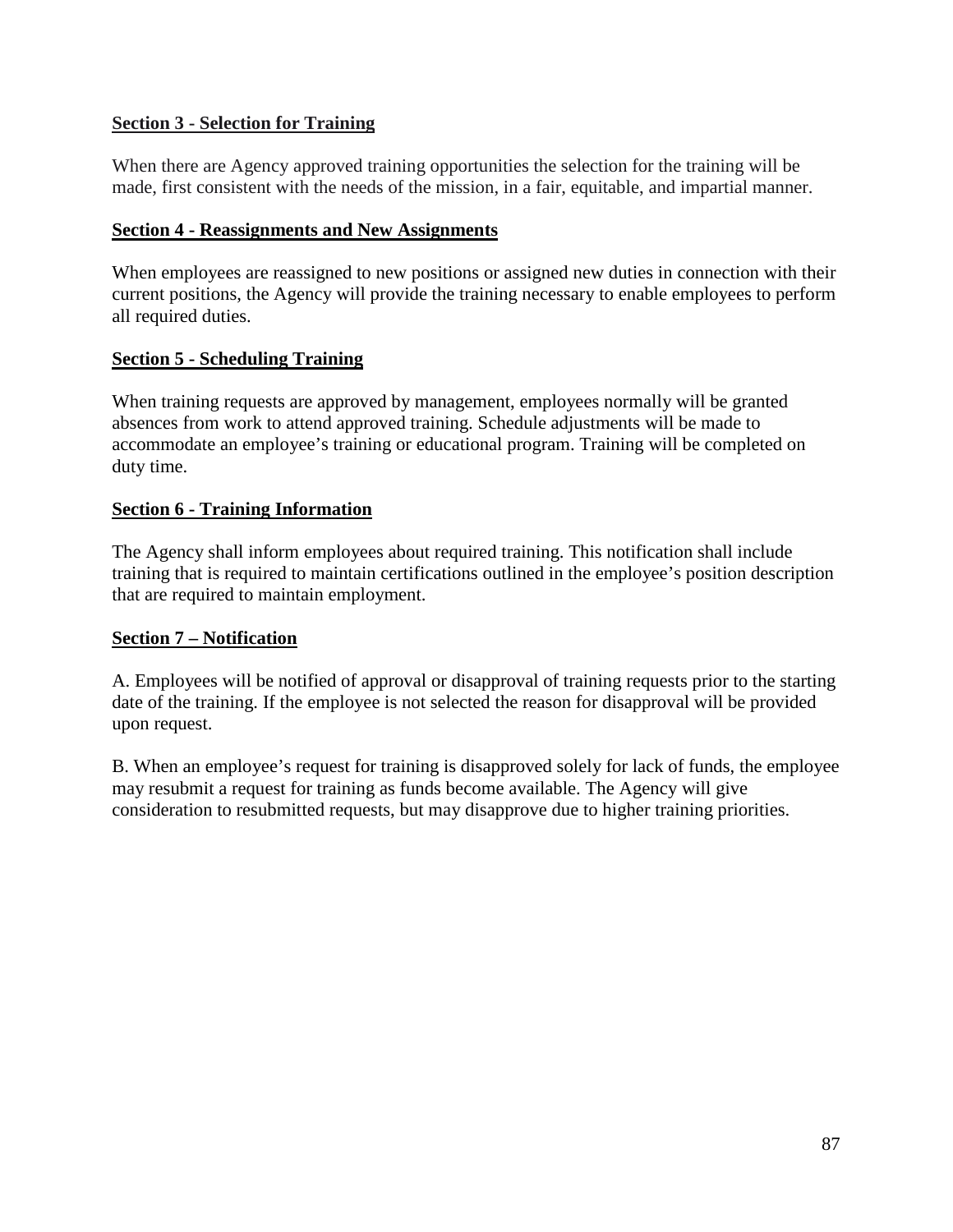## **Article 28 MERIT PROMOTION**

#### **Section 1 - Purpose**

The parties agree that merit promotion principles are applied in a consistent manner, with equity to all employees, and without regard to political, religious, or labor organization affiliation or non-affiliation, marital status, race, color, sex, national origin, disabling condition, age, or sexual orientation and shall be based solely on job-related criteria.

#### **Section 2 - Actions Covered By Competitive Procedures**

In accordance with 5 CFR, 335.103, competitive procedures will apply to the following types of personnel actions subject to the exceptions explained in Section 3:

- 1. Promotions,
- 2. Temporary promotions for more than one hundred twenty (120) calendar days,
- 3. Details over one hundred twenty (120) calendar days to higher graded positions or to positions with known promotion potential,
- 4. Selection for training which is part of an authorized training agreement, part of a promotion program, or required before an employee may be considered for a promotion as specified in 5 CFR, 410.302.
- 5. Reassignment or demotion to a position with more promotion potential than a position previously held on a permanent basis in competitive service. Exceptions are actions permitted by reduction-in-force regulations,
- 6. Transfer to a higher-grade position or with more promotion potential than a position previously held on a permanent basis in the competitive service,
- 7. Reinstatement to a permanent or temporary position at a higher grade or with more promotion potential than a previously held on a permanent basis in competitive service.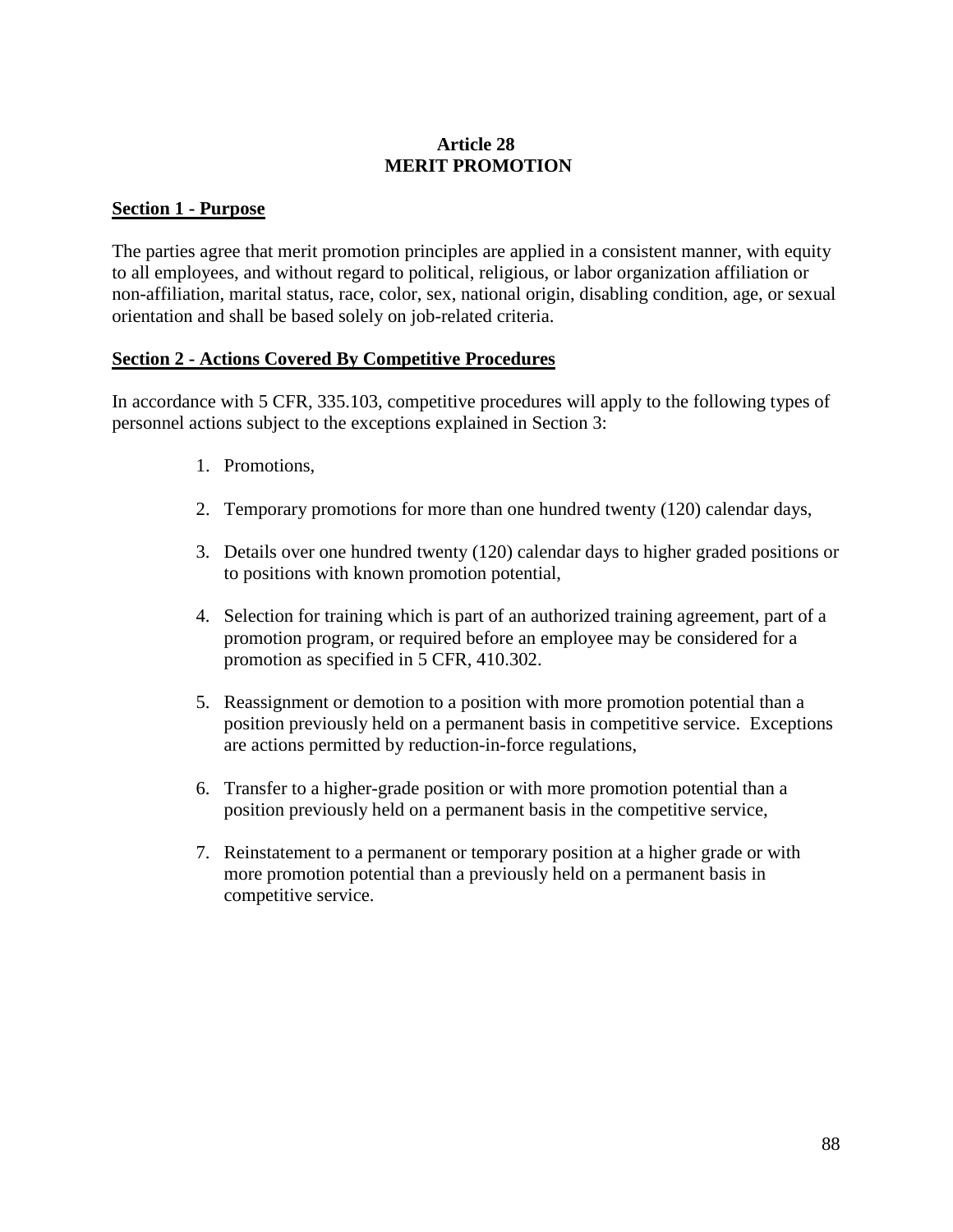#### **Section 3 - Actions not Covered by Competitive Procedures**

In accordance with 5 CFR, 335.104, competitive procedures will not apply to the following personnel actions which are exceptions to Section 2 above:

1. Career Ladder Promotions: Career ladder promotions are permitted when an employee is appointed or assigned to any grade level below the established full performance level of the position (i.e., the position has a documented career ladder and promotion potential). These promotions may be made non-competitively for any employee who entered the career ladder by:

- a. Competitive procedures;
- b. Competitive appointment from a certificate of eligibles (through OPM or delegated examining authority);
- c. Non-competitive appointment under special authority; such as conversion of Pathways Program or similar program(s), appointment of former ACTION Volunteers or Peace Corps volunteers, conversion of a Veterans Recruitment Authority (VRA) appointee and Presidential Management Fellows.
- 2. Promotion Based on Reclassification when:
	- a. No significant change occurs in the duties or responsibilities of the position and the position is upgraded due to issuance of a new classification standard, or the correction of a classification error; or
	- b. The position is upgraded due to accretion of additional duties and responsibilities and the following provisions are met:
		- i. The duties of the former position are absorbed into the new position
		- ii. The new position has no promotion potential;
		- iii. The additional duties and responsibilities assigned or accrued by the incumbent do not adversely affect or impact other positions in the organizational unit;
		- iv. The new position is not a reclassification from nonsupervisory to supervisory status; and
		- v. The accretion is supported by a written analysis of the position which may involve a position review including written, face-to-face, and/or telephonic reviews with the employee and/or the employee's supervisor, or other fact gathering method.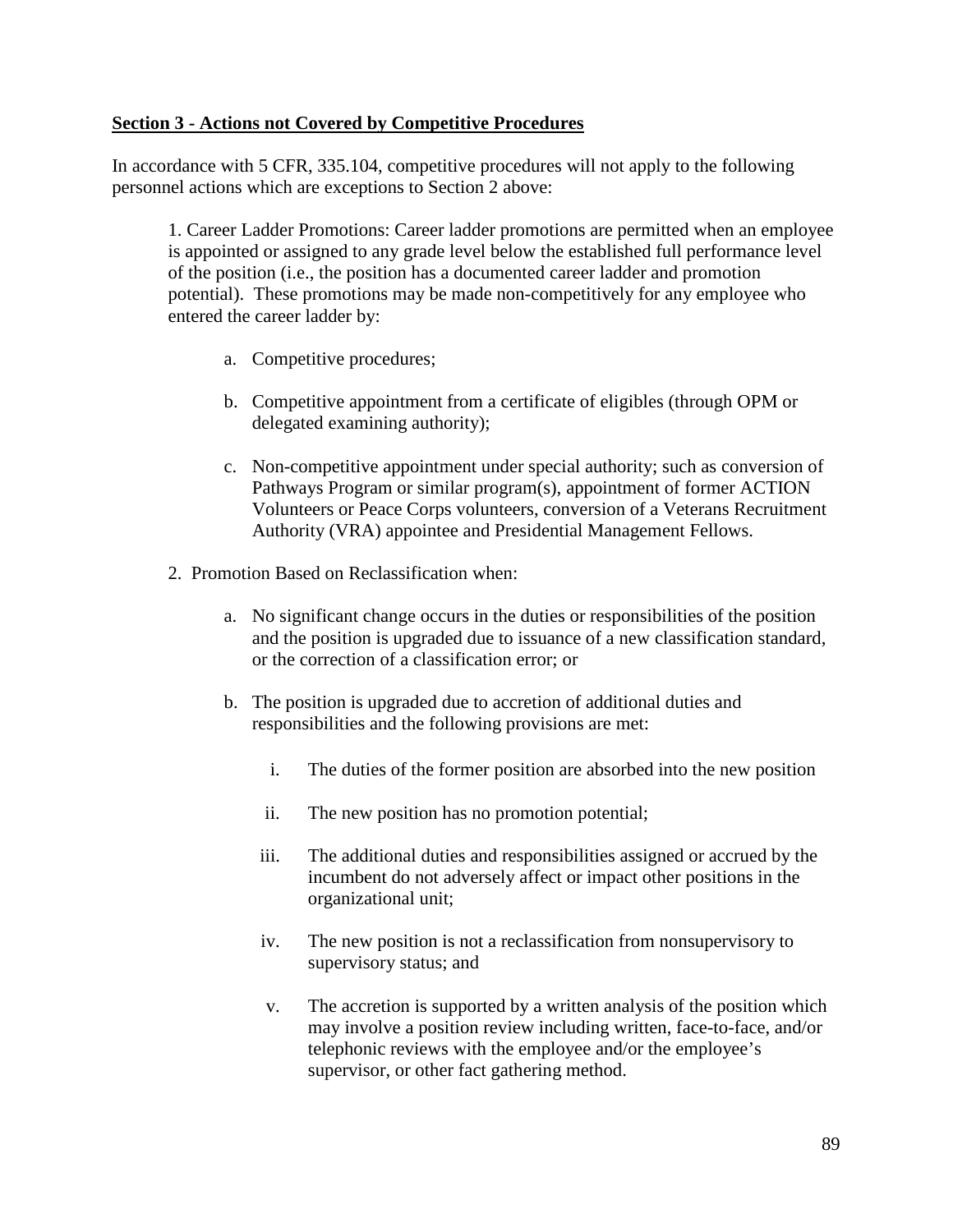- 3. Permanent Promotion: to a position held under a temporary promotion when:
	- a. The assignment was originally made under competitive procedures;
	- b. It was known to all competitors at the time of original appointment that the assignment may lead to a permanent position.
- 4. Temporary Promotion:
	- a. Of an employee for less than one hundred twenty (120) calendar days;
	- b. promotion for more than one hundred twenty (120) calendar days to a grade level previously held on a permanent basis, unless the employee was demoted for reason related to performance or misconduct.
- 5. Placement as a Result of Priority Consideration: when the referral is a remedy for candidates not given proper consideration in a competitive promotion action.
- 6. Reduction in Force Placements: which result in an employee receiving a position with higher promotion potential will not occur unless an employee currently holds or previously held the higher grade on a permanent basis in the competitive service.
- 7. Promotion to a Grade Previously Held: on a permanent basis in the competitive service, from which the employee was separated or demoted for other than performance or conduct reasons and not at the employee's request.
- 8. Promotion, Reassignment, Demotion, Transfer, Reinstatement, or Detail to a Position Having Promotion Potential: no greater than the potential of a position an employee currently holds or previously held on a permanent basis in the competitive service (or in another merit system with which OPM has an interchange agreement approved under 5 CFR, 6.7 and did not lose because of performance or conduct reasons.
- 9. Promotion as a Legal Remedy: as ordered and agreed upon in a legal or administrative proceeding.
- 10. Details: for one hundred twenty (120) calendar days or less to a higher graded position or to a position with known promotion potential.

## **Section 4 - Temporary Promotions**

A. Bargaining unit employees will not be detailed and/or temporarily promoted to higher graded positions or positions with known promotion potential for more than a cumulative total of one hundred twenty (120) calendar days during any twelve (12) month period without the use of competitive procedures.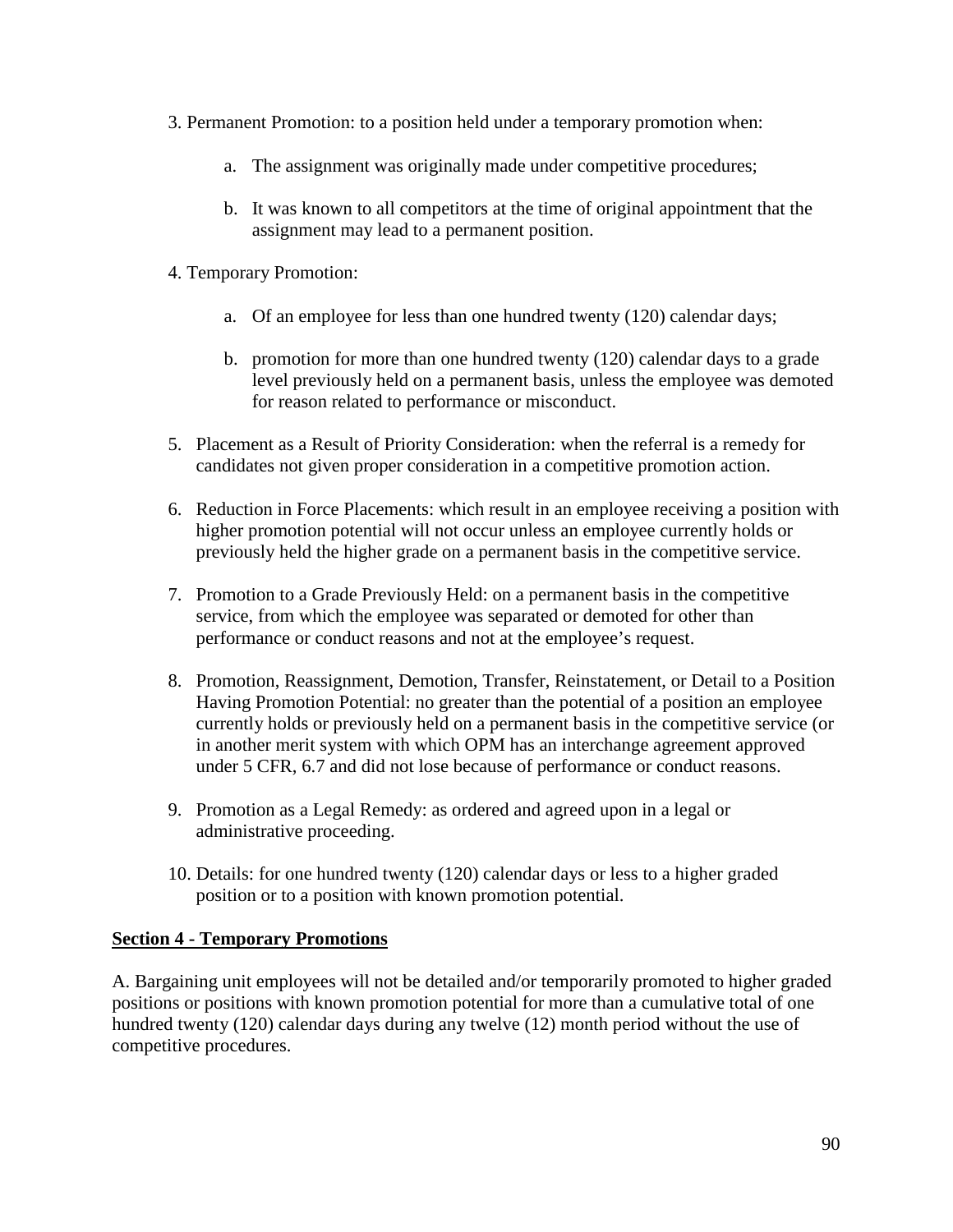B. Temporary promotions for qualified and eligible bargaining unit employees will take effect the date requested on the SF 52, or as soon as possible thereafter. Employees must be doing the full scope and performance of the position and be eligible to meet OPM qualifications for temporary promotions. Short term "acting" positions are not considered for temporary promotions.

C. Details to higher grades will not be interrupted for the purpose of avoiding temporary promotions.

D. Temporary promotions for more than one hundred twenty (120) calendar days will be advertised and competed in accordance with OPM regulations.

# **Section 5 - Priority Consideration**

A. An employee who would have been referred but was not given proper consideration due to a procedural violation or error in a previous competitive placement action, must be given priority consideration for the next vacancy that the agency elects to fill, in the same series, grade(s), promotion potential, and location as the one for which consideration was lost. This means that the employee must be referred to the selecting official for consideration before using the competitive procedures. If selected on the basis of priority consideration, the employee is promoted or reassigned noncompetitively. If the employee refuses priority consideration, the employee forfeits his/her entitlement to the priority consideration.

B. The selecting official will exercise priority consideration for specific and identified eligible employee(s) prior to selection from a competitive certificate as directed. (If applicable, an employee will have received written notification by the authorized Agency official indicating their eligibility of priority consideration.) If the eligible employee is not selected, the employee will be given, (in writing or by e-mail), the reason for non-selection. Copies of the notice will also be provided to the Union and Human Resources Office.

# **Section 6 - Involuntarily Demoted Employees**

A. Employees who are involuntarily demoted in the Agency without personal cause due to the following events are entitled to consideration for re-promotion before using competitive procedures:

- 1. An error in the prior classification of a position;
- 2. A change in classification standards without a change in duties and responsibilities;
- 3. A change in duties and responsibilities caused by a gradual erosion or by management action; or
- 4. The application of reduction in force procedures.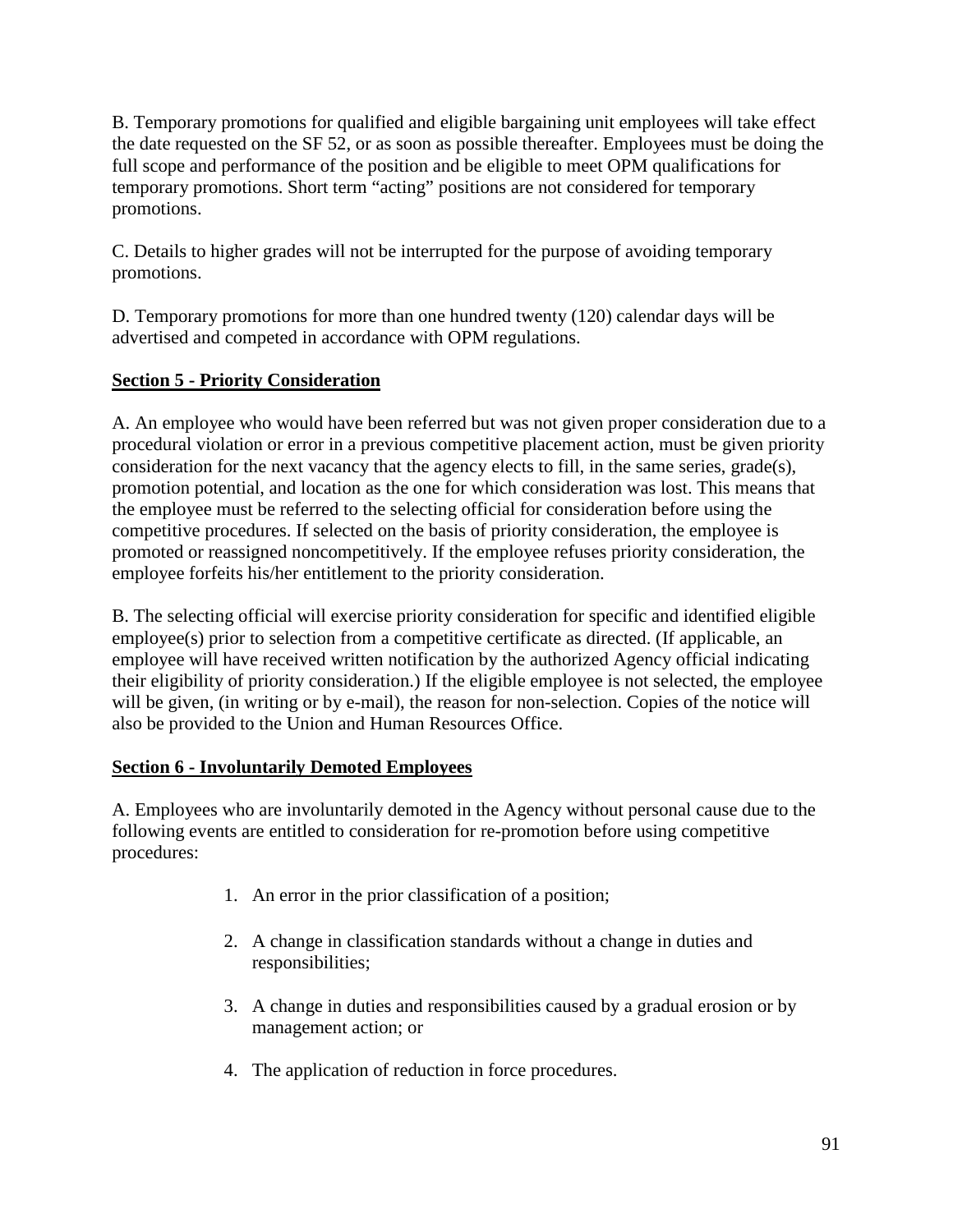B. Grade retention entitlement lasts for a period of 2 years and applies to positions at the employee's former grade or at any intervening grades that are to be filled under competitive procedures. The right to this consideration does not apply to a position with promotion potential higher than that of the position held at the time of the change to the lower grade.

# **Section 7 - Scope of Competition**

A. Area of consideration for the vacancy will be determined by the agency and will be broad enough to reach a high quality applicant pool while meeting its obligations under the Agency's Outreach and Diversity objectives.

B. The Agency may consider the use of an area of consideration limited to the local commuting area prior to opening a separate case examining announcement open to all U.S. citizens.

# **Section 8 - Vacancy Announcements**

A. Publication of vacancies will be made through the Government-wide electronic recruitment site; currently www[.usajobs.gov](mailto:usajobs@opm.gov) (or its successor). In addition, the local Human Resources staff will continue to provide notification of ARS/NADC vacancies to employees through the e-mail system.

B. Notification of amendments, cancellations, or other changes to the vacancy announcement will be accomplished through the government electronic recruitment site.

C. Announcements for Bargaining Unit vacancies will be posted for a minimum of fourteen (14) calendar days prior to closing date. By mutual agreement the posting period can be adjusted.

D. Vacancy announcements will include:

- 1. Statement of nondiscrimination;
- 2. Announcement number and posting and closing dates;
- 3. Title(s) title(s), series and grade(s);
- 4. Anticipated number of (i.e. multiple) vacancies to be filled;
- 5. Area of Consideration;
- 6. Type of test(s) to be used, if any;
- 7. Description of promotion potential, if any;
- 8. When using an automated recruitment system, each factor/question used to determine the basic eligibility and/or best-qualified candidates will be included on each announcement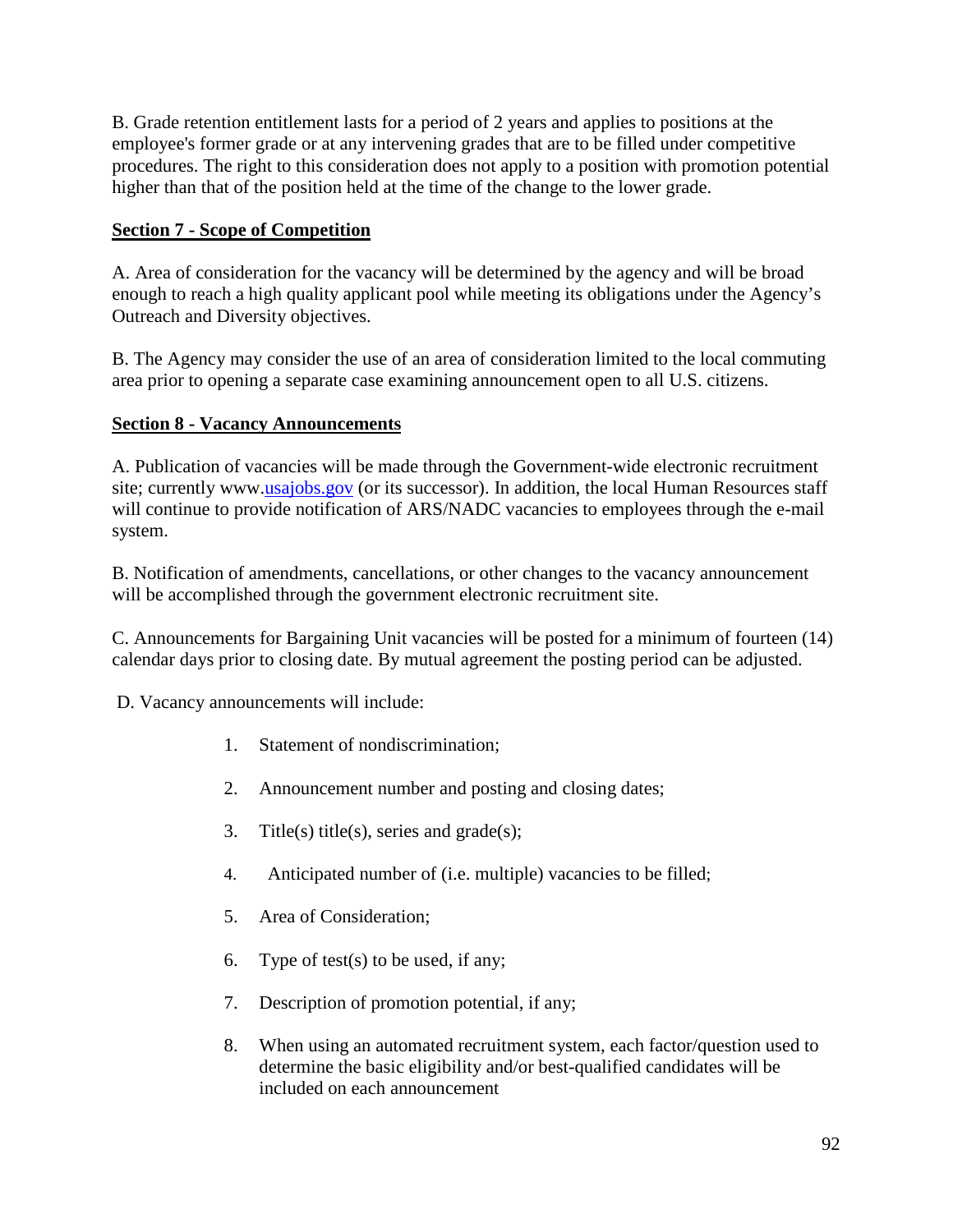- 9. Geographic and organizational location;
- 10. If relocation expenses will or will not be authorized;
- 11. Summary of the duties of the position;
- 12. Summary of eligibility and qualification requirements;
- 13. Permanent or temporary nature, and, if temporary, the duration and if the promotion may be made permanent;
- 14. Contact information of the Human Resources staff member relating to the announcement;
- 15. Special working conditions, such as tour of duty, travel requirements, expected overtime, physical requirements, background investigations, etc.;
- 16. The different levels at which the position may be filled if it is a multiple-level announcement;
- 17. Additional specific information relevant to the evaluation of the candidates, such as writing samples, portfolios;

#### **Section 9 - Open and Continuous Announcements**

A. Open continuous announcements may be used.

B. An employee may file at any time as outlined on the vacancy announcement for open continuous announcements.

#### **Section 10 - Application Process**

A. Employees will follow the requirements for filing an application as outlined in the vacancy announcement.

B. The Parties agree to encourage Bargaining Unit employees to take the initiative to become familiar with the current electronic application process/technology identified at the link above and the associated tools available therein. This will help them set up their profiles, apply for vacancies and to become aware of what they can expect once the application process is initiated.

C. Employees may contact the local HR staff for assistance.

D. Periodically, training will be provided with regard to the electronic application process. Times and dates will be mutually agreed upon.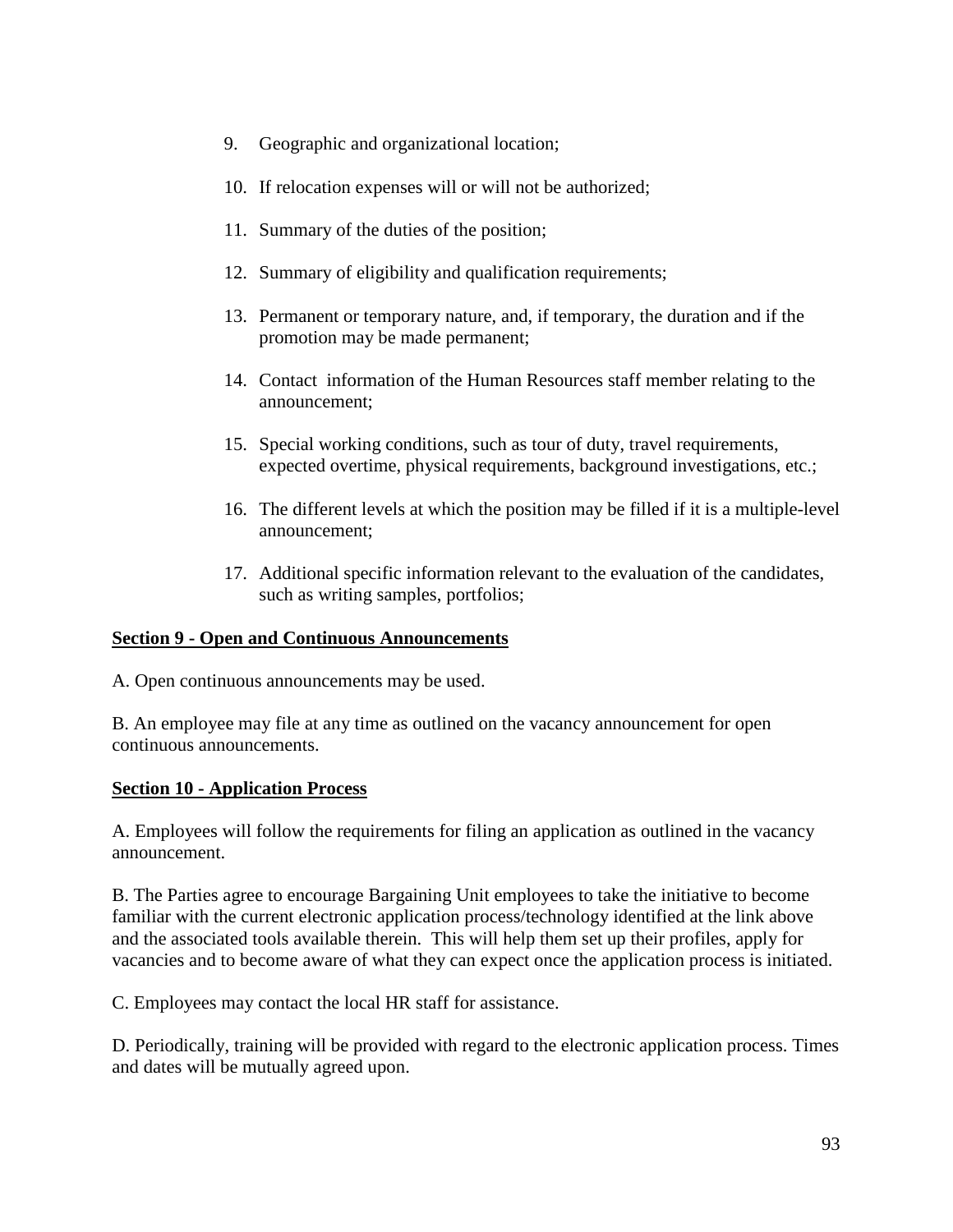E. It is the employees' responsibility to be aware of open vacancy announcements and to meet application requirements for each announcement.

F. Employee who are away from their normal duty station for extended periods of time, but are interested in vacancies that may occur are encouraged to:

- 1. Check their [usajobs@opm.gov](mailto:usajobs@opm.gov) site for vacancy information,
- 2. Contact the local HR staff and inquire about any vacancies,
- 3. Call the OPM job line at 202-606-2700.

# **Section 11 - Interviewing**

If interviews are used, they must be job-related, reasonably consistent, and fair to all candidates. Also, if interviews are used, candidates will be interviewed if reasonably available, in person or by telephone where circumstances warrant.

# **Section 12 - Selection**

A. The selecting official has the right to select or not select any candidates referred. However, the selecting official will give consideration to the candidates' fitness and qualifications, without regard to political, religious, or labor organization affiliation or non-affiliation, marital status, race, color, sex, national origin, non-disqualifying handicapping condition, sexual orientation, or age. The selection shall be based solely on job-related criteria.

B. Upon request, documents relied upon for the selection process will be provided to the Union. Request must be made no later than thirty (30) calendar days from the date of notification of selection/non-selection.

# **Section 13 - Release and Notification of Applicants**

A. Human Resources will work with program officials to establish mutually agreeable release dates based on mission and program requirements. Normally, a promotion will be effective not more than thirty (30) days from the date of selection.

B. Employees may be required to provide support to the losing work unit for up to thirty (30) days from date of selection and/or as mutually agreed to between program officials. When local workforce and program conditions permit, an employee will be released no later than 2 complete pay periods for reassignments, following the selection.

C. When an employee is nearing the end of a waiting period for a within-grade increase, the employee may request the agency consider delay in the processing of the promotion action to obtain maximum benefit of the promotion. Actions will not be delayed for more than thirty (30) days.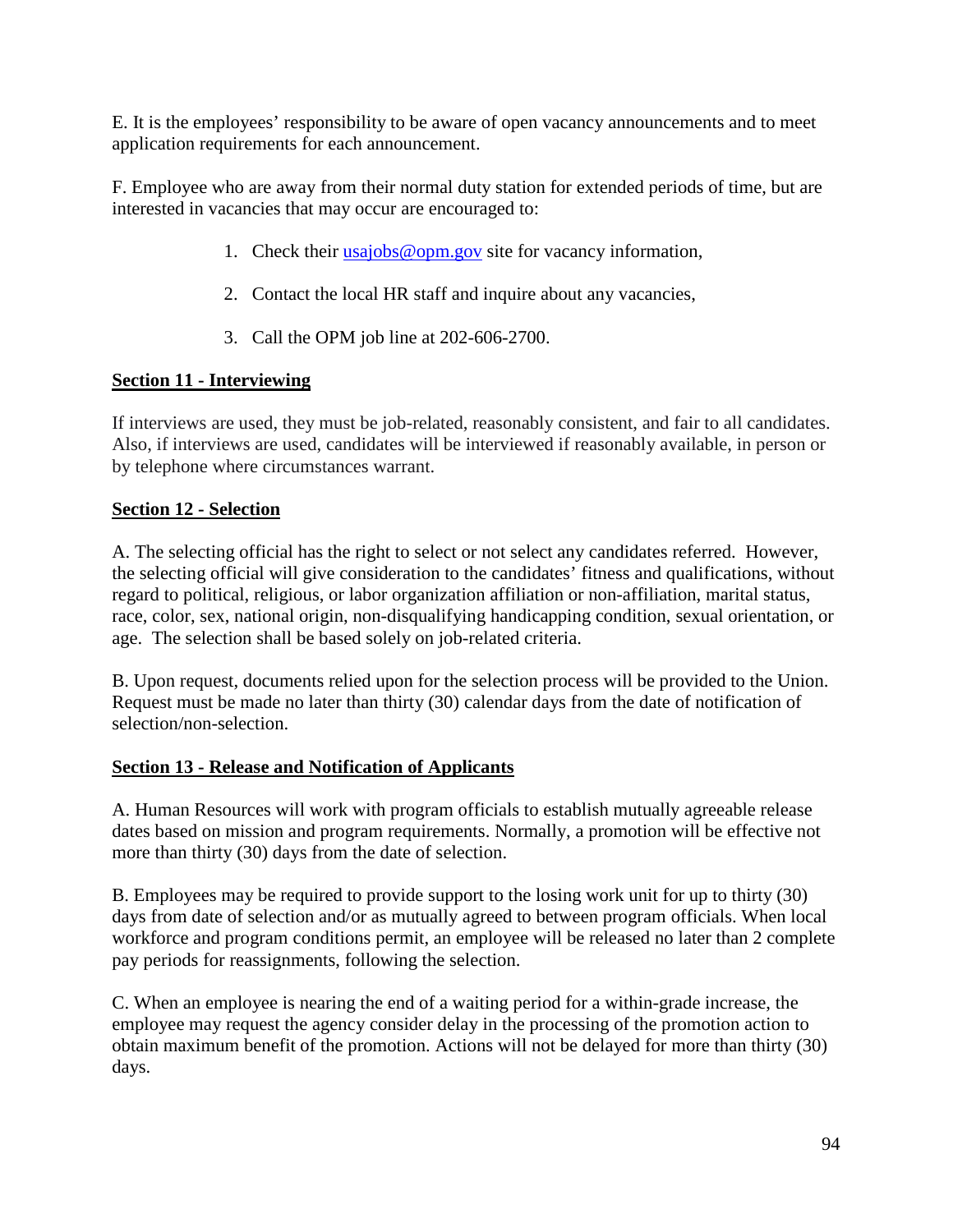# **Section 14 - Career-Ladder Promotions:**

A. Except as provided below, employees within a career ladder will be promoted to the full performance level as soon as they have:

- 1. Met the time-in-grade requirements, AND
- 2. Have successfully met the requirements of the current and the next higher grade in the areas in which they have been provided an opportunity and the work is available to perform.

B. If a supervisor's review leads to the conclusion that the employee's performance does not warrant a promotion or that other factors exist that may delay a promotion, the supervisor will provide notice to the employee during the mid-year performance discussion and annual performance discussion. The discussion will explain where the employee's performance is lacking and advise what the employee must do to qualify for the promotion.

# **Section 15 - Compensation**

An employee's level of compensation upon promotion shall be set in accordance with applicable regulations.

# **Section 16 - Promotion Records for Unit Positions**

In accordance with 5 CFR, 335.103, a file sufficient to allow for reconstruction of the competitive action will be kept for 2 years, unless there is a grievance or complaint pending on the particular promotion action, in which case the file will be kept pending final decision of the grievance or complaint.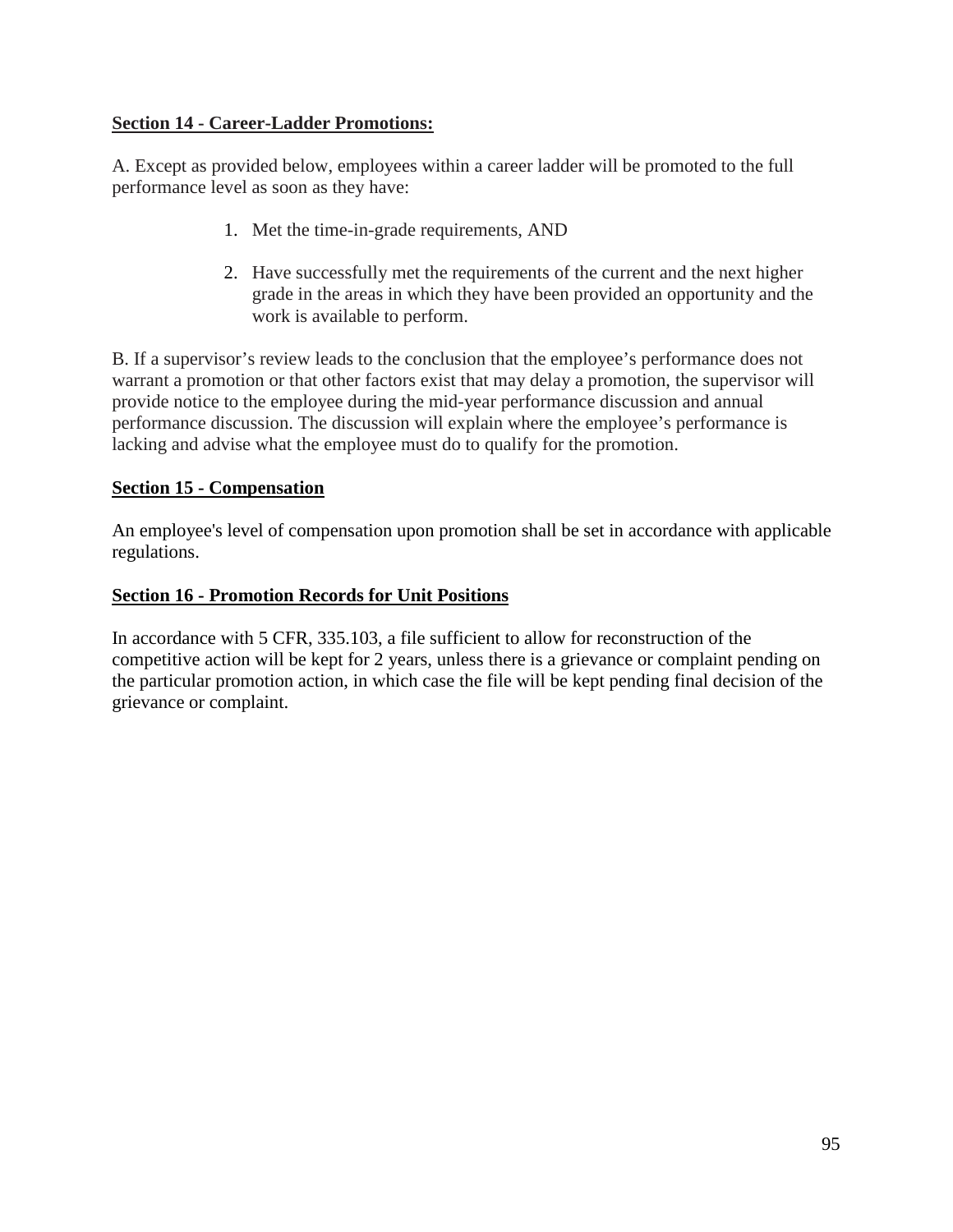### **Article 29 OFFICIAL RECORDS**

#### **Section 1 - Official Records and Files**

No personnel records may be collected, maintained, or retained except in accordance with law, government wide regulations, Agency regulations, and this Agreement. All personnel records are confidential and shall be known or viewed by officials only with a legitimate need to know for the performance of their duties; they must be maintained in a secure location.

## **Section 2 - Access to Records**

A. During normal duty hours, employees and/or their representative(s) designated in writing, shall have the right to examine records personally identified to the employee (i.e. eOPF, EEO, evidence files, appeal and grievance records), position descriptions, and performance standards. Employees, or their representative(s) designated in writing, may receive copies of personally identified records or documentation. Employees will need to gain supervisory approval prior to leaving the work area to examine their records.

B. The employee shall have the right to prepare and enter a concise statement of disagreement with any document filed in their eOPF. Nothing in this section shall negate an employee's right to grieve any matter.

C. Employees may contact the local Human Resources department for needed assistance in gaining access to their eOPF.

## **Section 3 - Outdated Records**

A. All official personnel records shall be purged and information disposed of in accordance with appropriate records control schedules.

B. Each facility will maintain a system of follow-up to assure that any disciplinary or similar action with a time limit, is removed from the employee's eOPF on the proper date.

C. If any outdated or unauthorized material is accidentally left in a file, it may not be used to support any personnel action detrimental to the employee.

#### **Section 4 - Supervisory Notes**

A. Individual files on each employee, not approved by the Agency as an official system of record, will not be kept by management officials at any level.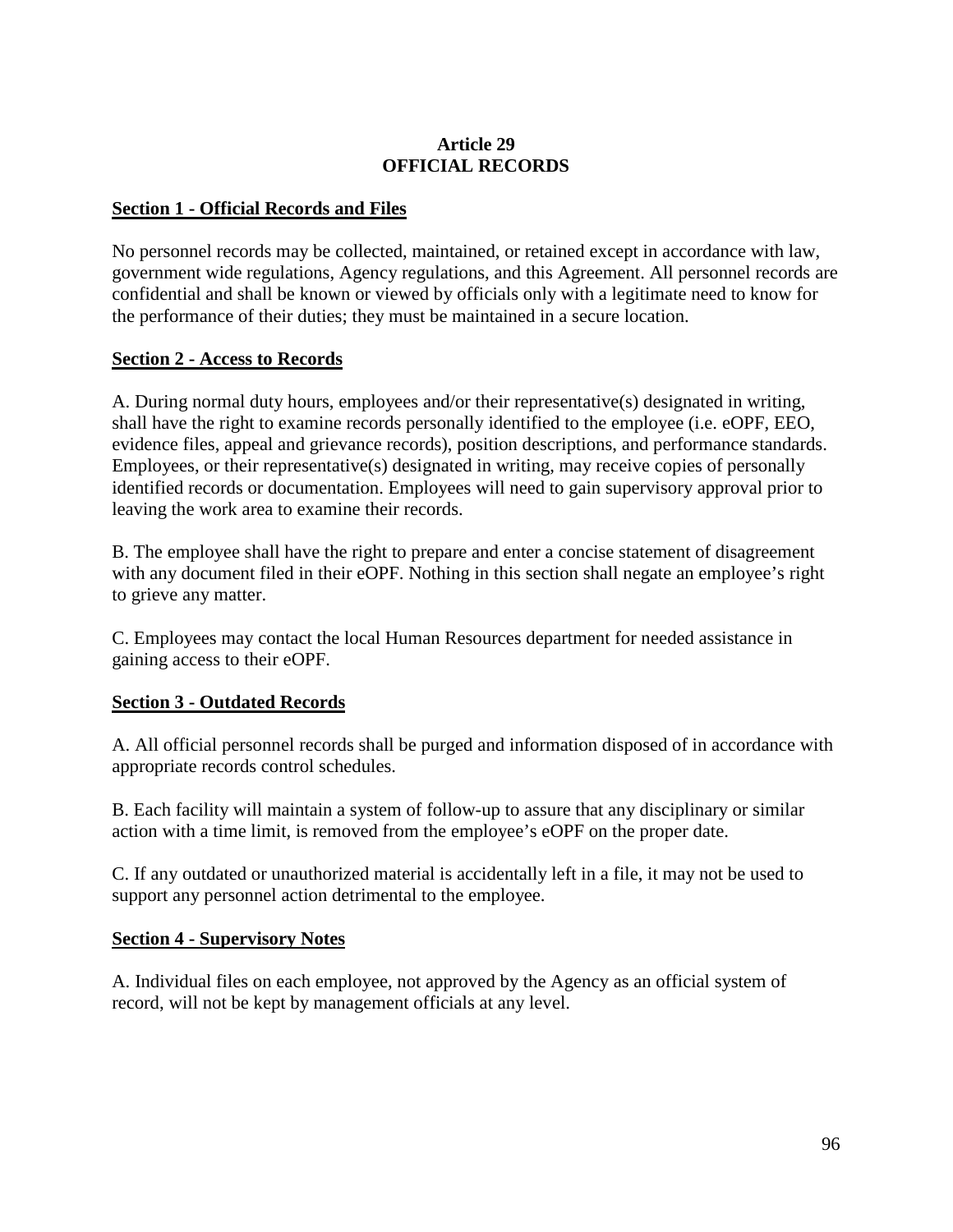B. Subject to Paragraph C, if supervisors make a personal decision to keep notes on employees, the notes or files:

- 1. must be absolutely uncirculated, will be viewed only in accordance with official agency business and/or a need to know basis, and
- 2. must be maintained in secure fashion in order to prevent disclosure.

C. Supervisory notes may only be used to support any action detrimental to an employee if such note(s) have been shown and provided a copy to the employee at the earliest available time after cited incident or event involving the employee. Note(s) can be provided to an appropriate management official with a legitimate need to know for the performance of their duties.

D. The time frames for retaining supervisory notes will be up to 1 year, unless used in a personnel action.

E. The employee shall have the right to prepare and enter a concise statement of disagreement with any supervisory note provided to the employee.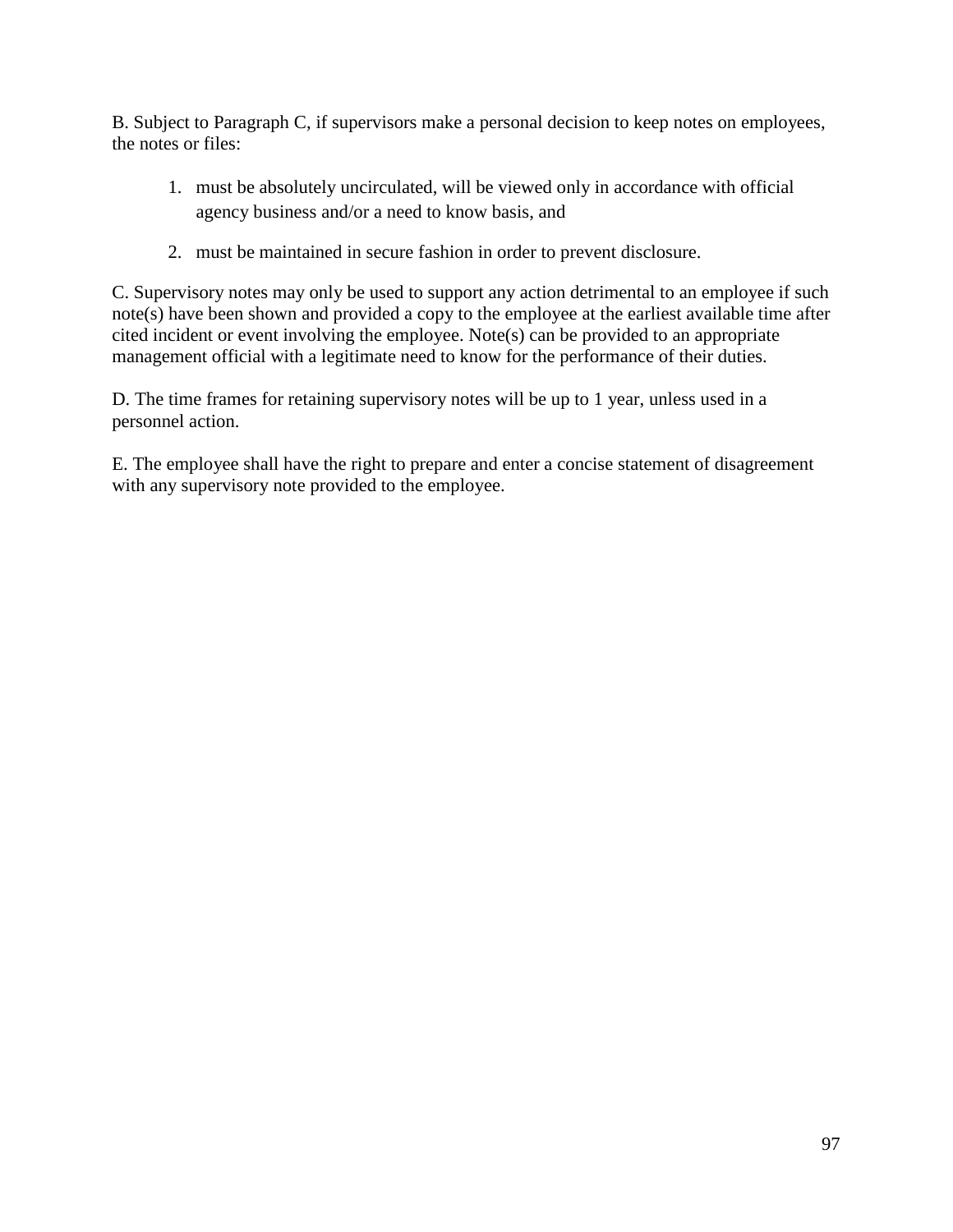#### **Article 30 DUES WITHHOLDING**

#### **Section 1** ‐ **Eligibility** ‐ **Bargaining Unit Employees**

Any bargaining unit employee may have dues deducted through payroll deductions. Such deductions will be discontinued only when the employee leaves the unit of recognition, ceases to be a member in good standing of AFGE, or submits a timely revocation form under the procedures of this article.

#### **Section 2** ‐ **Union Responsibilities for Bargaining Unit Employees**

A. The Union agrees to inform the Agency, in writing, of the following:

- 1. The dues amount(s) or changes in the dues amount(s),
- 2. The names of the Union officials responsible for certifying each employee's authorization form, the amount of dues to be withheld, and changes in allotments, and
- 3. The name and address of the payee to whom the remittance should be made.
- 4. The Union agrees to notify dues paying members of any increases in dues and to advise them of the reasons for the change.

B. The Union agrees to promptly forward completed and certified form(s) to the appropriate administrative office.

## **Section 3** ‐ **Agency Responsibilities for Bargaining Unit Employees**

A. It is the responsibility of the Agency to:

- 1. Process voluntary allotments of dues in accordance with this article and in amounts certified by the Union,
- 2. Withhold employee dues on a bi‐weekly basis, and
- 3. Transmit remittance to the local allottee designated by the Union in accordance with this article, as expeditiously as possible at the end of each pay period, together with two copies of a listing containing the following information:
	- a. Identification of active employees for whom allotments have been temporarily stopped and identification of those which are a final deduction because of termination or transfer.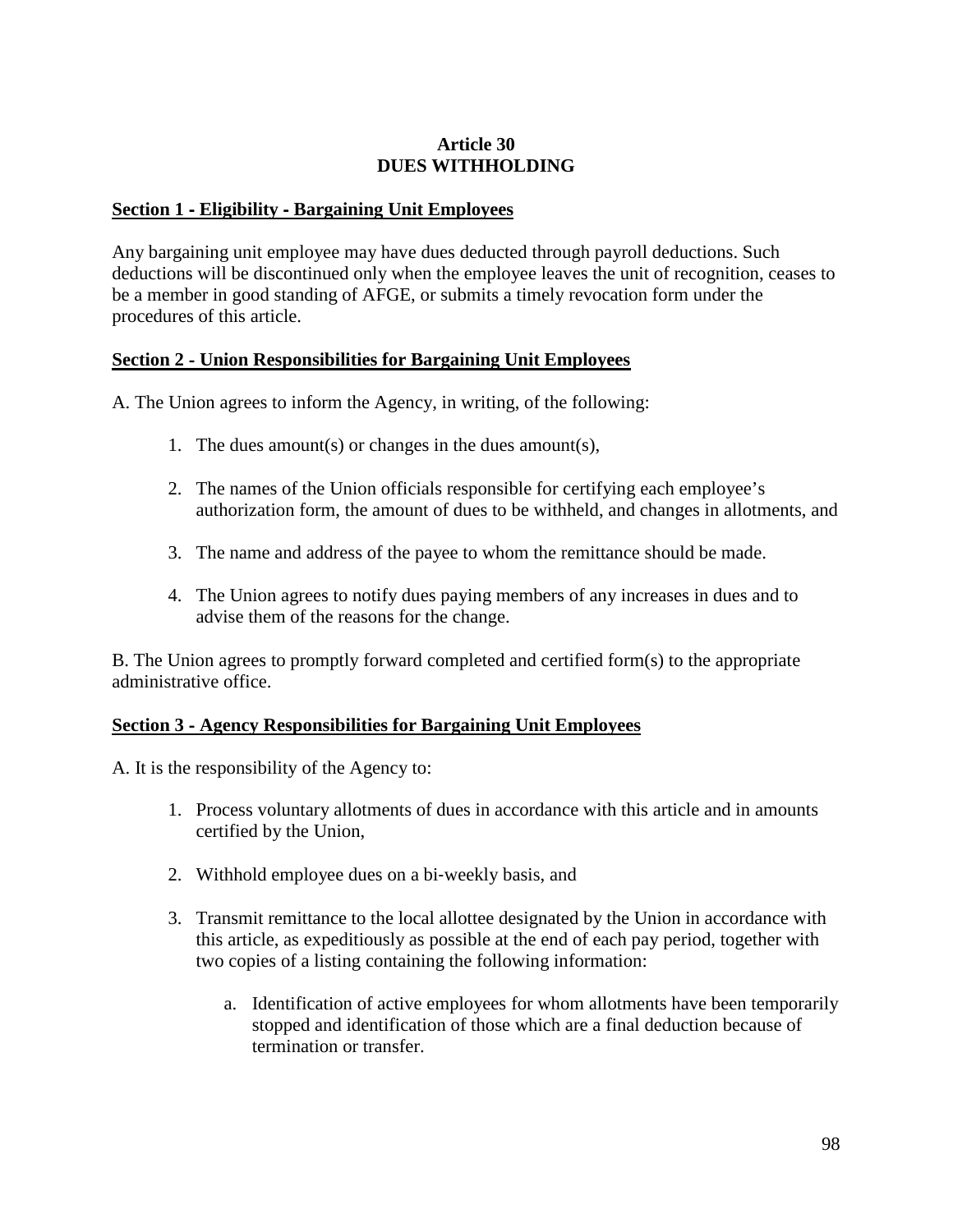B. The Agency will process the changes and make them effective no later than 3 pay periods from notification of the change.

C. Electronic transfer of funds is authorized for the transmittal of Union dues.

D. The Agency agrees to withhold Union dues from a back pay award granted to an employee who was terminated and was on dues withholding at the time of a termination. The amount withheld from the back pay award will be calculated from the date of termination until the employee's date of reinstatement. The employee will be made whole and continue in the status quo bargaining unit and dues paying status they were in at date of termination upon their return to duty.

E. The Agency agrees to withhold Union dues from a back pay award to an employee who was on dues withholding at the time of a suspension.

# **Section 4** ‐ **Procedures for Withholding for Bargaining Unit Employees**

Bargaining unit members wishing to have their dues withheld by payroll deduction will submit their completed SF-1187 (Request for Payroll Deductions for Labor Organization Dues) to the Union designated officials. These officials will certify the form and include the amount of dues to be withheld. The certified SF-1187 will be forwarded to the appropriate administrative office for processing. The deduction will become effective at the beginning of the first pay period that begins three or more workdays after the SF-1187 was submitted to the appropriate administrative office.

# **Section 5** ‐ **Cancelling Dues Withholding**

A. The Union or the local servicing personnel office will provide the appropriate designated form to employees upon request. An employee may cancel dues withholding once per year, by submitting the appropriate designated form, timely, to the Union.

B. The Union official will determine the anniversary date of the allotment by referring to the original form. The ending date of the pay period in which the first anniversary date occurs will be entered on the form.

C. Employees may discontinue dues withholding after the 1 year statutory requirement for dues withholding has been met.

D. Employees may rejoin the Union by resubmitting a new form. A new 1 year statutory period for dues withholding will then be established based on the new sign up date.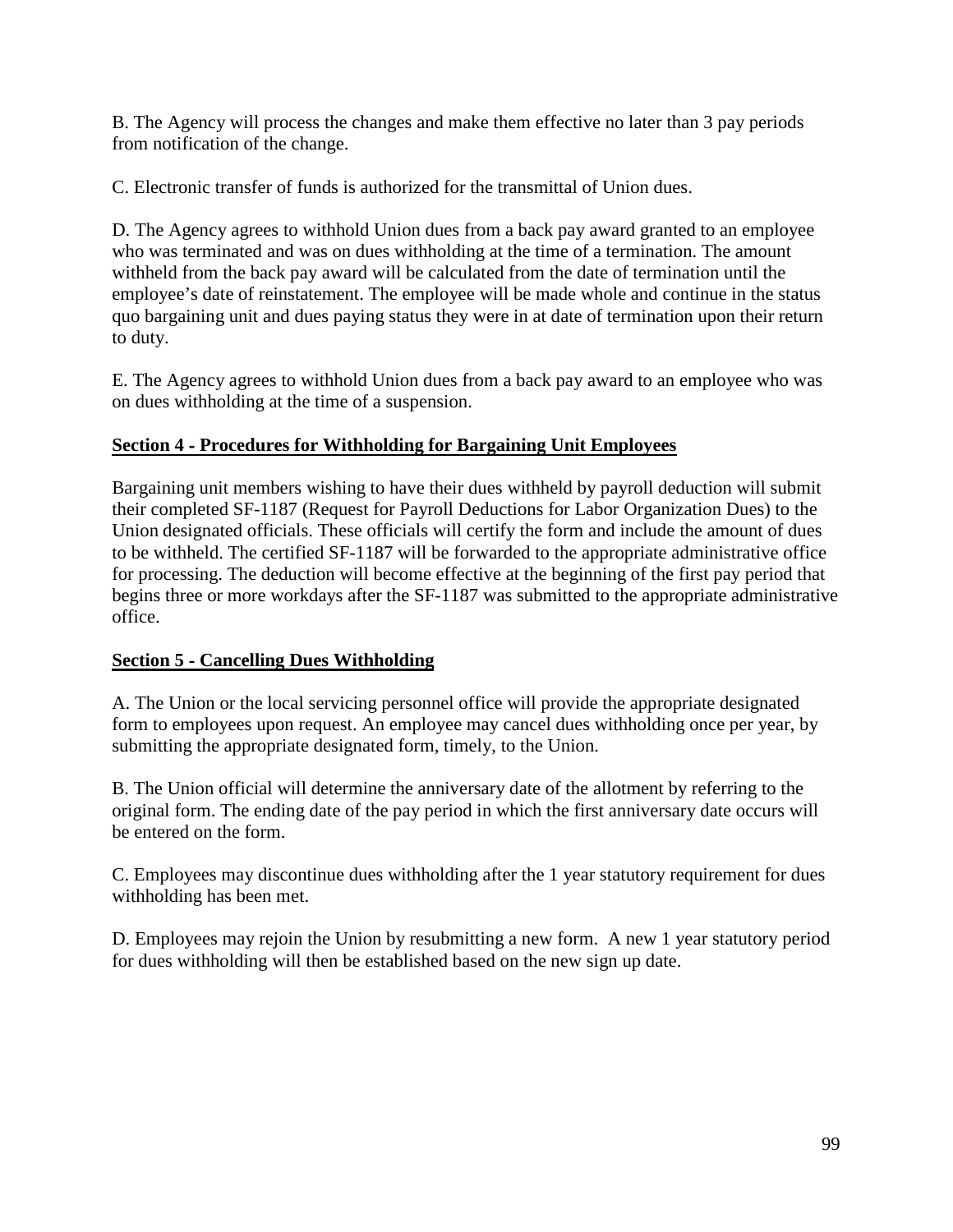# **Section 6** ‐ **Continuation of Dues for Bargaining Unit Employees**

A. When an employee is detailed or temporarily promoted out of the bargaining unit, Union dues withholding will restart automatically when the employee returns to the bargaining unit.

B. When an employee is detailed or by other personnel action placed in a bargaining unit position, the employee shall have all the rights of the bargaining unit, including the right of dues withholding.

C. Any time Agency officials request the appropriate administrative office in writing to discontinue an employee's dues withholdings because the employee has left the unit of recognition (e.g., promotion or reassignment), a copy of such request shall be provided to the Union. Where a dispute arises over whether or not the person has left the unit, the procedures outlined in Section 7 will be used.

## **Section 7** ‐ **Position Determination**

A. When there is a dispute regarding whether a bargaining Unit position is "covered by" a bargaining unit or not, the employee's dues paying status will continue status quo until the issue is resolved.

B. The parties will discuss the issue until a decision is reached, either through mutual agreement or the formal clarification of unit petition process.

## **Section 8** ‐ **Costs**

All payroll deductions and transmittals will be made at no cost to the Union.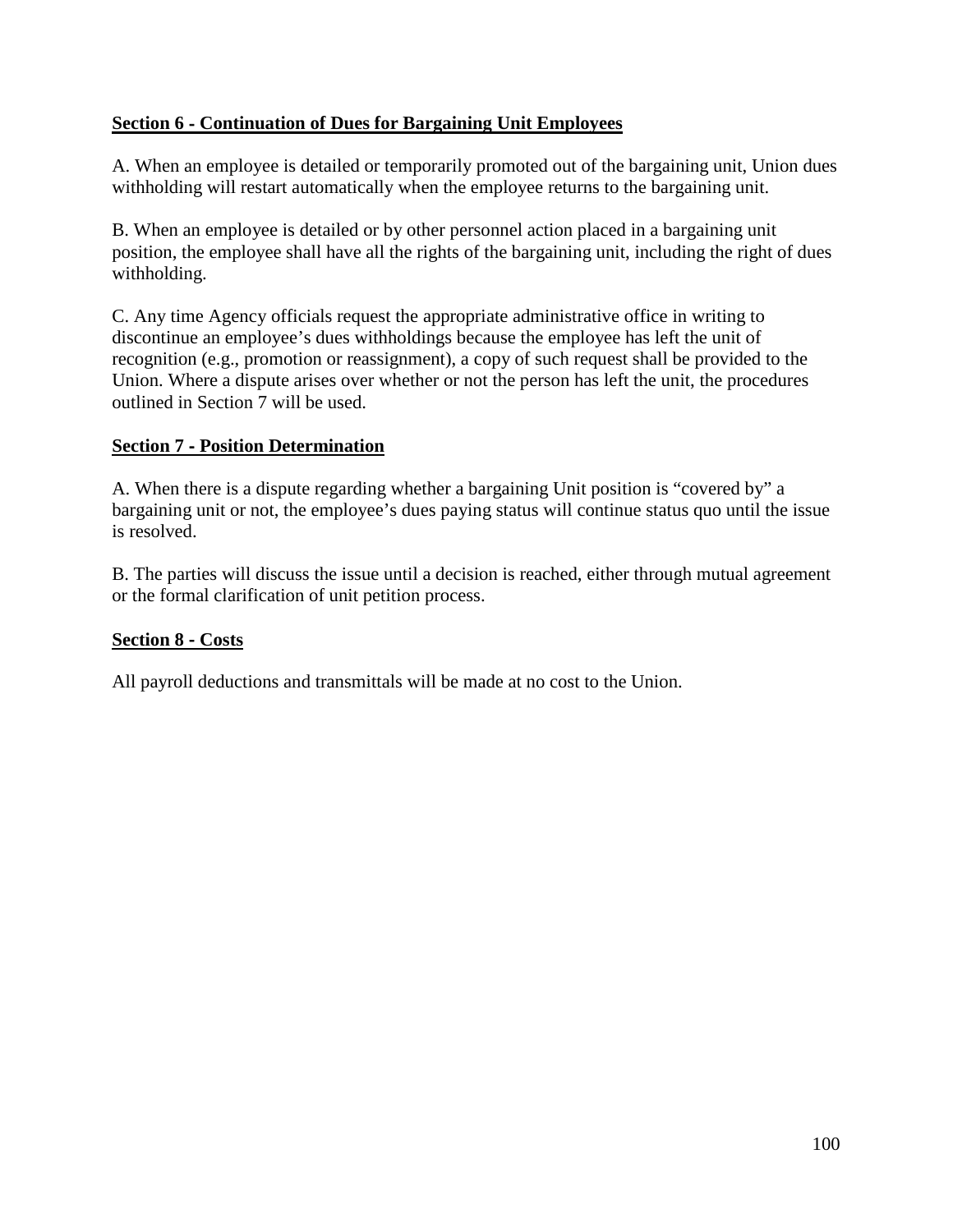# **Article 31 OFFICIAL TIME**

#### **Section 1 - Purpose**

The parties recognize that good communications are vital to positive and constructive relationships between the Union and Management. These communications should facilitate and encourage the amicable settlement of disputes between employees and Management involving conditions of employment and should contribute to the effective and efficient conduct of public business. They further recognize that this unit is large and complex and requires Union coordination of its representational activities at several levels. Thus, official time shall be granted in amounts specified by this Agreement or otherwise negotiated for the purpose of:

- 1. Handling grievances and other complaints,
- 2. Handling other representational functions; or
- 3. Engaging in appropriate lobbying functions.

# **Section 2 - Duty-Time Activities**

For the following matters, Union representatives will be on duty time:

- 1. All activities relating to Partnership/Labor Management Forum (LMF),
- 2. For cases in which a Union representative is designated as the employee's representative, preparing or presenting appeals to the Merit System Protection Board (MSPB).

NOTE: If a Union representative is chosen by an employee to be a personal representative handling discrimination claims under EEOC procedures the personal representative is entitled to official time (29 CFR, 1614 605 (b)). Union official time is not permitted in this capacity.

#### **Section 3 - Performance Evaluation**

The use of official time, in accordance with this Agreement, will not adversely affect an employee's performance evaluation.

#### **Section 4 - Allegations of Abuse**

Alleged abuses of official time shall be brought to the attention of an appropriate Management official on a timely basis by supervisors and Management officials. The Management official will then discuss the matter with the Local president or District 8 National Vice President representative as appropriate.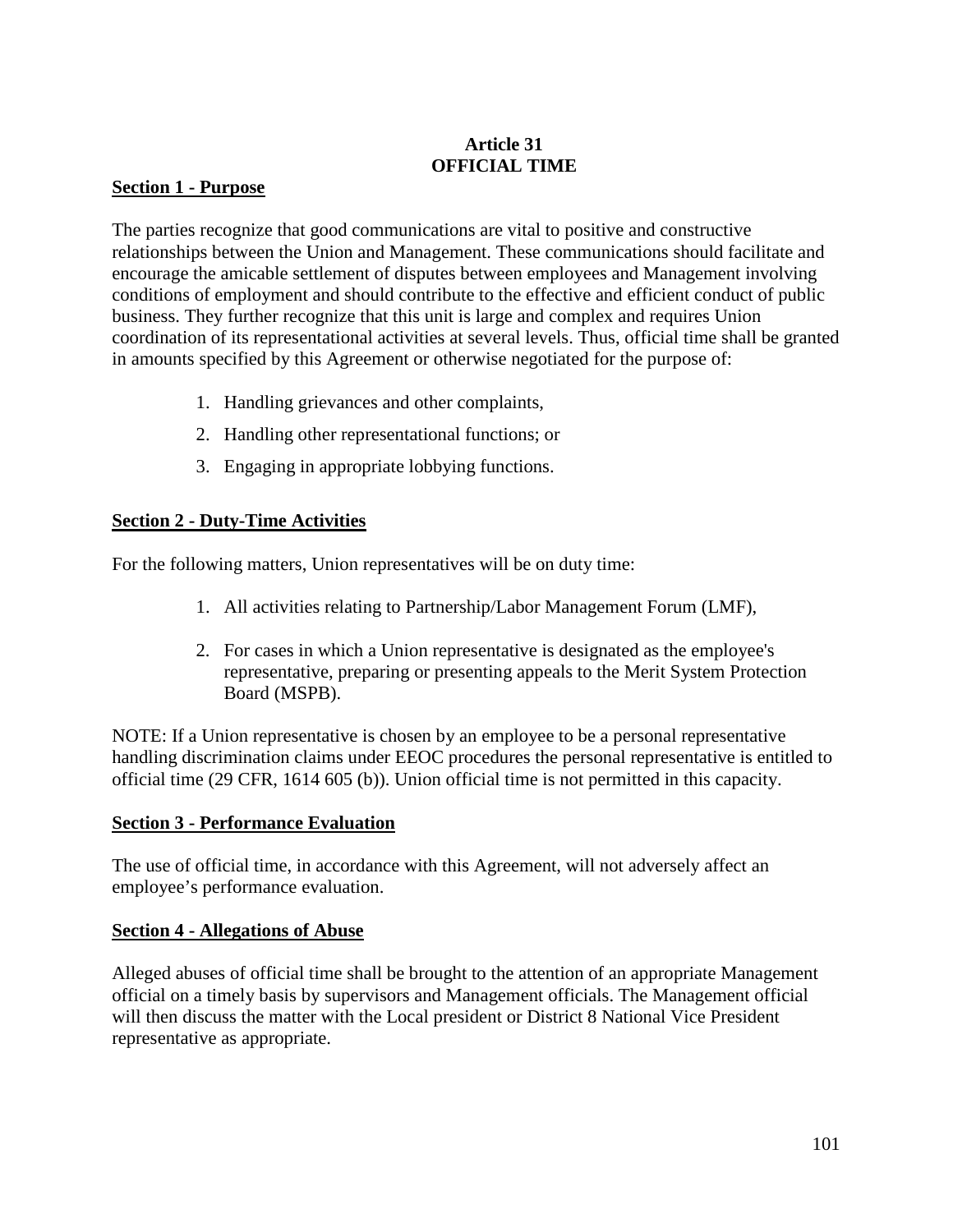# **Section 5 - Official Time**

A. The Union will receive an allotment of hours equal to 4 hours per pay period calendar year for each bargaining unit employee represented by the local Union.

B. The Union President will assign and monitor the utilization of official time.

C. The Union representative will receive prior approval from their immediate supervisor or designee to perform representational duties before leaving the work area.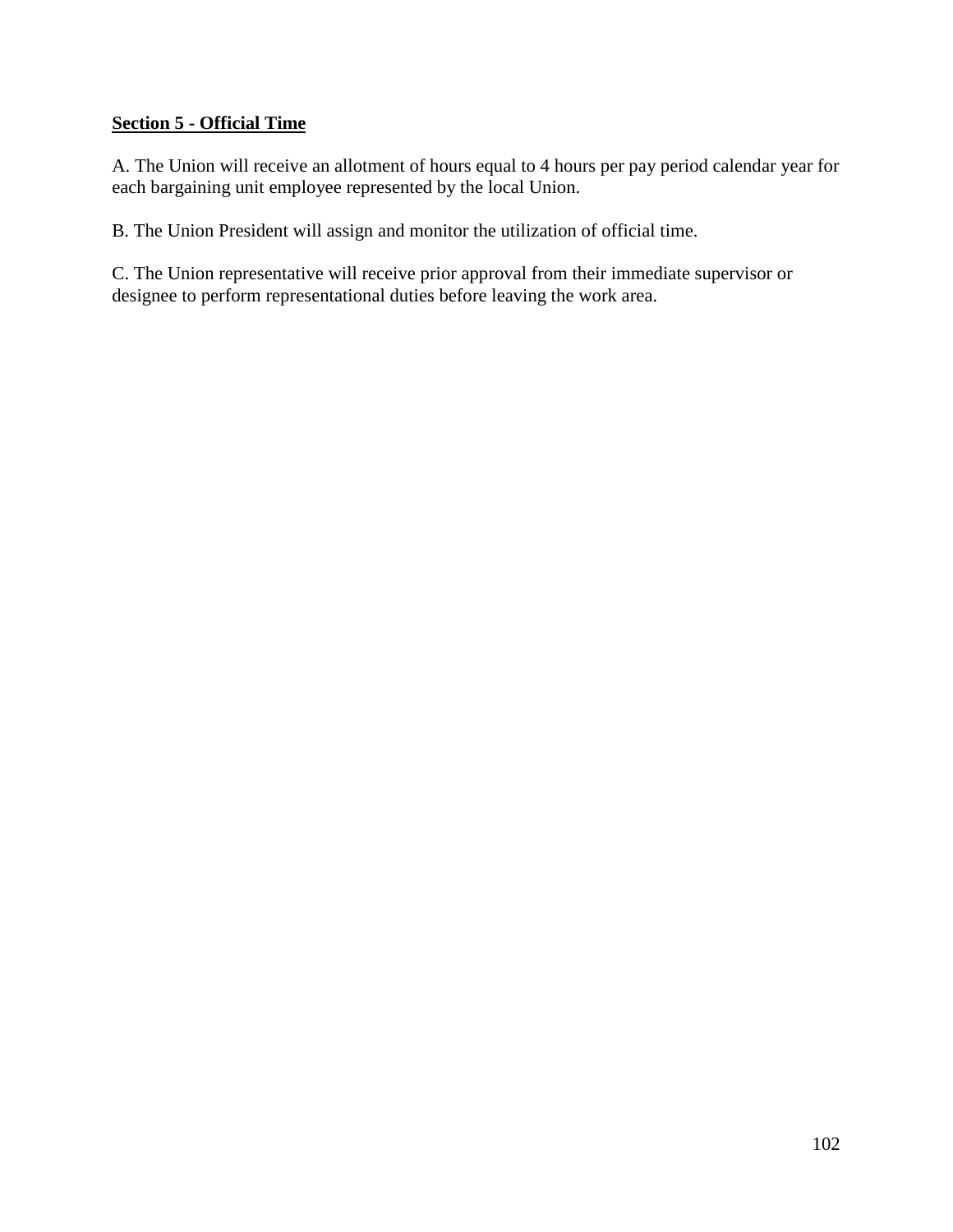# **Article 32 CONTRACTING OUT**

#### **Section 1 – General**

A. The provisions of this Article concern contracting out of work currently performed by Bargaining Unit employees.

B. The intent of this Article is not to impede the day to day private sector contracts for work that are currently or likely to be determined to be necessary for limited time periods or for specific work projects; including but not limited too; lack of personnel, lack of specialized skills or equipment, etc.

#### **Section 2 - Periodic Briefings**

If a decision is made to contract out Bargaining Unit positions, periodic briefings will be held with the Union to provide information concerning any decisions that may impact unit employees in implementing OMB Circular A-76.

#### **Section 3 - Site Visits**

The Agency will notify the Union if a site visit is going to be conducted for potential bidders seeking contracts for work performed by unit employees. A Union representative may attend such a site visit. The Union will be free to participate in the process but will not disrupt the site visit.

#### **Section 4 - Union Notification**

When the Agency determines that unit positions will be contracted out, the Agency will notify the Union to provide them an opportunity to request to negotiate as appropriate.

#### **Section 5 - Employee Placement**

When permanent employees are adversely affected by a decision to contract out, the Agency will make maximum effort to find available positions for employees.

This effort will include:

- 1. Giving priority consideration for available positions within the Agency,
- 2. Utilize Interagency Career Transition Assistance Program (ICTAP), Career Transition Assistance Program (CTAP),
- 3. Establishing an employment priority list and a placement program, and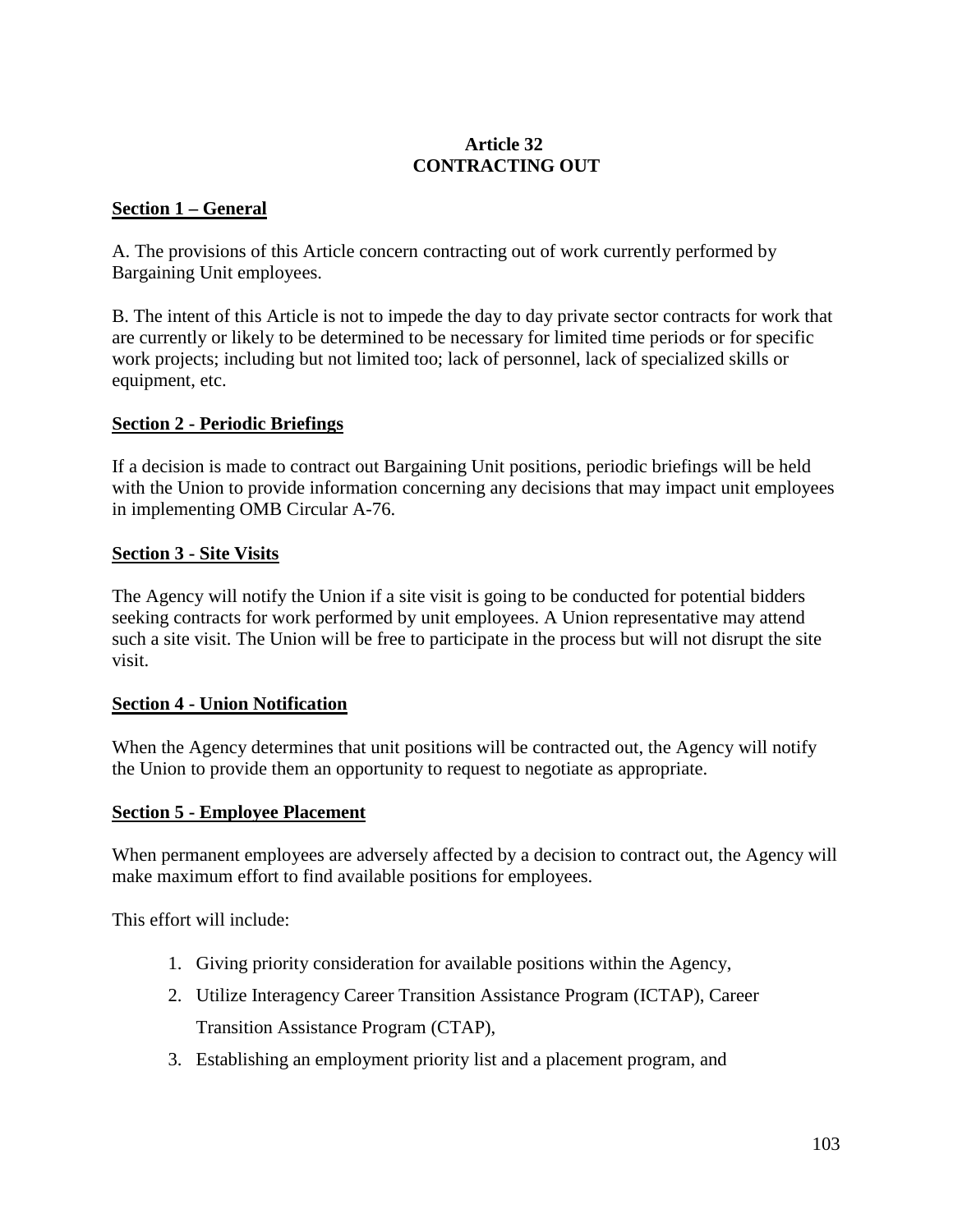4. Paying reasonable costs for training and relocation that contribute to placement in accordance with Agency regulations.

# **Section 6 - Inventory of Contracted Activities**

The Agency will notify the Union of Bargaining Unit positions subject to contracting out. Upon request, a summary copy and/or a completed cost comparison will be made available to the Union.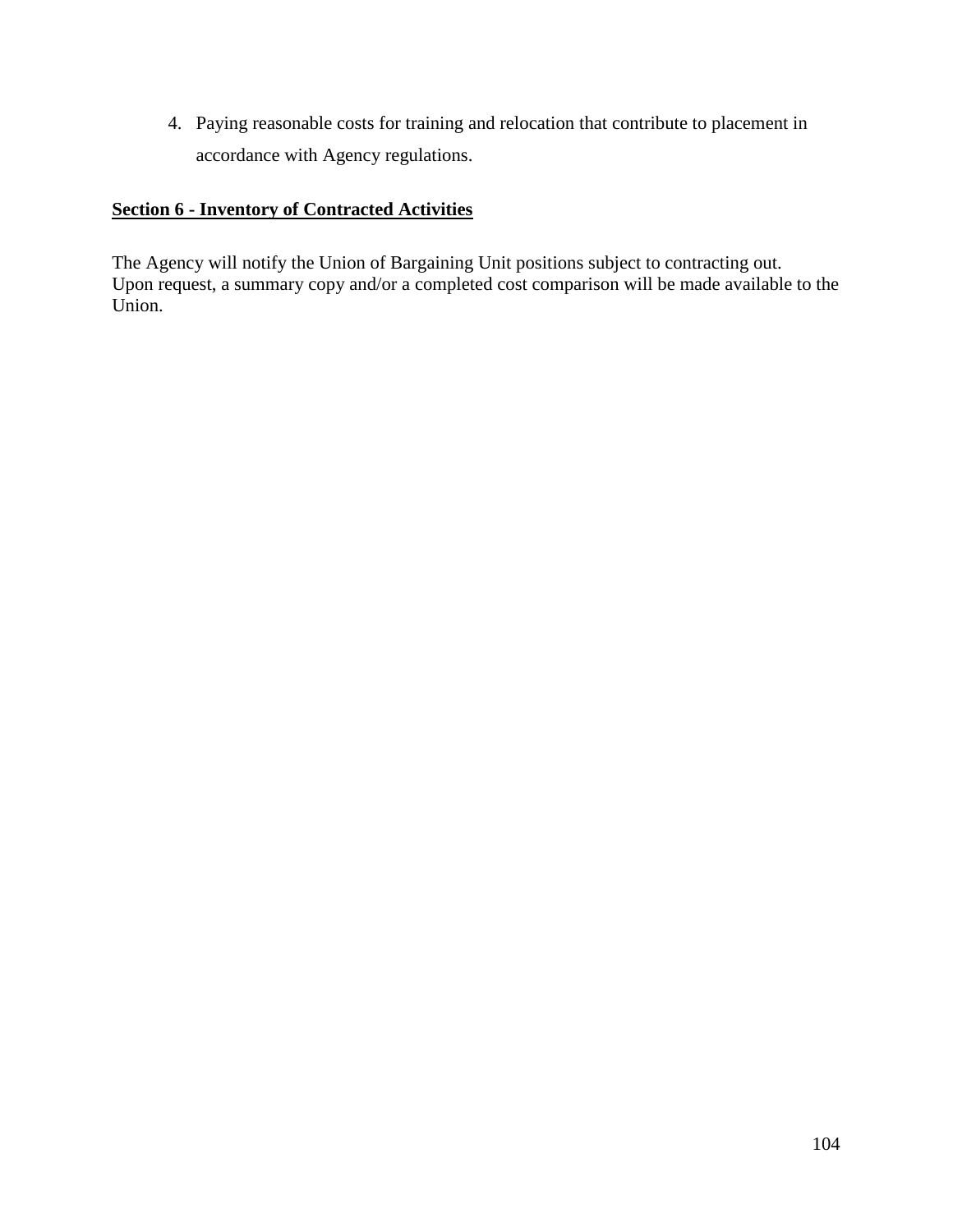# **Article 33 REDUCTIONS IN FORCE**

# **Section 1** ‐ **Purpose**

A. The Agency and the Union recognizes that unit employees may be seriously and adversely affected by a Reduction in Force (RIF), reorganization, or transfer of function action. The Agency, and the Office of Personnel Management, (OPM) recognizes that attrition, reassignment, furlough, hiring freeze, and early retirements are among the alternatives to RIFs that may be available. This article describes the exclusive procedures the Agency will take in the event of a RIF, reorganization, or transfer of function as defined in this article. It is also intended to protect the interests of employees while allowing the Agency to exercise its rights and duties in carrying out the mission of the Agency.

B. Recognizing the potential disruptive impact that a RIF may generate; the Parties agree to use RIF after careful consideration, and utilization when possible, of less invasive tools such as those described above.

# **Section 2** ‐ **Definition**

For the purpose of this article, the following terms are defined in law and regulations and are included for informational purposes:

## A. Reduction‐In‐Force (RIF)

When the Agency releases a competing employee from his/her competitive level by furlough for more than thirty (30) calendar days, or of more than twenty-two (22) discontinuous workdays, separation, demotion, or reassignment requiring displacement when the release is required because of lack of work, shortage of funds, insufficient personnel ceiling, or reorganization, the exercise of reemployment rights or restoration rights, or reclassification of an employee's position due to erosion of duties when such action will take effect after the Agency has formally announced a RIF in the employee's competitive area and when the RIF will take effect within one hundred eighty (180) days.

## B. Transfer of Function

A transfer of function occurs when a function ceases in one competitive area and moves to one or more competitive areas which do not perform the function at the time of the transfer. Also included, the movement of an entire work operation to another commuting area.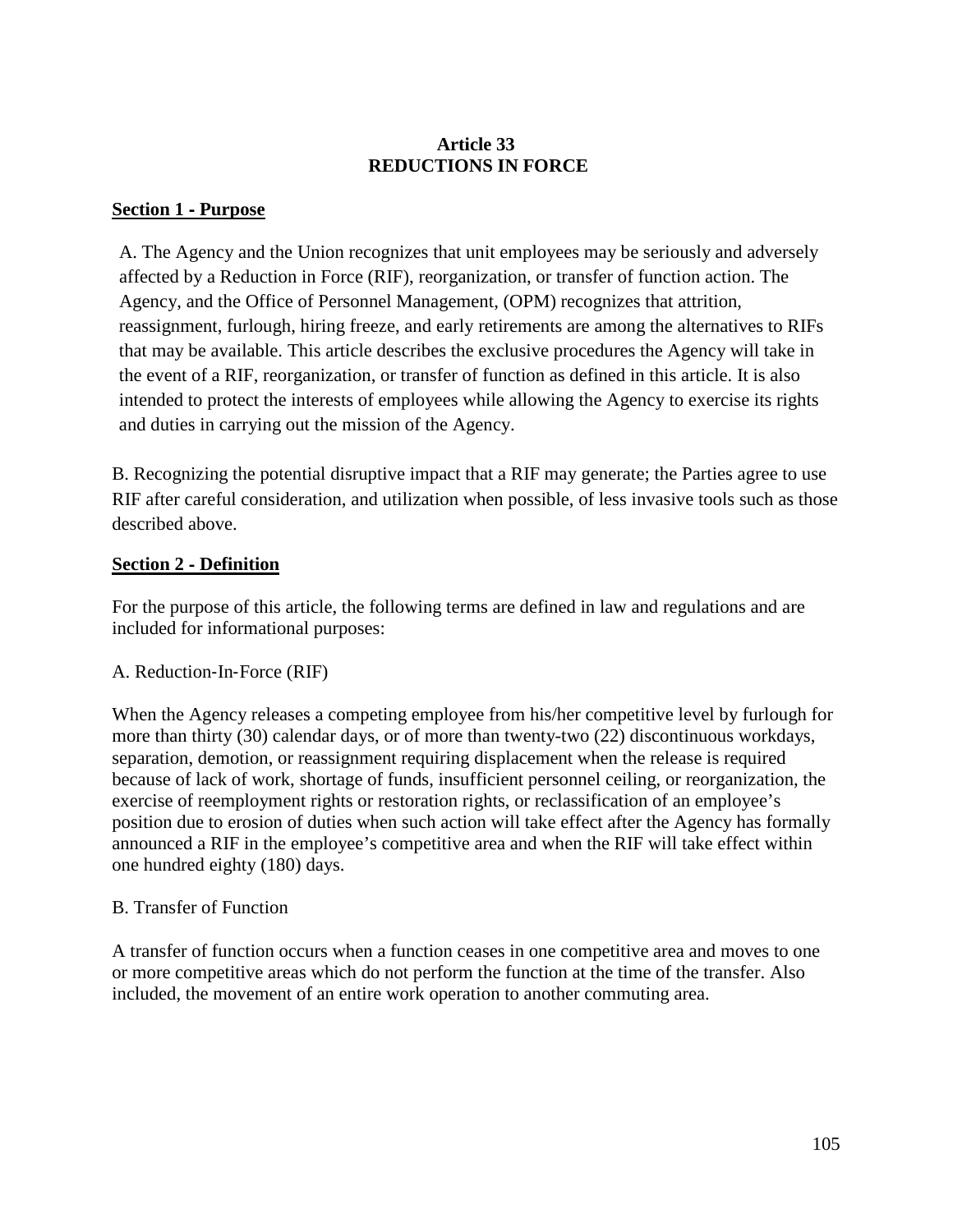#### C. Reorganization

Reorganization is the planned elimination, addition, or redistribution of functions or duties of an organization or work unit.

#### D. Competitive Area

An area in which employees compete for retention is known as a Competitive Area. A competitive area must be defined solely in terms of the Agency's organizational units and geographical location; and it must include all employees within the competitive area as defined.

#### E. Competitive Level

The Parties agree that OPM regulations fully define competitive level. Employees are assigned to competitive levels based on their position of record. Positions in a competitive area that are in the same grade (or occupational level) and classification series, and which are similar enough in duties, qualification requirements, pay schedules, and working conditions. The incumbent of one position can successfully perform the critical elements of any other position upon entry, without any loss of productivity beyond what is normally expected in the orientation of any new but fully qualified employee. (The terms competitive level and retention register generally have the same meaning.)

#### F. Retention Register

The retention register is the ranking of employees in the competitive level after the Agency applies the 4 retention factors. The 4 retention factors are: tenure of employment, military preference (subject to section 5 CFR, 3501 (a) (3)), length of service, and performance rating. (The terms competitive level and retention register generally have the same meaning.)

#### G. Bump and Retreating

Bumping means the displacing an employee on a different competitive level who is in a lower tenure group, or in a lower subgroup with the released employee's own tenure group.

Retreating means the displacing of an employee on a different competitive level with less service within the released employee's own tenure group and subgroup.

#### H. Identification Method One and Identification Method Two

Under Identification Method One procedure, the losing competitive area identifies an employee with a transferring function if: the employee performs the function during at least half of the employee's work time: or regardless of the amount of time that the employee performs the function, the function includes the duties controlling the employee's grade or rate of pay.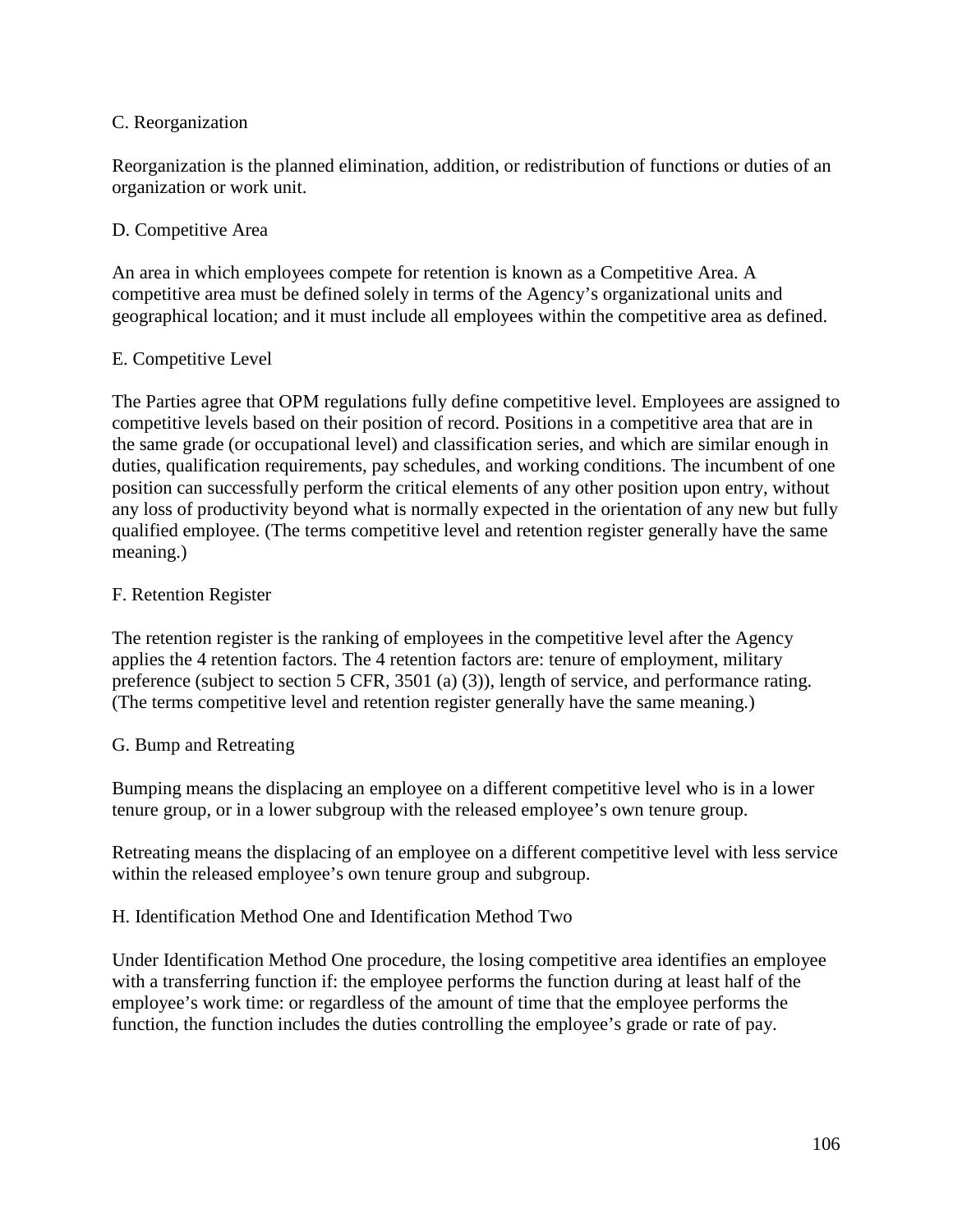Under Identification Method Two procedure, the losing competitive area identifies for transfer the number of employees it needs to perform the functions. The losing competitive area uses Identification Method Two only to identify positions and employees not covered by Identification Method One.

# **Section 3** ‐ **Applicable Laws and Regulations**

For purposes of Title 5 employees, the policy, procedures, and terminology described in this article are to be interpreted in conformance with 5 USC, 3501‐3504, 5 CFR Part 351, and other applicable government‐wide laws and regulations. Any changes or revisions to the published procedures will be subject to normal notification and negotiation protocols.

## **Section 4** ‐ **Application**

The Agency agrees to fairly and equitably apply this article and any laws or regulations relating to any matter in this article.

# **Section 5** ‐ **Union Notification**

Management officials of the National Animal Disease Center (NADC) at Ames shall be responsible for properly notifying the Union President or designee in conjunction with any of the actions described in this article.

A. For actions covered by this article, the Agency agrees to notify the Union as described below.

- 1. Management will notify the Union at the earliest possible date, but no later than ninety (90) calendar days prior to the effective date.
- 2. All notices to the Union will be given in writing prior to any notice to affected unit employees.

B. The notice to the Union under this section shall consist, at a minimum, of the following information:

1. The reason for the action;

2. The approximate number, types, and geographic location of position(s) initially affected; and

3. The approximate date of the action.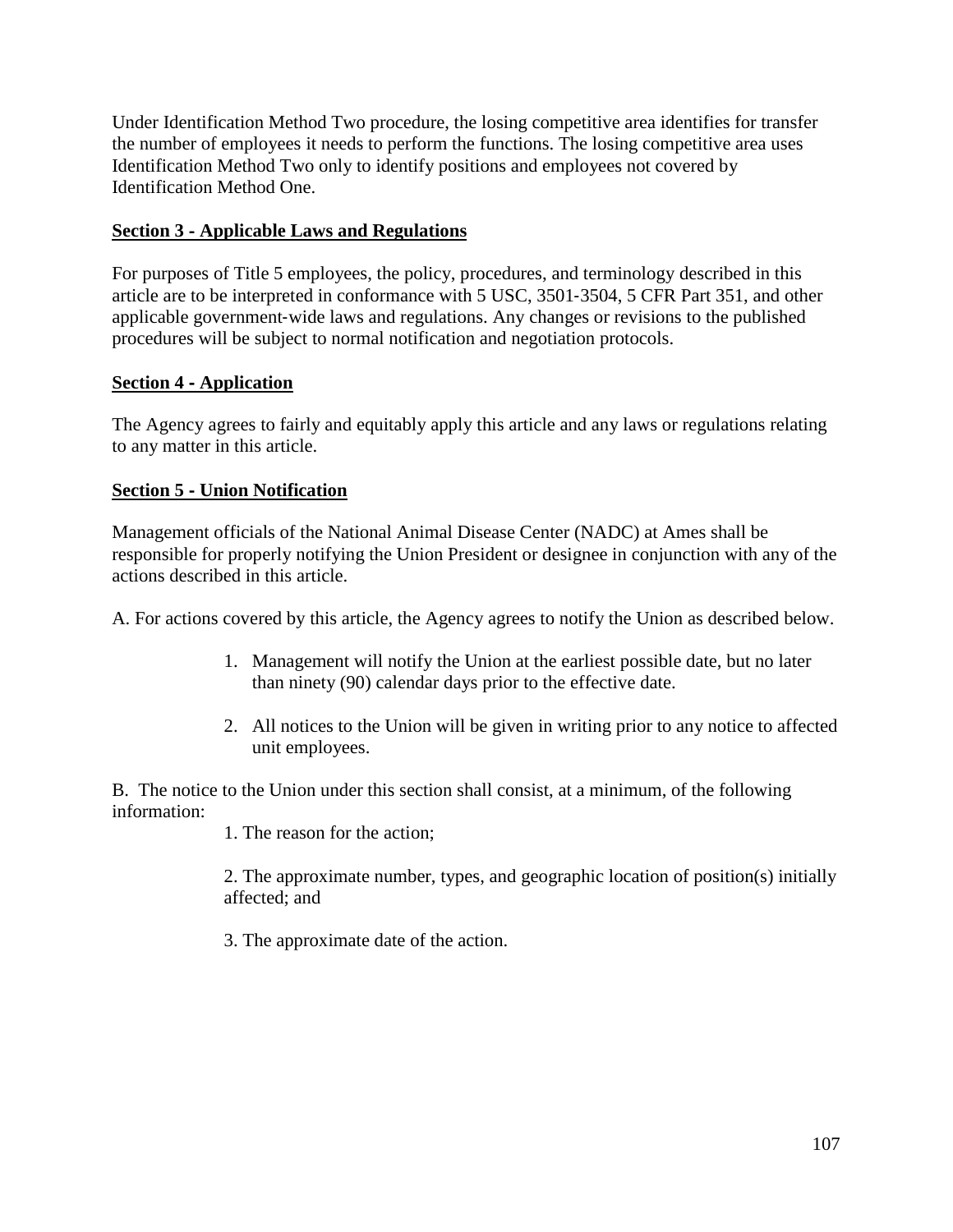### **Section 6** ‐ **Freezing of Vacancies**

The Agency will freeze all relevant vacant positions within NADC at Ames IA, sixty (60) days prior to the effective date of a RIF. The Agency may elect to fill vacancies after the conclusion of the RIF actions initiated during the life of the RIF. When the Agency decides to fill a vacant position after the effective date of the RIF, whether previously frozen by virtue of RIF or in the creation of new vacancies, employees who have been demoted through the application of RIF procedures will be offered the vacancy provided the employee is qualified or has been given a waiver of qualifications for the intended position. Employee entitlement to this special consideration shall be determined in accordance with the Merit Promotion Article 28, of this Collective Bargaining Agreement.

## **Section 7** ‐ **Employee Notification**

An individual employee who is adversely affected by actions stated in this article shall be given a specific written notice not less than sixty (60) calendar days prior to the effective date of the action. All such notices shall contain the information required by the OPM regulations in addition to the information required by this article.

#### **Section 8** ‐ **Content of Employee Notices**

The content of the specific notice shall include the following information:

- 1. The specific action to be taken;
- 2. The reason for the action;
- 3. The effective date of action;
- 4. The employee's competitive area, competitive level, subgroup and service date, and the 3 most recent ratings of record received during the last 4 years;
- 5. The place where the employee may inspect the regulations and records pertinent to his/her case;
- 6. Information on reemployment rights (except as permitted by 5 CFR, 351.803 (a)); and
- 7. The employee's grievance or appeal rights.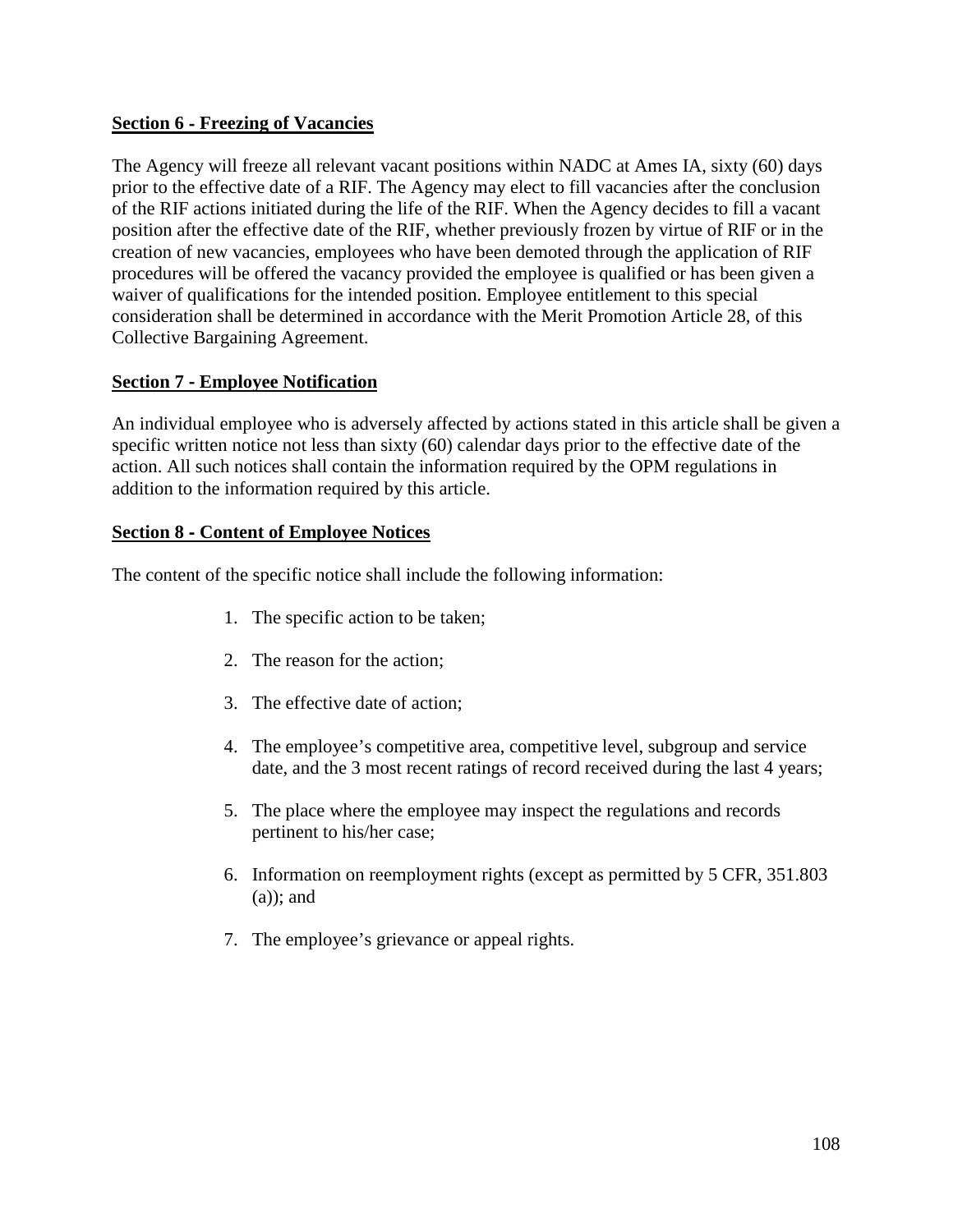## **Section 9** ‐ **Employee Information**

The Agency shall provide information and assistance to impacted employees by:

- 1. Informing all employees of the extent of the affected competitive area, the regulations governing such action, and the kinds of assistance provided to affected employees;
- 2. Notifying employees of all regular competitive vacancies the Agency wishes to fill by advertising on [USAJobs.gov](mailto:USAJobs@opm.gov) or its successor.
- 3. Conducting a placement program within the Agency, in accordance with applicable government wide rules/regulations. The placement program will include counseling for employees by qualified personnel on opportunities and alternatives available to affected employee(s).

# **Section 10** ‐ **Personnel Files**

At the written request of an employee, the Union may review any bargaining unit employee's eOPF if the employee believes that the information used to place him/her on the retention register is inaccurate, incomplete, or not in accordance with laws, rules, regulations, and provisions of this article.

## **Section 11** ‐ **Records**

A. The Agency will maintain all lists, records, and information pertaining to actions taken under this article for at least 1 year in accordance with applicable rules and regulations after the date it issues a specific reduction in force notice.

B. A copy of the retention register will be made available to the Union at the earliest possible time. In addition, the Union is entitled to see employee requested Agency records that detail their bump and retreat records.

C. An employee who has not received a specific reduction in force notice has no right to review the Agency's retention registers and related records.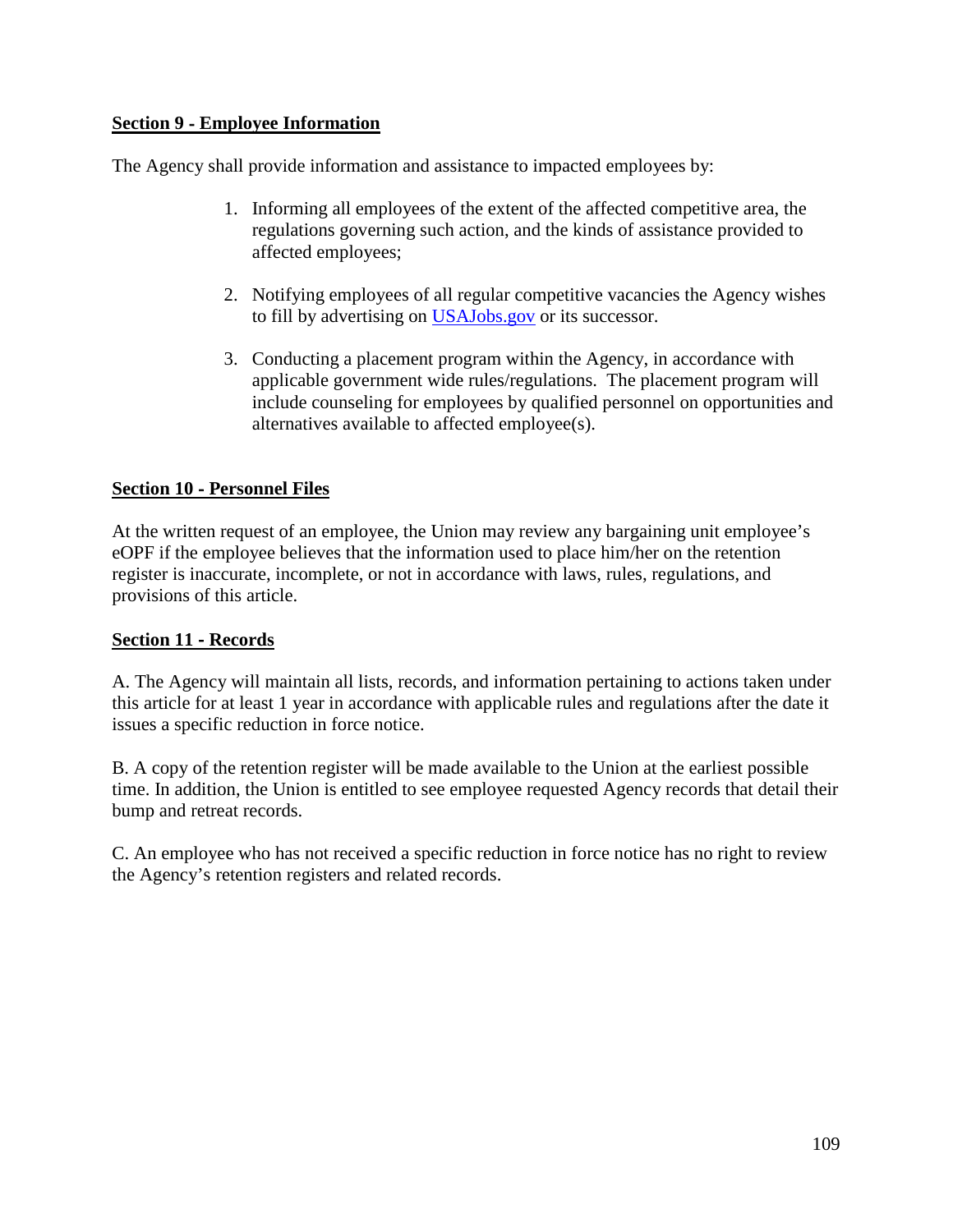# **Section 12** ‐ **Employee Use of Authorized Time and Agency Facilities**

A. Employees who are identified for transfer of function or separation as a result of RIF under this article shall be entitled to reasonable amount of duty time, (at least forty (40) hours) for:

- 1. Preparing, revising and reproducing job resumes and/or job application forms;
- 2. Participating in employment interviews;
- 3. Using the telephone to locate suitable employment; and
- 4. Reviewing job bulletins, announcement, etc.

B. Such employees will also be entitled to reasonable use of the following facilities and/or services for the purpose of locating suitable employment: telephone, reproduction equipment, interagency messenger mail, email, and counseling (employee assistance program(s)).

# **Section 13** ‐ **Performance Appraisals**

Annual performance appraisals for purpose of retention standing will be frozen thirty (30) days prior to the issuance of the notice of action. The 3 latest annual appraisals of record during the 4 year period prior to the cut-off date for accepting performance ratings will be used to determine eligibility for additional credit toward an employee's service computation date. To be credited under this section, an appraisal must have been issued to the employee with all appropriate reviews and signatures and must be on record.

## **Section 14** ‐ **Career Transition Assistance Program and Inter-Agency Career Transition Assistance Program**

A. The Agency will notify employees of the services available under its Career Transition Assistance Program (CTAP) and Inter-Agency Career Transition Assistance Program (ICTAP) and how to obtain them.

B. The Agency will notify eligible employees of their selection priority consideration in USDA and other Federal agencies under the Agency CTAP and ICTAP if they apply and are found to be well qualified.

## **Section 15** ‐ **Employee Response to Specific Notice**

Upon receipt of specific notice notifying the employee that he/she is offered a reassignment or change to lower grade or will be released from his/her competitive level, the employee shall have 7 calendar days in which to accept or reject the offer made. If a position with a higher representative rate or grade (but not higher than the rate or grade of the employee's current position) becomes available on or before the effective date of the RIF, the Agency will make the better offer to the employee. However, making the better offer will not extend the sixty (60) day notice period.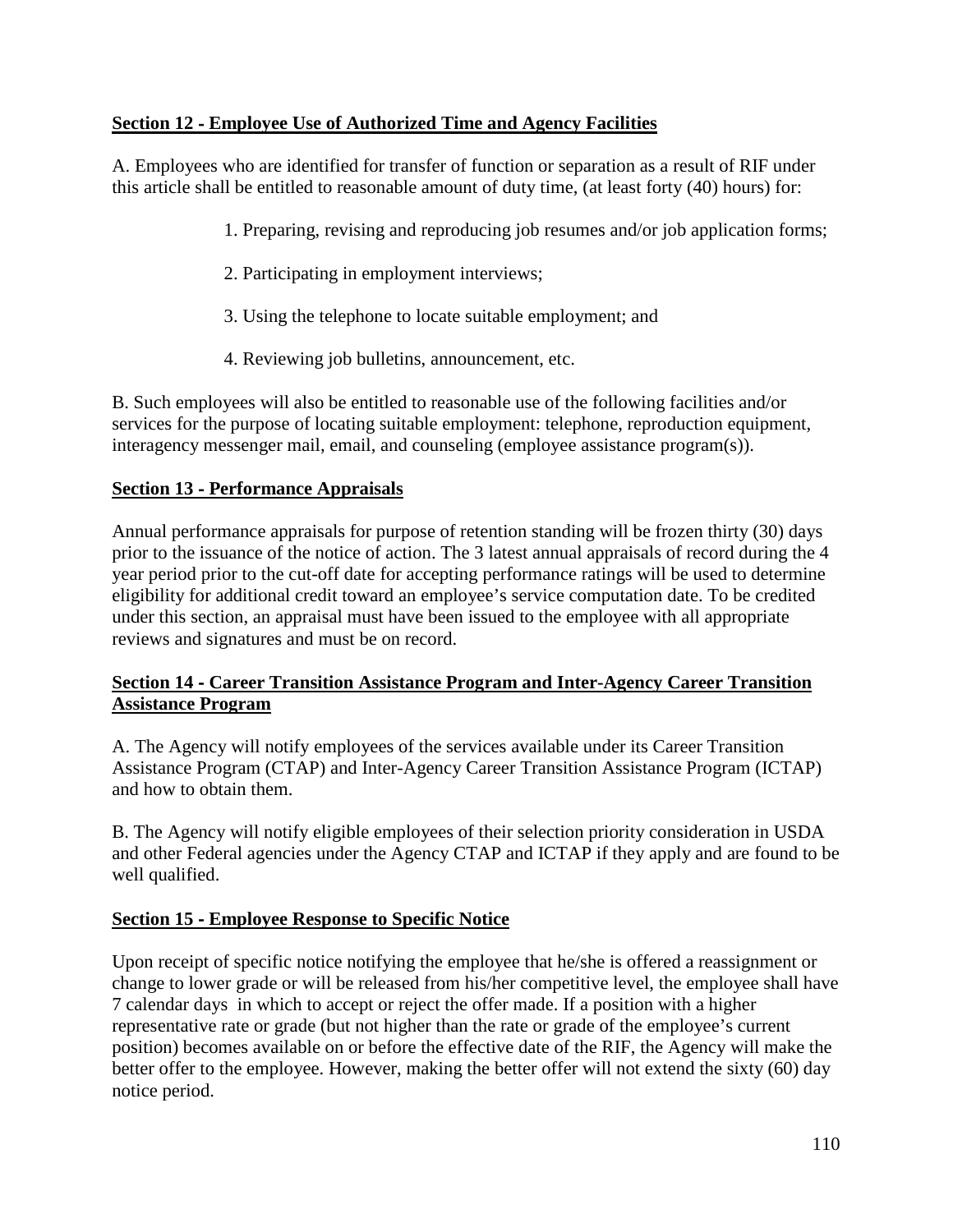## **Section 16** ‐ **Displaced Employees**

The Agency shall provide any employee to be separated by RIF or transfer of function with the appropriate contact information regarding unemployment benefits available to them.

## **Section 17** ‐ **Details**

Employees on detail will not be released during a RIF from the position to which they are detailed but, rather, from the affected employee's permanent position of record.

#### **Section 18** ‐ **Transfer of Function**

This section only applies when a transfer of function is used.

A. When a transfer of function occurs, the Agency will first solicit qualified volunteers for transfer from among those employees in positions that have been identified for transfer only if no competing employee who is identified under Identification Method One or Identification Method Two will be separated or demoted solely because a volunteer transferred to the gaining competitive area. If there are not enough qualified volunteers from among these affected employees, the Agency will solicit qualified volunteers from the competitive area.

B. If the total number of employees who volunteer for transfer exceeds the total number of employees required to perform the function in the competitive area that is gaining the function, the losing competitive area may give preference to the volunteers with the highest retention standing, or make selections based on other appropriate criteria.

In the event there are not enough volunteers for the transfer, the agency will identify employees for transfer according to Identification Method One and/or Identification Method Two.

C. Whenever possible, affected employees who do not volunteer to be transferred shall be reassigned to vacant positions within the competitive area for which the employee is qualified and which the Agency has determined to fill.

## **Section 19** ‐ **Re-promotion Rights of Affected Employees**

For a period of 2 years from the date of demotion, affected employees demoted by an action covered by this article will be re-promoted to vacancies as they occur according to the following criteria:

- 1. The Agency determines to fill the vacancy;
- 2. The employee has the requisite skills and abilities for the position without undue interruption; and,
- 3. Another qualified employee does not have a higher retention standing.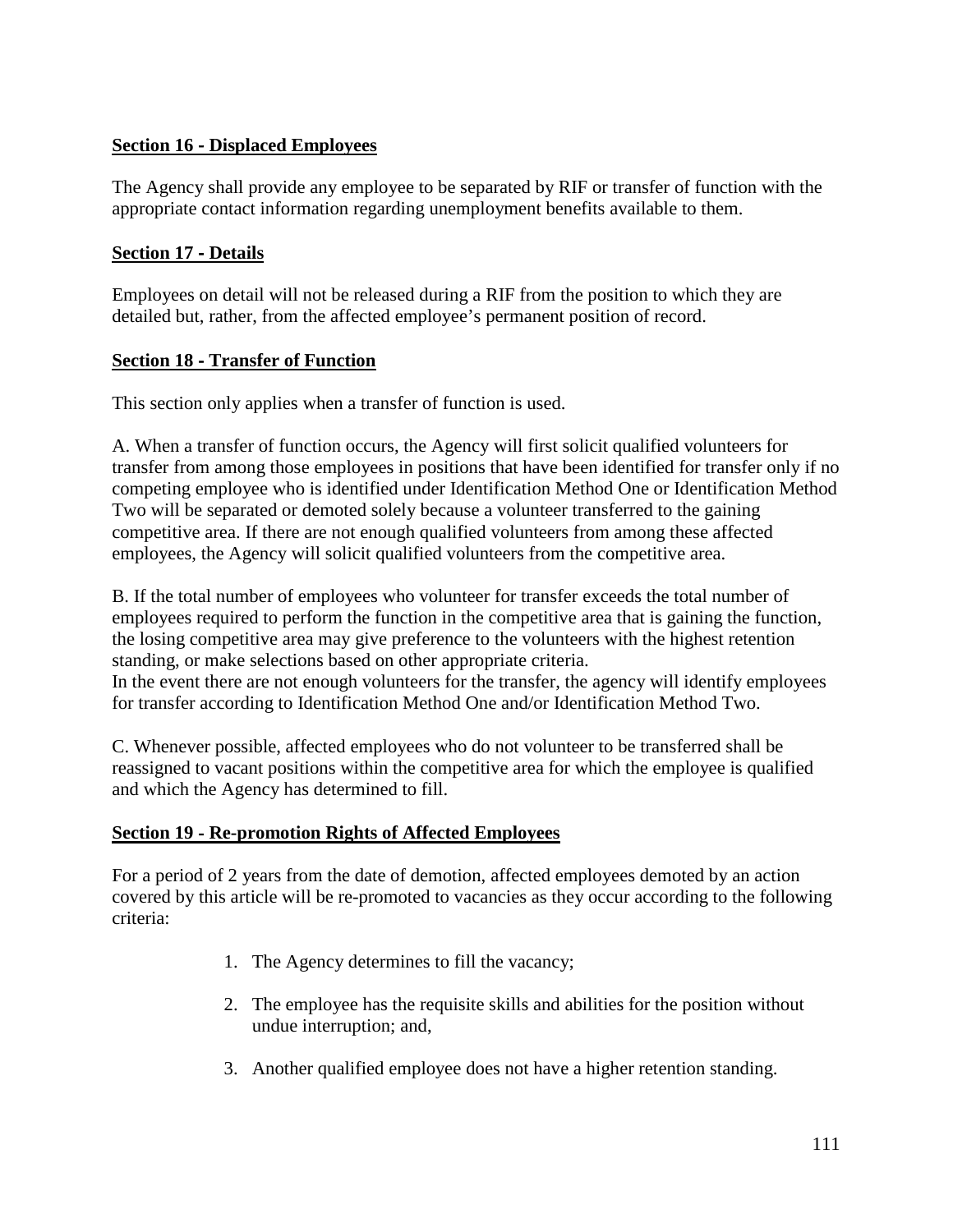## **Section 20** ‐ **Re-employment Priority Rights of Affected Employees**

A. The Agency will inform employees of their right and responsibility to complete a reemployment application. The Agency will provide the employee with a point of contact for personal assistance with the re-employment application.

B. Career and career-conditional employees, who have received a specific RIF separation notice or a Certificate of Expected Separation and submit a complete Re-employment Priority List (RPL) application to Human Resources, will be entered on the USDA RPL for the commuting area in which they are qualified and available. Agency components must use the RPL in filling vacancies before offering employment to an individual from inside or outside the agency, unless it meets one of the exceptions in 5 CFR, 330.211. Employees may remain on the list for 2 years from the date of RIF separation unless removed earlier based on the occurrence of one of the events in 5 CFR, 330.208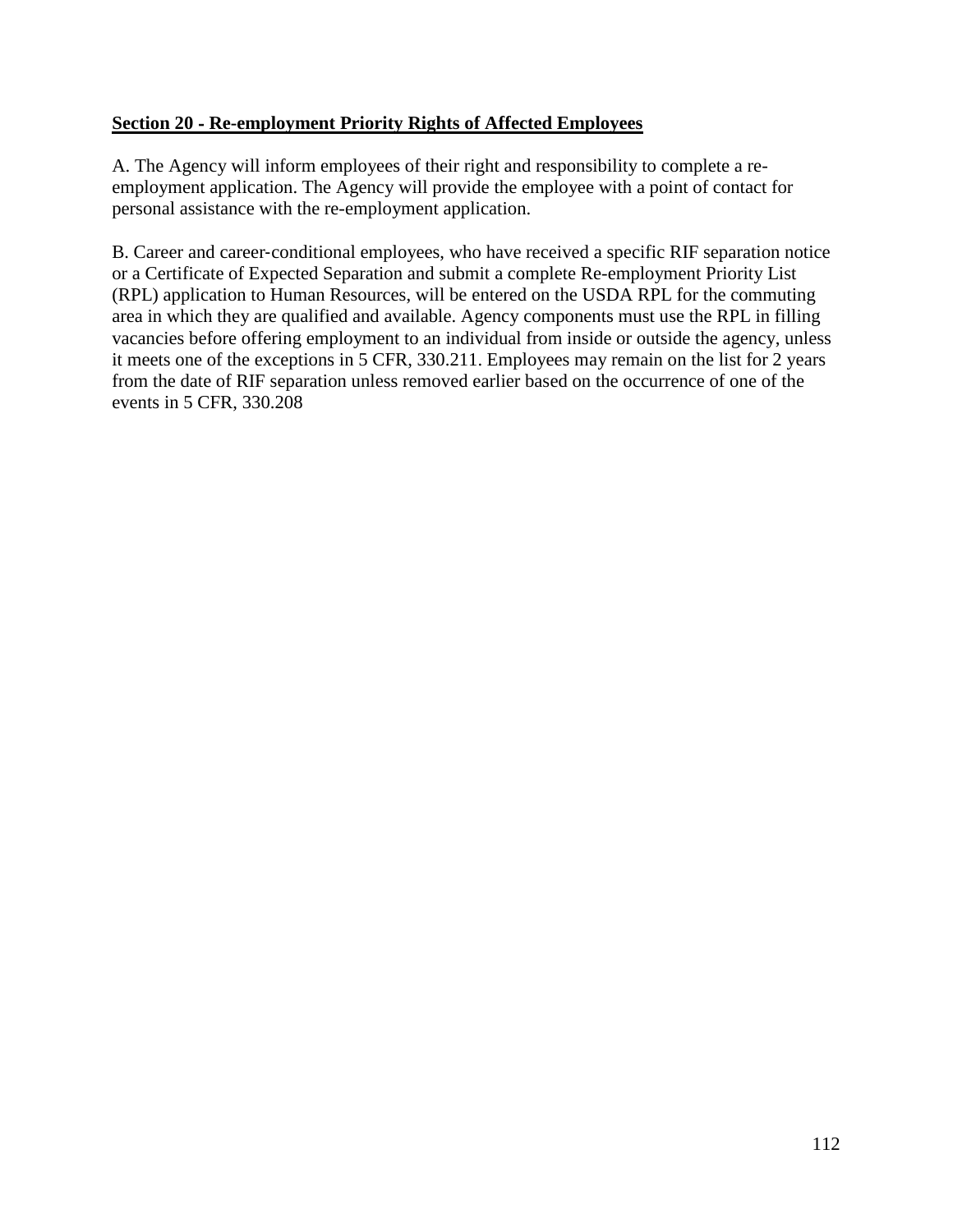## **Article 34 MID-TERM BARGAINING**

### **Section 1- Purpose**

A. This Article shall be administered in accordance with 5 USC, Chapter 71, and this Agreement. The purpose of this Article is to prescribe the criteria and procedures by which the Parties shall engage in negotiations during the term of the Agreement.

B. Matters appropriate for mid-term bargaining shall include those issues within the scope of bargaining, as proposed by either Party which are either newly formulated, or substantive changes which affect working conditions.

#### **Section 2- Procedures for Negotiating During the Term of the Agreement**

A. Either Party may propose changes in conditions of employment during the life of the Agreement which is not already covered specifically by the Agreement. The initiating Party will provide the other Party with reasonable advance written notice, not less than 10 business days prior to the proposed implementation date, of any change affecting conditions of employment.

B. The notice will, at a minimum, contain the following information:

- 1. A detailed description of the change;
- 2. An explanation of the initiating Party's plans for implementing the change, and a description why the change is necessary, (if known); and
- 3. The proposed implementation date.

C. Employer notices of change(s) will be sent to the Local President or designee and any request to bargain and/or written proposals from the Union will be sent to the Center Director, or their designee, and Labor Relations Officer or designee.

D. Either party may request to be briefed on the proposed change(s) prior to the demand to bargain notice is submitted.

- 1. The receiving Party will review the proposal and may respond to the initiating party in the following ways:
	- a. If the receiving Party wishes additional information or an explanation of the proposal, that Party may, within 5 business days of receipt of the notice, make a written request for a briefing (informal discussion) by the initiating Party, and/or for additional information, in order to clarify or determine the impact of the proposed change; or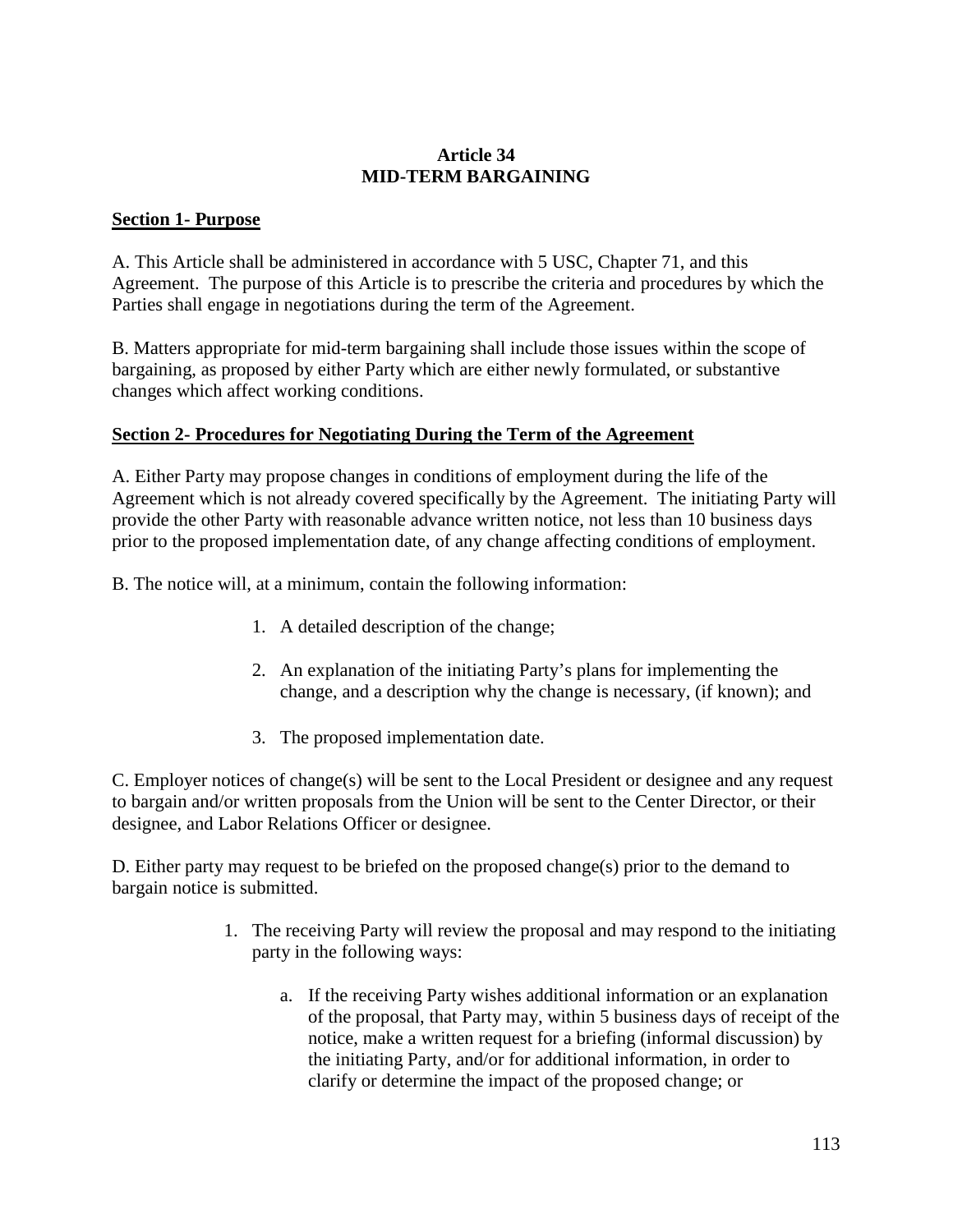- b. If the receiving Party wishes to negotiate over any aspect of the proposed change, it shall notify the other Party by submitting a demand to bargain within 10 business days of receipt of the notice. Proposals will follow within 10 business days after the demand to bargain is submitted. If the initiating party is unable to meet within the prescribed time frames the timelines can be extended.
- c. Upon request by the receiving Party, the Parties will meet (the preferred meeting will be face to face but teleconference or other technologies may be utilized by negotiators outside of Ames, IA) and negotiate in good faith through appropriate representatives for the purpose of collective bargaining as required by law and this Agreement.
- d. Following this request to negotiate, the Parties will schedule a meeting to begin negotiations as soon as possible, normally no later than fifteen (15) business days from the receipt of the receiving Party's proposal. Implementation shall be postponed to allow for the completion of bargaining, up to and including negotiability disputes and/or impasse proceedings, except as required by law.
- e. An emergency is an unforeseen combination of circumstances or the resulting state that calls for immediate action. In the case of an emergency, management will notify the exclusive representative prior to meeting with employees, and will meet their bargaining obligation. The Union understands that, under rare and extraordinary circumstances, delayed notification and post implementation bargaining may be necessary.

E. The parties agree to establish written ground rules for the above proceedings.

F. Agreements reached between parties will be in writing and submitted for Agency Head review. If no conflict with law, rule or regulation is found upon Agency Head review of the Agreement, the Branch Chief, Labor Relations or designee, will notify the Union and the agreement will take effect upon notification.